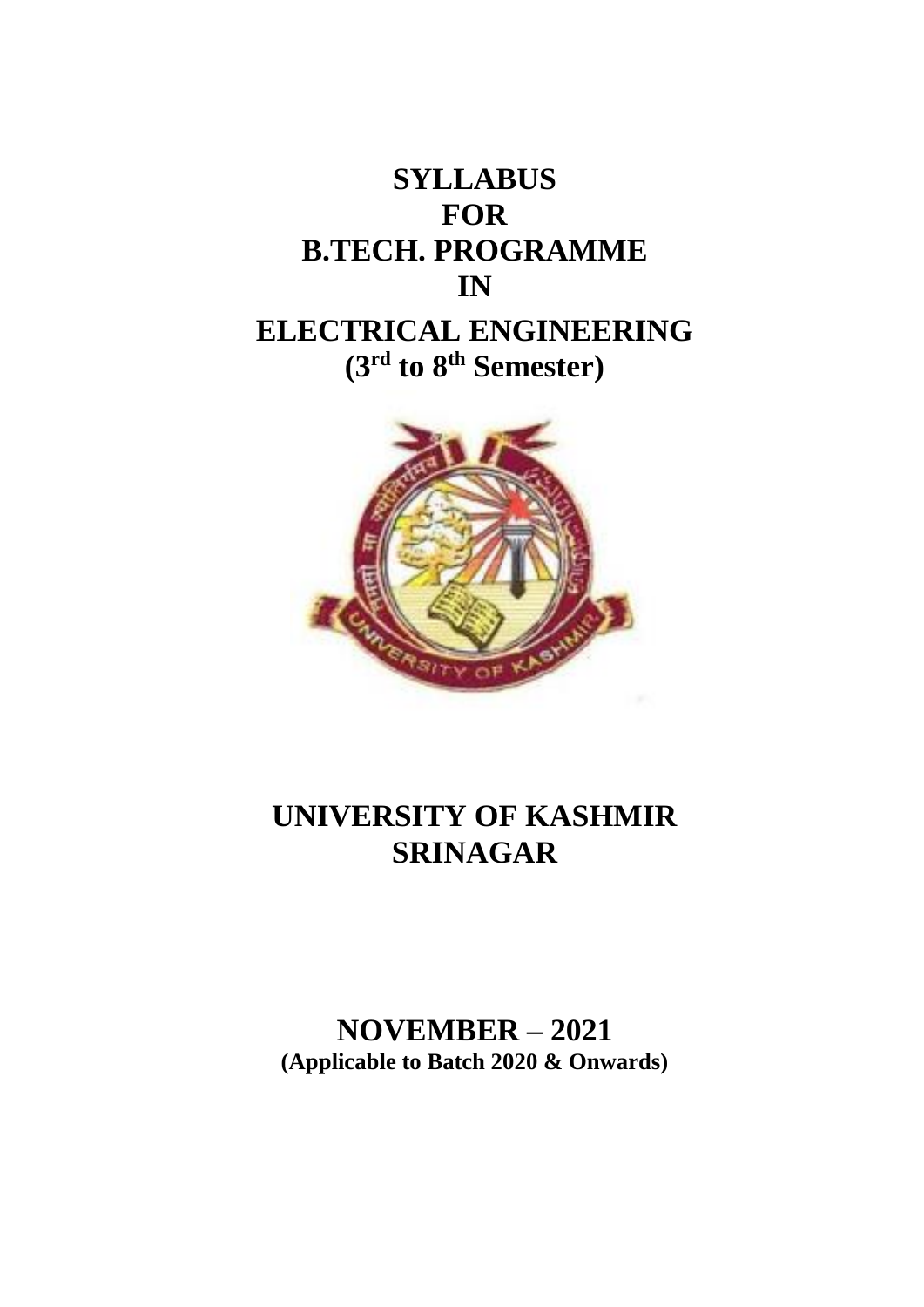### **B.TECH IN ELECTRICAL ENGINEERING UNDER THE CHOICE BASE CREDIT SYSTEM (CBCS)**

| Code       | Nomenclature                           | Code       | Nomenclature                                                                                    |  |  |
|------------|----------------------------------------|------------|-------------------------------------------------------------------------------------------------|--|--|
| <b>ESC</b> | <b>Engineering Science Courses</b>     | <b>HSM</b> | Humanities and Social Sciences<br>including Management                                          |  |  |
| <b>BSC</b> | <b>Basic Science Courses</b>           | <b>PSI</b> | Project work, Seminar and Intern                                                                |  |  |
| <b>PCC</b> | <b>Professional Core Course</b>        | L          | Lecture                                                                                         |  |  |
| <b>PEC</b> | <b>Professional Elective Course</b>    | T          | Tutorial                                                                                        |  |  |
| <b>OEC</b> | Open Elective Course                   | P          | Practical                                                                                       |  |  |
| <b>ISE</b> | <b>Internal Semester Evaluation</b>    |            |                                                                                                 |  |  |
| <b>MSE</b> | Mid Semester Evaluation (35)<br>Marks) | IА         | <b>Internal Assessment</b><br>(Assignment + Quiz/ Viva Voce (<br>$Marks$ + Attendence (5 Marks) |  |  |
| <b>ESE</b> | End Semester Evaluation (50Marks)      |            |                                                                                                 |  |  |

| Code       | Nomenclature                           | Code       | Nomenclature                                                                                          |  |  |
|------------|----------------------------------------|------------|-------------------------------------------------------------------------------------------------------|--|--|
| <b>ESC</b> | <b>Engineering Science Courses</b>     | <b>HSM</b> | Humanities and Social Sciences<br>including Management                                                |  |  |
| BSC        | <b>Basic Science Courses</b>           | <b>PSI</b> | Project work, Seminar and Internship                                                                  |  |  |
| <b>PCC</b> | Professional Core Course               | L          | Lecture                                                                                               |  |  |
| PEC        | <b>Professional Elective Course</b>    | T          | Tutorial                                                                                              |  |  |
| <b>OEC</b> | Open Elective Course                   | P          | Practical                                                                                             |  |  |
| <b>ISE</b> | <b>Internal Semester Evaluation</b>    |            |                                                                                                       |  |  |
| MSE        | Mid Semester Evaluation (35)<br>Marks) | <b>IA</b>  | <b>Internal Assessment</b><br>(Assignment + Quiz/ Viva Voce $(10$<br>$Marks$ ) + Attendence (5 Marks) |  |  |
| <b>ESE</b> | End Semester Evaluation (50Marks)      |            |                                                                                                       |  |  |

### **COURSE STRUCTURE**

|                                   | Semester-3rd (Third)                   |          |    |                |                |            |    |            | <b>Examination Scheme</b><br>(Distribution of Marks) |  |  |  |
|-----------------------------------|----------------------------------------|----------|----|----------------|----------------|------------|----|------------|------------------------------------------------------|--|--|--|
| <b>Course Code   Course Title</b> |                                        |          | T  | P              | <b>Credits</b> | <b>ISE</b> |    | <b>ESE</b> | <b>Total</b>                                         |  |  |  |
|                                   |                                        | L        |    |                |                | <b>MSE</b> | ĪА |            |                                                      |  |  |  |
| BSCEE301                          | Engineering Mathematics – III          | 3        | л. | $\Omega$       | $\overline{4}$ | 35         | 15 | 50         | 100                                                  |  |  |  |
| PCCEE302                          | <b>Engineering Electromagnetics</b>    | 2        |    | $\theta$       | 3              | 35         | 15 | 50         | 100                                                  |  |  |  |
| PCCEE303                          | Analog Electronic circuits             | 3        | л. | $\Omega$       | $\overline{4}$ | 35         | 15 | 50         | 100                                                  |  |  |  |
| PCCEE304                          | Signals & Systems                      | 3        | л. | $\Omega$       | 4              | 35         | 15 | 50         | 100                                                  |  |  |  |
| PCCEE305                          | <b>Circuit Analysis and Transients</b> | 3        |    | $\Omega$       | 4              | 35         | 15 | 50         | 100                                                  |  |  |  |
| PCCEE303L                         | Analog Electronics lab                 | $\theta$ | 0  | 2              |                | 50         |    | 50         | 100                                                  |  |  |  |
| PCCEE305L                         | Circuit Analysis and Transient Lab     | $\theta$ | 0  | $\overline{2}$ |                | 50         |    | 50         | 100                                                  |  |  |  |
| PCCEE306L                         | <b>MATLAB</b>                          | $\theta$ | 0  | 2              |                | 50         |    | 50         | 100                                                  |  |  |  |
|                                   | Total                                  | 14       | 5  | 6              | 22             |            |    |            | 800                                                  |  |  |  |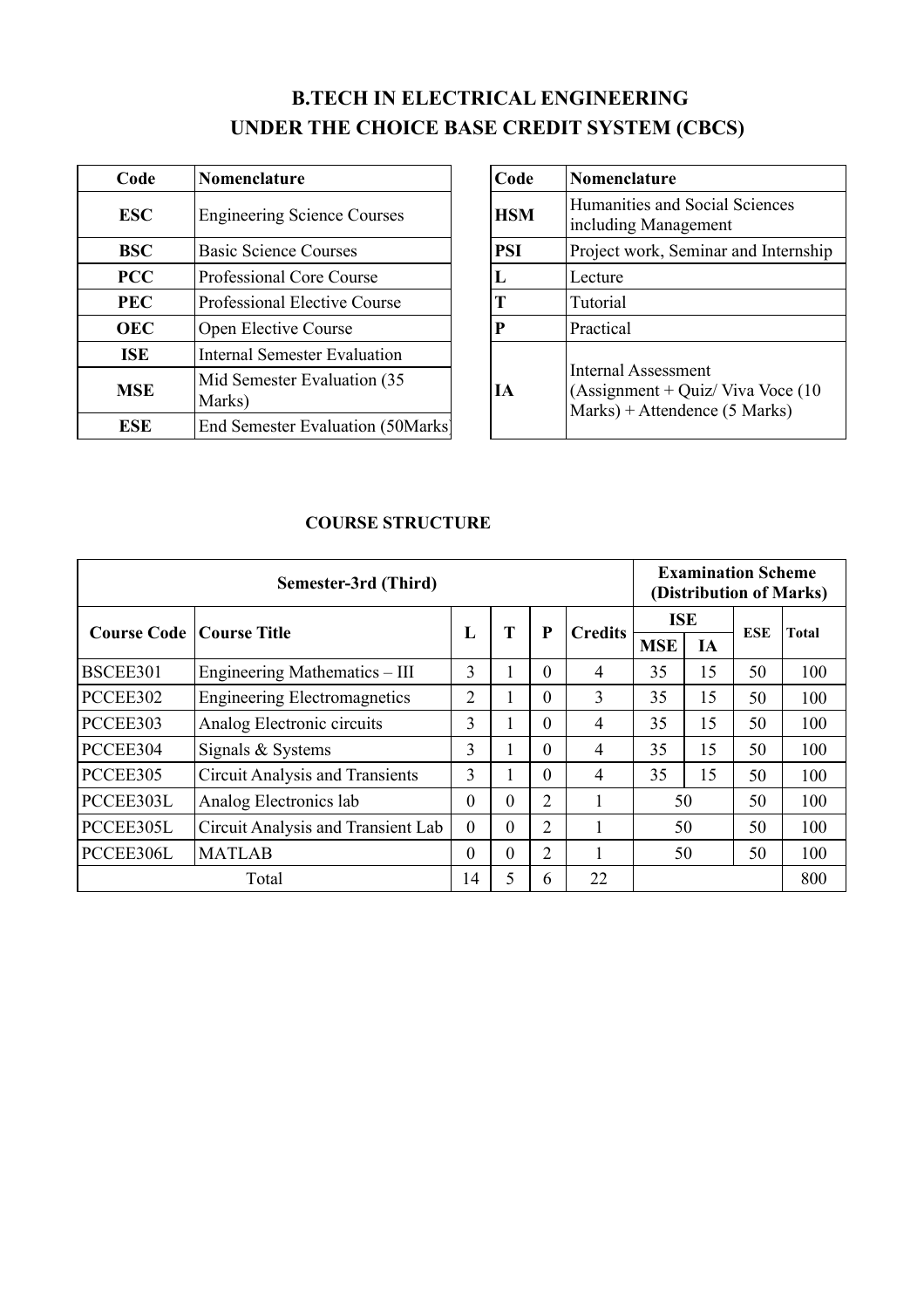|                                   | Semester-4th (Fourth)             |          |    |                |                |            |    |     | <b>Examination Scheme</b><br>(Distribution of Marks) |  |  |  |
|-----------------------------------|-----------------------------------|----------|----|----------------|----------------|------------|----|-----|------------------------------------------------------|--|--|--|
| <b>Course Code   Course Title</b> |                                   | L        | T  | P              | <b>Credits</b> | ISE        |    | ESE | Total                                                |  |  |  |
|                                   |                                   |          |    |                |                | <b>MSE</b> | IA |     |                                                      |  |  |  |
| BSCEE401                          | Engineering Mathematics – IV      | 3        | л. | $\Omega$       | $\overline{4}$ | 35         | 15 | 50  | 100                                                  |  |  |  |
| PCCEE402                          | Electrical Machines – I           | 3        |    | $\Omega$       | $\overline{4}$ | 35         | 15 |     | 100                                                  |  |  |  |
| PCCEE403                          | Control Systems                   | 3        |    | $\Omega$       | $\overline{4}$ | 35         | 15 | 50  | 100                                                  |  |  |  |
| PCCEE404                          | <b>Electrical Measurement</b>     | 3        | л. | $\Omega$       | 4              | 35         | 15 | 50  | 100                                                  |  |  |  |
| PCCEE405                          | Digital Electronics               | 3        | л. | $\Omega$       | $\overline{4}$ | 35         | 15 | 50  | 100                                                  |  |  |  |
| PCCEE402L                         | Electrical Machines-I Lab         | $\theta$ | 0  | 2              |                | 50         |    | 50  | 100                                                  |  |  |  |
| PCCEE403L                         | Control Systems Lab               | $\theta$ | 0  | $\overline{2}$ |                | 50         |    | 50  | 100                                                  |  |  |  |
| PCCEE404L                         | <b>Electrical Measurement Lab</b> | $\theta$ | 0  | 2              |                | 50         |    | 50  | 100                                                  |  |  |  |
| PCCEE405L                         | Digital Electronics Lab           | $\theta$ | 0  | $\overline{2}$ |                | 50         |    | 50  | 100                                                  |  |  |  |
|                                   | Total                             | 15       | 5  | 8              | 24             |            |    |     | 900                                                  |  |  |  |

|                                   | Semester-5th (Fifth)       |                |          |                |                |            |    | <b>Examination Scheme</b><br>(Distribution of Marks) |       |  |  |
|-----------------------------------|----------------------------|----------------|----------|----------------|----------------|------------|----|------------------------------------------------------|-------|--|--|
| <b>Course Code   Course Title</b> |                            | L              | T        | P              | <b>Credits</b> | <b>ISE</b> |    | <b>ESE</b>                                           | Total |  |  |
|                                   |                            |                |          |                |                | <b>MSE</b> | IA |                                                      |       |  |  |
| PCCEE501                          | Power System -I            | 3              |          | $\Omega$       | 4              | 35         | 15 | 50                                                   | 100   |  |  |
| PCCEE502                          | Electrical Machines - II   | 3              |          | $\Omega$       | 4              | 35         | 15 | 50                                                   | 100   |  |  |
| PCCEE503                          | Microprocessors            | 3              |          | $\Omega$       | 4              | 35         | 15 | 50                                                   | 100   |  |  |
| OEC*EE504                         | Open Elective Courses-I    | $\overline{2}$ |          | $\Omega$       | 3              | 35         | 15 | 50                                                   | 100   |  |  |
| PCCEE505                          | <b>Power Electronics</b>   | 3              |          | $\Omega$       | 4              | 35         | 15 | 50                                                   | 100   |  |  |
| PCCEE502L                         | Electrical Machines-II Lab | $\theta$       | 0        | $\overline{2}$ |                | 50         |    | 50                                                   | 100   |  |  |
| PCCEE503L                         | Microprocessors Lab        | $\theta$       | $\theta$ | $\overline{2}$ |                | 50         |    | 50                                                   | 100   |  |  |
| PCCEE505L                         | Power Electronics Lab      | $\theta$       | $\theta$ | $\overline{2}$ |                | 50         |    | 50                                                   | 100   |  |  |
|                                   | Total                      | 14             | 5        | 6              | 22             |            |    |                                                      | 800   |  |  |

|                                   | <b>Examination Scheme</b><br>(Distribution of Marks) |                |   |          |                |            |    |            |       |
|-----------------------------------|------------------------------------------------------|----------------|---|----------|----------------|------------|----|------------|-------|
| <b>Course Code   Course Title</b> |                                                      | L              | T | P        | <b>Credits</b> | <b>ISE</b> |    | <b>ESE</b> | Total |
|                                   |                                                      |                |   |          |                | <b>MSE</b> | IА |            |       |
| PCCEE601                          | Power System-II                                      | 3              |   | 0        | $\overline{4}$ | 35         | 15 | 50         | 100   |
| ESCEE602                          | <b>Non-Conventional Energy Sources</b>               | 3              |   | 0        | $\overline{4}$ | 35         | 15 | 50         | 100   |
| <b>PEC*EE603</b>                  | Professional Elective Courses-I                      | 2              |   | $\theta$ | 3              | 35         | 15 | 50         | 100   |
| PEC*EE604                         | <b>Professional Elective Courses-II</b>              | 2              |   | 0        | 3              | 35         | 15 | 50         | 100   |
| OEC*EE605                         | Open Elective Courses-II                             | 2              |   | 0        | 3              | 35         | 15 | 50         | 100   |
| PSIEE606                          | Seminar                                              | $\overline{0}$ | 0 | 4        | 2              | 50         |    | 50         | 100   |
| PCCEE601L                         | Power System Lab                                     | $\theta$       | 0 | 2        |                | 50         |    | 50         | 100   |
|                                   | Total                                                | 12             | 5 | 6        | 20             |            |    |            | 700   |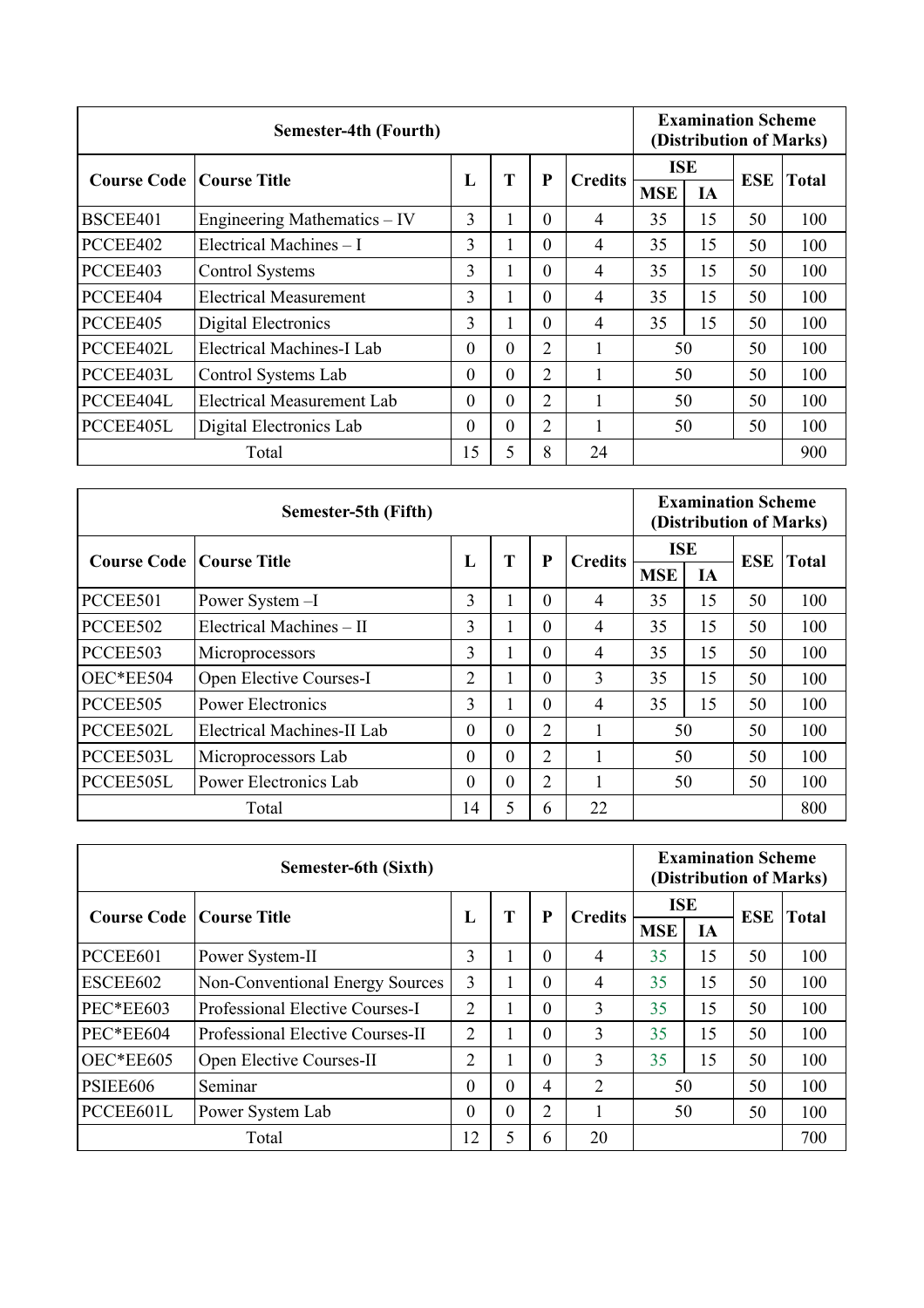|                                   | Semester-7th (Seventh)                      |                |    |          |                |            |    |            | <b>Examination Scheme</b><br>(Distribution of Marks) |  |  |  |
|-----------------------------------|---------------------------------------------|----------------|----|----------|----------------|------------|----|------------|------------------------------------------------------|--|--|--|
| <b>Course Code   Course Title</b> |                                             | L              | T  | P        | <b>Credits</b> | <b>ISE</b> |    | <b>ESE</b> | <b>Total</b>                                         |  |  |  |
|                                   |                                             |                |    |          |                | <b>MSE</b> | IA |            |                                                      |  |  |  |
| PCCEE701L                         | Power System Protection &<br>Switchgear     | 3              | L. | $\theta$ | $\overline{4}$ | 35         | 15 | 50         | 100                                                  |  |  |  |
| PCCEE702                          | Power System - III                          | 3              | л. | $\Omega$ | $\overline{4}$ | 35         | 15 | 50         | 100                                                  |  |  |  |
| OEC*EE703                         | Open Elective Courses – III                 | $\overline{2}$ | л. | $\Omega$ | 3              | 35         | 15 | 50         | 100                                                  |  |  |  |
| PEC*EE704                         | Professional Elective III                   | $\overline{2}$ |    | $\Omega$ | 3              | 35         | 15 | 50         | 100                                                  |  |  |  |
| PEC*EE705                         | Professional Elective Course – IV           | $\overline{2}$ | Ι. | $\theta$ | 3              | 35         | 15 | 50         | 100                                                  |  |  |  |
| <b>PSIEE706</b>                   | Pre - Project                               | $\theta$       | 0  | 6        | 3              | 50         |    | 50         | 100                                                  |  |  |  |
| PCCEE701L                         | Power System Protection &<br>Switchgear Lab | $\theta$       | 0  | 2        | 1              | 50         |    | 50         | 100                                                  |  |  |  |
|                                   | Total                                       | 12             | 5  | 8        | 21             |            |    |            | 700                                                  |  |  |  |

|                                   | <b>Examination Scheme</b><br>(Distribution of Marks)                         |                |                |          |                |            |    |            |              |
|-----------------------------------|------------------------------------------------------------------------------|----------------|----------------|----------|----------------|------------|----|------------|--------------|
| <b>Course Code   Course Title</b> |                                                                              | L              | T              | P        | <b>Credits</b> | <b>ISE</b> |    | <b>ESE</b> | <b>Total</b> |
|                                   |                                                                              |                |                |          |                | <b>MSE</b> | IA |            |              |
| HSMCEE801                         | Organisation of Engineering<br>Systems and Human Resources<br>and Management | 3              | $\mathbf{0}$   | $\Omega$ | 3              | 35         | 15 | 50         | 100          |
| <b>PEC*EE802</b>                  | Professional Elective Courses-V                                              | $\overline{2}$ |                | $\Omega$ | 3              | 35         | 15 | 50         | 100          |
| PEC*EE803                         | Professional Elective Courses–VI                                             | 2              |                | $\Omega$ | 3              | 35         | 15 | 50         | 100          |
| PCCEE804L                         | <b>Advanced Power System</b><br>Simulation and Scripting Lab                 | $\theta$       | $\theta$       | 4        | $\overline{2}$ | 15<br>35   |    | 50         | 100          |
| PSIEE805                          | Industrial Training & Viva**                                                 | $\theta$       | $\theta$       | $\Omega$ |                | 35         | 15 | 50         | 100          |
| <b>PSIEE806</b>                   | Major Project                                                                | $\overline{0}$ | $\theta$       | 16       | 8              | 50<br>50   |    |            | 100          |
|                                   | Total                                                                        | 7              | $\overline{2}$ | 20       | 20             |            |    |            | 600          |

#### **\* 1 to 4**

**\*\* Industrial Training has to be covered up in winter vacations.** 

**Total Credits (Sem. 1st to 8th) = 172**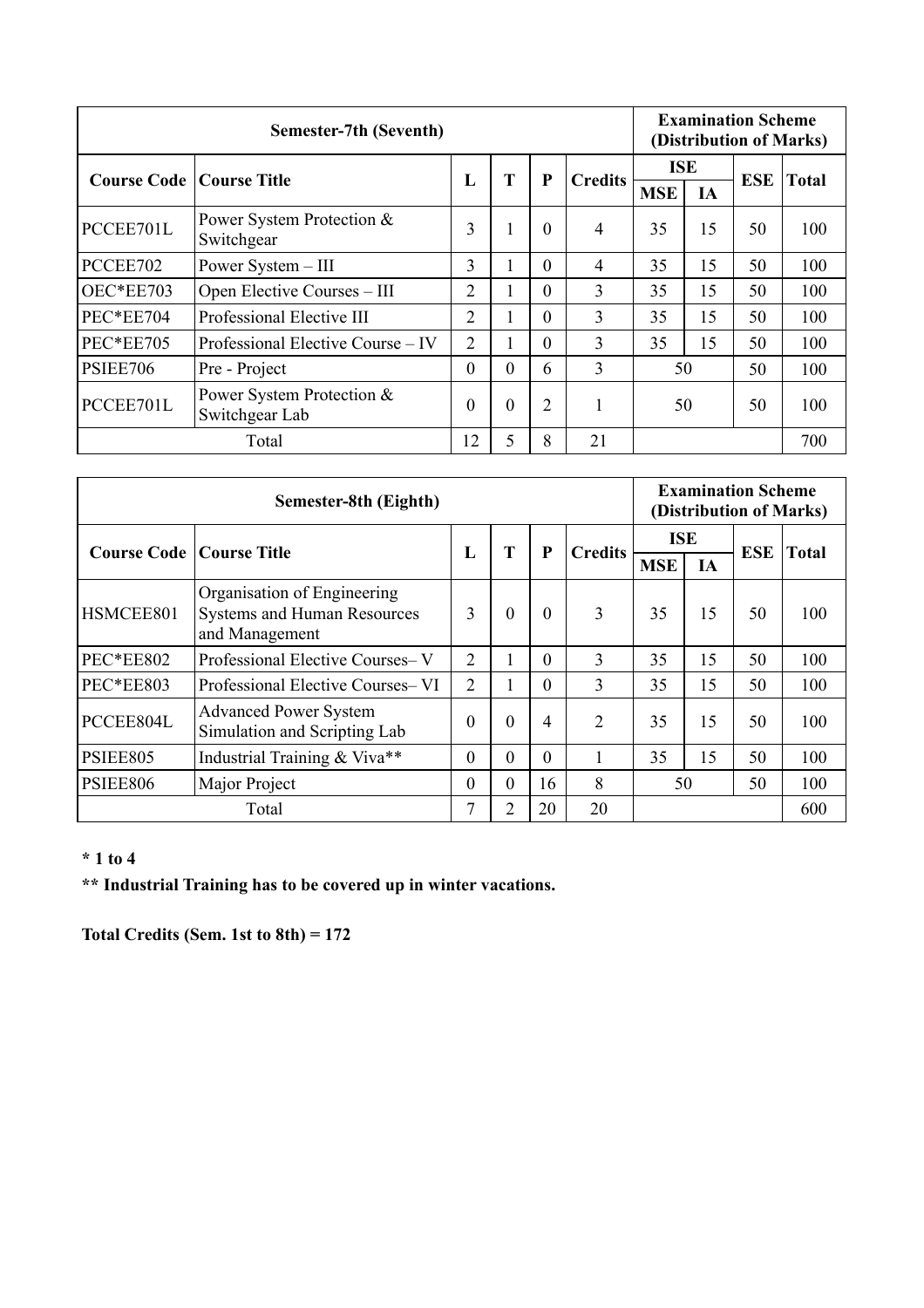### **Professional Elective Courses**

| <b>Course Code</b> | <b>Course Title</b>                   | Elective                | Semester        |
|--------------------|---------------------------------------|-------------------------|-----------------|
| PEC1EE603          | <b>Advanced Control Systems</b>       |                         |                 |
| PEC2EE603          | <b>Utilisation and Traction</b>       | I                       |                 |
| PEC3EE603          | <b>Electrical Machine Design</b>      |                         |                 |
| PEC1EE604          | <b>Advanced Power Electronics</b>     |                         | 6 <sup>th</sup> |
| PEC2EE604          | <b>Power Station Practices</b>        | $\mathbf{I}$            |                 |
| PEC3EE604          | <b>Electrical Materials</b>           |                         |                 |
| PEC1EE704          | Power Quality                         |                         |                 |
| PEC2EE704          | <b>FACTS</b>                          | Ш                       |                 |
| PEC3EE704          | <b>Power Plant Engineering</b>        |                         |                 |
| PEC1EE705          | <b>Electric Drives</b>                |                         | 7th             |
| PEC2EE705          | Design of Photovoltaic Systems        | IV                      |                 |
| PEC3EE705          | <b>Special Electrical Machines</b>    |                         |                 |
| PEC4EE705          | <b>Industrial Drives and Control</b>  |                         |                 |
| PEC1EE802          | <b>HVDC</b>                           |                         |                 |
| PEC2EE802          | <b>Electric Vehicles</b>              | $\overline{\mathsf{V}}$ |                 |
| PEC3EE802          | <b>Smart Grid</b>                     |                         |                 |
| PEC1EE803          | <b>High Voltage Engineering</b>       |                         |                 |
| PEC2EE803          | <b>Restructuring of Power Systems</b> |                         | 8th             |
| PEC3EE803          | Power System Dynamics and Stability   | VI                      |                 |
| PEC4EE804          | <b>Advanced Power System Analysis</b> |                         |                 |

### **Open Elective Courses**

| <b>Course Code</b> | <b>Course Title</b>                    | Elective     | Semester        | Department  |
|--------------------|----------------------------------------|--------------|-----------------|-------------|
| OEC1EE504          | <b>Communication Systems</b>           |              |                 | Electrical  |
| OEC2EE504          | <b>Thermal Engineering</b>             |              |                 | Engineering |
| OEC3EE504          | <b>DSP</b>                             |              | 5 <sup>th</sup> |             |
| OECME506           | Automation in manufacturing            |              |                 | Mechanical  |
|                    |                                        |              |                 | Engineering |
| OEC1EE605          | 8085 Microcontroller                   |              |                 | Electrical  |
| OEC2EE605          | <b>Energy Audit and Management</b>     | $\mathbf{I}$ | 6th             | Engineering |
| OEC3EE605          | <b>Python Data Analytics</b>           |              |                 |             |
| OEC1EE703          | <b>SCADA Systems</b>                   |              |                 |             |
| OEC2EE703          | <b>Fuzzy Logic and Neural Networks</b> |              |                 | Electrical  |
| OEC3EE703          | <b>Energy Management in Buildings</b>  | Ш            | 7 <sub>th</sub> | Engineering |
| OEC1ME705          | <b>Automatic Control</b>               |              |                 | Mechanical  |
| OEC2ME705          | <b>Engineering Statistics</b>          |              |                 | Engineering |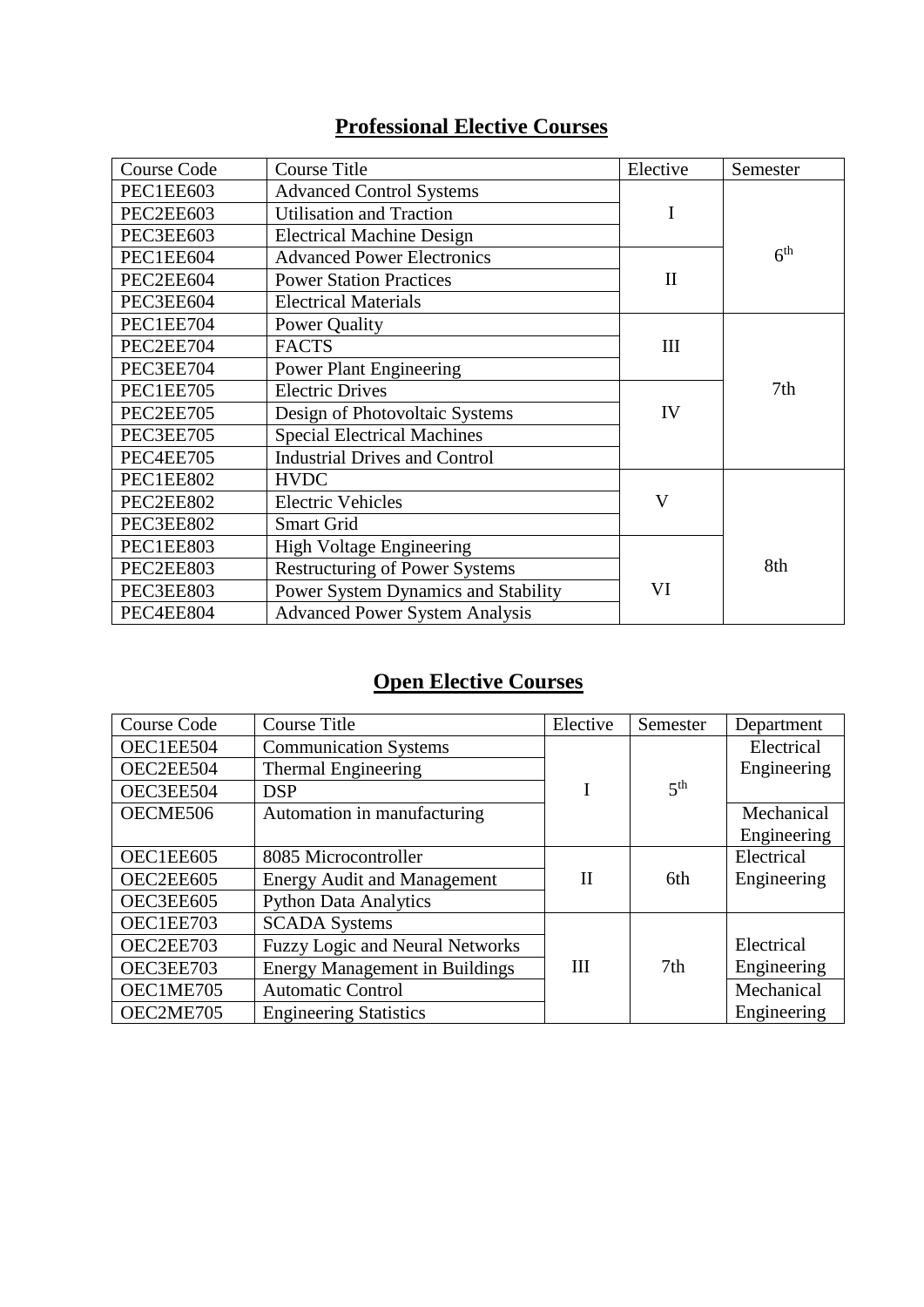# **SYLLABUS**

## **FOR**

# **SEMESTER THIRD**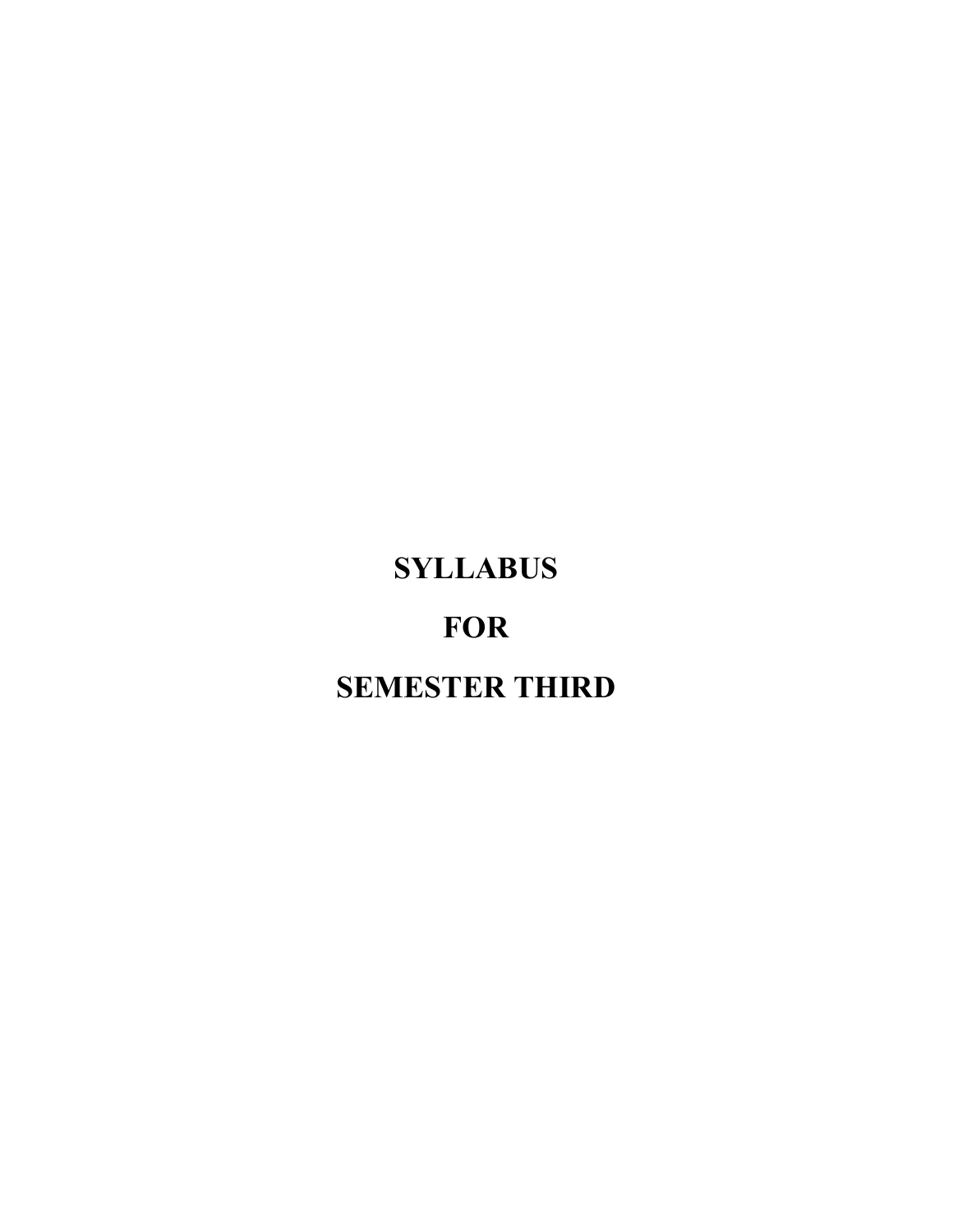| <b>Course Code</b>  | <b>BSCEE301</b>                      |                             | <b>Semester</b> | <b>THIRD</b>   |                       |  |  |  |  |  |
|---------------------|--------------------------------------|-----------------------------|-----------------|----------------|-----------------------|--|--|--|--|--|
| Category            |                                      | <b>Basic Science Course</b> |                 |                |                       |  |  |  |  |  |
| <b>Course Title</b> | <b>Engineering Mathematics - III</b> |                             |                 |                |                       |  |  |  |  |  |
| Scheme &            | L                                    | Т                           | P               | <b>Credits</b> |                       |  |  |  |  |  |
| <b>Credits</b>      | 3                                    |                             | $\bf{0}$        | 4              | <b>Max Marks: 100</b> |  |  |  |  |  |
| Prerequisites       | Nil                                  |                             |                 |                |                       |  |  |  |  |  |

- 1. Familiarize the prospective engineers with different types of transform techniques.
- 2. To develop mathematical skills so that students are able to apply mathematical methods & principles in solving problems.

| Unit         | <b>Topics</b>                                                                                                                                                                                                     | No. of Hours |
|--------------|-------------------------------------------------------------------------------------------------------------------------------------------------------------------------------------------------------------------|--------------|
| Ι            | Laplace Transforms: Laplace transform, shifting theorem, Laplace Transforms of different<br>functions, Heaviside's unit function. Dirac Delta functions its Laplace Transforms.<br>Heaviside's Expansion theorem. | 13           |
| $\mathbf{I}$ | Inverse Laplace Transforms: Initial and Final value theorems, Convolution theorem and<br>applications, use of Laplace Transforms in the solution of linear Differential equations.                                | 10           |
| Ш            | Fourier Transform: Fourier series, Harmonic analysis, Definition of Fourier transform.<br>Fourier sine and cosine transform. Fourier integral formula, Applications to solutions of<br>boundary value problems.   | 13           |
| IV           | Z- Transform: Definition, Linearity property, Z- transform of elementary functions, shifting<br>theorems. Initial and Final value theorem. Convolution theorem.                                                   | 12           |
| V            | Inverse Z-transform                                                                                                                                                                                               | 8            |
|              | <b>Total Number of Hours</b>                                                                                                                                                                                      | 56           |

| S. No | Name of Book                   | Author                    | <b>Publisher</b>    |
|-------|--------------------------------|---------------------------|---------------------|
|       | Laplace Transforms             | Murray R. Speigal         | McGraw Hill         |
|       | Advanced Engg. Mathematics     | Erwin Kreyzing            | Wiley Eastern. Pub. |
|       | The use of Integral Transform  | Ian.N.Snedden             | Tata McGraw Hill    |
|       | Integral Transform             | Loknath Debnath           | New York, Press     |
|       | Higher engineering mathematics | H. K. Dass, Rajnish Verma | S. Chand            |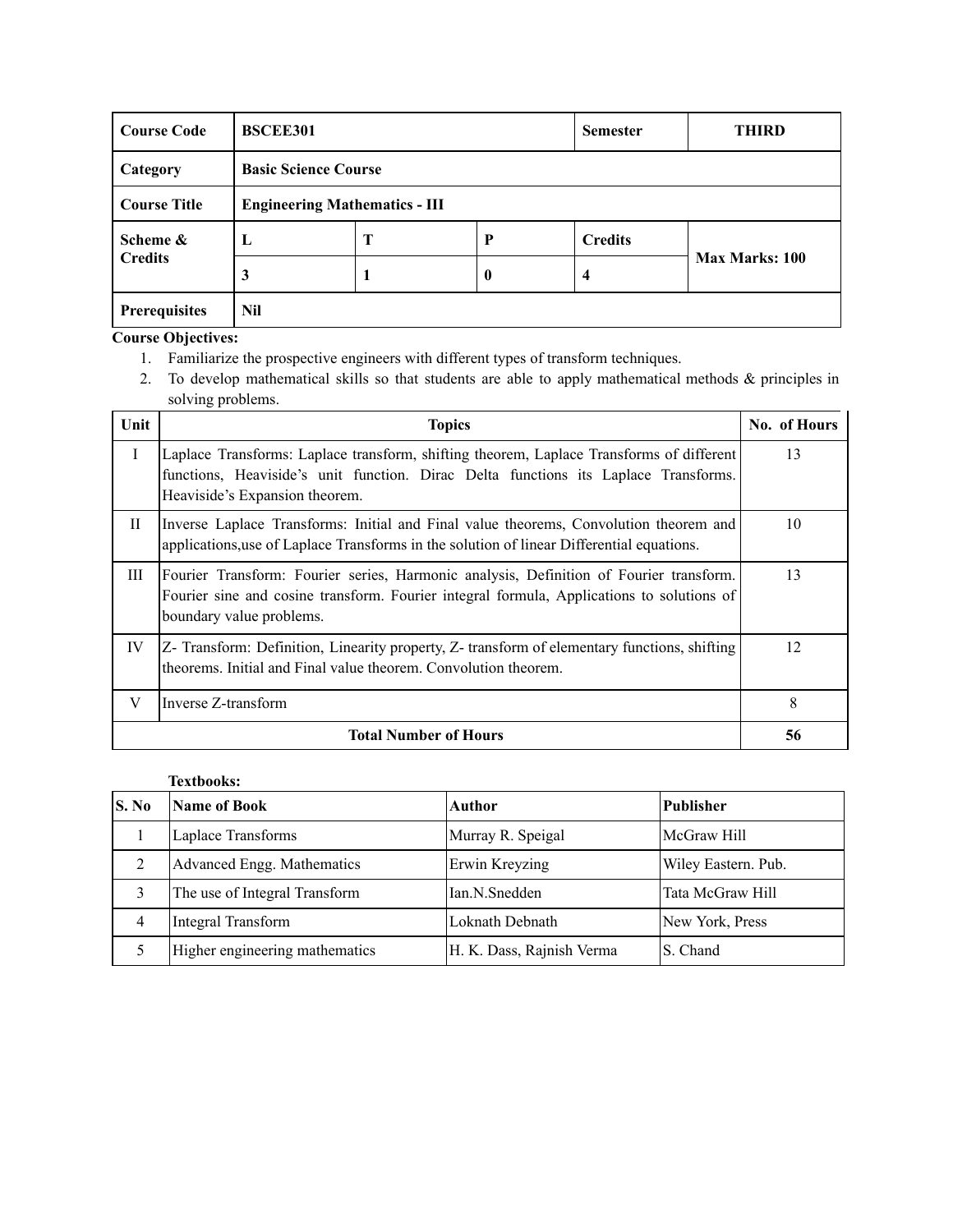| <b>Course Code</b>  | PCCEE302                            |   | <b>Semester</b> | <b>THIRD</b>   |                |
|---------------------|-------------------------------------|---|-----------------|----------------|----------------|
| Category            | <b>Professional Core Course</b>     |   |                 |                |                |
| <b>Course Title</b> | <b>Engineering Electromagnetics</b> |   |                 |                |                |
| Scheme &            | L                                   | Т | P               | <b>Credits</b> |                |
| <b>Credits</b>      |                                     |   | $\bf{0}$        | 3              | Max Marks: 100 |
| Prerequisites       | Nil                                 |   |                 |                |                |

- 1. To understand the basic laws of electromagnetism.
- 2. To obtain the electric and magnetic fields for simple configurations under static conditions.
- 3. To analyse time varying electric and magnetic fields.

| Unit      | <b>Topics</b>                                                                                                                                                                                                                                                                                                                                                                                                                                                             | <b>No. of Hours</b> |
|-----------|---------------------------------------------------------------------------------------------------------------------------------------------------------------------------------------------------------------------------------------------------------------------------------------------------------------------------------------------------------------------------------------------------------------------------------------------------------------------------|---------------------|
| $\rm I$   | Vector Analysis, coordinate systems, vector operator, curl, divergence theorem, Stoke's<br>theorem, Coulomb's law, electric field intensity, field due to continuous volume charge<br>distribution, field of a line charge, field of a sheet of charge.                                                                                                                                                                                                                   | 8                   |
| $\rm{II}$ | Electric flux density, Gauss's law, symmetrical charge distributions, differential volume<br>element, divergence, Maxwell's first equation, energy expended in moving a point charge in<br>an electrostatic field, line integral, definition of potential; and potential difference, potential<br>field of a charge, potential field of a system of charges, potential gradient, the dipole, energy<br>density in electric field.                                         | 9                   |
| Ш         | Current and current density, continuity of current, metallic conductors, conductor properties<br>and boundary conditions, semiconductors, nature of dielectric materials, boundary conditions<br>for perfect dielectric materials, capacitance, several capacitance examples, capacitance of two<br>wire line, Poisson's and Laplace's equations, unique Theorem, examples of the solution of<br>Laplace's and Poisson's equations, product solution of Laplace equation. | 9                   |
| IV        | Boit Savart law, Ampere's circuital law, magnetic flux and magnetic flux density, scalar and<br>vector magnetic potentials, derivations of steady magnetic field laws, force on a moving<br>charge, force on differential current element, force between differential current elements, force<br>and torque on a closed circuit.                                                                                                                                          | 8                   |
| V         | Faraday's law, displacement current, Maxwell's equations in point forms and in integral<br>forms, Application of Maxwell's equations, EM waves and propagation of energy. Wave<br>equation for free space. Plane and uniform plane wave. Poynting vector and power, Intrinsic<br>impedance of media for uniform plane wave.                                                                                                                                               | 8                   |
|           | <b>Total number of Hours</b>                                                                                                                                                                                                                                                                                                                                                                                                                                              | 42                  |

| <b>Textbooks:</b> |                                    |                            |                     |  |  |
|-------------------|------------------------------------|----------------------------|---------------------|--|--|
| S. No             | Name of Book                       | Author                     | <b>Publisher</b>    |  |  |
|                   | Introduction to electro-dynamics   | David J. Griffiths         | Prentice hall India |  |  |
|                   | Electrodynamics                    | J.D. Jacson                | Pearson             |  |  |
|                   | Mathematical method for Physicists | Arfken Weber               | Harcourt (INDIA)    |  |  |
|                   | Classical Theory & Fields          | L.D. Landau, E.M. Lypshitz | Pergman             |  |  |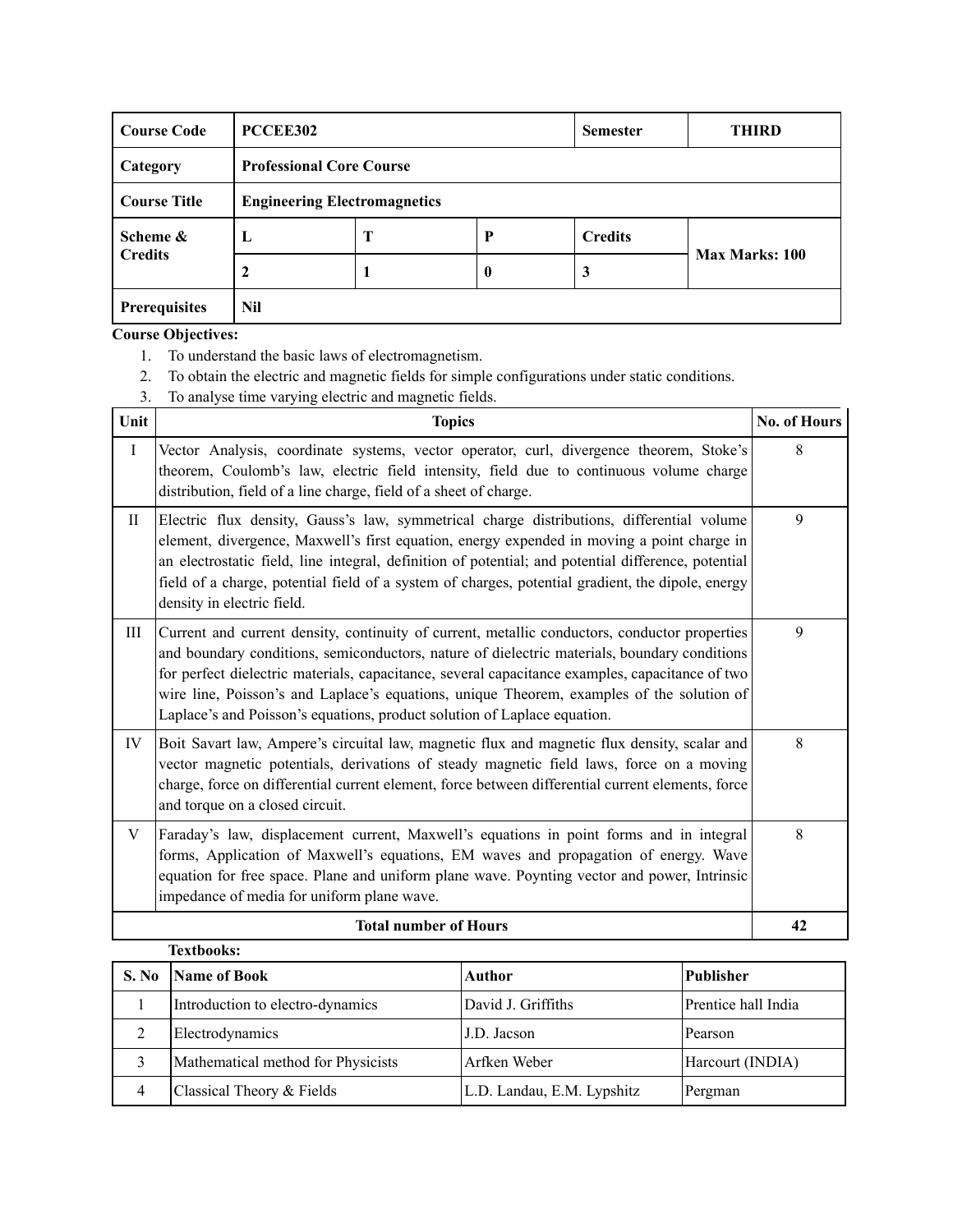| <b>Course Code</b>  | PCCEE303                          |   |          | <b>Semester</b> | <b>THIRD</b>          |  |
|---------------------|-----------------------------------|---|----------|-----------------|-----------------------|--|
| Category            | <b>Professional Core Course</b>   |   |          |                 |                       |  |
| <b>Course Title</b> | <b>Analog Electronic Circuits</b> |   |          |                 |                       |  |
| Scheme &            | L                                 | Т | P        | <b>Credits</b>  |                       |  |
| <b>Credits</b>      | 3                                 |   | $\bf{0}$ | 4               | <b>Max Marks: 100</b> |  |
| Prerequisites       | Nil                               |   |          |                 |                       |  |

1. Understand the characteristics of transistors. Design and analyse various rectifier and amplifier circuits.

a.

- 2. Design sinusoidal and non-sinusoidal oscillators.
- 3. Understand the functioning of OP-AMP and design OP-AMP based circuits.

| Unit         | <b>Topics</b>                                                                                                                                                                                                                                                                                                                                                                                                                                                                                                                                                 | <b>No. of Hours</b> |
|--------------|---------------------------------------------------------------------------------------------------------------------------------------------------------------------------------------------------------------------------------------------------------------------------------------------------------------------------------------------------------------------------------------------------------------------------------------------------------------------------------------------------------------------------------------------------------------|---------------------|
| $\mathbf{I}$ | BJTs: Brief review of BJTs, Analysis and Design of transistor amplifier circuits using<br>h-parameters, Low frequency h- parameter model. High frequency hybrid – pi model, analysis<br>and design of transistor amplifier circuits at high frequencies, Multistage amplifiers. Feedback<br>Basics: Negative feedback, Effect of negative feedback on the performance of amplifiers e.g.<br>on bandwidth. Types of feedback amplifiers, current shunt, current series, voltage shunt and<br>voltage series feedback. Analysis of feedback amplifiers circuits | 18                  |
| П            | Sinusoidal Oscillators: Analysis of general oscillator circuits, Barkhausen's criteria, various<br>types of oscillator circuits and their analysis, Design of practical oscillator circuits.                                                                                                                                                                                                                                                                                                                                                                  | 8                   |
| Ш            | Power Amplifiers: Classification of power amplifiers, Class A, Class B, Class AB and Class<br>C power amplifiers; analysis and design. Power supplies and IC regulators                                                                                                                                                                                                                                                                                                                                                                                       | 9                   |
| IV           | Operational Amplifiers: Operational amplifier stages, Differential amplifier, CMRR, Cascade<br>amplifier, Ideal and practical operational amplifier characteristics and properties Op-amp<br>applications, inverting and non-inverting amplifiers, difference amplifier, summer,<br>differentiator and integrator, rectifiers etc. Op-amp in analog computation. Frequency<br>response, Gain Bandwidth product, Signal to noise ratio.                                                                                                                        | 13                  |
| V            | Multivibrators and WaveForm Generators: Bistable multivibrators, Bistable circuit as a<br>memory element, Generation of Square & Triangular waves using Astable multivibrators,<br>Generation of the standard Pulse-The Monostable multivibrators, Integrated circuit Timers,<br>Implementation of Astable, Monostable and Bistable multivibrators using 555 Timer, Various<br>practical applications of 555 Timer.                                                                                                                                           | 8                   |
|              | <b>Total Number of Hours</b>                                                                                                                                                                                                                                                                                                                                                                                                                                                                                                                                  | 56                  |
|              | <b>Textbooks:</b>                                                                                                                                                                                                                                                                                                                                                                                                                                                                                                                                             |                     |

|   | S. No Name of Book                        | Author             | <b>Publisher</b>   |
|---|-------------------------------------------|--------------------|--------------------|
|   | Integrated circuits                       | Millman & Halkias  | Tata Mc-Graw Hill  |
|   | Microelectronic circuits                  | Sedra and Smith    | Oxford univ. Press |
|   | Introduction to Electronic Circuit Design | Spencer and Ghausi | Pearson            |
| 4 | Op-Amps and Linear Integrated Circuits    | Ramakant Gaekwad   | Pearson            |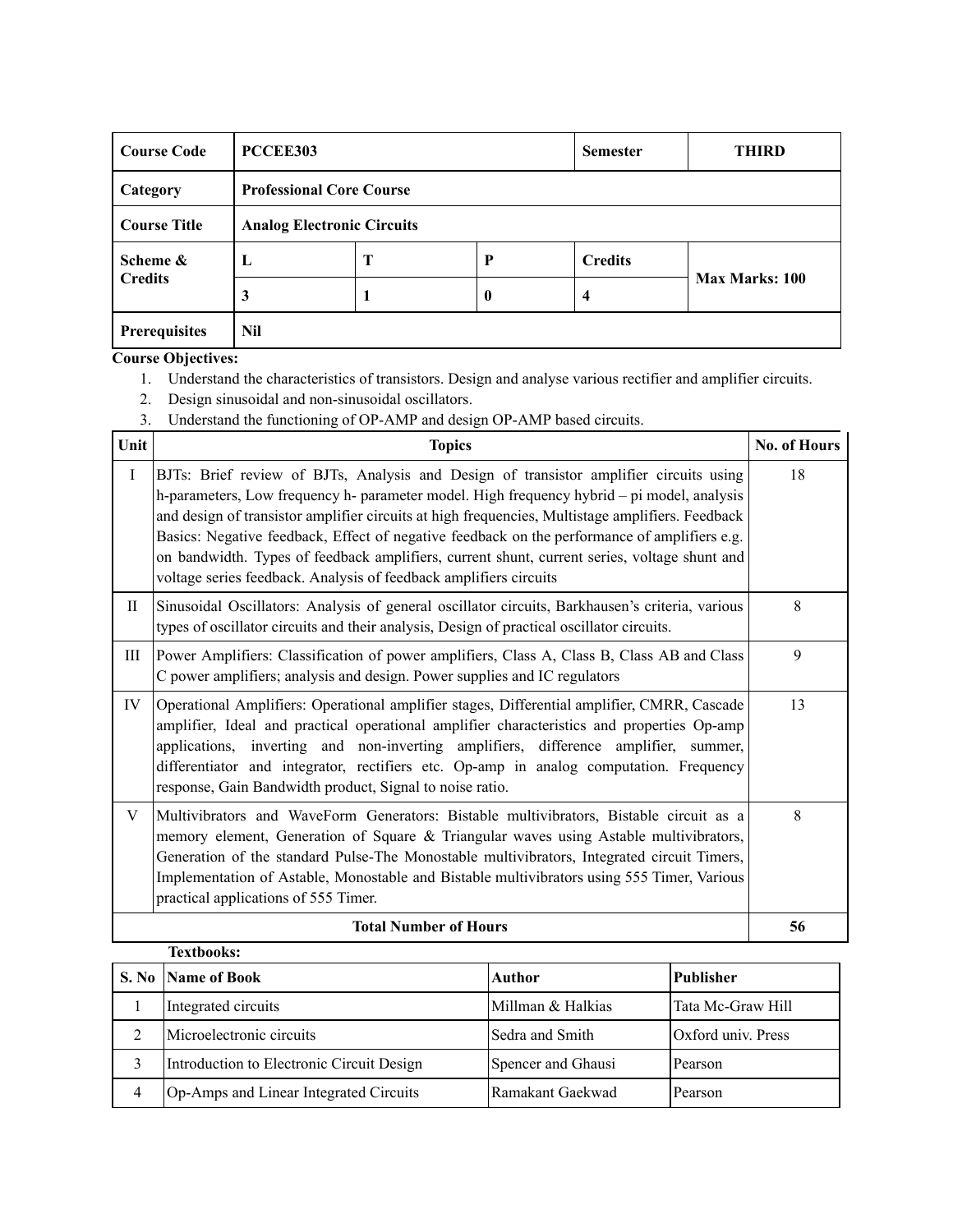| <b>Course Code</b>  | PCCEE304                        |   |          | <b>Semester</b> | <b>THIRD</b>          |
|---------------------|---------------------------------|---|----------|-----------------|-----------------------|
| Category            | <b>Professional Core Course</b> |   |          |                 |                       |
| <b>Course Title</b> | Signal & Systems                |   |          |                 |                       |
| Scheme &            | L                               | Т | P        | <b>Credits</b>  |                       |
| <b>Credits</b>      | 3                               |   | $\bf{0}$ | $\overline{4}$  | <b>Max Marks: 100</b> |
| Prerequisites       | Nil                             |   |          |                 |                       |

- 1. Understand the concepts of continuous time and discrete time systems.
- 2. Analyse systems in complex frequency domains.
- 3. Understand sampling theorem and its implications.

| Unit      | <b>Topics</b>                                                                                                                                                                                                                                                                                                                                                                                                                                                                   | No. of Hours |
|-----------|---------------------------------------------------------------------------------------------------------------------------------------------------------------------------------------------------------------------------------------------------------------------------------------------------------------------------------------------------------------------------------------------------------------------------------------------------------------------------------|--------------|
| I         | Continuous-Time and Discrete-Time Signals, signal operations, Transformations. Independent<br>Variable, Exponential and Sinusoidal Signals, Energy and power signals, Even and odd signals,<br>Impulse and Unit Step Functions, Continuous and Discrete-Time Systems, Properties.                                                                                                                                                                                               | 9            |
| $\rm{II}$ | Discrete-Time & Continuous-Time LTI Systems: Properties of Linear Time-Invariant Systems.<br>Causal LTI Systems described by Differential and Difference Equations, Singularity Functions.                                                                                                                                                                                                                                                                                      | 7            |
| III       | Fourier Series Representation of Periodic Signals: Response of LTI Systems to Complex<br>Exponentials, Fourier Series Representation of Continuous-Time Periodic Signals,<br>Convergence of the Fourier Series, Properties of Continuous-Time Fourier Series, Fourier<br>Series Representation of Discrete-Time Periodic Signals. Discrete-Time Fourier Transform.                                                                                                              | 15           |
| IV        | Time- and Frequency Characterization of Signals and Systems: The Magnitude-Phase<br>Representation of the Fourier Transform, properties of Continuous-Time Fourier transform,<br>Duality, Inverse Fourier Transform, The Magnitude-Phase Representation of the Frequency<br>Response of LTI Systems.<br>Sampling: Representation of a Continuous-Time Signal by Its Samples: The Sampling<br>Theorem, The Effect of Undersampling: Aliasing, Sampling of Discrete-Time Signals. | 17           |
| V         | The Laplace Transform: Region of Convergence for Laplace Transforms, properties, Analysis<br>and Characterization of LTI Systems Using the Laplace Transform. Inverse Laplace Transform<br>The Z-Transform: Region of Convergence for the z-Transform, properties, Analysis and<br>Characterization of LTI Systems Using z-Transforms.                                                                                                                                          | 13           |
|           | <b>Total Number of Hours</b>                                                                                                                                                                                                                                                                                                                                                                                                                                                    | 56           |

|                | <b>Textbooks:</b>                                                                                |                                                              |                    |
|----------------|--------------------------------------------------------------------------------------------------|--------------------------------------------------------------|--------------------|
|                | S. No Name of Book                                                                               | Author                                                       | <b>Publisher</b>   |
|                | Signals and Systems                                                                              | A.V. Oppenheim, A.S. Willsky and Prentice hall<br>I.T. Young |                    |
| $\overline{2}$ | Signals and Systems - Continuous and Discrete   R.F. Ziemer, W.H. Tranter and D.R. Prentice hall | Fannin                                                       |                    |
|                | Signal Processing and Linear Systems                                                             | B.P. Lathi                                                   | Oxford univ. press |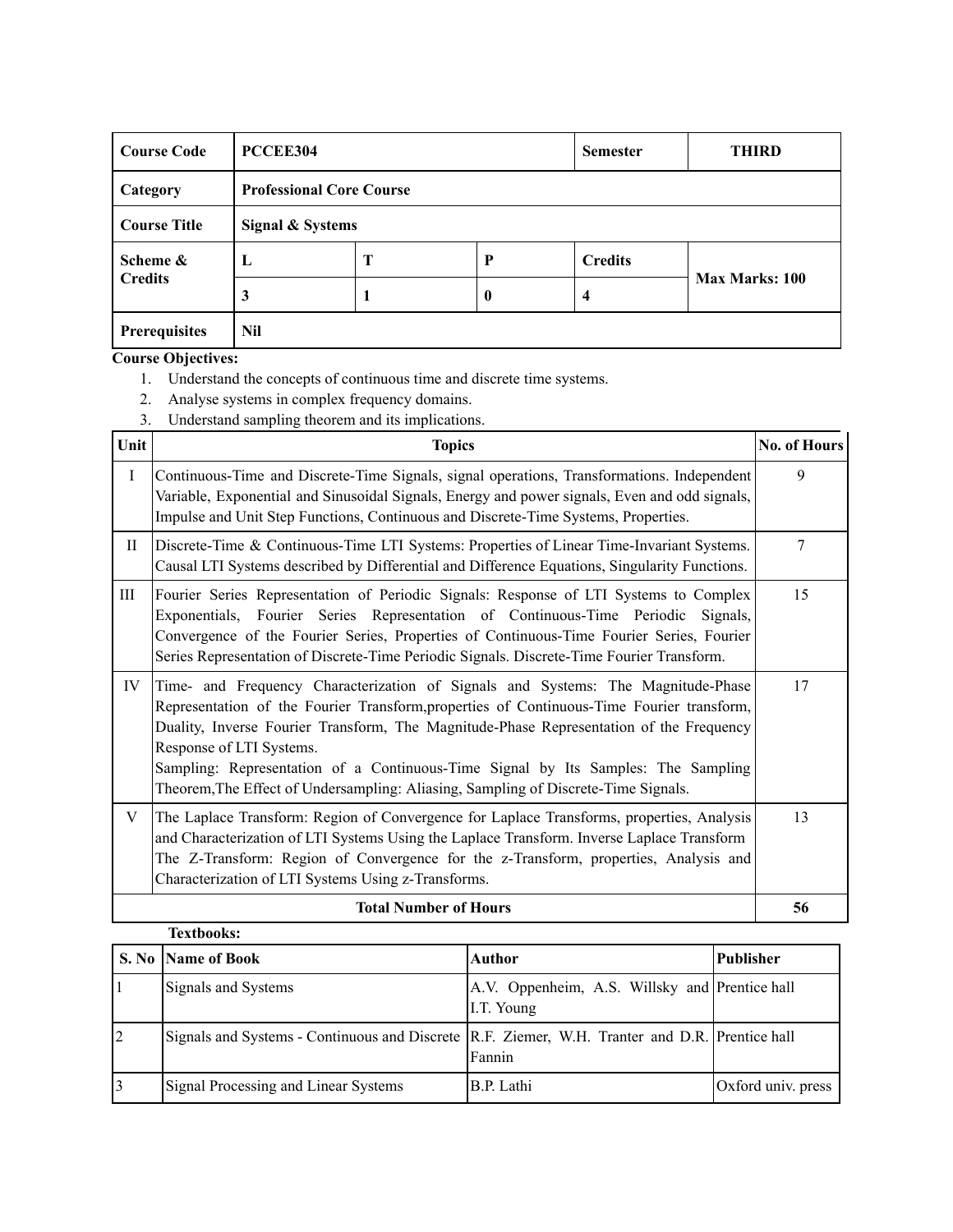| <b>Course Code</b>  | PCCEE305                               |   | <b>Semester</b>  | <b>THIRD</b>   |                       |  |
|---------------------|----------------------------------------|---|------------------|----------------|-----------------------|--|
| Category            | <b>Professional Core Course</b>        |   |                  |                |                       |  |
| <b>Course Title</b> | <b>Circuit Analysis and Transients</b> |   |                  |                |                       |  |
| Scheme &            | L                                      | Т | P                | <b>Credits</b> |                       |  |
| <b>Credits</b>      | 3                                      |   | $\boldsymbol{0}$ | 4              | <b>Max Marks: 100</b> |  |
| Prerequisites       | Nil                                    |   |                  |                |                       |  |

- 1. Apply network theorems for the analysis of electrical circuits.
- 2. Analyze circuits in the sinusoidal steady-state (single-phase and three phase).
- 3. Obtain the transient and steady-state response of electrical circuits.
- 4. Analyse two port circuit behavior.

| Unit        | <b>Topics</b>                                                                                                                                                                                                                                                                                                                                                                                                             | <b>No. of Hours</b> |
|-------------|---------------------------------------------------------------------------------------------------------------------------------------------------------------------------------------------------------------------------------------------------------------------------------------------------------------------------------------------------------------------------------------------------------------------------|---------------------|
| $\mathbf I$ | DC Circuit Analysis: Introduction, Star - Delta Transformation, Loop and Nodal methods of<br>circuit analysis, Superposition theorem, Thevenin's and Norton's theorems, Maximum Power<br>theorem, Millmans Theorem, Tellegans Theorem, Reciprocity theorem, Substitution Theorem,                                                                                                                                         | 12                  |
| $_{\rm II}$ | AC Circuit Analysis: Phasor and complex number representation, solutions of sinusoidally<br>excited RLC circuits, Power and energy relations in A.C. circuits, Series and parallel AC<br>circuits(RL,RC,RLC), Applications of network theorems to A.C. circuits, Power factor and its<br>improvement, Concepts of active $\&$ reactive powers. Resonance in series and parallel circuits                                  | 14                  |
| Ш           | Steady State A.C 3-phases Circuits: Concept of a 3-phase voltage, wye (Y) circuits. Delta $(\Delta)$<br>circuits, Current and voltage relations in Y and $\Delta$ Circuits, Characteristics of a 3-phase system                                                                                                                                                                                                           | 8                   |
| IV          | Capacitive, Inductive Transients & First Order Circuits: Capacitive Transients, Inductive<br>Transients, Combination of Capacitance & Inductance, Initial and Final Conditions,<br>Exponential Functions, Timing Intervals of First and 2nd Order Circuits. Laplace Transform<br>application to solve differential equations and analysis of electric circuits.                                                           | 12                  |
| V           | Two port parameters: Z Parameter, Y parameter, h – parameter, ABCD parameter, Equivalent<br>circuit using these parameters. Condition for reciprocity and symmetry of two port networks in<br>different parameters. Interconnection of two port networks. Cascade connection of two port<br>networks parallel connection of two port networks. Series and series parallel connections. Inter<br>conversion of parameters. | 10                  |
|             | <b>Total Number of Hours</b>                                                                                                                                                                                                                                                                                                                                                                                              | 56                  |

|   | <b>Textbooks:</b>                   |                              |                        |
|---|-------------------------------------|------------------------------|------------------------|
|   | S. No. Name of Book                 | Author                       | <b>Publisher</b>       |
|   | Fundamentals of Electric Circuits   | Alexander Sadiku McGraw-Hill | McGraw-Hill            |
| 2 | <b>Engineering circuit Analysis</b> | Hayt& Kimberly               | McGraw-Hill            |
|   | Electric Engineering Fundamentals   | Vincent Del Toro             | <b>PHI</b>             |
| 4 | Network Analysis                    | Van Valkenberg               | Prentice Hall of India |
|   | Network Analysis and Synthesis      | F. F. Kuo                    | John Wiley & Sons      |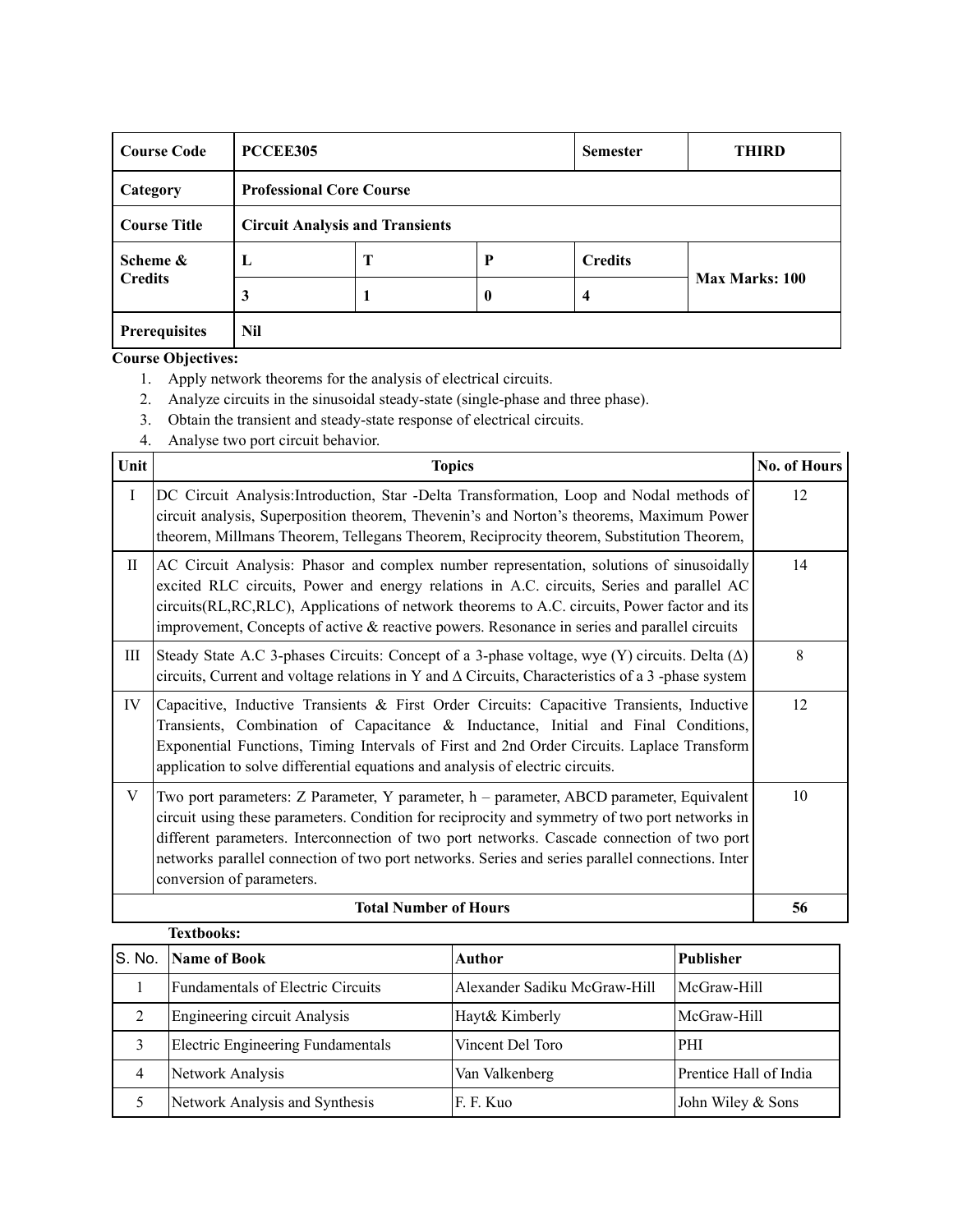| <b>Course Code</b>                                            | <b>PCCEE303L</b> |                                 |             | <b>Semester</b> | <b>THIRD</b>          |  |
|---------------------------------------------------------------|------------------|---------------------------------|-------------|-----------------|-----------------------|--|
| Category                                                      |                  | <b>Professional Core Course</b> |             |                 |                       |  |
| <b>Course Title</b><br><b>Analog Electronics Circuits Lab</b> |                  |                                 |             |                 |                       |  |
| Scheme &                                                      | L                | Т                               | P           | <b>Credits</b>  |                       |  |
| <b>Credits</b>                                                | 0                | $\boldsymbol{0}$                | $\mathbf 2$ | 1               | <b>Max Marks: 100</b> |  |
| Prerequisites                                                 | Nil              |                                 |             |                 |                       |  |

| Study V-I characteristics of transistors (PNP and NPN) and calculate the performance parameters of a          |
|---------------------------------------------------------------------------------------------------------------|
|                                                                                                               |
|                                                                                                               |
|                                                                                                               |
|                                                                                                               |
| To study different applications of OP AMPS.: inverting amplifier, non-inverting amplifier, integrator,        |
|                                                                                                               |
| Study performance of multivibrator circuits using 555 chip in following Modes: Bistable, Astable,             |
| To assemble a Schmitt trigger circuit. And to obtain its characteristics and to use it as a Squaring circuit. |
|                                                                                                               |
|                                                                                                               |
|                                                                                                               |
|                                                                                                               |
|                                                                                                               |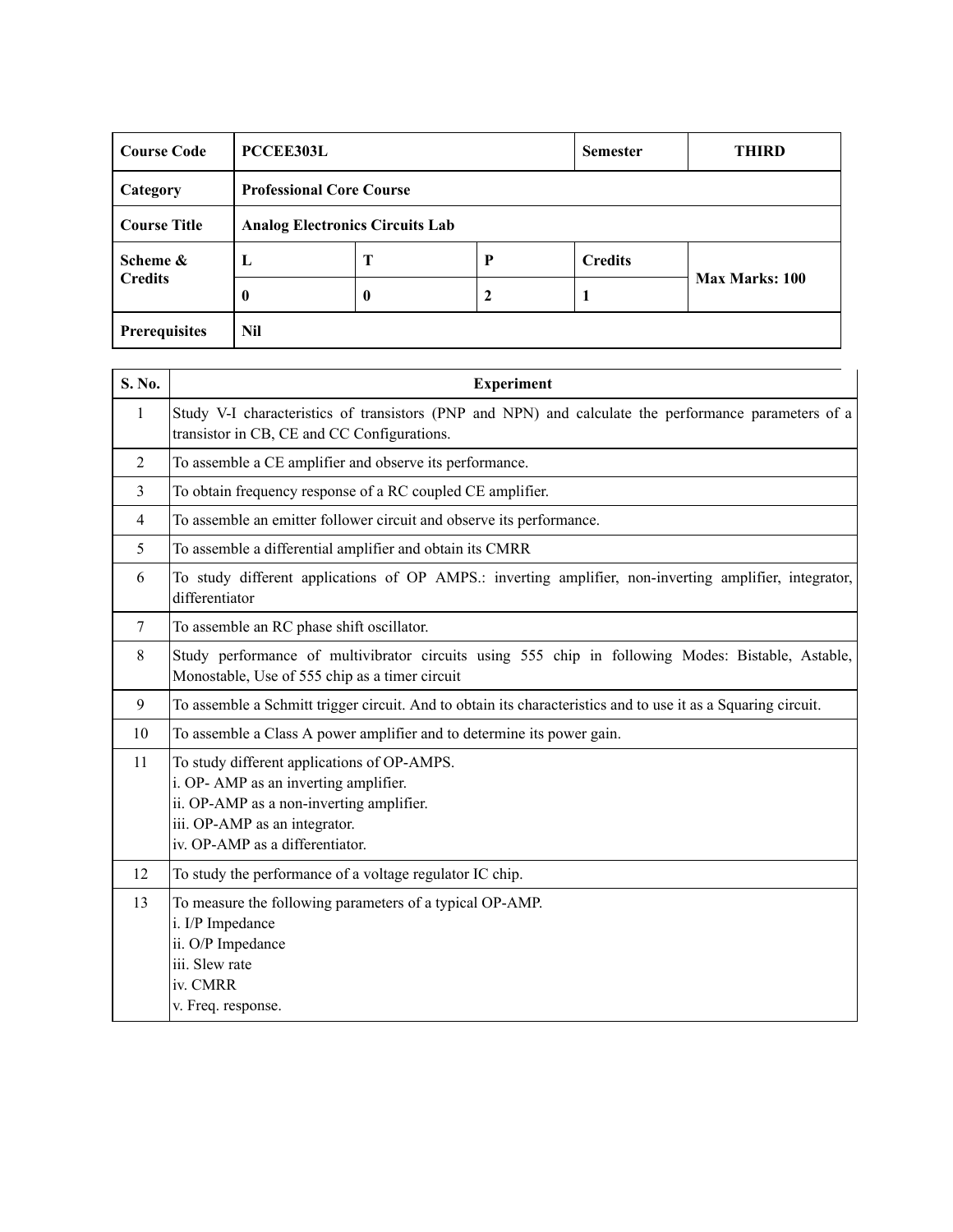| <b>Course Code</b>                                                | <b>PCCEE305L</b>                |   |   | <b>Semester</b> | <b>THIRD</b>          |  |
|-------------------------------------------------------------------|---------------------------------|---|---|-----------------|-----------------------|--|
| Category                                                          | <b>Professional Core Course</b> |   |   |                 |                       |  |
| <b>Course Title</b><br><b>Circuit Analysis and Transients Lab</b> |                                 |   |   |                 |                       |  |
| Scheme &                                                          | L                               | Т | P | <b>Credits</b>  |                       |  |
| <b>Credits</b>                                                    | $\bf{0}$                        | 0 | 2 |                 | <b>Max Marks: 100</b> |  |
| <b>Prerequisites</b>                                              | Nil                             |   |   |                 |                       |  |

| S. No.         | <b>Experiment</b>                                                                          |
|----------------|--------------------------------------------------------------------------------------------|
|                | To verify Thevenin's Theorem.                                                              |
| $\mathfrak{D}$ | To verify Norton's Theorem.                                                                |
| 3              | To verify Maximum Power Transfer Theorem.                                                  |
| $\overline{4}$ | To verify Superposition Theorem                                                            |
| 5              | To plot the Resonance curve for Series & Parallel Resonance                                |
| 6              | Transformation of star & Delta Network                                                     |
|                | Analysis of Circuits using MATLAB                                                          |
| 8              | To measure power factor and ac power in single phase circuits with different linear loads. |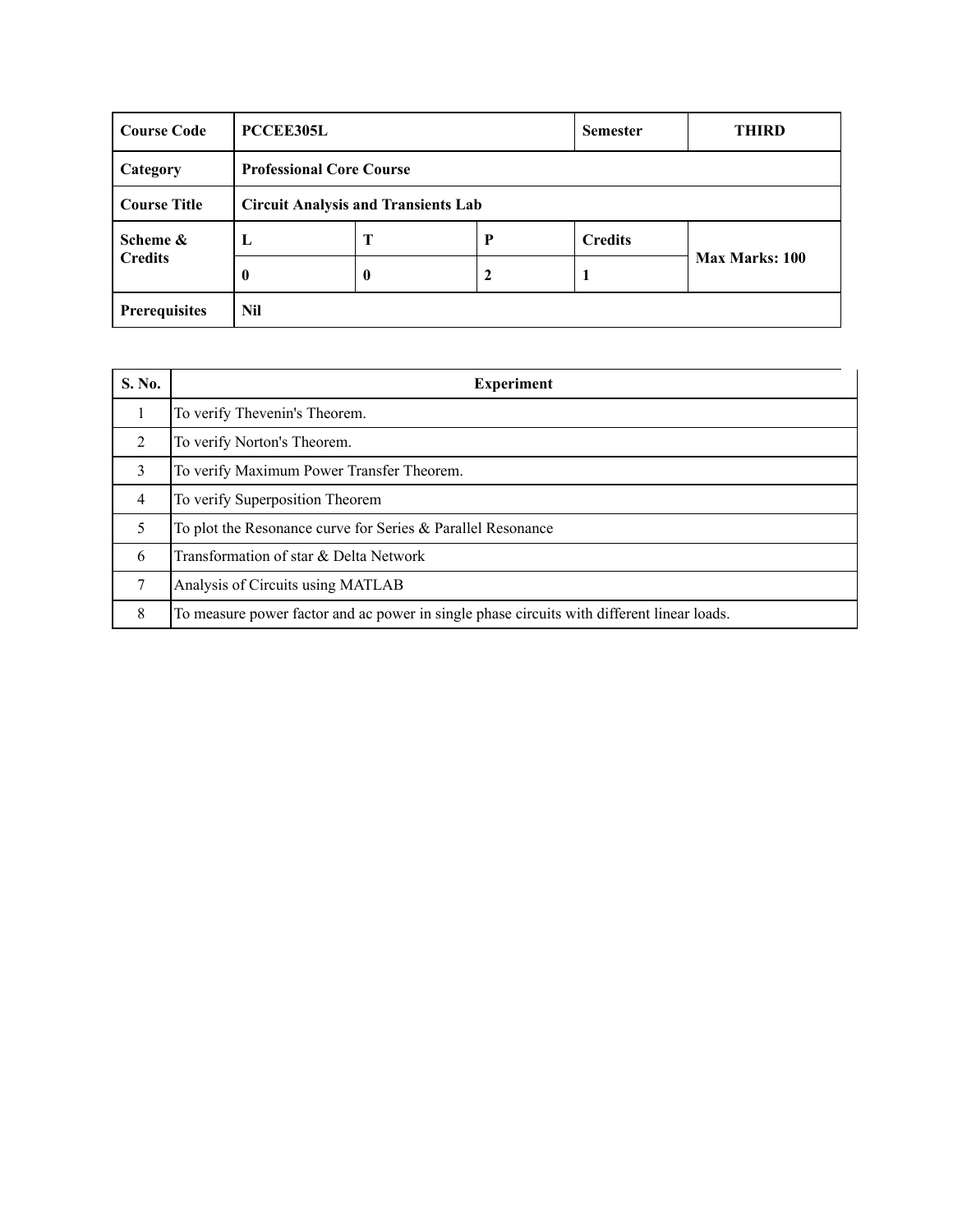| <b>Course Code</b>   | <b>PCCEE306L</b> |                                 |   | <b>Semester</b> | <b>THIRD</b>          |  |  |
|----------------------|------------------|---------------------------------|---|-----------------|-----------------------|--|--|
| Category             |                  | <b>Professional Core Course</b> |   |                 |                       |  |  |
| <b>Course Title</b>  | <b>MATLAB</b>    |                                 |   |                 |                       |  |  |
| Scheme &             | L                | Т                               | P | <b>Credits</b>  |                       |  |  |
| <b>Credits</b>       | 0                | $\mathbf{0}$                    |   |                 | <b>Max Marks: 100</b> |  |  |
| <b>Prerequisites</b> | Nil              |                                 |   |                 |                       |  |  |

| S. No.         | <b>Experiment</b>                                                                                                                                                                                               |
|----------------|-----------------------------------------------------------------------------------------------------------------------------------------------------------------------------------------------------------------|
|                | Introduction to MATLAB: basic concepts, language, programming and simulation                                                                                                                                    |
| $\mathfrak{D}$ | Programs to study<br>· Basic commands and programs<br>· Loops, conditional statements etc.<br>· Example of Fibonacci series<br>Solution of differential equations<br>· Functions                                |
| $\mathcal{E}$  | Plotting in MATLAB                                                                                                                                                                                              |
| $\overline{4}$ | Use of MATLAB in electrical engineering as in<br>· Transient and steady state analysis of A.C/D.C circuits.<br>Analysis of Electric Machines and Transformers. Using both programming and simulation knowledge. |
| 5              | Use of MATLAB and SIMULINK Tool boxes.                                                                                                                                                                          |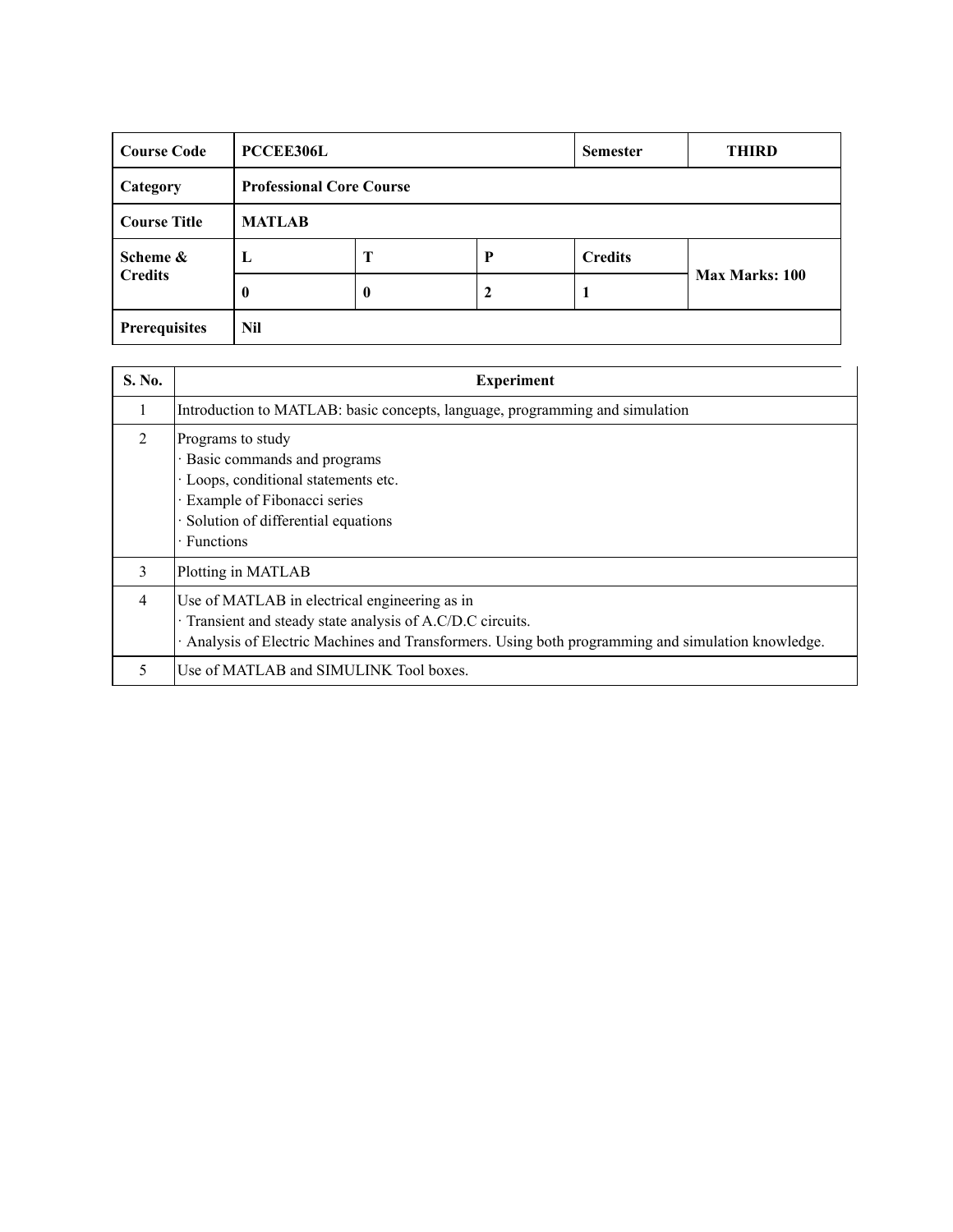# **SYLLABUS**

## **FOR**

# **SEMESTER FOURTH**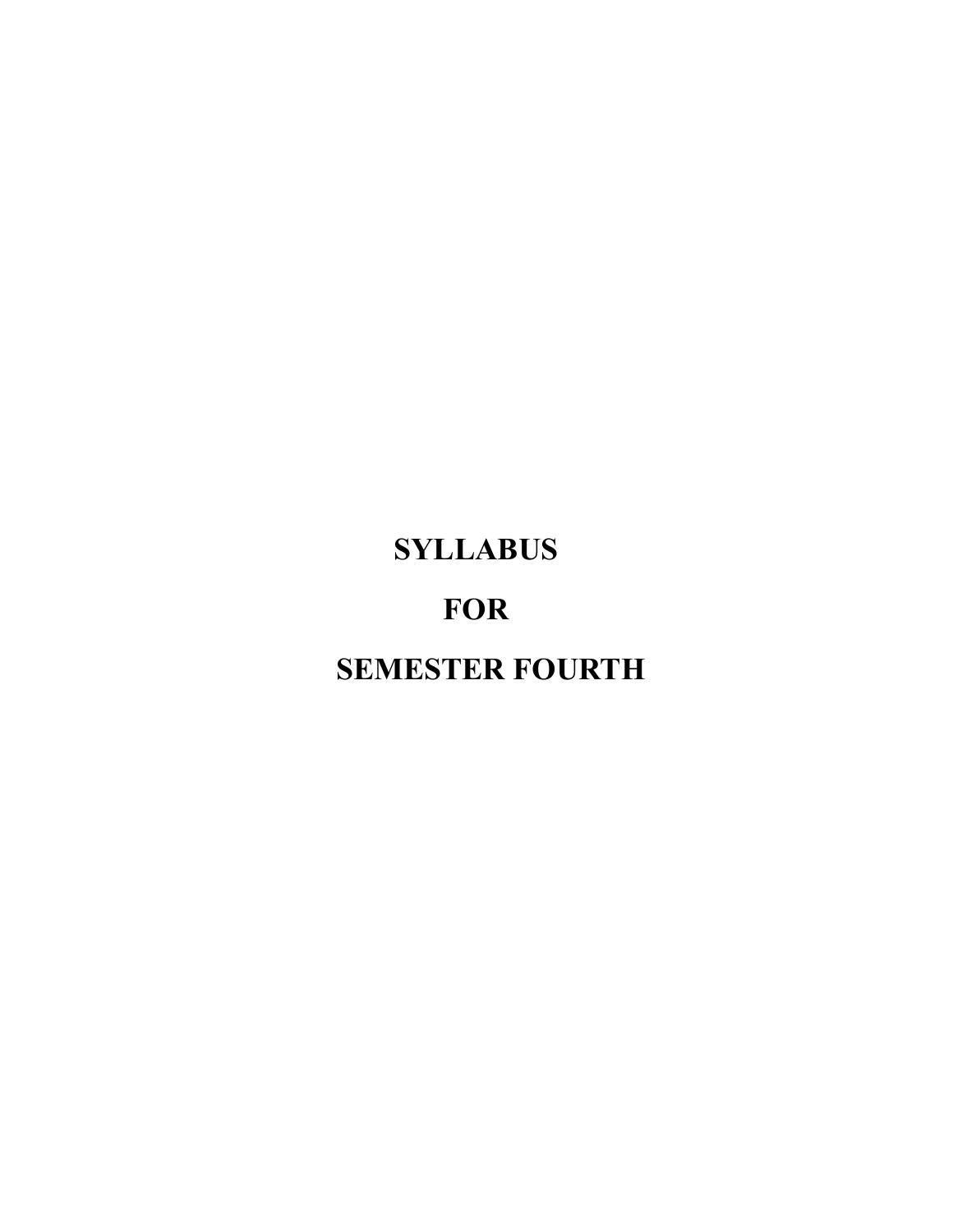| <b>Course Code</b>  | <b>BSCEE401</b>                     |   |          | <b>Semester</b> | <b>FOURTH</b>  |
|---------------------|-------------------------------------|---|----------|-----------------|----------------|
| Category            | <b>Basic Science Course</b>         |   |          |                 |                |
| <b>Course Title</b> | <b>Engineering Mathematics - IV</b> |   |          |                 |                |
| Scheme &            | L                                   | Т | P        | <b>Credits</b>  |                |
| <b>Credits</b>      | 3                                   |   | $\bf{0}$ | 4               | Max Marks: 100 |
| Prerequisites       | Nil                                 |   |          |                 |                |

- 1. Students will demonstrate basic knowledge of Functions of Complex Variable & Numerical Technique.
- 2. To make aware students about the importance and symbiosis between Mathematics and Engineering.

| S. No        | <b>Topics</b>                                                                                                                                                                                                                                                                                                                                                            | No. of Hours |
|--------------|--------------------------------------------------------------------------------------------------------------------------------------------------------------------------------------------------------------------------------------------------------------------------------------------------------------------------------------------------------------------------|--------------|
| $\mathbf I$  | Finite Difference: Difference Table and its usage. The difference operators $\Delta$ , $\nabla$ and the<br>operator E. Interpolation: Interpolation with equal intervals, Newton's advancing difference<br>formula. Newton's backward difference formula. Interpolation with unequal intervals.<br>Newton's divided difference formula. Lagrange's interpolation formula | 18           |
| $\mathbf{I}$ | Central Differences: The central difference operator $\delta$ and the over-raging operator $\mu$ .<br>Relations between the operators. Gauss forward and backward interpolation formula,<br>Sterling's, Bessel's, Laplace and Everett's formulae                                                                                                                         | 10           |
| Ш            | Numerical solution of algebraic and Transcendental Equations: Graphic Method, Regula-Fast<br>method, Bolzano's Process of bisection of intervals, Newton-Raphson Method and its<br>geometrical significance                                                                                                                                                              | 10           |
| IV           | Numerical Integration: Numerical Integration, General Quadrature Formula, Simpson's<br>one-third and three-eight rules, Weddle's' rule, Hardy's rule, Trapezoidal rule.                                                                                                                                                                                                  | 8            |
| V            | Numerical Solution of ordinary differential equations: Numerical solution of ordinary<br>differential equations, Picard's method. Taylor's series method, Euler's method, Runge-Kutta<br>Method                                                                                                                                                                          | 10           |
|              | <b>Total number of Hours</b>                                                                                                                                                                                                                                                                                                                                             | 56           |

|   | <b>S. No Name of Book</b>                               | Author                                                    | l Publisher                    |
|---|---------------------------------------------------------|-----------------------------------------------------------|--------------------------------|
|   | Numerical Methods for Scientists and<br>Engineering     | M.K.Jain, S.R.Iyengar & R.K.   New age publishers<br>Jain |                                |
| 2 | Mathematical Numerical Analysis                         | S.C. Scarborough                                          | CBS Publishers & distributors  |
| 3 | Introductory methods in Numerical Analysis S.S.Sastry   |                                                           | PHI learning Pvt Ltd           |
| 4 | Numerical Methods for Mathematics,<br>Sciences and Engg | J. H. Mathews                                             | Prentice hall college division |
|   | <b>Fundamentals of Mathematical Statistics</b>          | S.C. Gupta and V.K. Kapoor                                | S. Chand                       |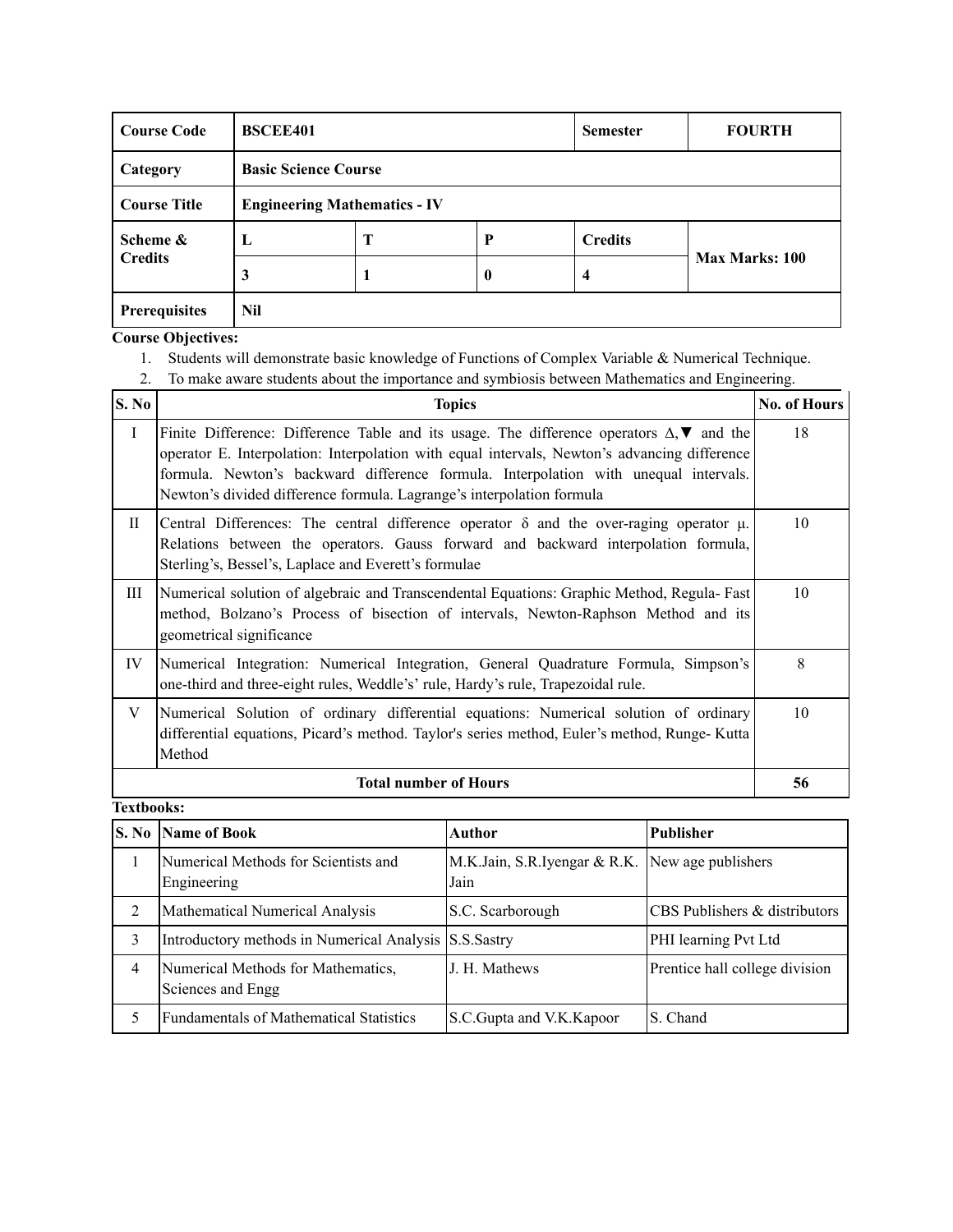| <b>Course Code</b>  | PCCEE402                     |                                 | <b>Semester</b> | <b>FOURTH</b>  |                       |  |
|---------------------|------------------------------|---------------------------------|-----------------|----------------|-----------------------|--|
| Category            |                              | <b>Professional Core Course</b> |                 |                |                       |  |
| <b>Course Title</b> | <b>Electrical Machines-1</b> |                                 |                 |                |                       |  |
| Scheme &            | L                            | Т                               | P               | <b>Credits</b> |                       |  |
| <b>Credits</b>      | 3                            |                                 | $\bf{0}$        | 4              | <b>Max Marks: 100</b> |  |
| Prerequisites       | Nil                          |                                 |                 |                |                       |  |

- 1. Analyze single phase and three phase transformers circuits.
- 2. Understand the operation of dc machines.

| Unit         | <b>Topics</b>                                                                                                                                                                                                                                                                                                                                                                                                                     | <b>No. of Hours</b> |
|--------------|-----------------------------------------------------------------------------------------------------------------------------------------------------------------------------------------------------------------------------------------------------------------------------------------------------------------------------------------------------------------------------------------------------------------------------------|---------------------|
| $\bf{I}$     | Transformers: Single Phase Transformers: Introduction, classification, construction,<br>electromotive force (e. m. f.) equation, Equivalent circuit model, Phasor diagrams, Losses and<br>efficiency, Voltage regulation, Transformer tests (polarity test, open circuit test and short<br>circuit test), All day efficiency, Frequency response, Parallel operation, Auto-transformers,<br>Excitation phenomenon in transformers | 16                  |
| $\mathbf{I}$ | Three Phase Transformers: Construction, Connections, Open delta, Ratings, Phase<br>Conversions. Special Purpose Transformers: Impedance matching transformers, Isolation<br>transformers, constant current and constant voltage Transformers, Instrument Transformers                                                                                                                                                             | 8                   |
| Ш            | Principles of Electromechanical Energy Conversion: Energy conversion via electric and<br>magnetic fields, Field energy and mechanical force, energy balance, co energy                                                                                                                                                                                                                                                            | $\overline{4}$      |
| IV           | D.C. Generator: Construction, emf equation of D.C. generator, methods of excitation, losses<br>condition for maximum efficiency, Commutation $\&$ armature reaction, interpoles and<br>compensating winding, characteristics of D.C. generators                                                                                                                                                                                   | 14                  |
| V            | D.C. Motor: Working principle, voltage equation, torque developed, operating characteristics<br>of D.C. motor, starting ,3 point and 4 point starter, speed control methods, Swinburne's and<br>brake test, Application areas of D.C. Motors                                                                                                                                                                                      | 14                  |
|              | <b>Total Number of Hours</b>                                                                                                                                                                                                                                                                                                                                                                                                      | 56                  |

|       | <b>Textbooks:</b>               |                             |                      |  |  |  |  |
|-------|---------------------------------|-----------------------------|----------------------|--|--|--|--|
| S. No | Name of Book                    | Author                      | Publisher            |  |  |  |  |
|       | <b>Electric Machinery</b>       | Fitzgerald, Kingslay, Umans | Tata McGraw-Hill     |  |  |  |  |
|       | Electric Machinery Fundamentals | Chapman                     | McGraw-Hill          |  |  |  |  |
|       | Electric Machines               | Nagrath and Kothari         | Tata McGraw-Hill     |  |  |  |  |
|       | Basic Electric Machines         | Vincent Deltoro             | <b>Prentice Hall</b> |  |  |  |  |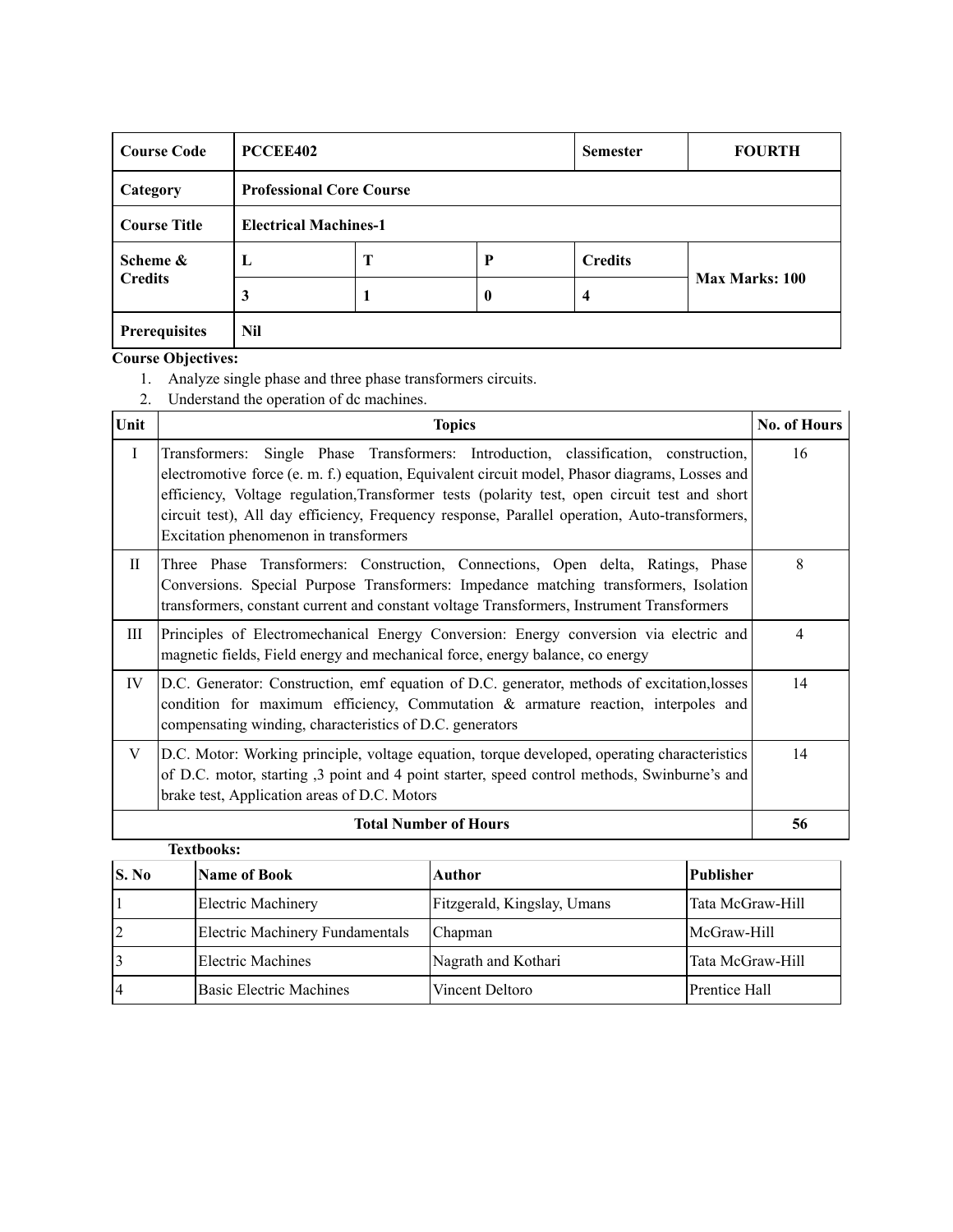| <b>Course Code</b>   | PCCEE403 |                                 | <b>Semester</b> | <b>FOURTH</b>  |                |  |  |
|----------------------|----------|---------------------------------|-----------------|----------------|----------------|--|--|
| Category             |          | <b>Professional Core Course</b> |                 |                |                |  |  |
| <b>Course Title</b>  |          | <b>Control Systems</b>          |                 |                |                |  |  |
| Scheme &             | L        | Т                               | P               | <b>Credits</b> |                |  |  |
| <b>Credits</b>       | 3        |                                 | $\bf{0}$        | 4              | Max Marks: 100 |  |  |
| <b>Prerequisites</b> | Nil      |                                 |                 |                |                |  |  |

- **1. Understand the modelling of linear-time-invariant systems using transfer function**
- **2. Understand The concept of stability and its assessment for linear-time invariant systems**
- **3. Design simple feedback controllers.**

| Unit         | <b>Topics</b>                                                                                                                                                                                                                 | <b>No. of Hours</b> |
|--------------|-------------------------------------------------------------------------------------------------------------------------------------------------------------------------------------------------------------------------------|---------------------|
| $\mathbf I$  | Introduction to continuous control systems: Definition of a control system, open-loop, closed<br>loop (automatic and manual) control. Mathematical modeling: Transfer functions, block<br>diagrams, Mason's signal flow graph | 13                  |
| $\mathbf{H}$ | First and second order system: Example of first and second order systems, responses of these<br>systems to step, ramp, parabolic and sinusoidal inputs, transient, steady state and error<br>analysis                         | 12                  |
| Ш            | Stability studies: Definition of stability, stability and pole locations, Routh Table                                                                                                                                         | 10                  |
| IV           | Frequency response: Bode plot, polar plot, Nyquist's criterion, root locus.                                                                                                                                                   | 11                  |
| V            | Proportional, Integral, Derivative (P.I.D) control. Compensator design Lead -<br>lag<br>compensators. Modelling of dynamic systems in state space (Introduction).                                                             | 10                  |
|              | <b>Total number of Hours</b>                                                                                                                                                                                                  | 56                  |

### **Textbooks: S.** No **Name of Book Author Publisher** 1 Control Systems Engineering Norman S. Nise John wiley 2 Control systems (Principles and Design) | M. Gopal | Tata McGraw-Hill 3 Control systems A. Anand Kumar PHI Learning Private limited 4 Feedback control of dynamic systems Franklin and Powel. Prentice Hall 5 Design of feedback control systems Stefani Oxford university press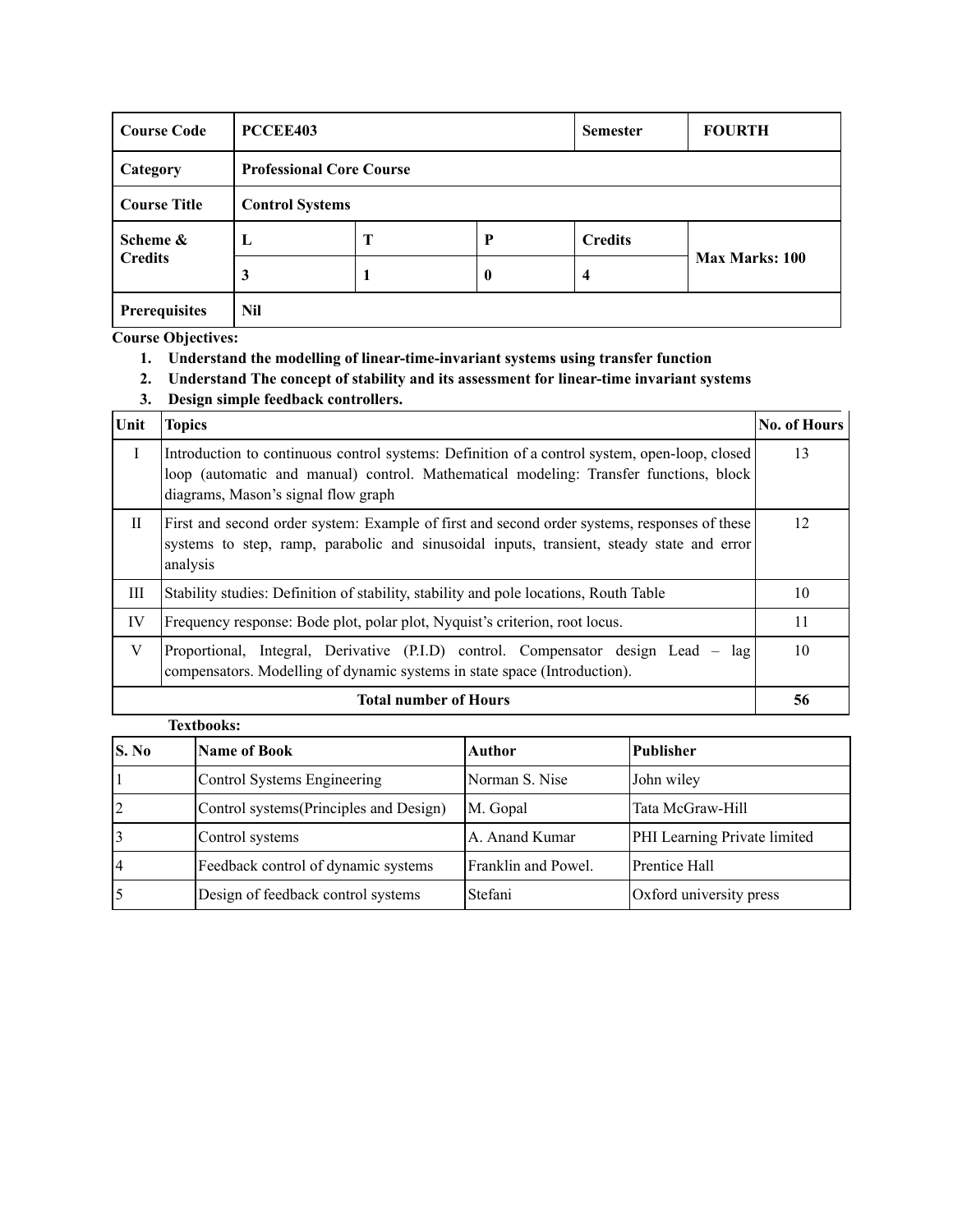| <b>Course Code</b>  | PCCEE404                      |                                 | <b>Semester</b>  | <b>FOURTH</b>           |                       |  |  |  |
|---------------------|-------------------------------|---------------------------------|------------------|-------------------------|-----------------------|--|--|--|
| Category            |                               | <b>Professional Core Course</b> |                  |                         |                       |  |  |  |
| <b>Course Title</b> | <b>Electrical Measurement</b> |                                 |                  |                         |                       |  |  |  |
| Scheme &            | L                             | Т                               | P                | <b>Credits</b>          |                       |  |  |  |
| <b>Credits</b>      | 3                             |                                 | $\boldsymbol{0}$ | $\overline{\mathbf{4}}$ | <b>Max Marks: 100</b> |  |  |  |
| Prerequisites       | <b>Nil</b>                    |                                 |                  |                         |                       |  |  |  |

- 1. Learning the basic terminologies used in electrical measurements
- 2. Underlying principle of operation of measuring instruments
- 3. Instruments used for measurement of electrical quantities

| Unit     | <b>Topics</b>                                                                                                                                                                                                                                                                                                                                                                                | <b>No. of Hours</b> |
|----------|----------------------------------------------------------------------------------------------------------------------------------------------------------------------------------------------------------------------------------------------------------------------------------------------------------------------------------------------------------------------------------------------|---------------------|
| $\bf{I}$ | Definition of basic terms used in measurements.<br>Electro-mechanical indicating instruments: Classification, effects utilized in measuring<br>instruments, errors and their types, various forces in an electro-mechanical indicating<br>instrument, various methods of damping,                                                                                                            | 12                  |
| H        | Galvanometers, Ammeters and Voltmeters (PMMC, Induction, Electrostatic<br>and<br>Dynamometer type), mathematical theory of the D'Arsonval galvanometer                                                                                                                                                                                                                                       | 10                  |
| Ш        | Measurement of Power and Energy: Power measurement in three phase a.c. circuits using<br>single phase and 3-phase watt meter, measurement of reactive power a.c. circuits using single<br>phase and 3-phase wattmeter, measurement of reactive power (Single phase and 3-phase),<br>Energy measurement using induction type meter, Power factor meters, frequency meter and<br>synchroscope. | 12                  |
| IV       | Measurement of Resistance: Resistance classification, Measurement of Low resistance,<br>Measurement of medium resistance, Measurement of high resistance, Meggar, Ohmmeter.<br>Measurement of Inductance, Capacitance and Frequency using A.C. bridges.                                                                                                                                      | 19                  |
| V        | Introduction to cathode ray tube, block Diagram of CRO. Measurement of voltage, current,<br>phase & frequency using CRO, Dual Beam Oscilloscope, Dual Trace Oscilloscope                                                                                                                                                                                                                     | 3                   |
|          | <b>Total Number of Hours</b>                                                                                                                                                                                                                                                                                                                                                                 | 56                  |

| <b>S. No Name of Book</b>                         | Author          | Publisher   |
|---------------------------------------------------|-----------------|-------------|
| Electrical Measurements and Measuring Instruments | Golding, Widdis | Pitman      |
| Electrical Electronic Measurements                | A.K.Sawhney.    | Dhanpat Rai |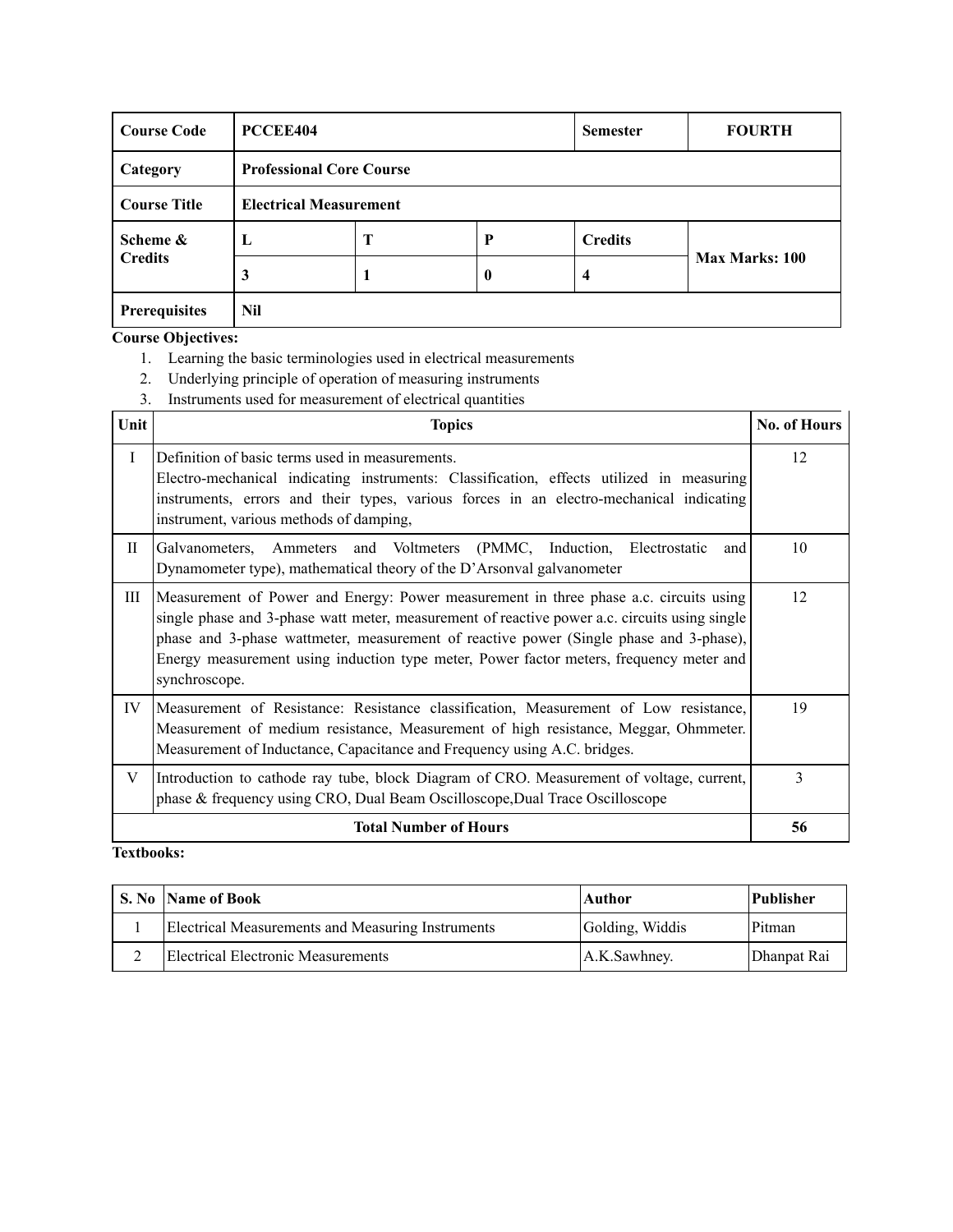| <b>Course Code</b>  | PCCEE405                        |   | <b>Semester</b> | <b>FOURTH</b>  |                       |  |
|---------------------|---------------------------------|---|-----------------|----------------|-----------------------|--|
| Category            | <b>Professional Core Course</b> |   |                 |                |                       |  |
| <b>Course Title</b> | <b>Digital Electronics</b>      |   |                 |                |                       |  |
| Scheme &            | L                               | T | P               | <b>Credits</b> |                       |  |
| <b>Credits</b>      | 3                               |   | $\bf{0}$        | 4              | <b>Max Marks: 100</b> |  |
| Prerequisites       | Nil                             |   |                 |                |                       |  |

- 1. Understand the working of logic families and logic gates.
- 2. Design and implement Combinational and Sequential logic circuits
- 3. Understand the process of Analog to Digital conversion and Digital to Analog conversion

| Unit         | <b>Topics</b>                                                                                                                                                                                                                                                                                                                                        | <b>No. of Hours</b> |
|--------------|------------------------------------------------------------------------------------------------------------------------------------------------------------------------------------------------------------------------------------------------------------------------------------------------------------------------------------------------------|---------------------|
| $\mathbf{I}$ | Review of Number systems, Radix conversion Complements 9's & 10's, Subtraction using 1's<br>& 2's complements. Binary codes, Error detecting and Correcting codes, Theorems of Boolean<br>algebra, Canonical forms,                                                                                                                                  | 8                   |
| $\mathbf{I}$ | Logic gates and implementation of Boolean functions with various types of logic gates. Circuit<br>equivalence. Simplification techniques and minimization by map methods. Tabular method.                                                                                                                                                            | 15                  |
| Ш            | Combination logic and arithmetic circuits. Encoders and Decoders, multiplexers & de-<br>multiplexers.                                                                                                                                                                                                                                                | 5                   |
| IV           | Sequential circuits –state diagrams and state tables, design and analysis of flip-flops, registers,<br>counters. Synchronous and asynchronous operation of sequential circuits, Analog to digital<br>convertor, digital to analog convertor.                                                                                                         | 7                   |
| V            | Latches and memory organisation. ROM's, EPROM's and RAM's -Dynamic and static. Digital<br>Logic Families: Introduction to bipolar Logic families: RTL, DCTL, DTL, TTL, ECL and<br>MOS Logic families (NMOS, PMOS, CMOS), Details of TTL logic family-Totem pole, Open<br>collector outputs, TTL subfamilies, Comparison of different logic families. | 7                   |
|              | <b>Total Number of Hours</b>                                                                                                                                                                                                                                                                                                                         | 42                  |
|              | <b>Textbooks:</b>                                                                                                                                                                                                                                                                                                                                    |                     |

|   | <b>S. No Name of Book</b>           | Author        | Publisher        |
|---|-------------------------------------|---------------|------------------|
|   | Digital logic                       | M. Moris Mano | Pearson          |
| 2 | Digital principles and applications | A.P. Malvino  | Tata Megraw hill |
|   | Switching circuits                  | Marcus        | Prentice hall    |
|   | Digital Electronics                 | Anil K. Maini | Wiley            |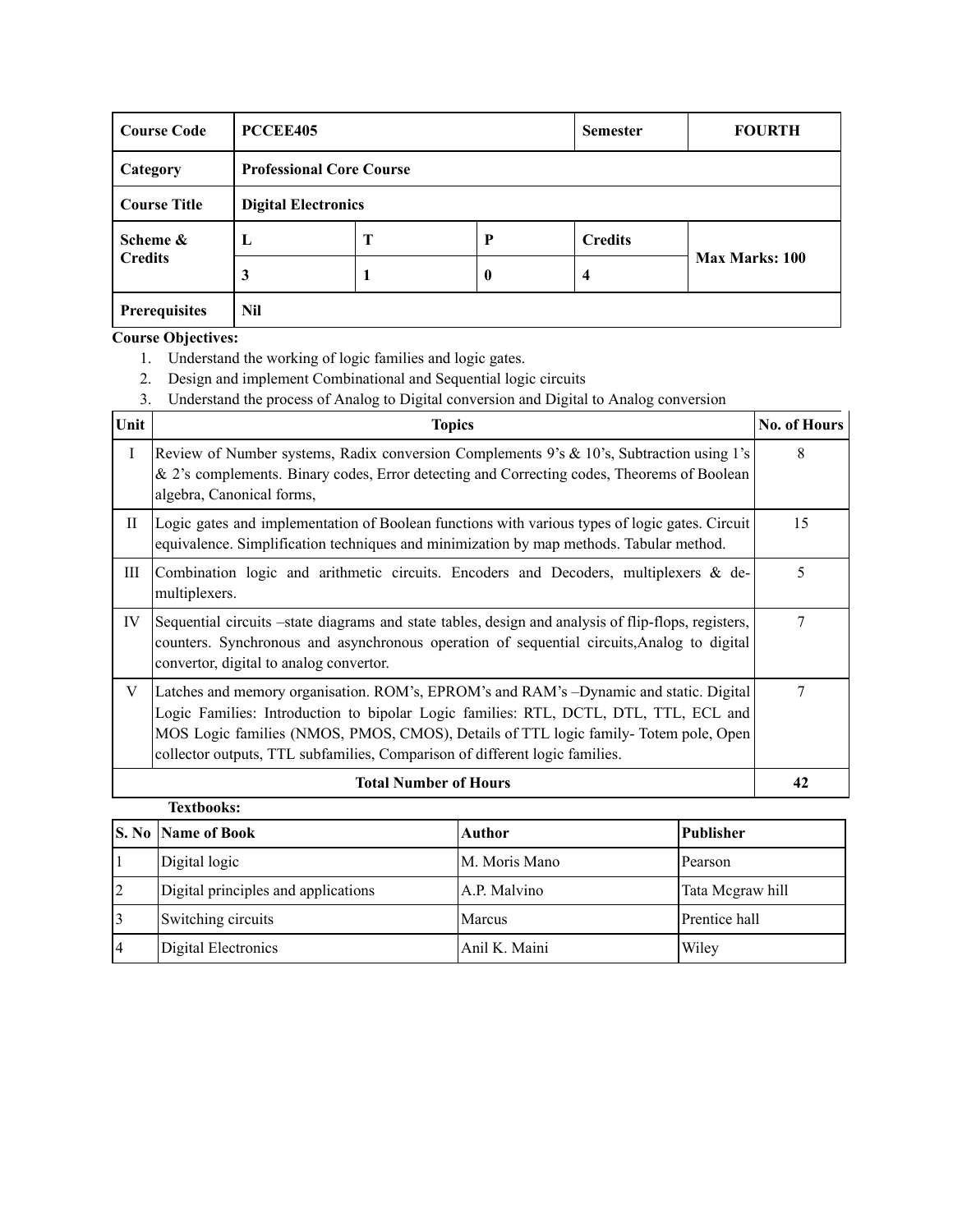| <b>Course Code</b>  | <b>PCCEE402L</b>                 |   |             | <b>Semester</b> | <b>FOURTH</b>  |  |
|---------------------|----------------------------------|---|-------------|-----------------|----------------|--|
| Category            | <b>Professional Core Course</b>  |   |             |                 |                |  |
| <b>Course Title</b> | <b>Electrical Machines-1 Lab</b> |   |             |                 |                |  |
| Scheme &            | L                                | Т | P           | <b>Credits</b>  |                |  |
| <b>Credits</b>      | 0                                | 0 | $\mathbf 2$ | -1              | Max Marks: 100 |  |
| Prerequisites       | Nil                              |   |             |                 |                |  |

| <b>S. No.</b> | <b>Experiment</b>                                                                |
|---------------|----------------------------------------------------------------------------------|
| 1             | To perform open circuit and short circuit tests on a single-phase transformer    |
| 2             | To perform polarity test on a single phase transformer                           |
| 3             | To determine the efficiency and voltage regulation of a single phase transformer |
| 4             | To study three phase connections on a bank of three single phase transformers    |
| 5             | To study various parts of a dc machine and draw sketches of the same             |
| 6             | To plot the saturation curve of a dc machine                                     |
| 7             | To plot the external characteristics of a separately excited dc generator.       |
| 8             | To study the voltage build-up of a dc shunt generator                            |
| 9             | To plot the external characteristic of a dc shunt generator.                     |
| 10            | To plot the external characteristics of a dc series generator.                   |
| 11            | To plot the external characteristic of a dc compound generator.                  |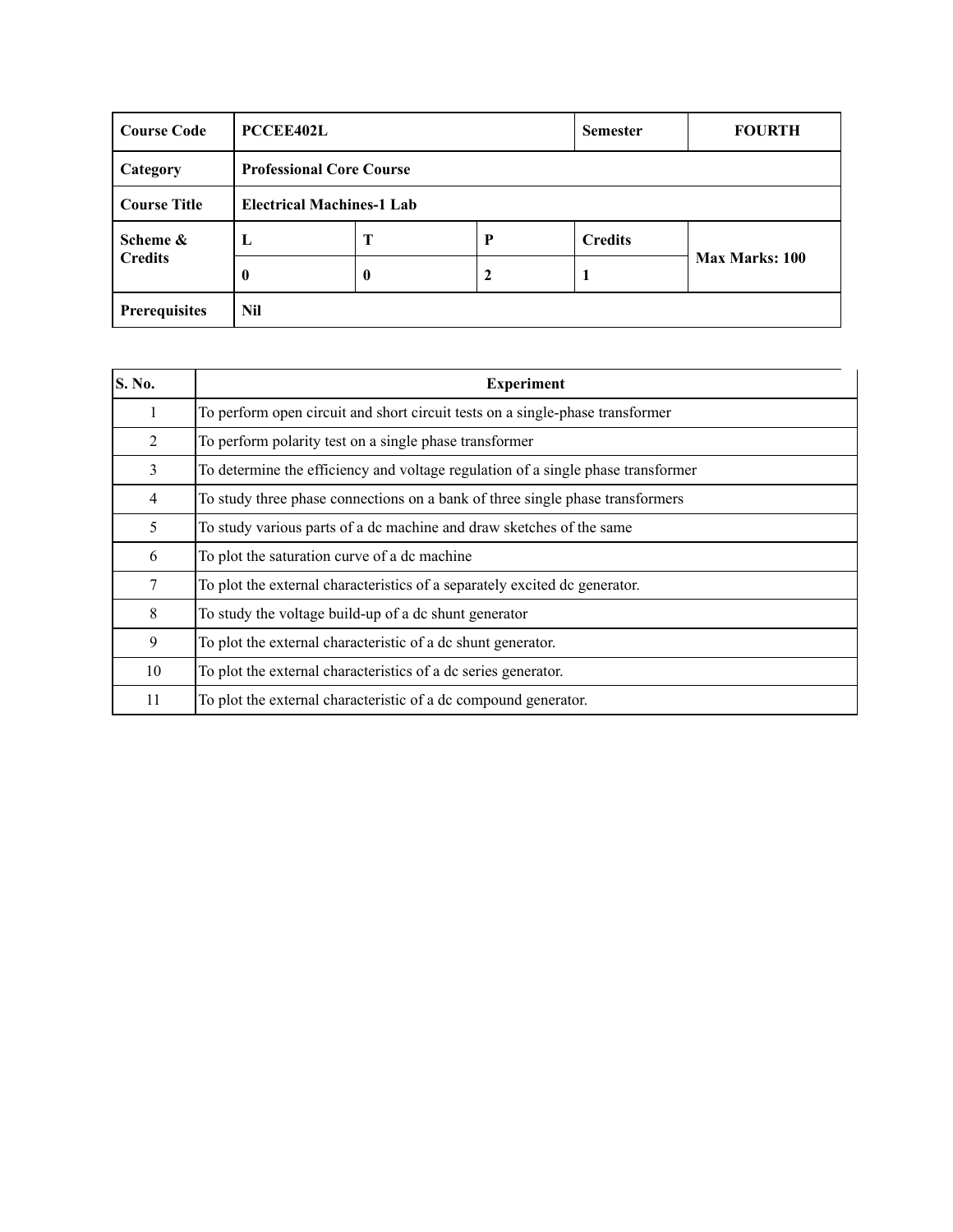| <b>Course Code</b>   | <b>PCCEE403L</b>          |                                 | <b>Semester</b> | <b>FOURTH</b>  |                       |  |  |  |
|----------------------|---------------------------|---------------------------------|-----------------|----------------|-----------------------|--|--|--|
| Category             |                           | <b>Professional Core Course</b> |                 |                |                       |  |  |  |
| <b>Course Title</b>  | <b>Control System Lab</b> |                                 |                 |                |                       |  |  |  |
| Scheme &             | L                         | Т                               | P               | <b>Credits</b> |                       |  |  |  |
| <b>Credits</b>       | 0                         | $\bf{0}$                        | 2               |                | <b>Max Marks: 100</b> |  |  |  |
| <b>Prerequisites</b> | Nil                       |                                 |                 |                |                       |  |  |  |

| <b>S. No.</b> | <b>Experiment</b>                                                                                        |
|---------------|----------------------------------------------------------------------------------------------------------|
| 1             | Use of MATLAB / SIMULINK / Control System tool boxes, neural & fuzzy toolboxes.                          |
| 2             | Analysis of Control Systems in MATLAB.                                                                   |
| 3             | To study the computer simulation of a number of systems                                                  |
| 4             | To study the torque-speed characteristics of an AC servo motor.                                          |
| 5             | To study the time response of a variety of simulated linear systems.                                     |
| 6             | To study the role of feedback in a DC speed control system.                                              |
| 7             | To study the role of feedback in a DC position control system.                                           |
| 8             | To study the role of a combination of P,I and D control actions in a variety of simulated linear systems |
| 9             | System identification using frequency domain techniques                                                  |
| 10            | Lead/lag compensator design                                                                              |
| 11            | Computer control of systems                                                                              |
| 12            | Control of stepper motor                                                                                 |
| 13            | Control system (State Space) study                                                                       |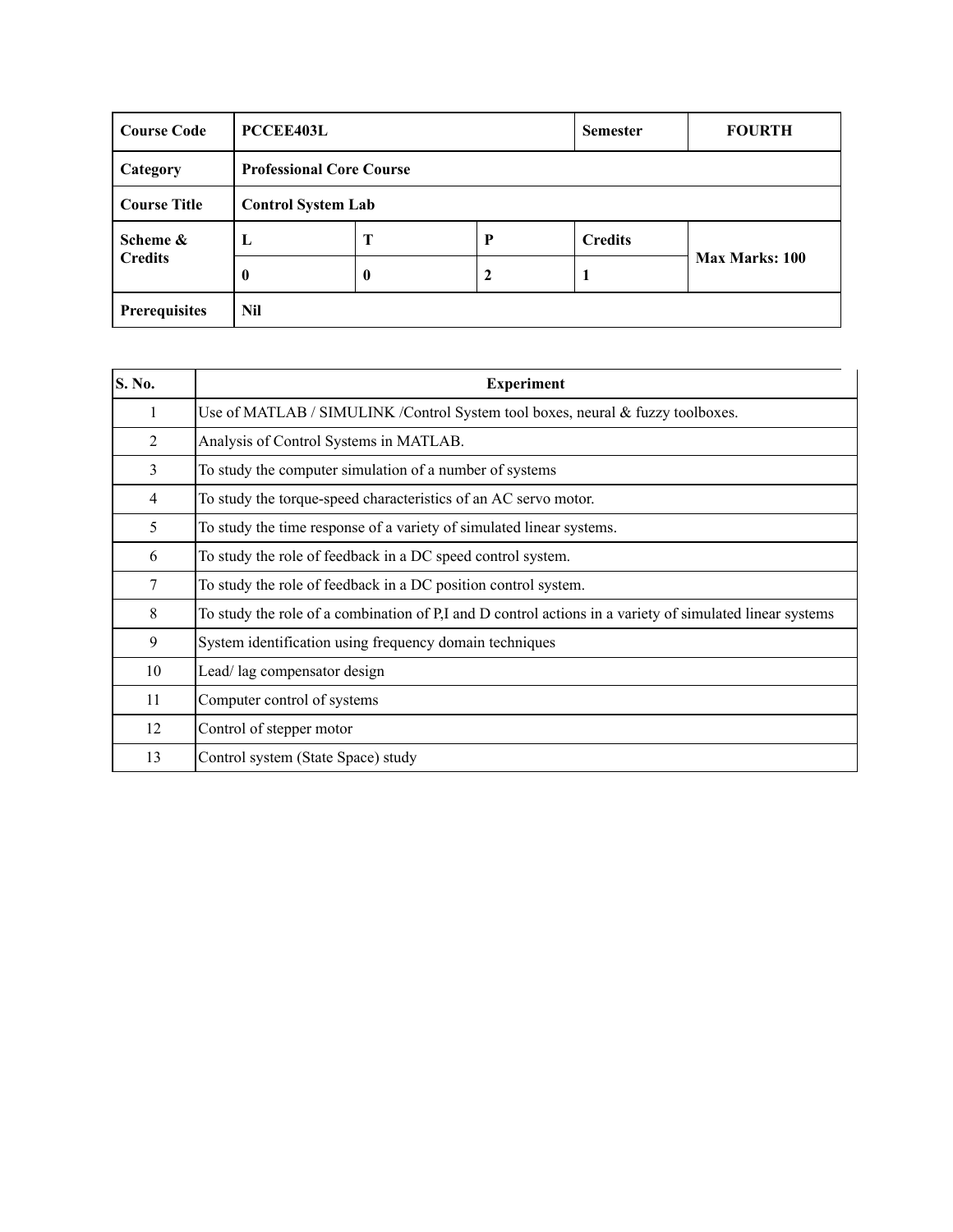| <b>Course Code</b>                 | <b>PCCEE404L</b>                  |                  | <b>Semester</b> | <b>FOURTH</b>  |                       |  |  |
|------------------------------------|-----------------------------------|------------------|-----------------|----------------|-----------------------|--|--|
| Category                           | <b>Professional Core Course</b>   |                  |                 |                |                       |  |  |
| <b>Course Title</b>                | <b>Electrical Measurement Lab</b> |                  |                 |                |                       |  |  |
| Scheme &                           | L                                 | T                | P               | <b>Credits</b> |                       |  |  |
| <b>Credits</b>                     | $\bf{0}$                          | $\boldsymbol{0}$ | 2               | л              | <b>Max Marks: 100</b> |  |  |
| <b>Prerequisites</b><br><b>Nil</b> |                                   |                  |                 |                |                       |  |  |

| <b>S. No.</b>  | <b>Experiment</b>                                                                                                                      |
|----------------|----------------------------------------------------------------------------------------------------------------------------------------|
| 1              | Measurement of power in single phase and three phase circuits using single phase and three phase<br>wattmeters.                        |
| $\overline{2}$ | Energy Measurement using watt-hour meter as well as using wattmeter and stopwatch.                                                     |
| 3              | To study the constructional details of an electromechanical indicating instrument with the help of<br>demonstration type of instrument |
| 4              | Measurement of Inductance and capacitance using Bridge techniques.                                                                     |
| 5              | Measurement of Resistance by different methods.                                                                                        |
| 6              | To Study RC and LC models of a transmission line and observe the variation of voltage magnitude and phase<br>along the line.           |
| $\overline{7}$ | Measurement of Electrical and Non Electrical quantities using virtual instrumentation. (Dasylab)                                       |
|                | Measurement using MATLAB/Simulink.                                                                                                     |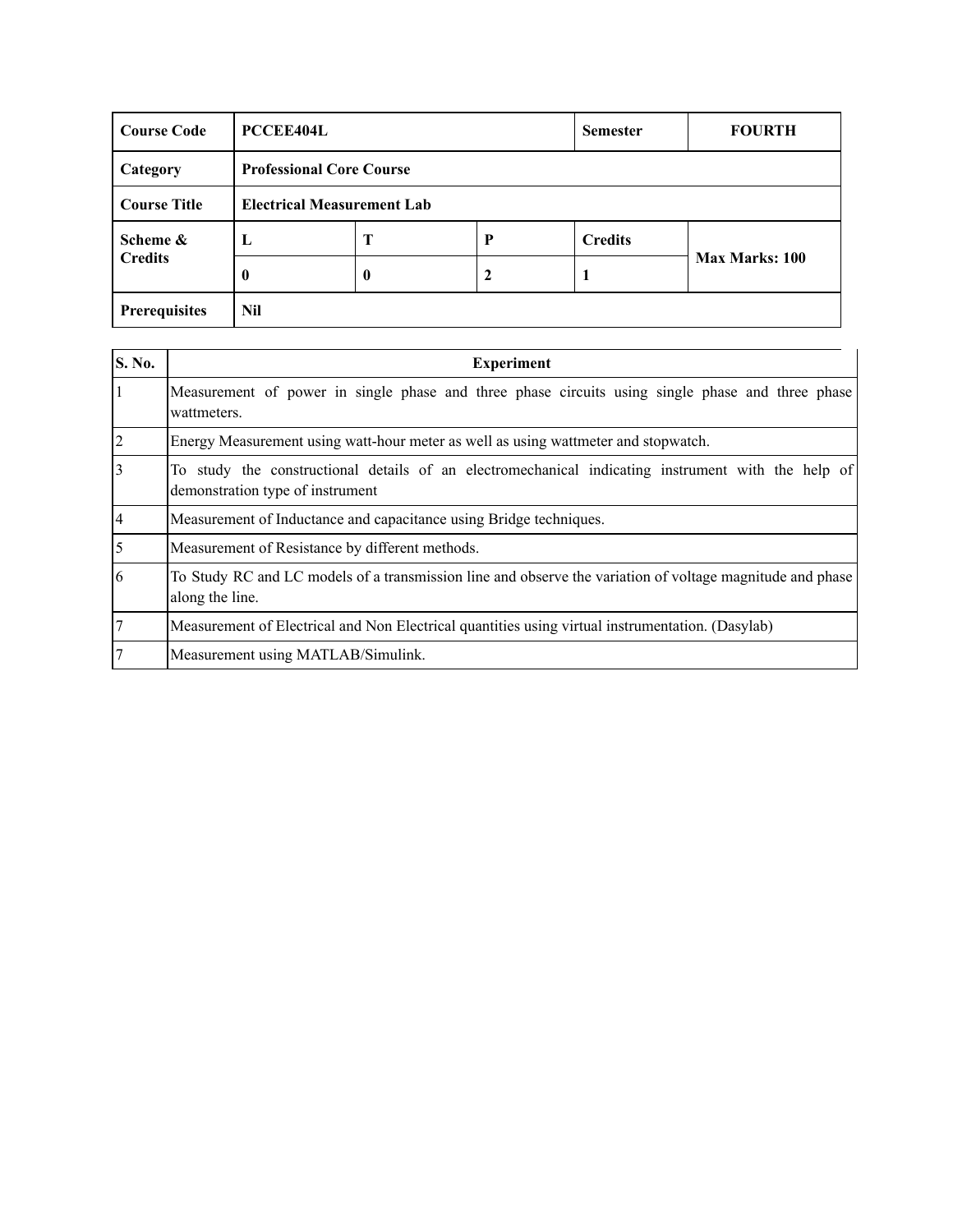| <b>Course Code</b>  | <b>PCCEE405L</b>               |                                 | <b>Semester</b> | <b>FOURTH</b>  |                       |  |  |  |
|---------------------|--------------------------------|---------------------------------|-----------------|----------------|-----------------------|--|--|--|
| Category            |                                | <b>Professional Core Course</b> |                 |                |                       |  |  |  |
| <b>Course Title</b> | <b>Digital Electronics Lab</b> |                                 |                 |                |                       |  |  |  |
| Scheme &            | L                              | Т                               | P               | <b>Credits</b> |                       |  |  |  |
| <b>Credits</b>      | 0                              | 0                               | 2               |                | <b>Max Marks: 100</b> |  |  |  |
| Prerequisites       | Nil                            |                                 |                 |                |                       |  |  |  |

| S. No.         | <b>Experiment</b>                                                                                                                                                                                                  |
|----------------|--------------------------------------------------------------------------------------------------------------------------------------------------------------------------------------------------------------------|
| 1              | To verify the truth table of following logic gates: AND, OR and NOT NAND, NOR, XOR and XNOR                                                                                                                        |
| 2              | To realize the above gates using discrete active and passive components                                                                                                                                            |
| $\overline{3}$ | To implement XOR and XNOR using universal logic gates                                                                                                                                                              |
| 4              | To verify DE Morgan's law using logic gates                                                                                                                                                                        |
| 5              | To implement certain Boolean expressions and check their equality                                                                                                                                                  |
| 6              | To design and realize<br>a) Half adder and verify its truth table.<br>b) Full adder and verify its truth table.<br>c) Half subtractor and verify its truth table.<br>d) Full subtractor and verify its truth table |
| 7              | To design a multiplexer/ demultiplexer using two input NAND gates                                                                                                                                                  |
| 8              | To design a 4-bit binary to decimal convertor                                                                                                                                                                      |
| 9              | To design a modulo 10 counter                                                                                                                                                                                      |
| 10             | Given the frequency f obtain the waveforms with frequencies $f/2$ , $f/5 \& f/10$                                                                                                                                  |
| 11             | Design and realize the following flip-flops using logic gates. a) RS flip flop b) JK flip flop. c) D flip flop<br>d) T flip flop.                                                                                  |
| 12             | Use PLL as a) Frequency multiplier, b) Frequency demodulator                                                                                                                                                       |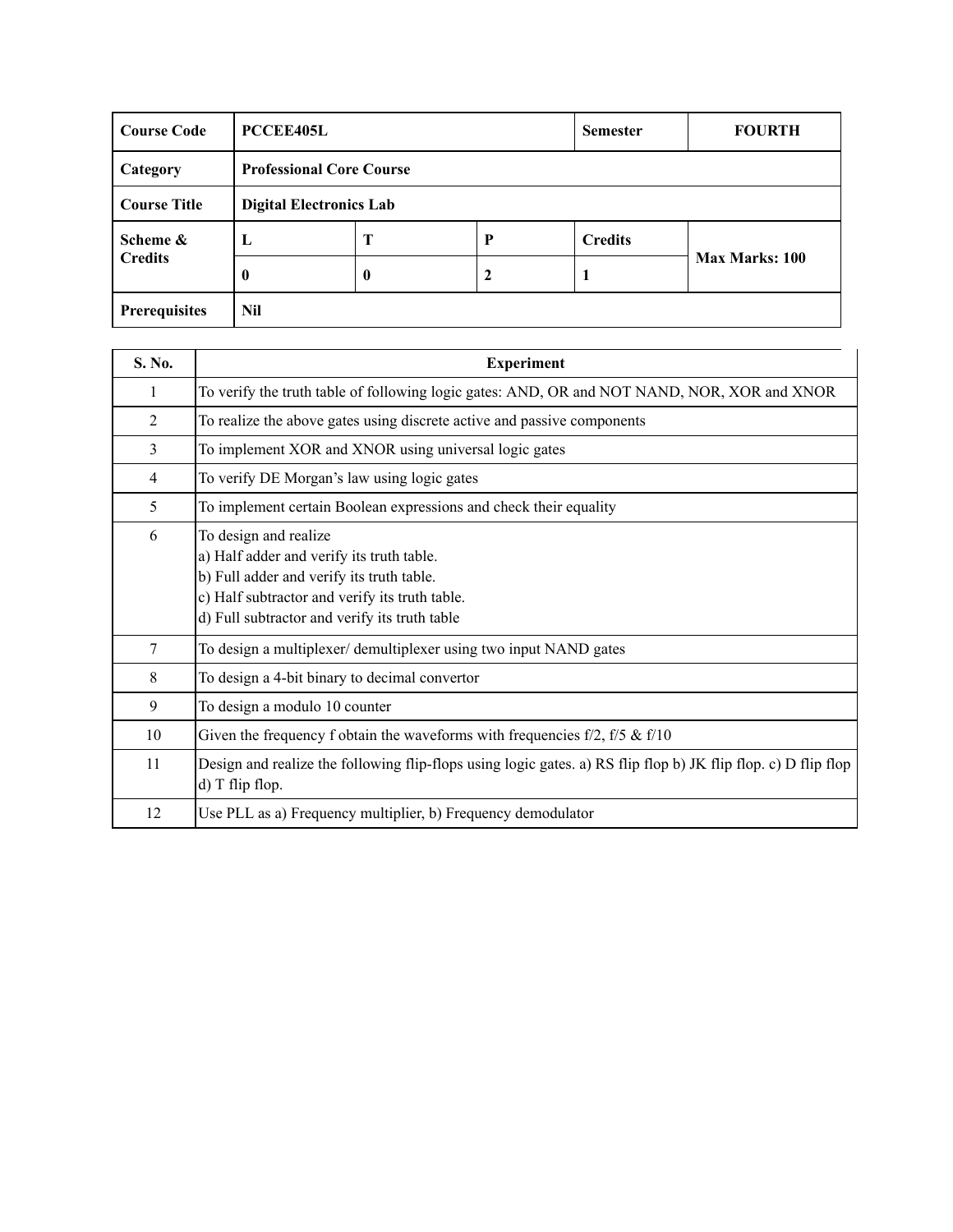# **SYLLABUS FOR SEMESTER FIFTH**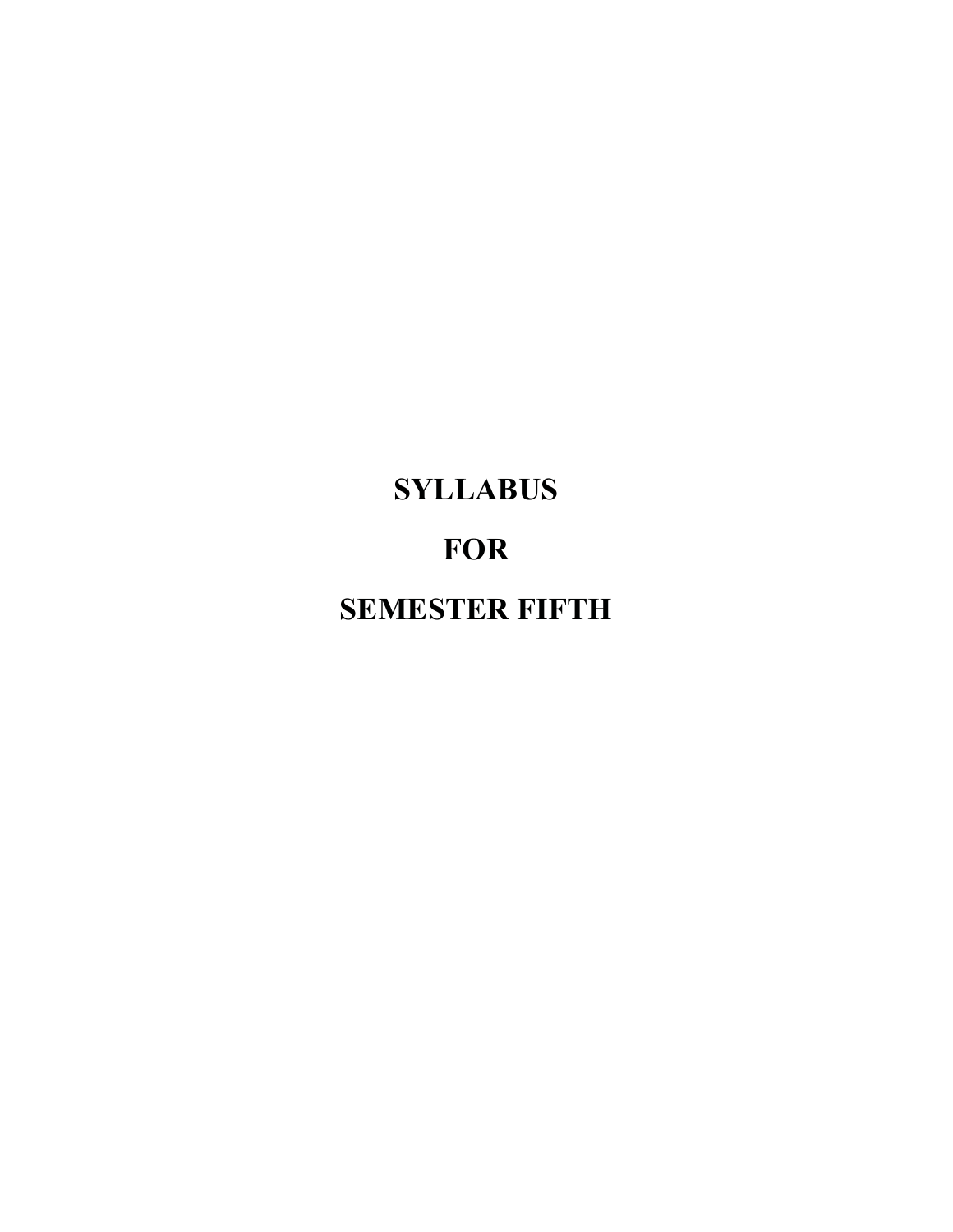| <b>Course Code</b>   |              | PCCEE501                        |          |                | FIFTH          |  |  |
|----------------------|--------------|---------------------------------|----------|----------------|----------------|--|--|
| Category             |              | <b>Professional Core Course</b> |          |                |                |  |  |
| <b>Course Title</b>  |              | <b>Power System-1</b>           |          |                |                |  |  |
| Scheme &             | $\mathbf{L}$ | Т                               | P        | <b>Credits</b> |                |  |  |
| <b>Credits</b>       | 3            |                                 | $\bf{0}$ | 4              | Max Marks: 100 |  |  |
| <b>Prerequisites</b> | Nil          |                                 |          |                |                |  |  |

- 1. Understand the concepts of power systems.
- 2. Understand the various power system components.
- 3. Understand the generation of overvoltages and insulation coordination.

|              | <b>Unit Topics</b>                                                                                                                                                                                                                                                                                                                                                                                                                               | <b>No. of Hours</b> |  |  |  |
|--------------|--------------------------------------------------------------------------------------------------------------------------------------------------------------------------------------------------------------------------------------------------------------------------------------------------------------------------------------------------------------------------------------------------------------------------------------------------|---------------------|--|--|--|
| $\mathbf{I}$ | Introduction to Power Systems generation, transmission & distribution. Per unit representation<br>of power system variables, Single line diagram, impedance and reactance diagram of a system,<br>per unit calculations. Overhead line insulator types; pin, suspension, strain, shackle, guy etc.<br>String efficiency $\&$ methods of equalizing potential drop over string of suspension insulators.                                          |                     |  |  |  |
| H            | Transmission line parameters and their evaluations, types of overhead conductors with<br>calculations of inductance and capacitance.                                                                                                                                                                                                                                                                                                             | 10                  |  |  |  |
| Ш            | Models of short, medium and long transmission lines. Lossless transmission lines; electrical<br>length of a line and its importance, Equivalent circuits of a transmission line, Applications of<br>ABCD representation of Power System components, Power transfer capability of a<br>transmission line, Skin, proximity and Ferranti effect.                                                                                                    | 10                  |  |  |  |
| IV           | Mechanical Design of transmission line: Sag, span and tension calculations. Electric Power<br>Transmission Towers. Classification of cables, Cable conductors, insulating materials,<br>insulation resistance, electrostatic stress, grading of cables, capacitance calculation of single $\&$<br>mult-core cable, losses and current carrying capacity, cross bonding of cables Location of<br>faults, methods of laying of underground cables. | 15                  |  |  |  |
| V            | Corona, Visual & critical voltages, corona loss, effect of corona on line design practical<br>considerations. Element of AC distribution. Single fed, double fed and ring main distributor.                                                                                                                                                                                                                                                      | 7                   |  |  |  |
|              | <b>Total number of Hours</b>                                                                                                                                                                                                                                                                                                                                                                                                                     | 56                  |  |  |  |

| <b>Textbooks:</b> |                               |                                 |                       |  |  |  |
|-------------------|-------------------------------|---------------------------------|-----------------------|--|--|--|
|                   | S. No Name of Book            | Author                          | <b>Publisher</b>      |  |  |  |
|                   | Power System Analysis         | J.J. Grainger and W.D Stevenson | Megraw hill           |  |  |  |
| 2                 | <b>Electric Power Systems</b> | B.W. Weedy and B.J.Cory         | John Wiley and sons   |  |  |  |
| 3                 | <b>Electric Power Systems</b> | C.L. Wadhwa                     | New age international |  |  |  |
| 4                 | Power System Engineering      | Nagrath and Kothari             | Tata Megraw hill      |  |  |  |
|                   | Power System Analysis         | Hadi Saadat                     | McGraw Hill           |  |  |  |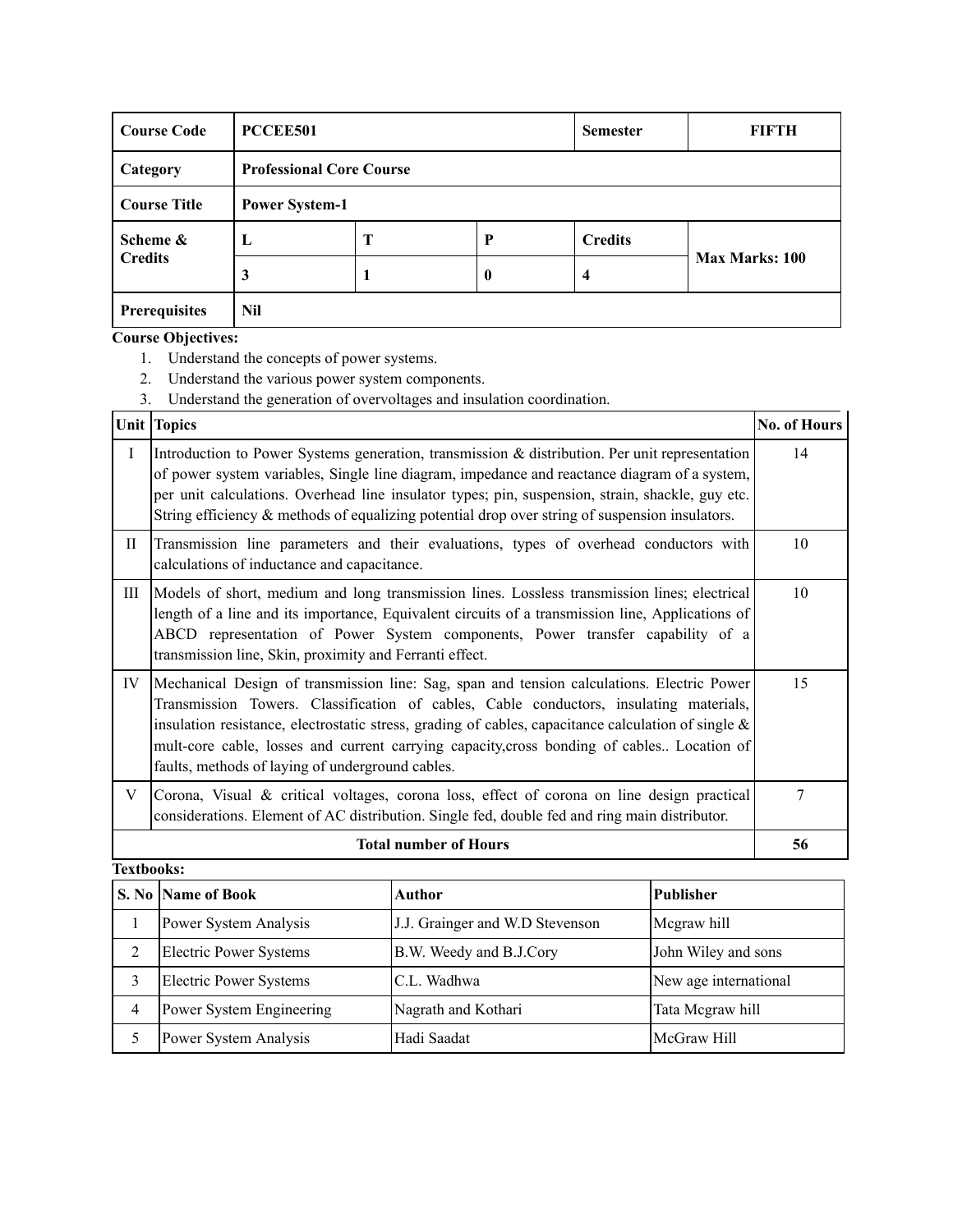| <b>Course Code</b>   | PCCEE502                      |                                 |                  | <b>Semester</b> | FIFTH                 |  |  |  |
|----------------------|-------------------------------|---------------------------------|------------------|-----------------|-----------------------|--|--|--|
| Category             |                               | <b>Professional Core Course</b> |                  |                 |                       |  |  |  |
| <b>Course Title</b>  | <b>Electrical Machines-II</b> |                                 |                  |                 |                       |  |  |  |
| Scheme &             | L                             | Т                               | P                | <b>Credits</b>  |                       |  |  |  |
| <b>Credits</b>       | 3                             |                                 | $\boldsymbol{0}$ | 4               | <b>Max Marks: 100</b> |  |  |  |
| <b>Prerequisites</b> | <b>Electrical Machines-1</b>  |                                 |                  |                 |                       |  |  |  |

- 1. Understand the concepts of rotating magnetic fields.
- 2. Understand the operation of ac machines.
- 3. Analyse performance characteristics of ac machines.

|              | <b>Unit Topics</b>                                                                                                                                                                                                                                                  | <b>No. of Hours</b> |
|--------------|---------------------------------------------------------------------------------------------------------------------------------------------------------------------------------------------------------------------------------------------------------------------|---------------------|
| Ι            | Basic Concepts in A.C. Rotating Electrical Machines: The rotating magnetic field,<br>Magneto-motive force and flux distribution, Induced voltage, Production of torque, Leakage<br>fluxes, losses and efficiency                                                    | 5                   |
| $\mathbf{I}$ | Three Phase Induction Motors: Construction, Types, Principle of operation of an induction<br>motor, Cogging and crawling, Equivalent circuit, Torque/speed characteristics, Induction motor<br>tests, Speed control, Principle of operation of Induction generator. | 15                  |
| Ш            | Single-Phase Motors: Types of single phase induction motors, Starting of single phase<br>induction motors, analysis and testing of single phase induction motors, universal motor,<br>Schrage motor, Applications of single phase motors.                           | 8                   |
| IV           | Synchronous Machines: Construction & Types, working principle, field and armature<br>windings, Equivalent circuit, voltage regulation and its determination, Synchronous reactance,<br>saturation effect, parallel operation, Two-axis theory.                      | 15                  |
| V            | Salient type machines, steady-state power-angle characteristics, Excitation systems, V-curves,<br>synchronous capacitors, Hunting, synchronous Machine Transients, Analysis of sudden 3-phase<br>short circuit, Transient power-angle characteristics.              | 13                  |
|              | <b>Total Number of Hours</b>                                                                                                                                                                                                                                        | 56                  |

| S. No         | <b>Name of Book</b>                         | Author              | Publisher  |
|---------------|---------------------------------------------|---------------------|------------|
|               | Electric Machinery by Fitzgerald            | Kingslay, Umans     | T.M.Hill   |
|               | Electric Machines                           | Nagrath and Kothari | T.M.Hill   |
|               | <b>Electrical Machines and Transformers</b> | Geroge Mc Pherson   | John Wiley |
|               | Electric Machinery Fundamentals             | Chapman             | T.M.Hill   |
|               | Electric machinery and Transformers         | <b>Irving Kosow</b> | Pearson    |
| $\mathfrak b$ | Alternating current machinery               | Langsdorf           | T.M.Hill   |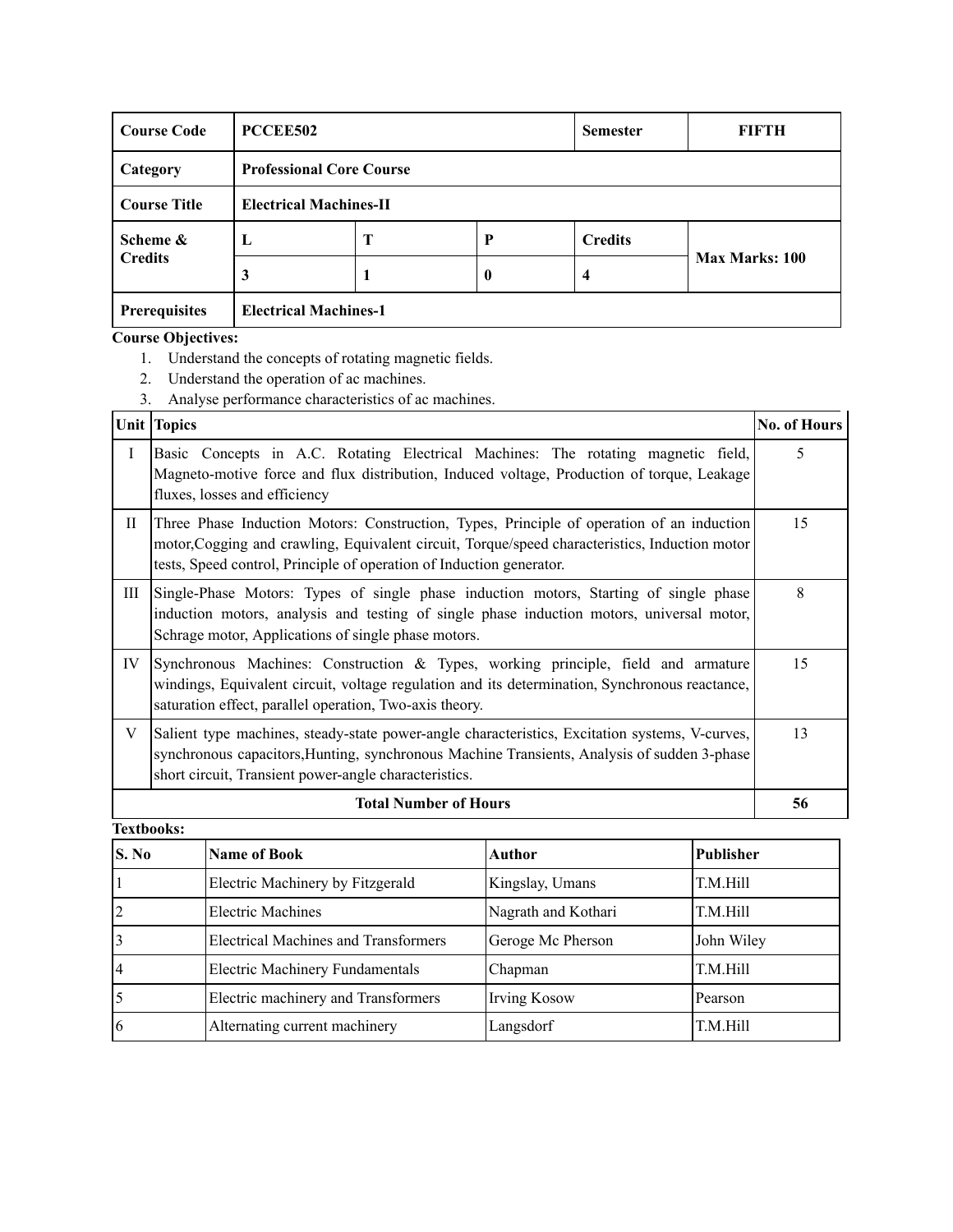| <b>Course Code</b>  | PCCEE503               |                                 | <b>Semester</b> | FIFTH          |                       |  |  |  |
|---------------------|------------------------|---------------------------------|-----------------|----------------|-----------------------|--|--|--|
| Category            |                        | <b>Professional Core Course</b> |                 |                |                       |  |  |  |
| <b>Course Title</b> | <b>Microprocessors</b> |                                 |                 |                |                       |  |  |  |
| Scheme &            | L                      | Т                               | P               | <b>Credits</b> |                       |  |  |  |
| <b>Credits</b>      | 3                      |                                 | $\bf{0}$        | 4              | <b>Max Marks: 100</b> |  |  |  |
| Prerequisites       | Nil                    |                                 |                 |                |                       |  |  |  |

- 1. Do assembly language programming.
- 2. Do interfacing design of peripherals.
- 3. Develop systems using different microcontrollers.

| Unit         | <b>Topics</b>                                                                                                                                                                                                                                                                                                                                                                                                                         | <b>No. of Hours</b> |
|--------------|---------------------------------------------------------------------------------------------------------------------------------------------------------------------------------------------------------------------------------------------------------------------------------------------------------------------------------------------------------------------------------------------------------------------------------------|---------------------|
| $\mathbf{I}$ | Detailed introduction & overview of Microprocessor. 8085 mp Architecture: Pin diagram,<br>detailed internal architecture, Flag Register, data bus, address bus, multiplexing and<br>demultiplexing of address/data lines, control bus, control and status signals                                                                                                                                                                     | 14                  |
| H            | Instruction cycle, T-states (clock cycles), machine cycles, instruction formats, Instruction Set<br>and Programming Techniques: Different addressing modes, complete description of all<br>instructions, programming examples, Timing diagram of machine cycles and instructions,<br>Stacks and subroutine, Delays & Delay routine                                                                                                    | 14                  |
| Ш            | Interrupts: Concept of interrupts, priority of interrupts signals, software generated interrupts<br>and hardware generated interrupts.                                                                                                                                                                                                                                                                                                | 12                  |
| IV           | Interfacing: Memory mapped I/O, I/O mapped I/O, Memory interfacing, Basic interfacing<br>concepts, Interfacing peripheral devices, 8259A programmable interrupt controller and its<br>interfacing ,Programmable peripheral interface (8255) and its interfacing,Multi-purpose<br>programmable device (8155), The 8254 programmable interval timer, Direct memory access<br>and DMA controller (8237), 8155 Programmable I/O and Timer | 10                  |
| V            | Introduction to 8086 mp                                                                                                                                                                                                                                                                                                                                                                                                               | 6                   |
|              | <b>Total number of Hours</b>                                                                                                                                                                                                                                                                                                                                                                                                          | 56                  |

| S. No Name of Book                                                        | Author                           | <b>Publisher</b> |
|---------------------------------------------------------------------------|----------------------------------|------------------|
| Microprocessor Architecture Programming and Applications with the<br>8085 | Ramesh S. Gaonkar. Prentice hall |                  |
| Microprocessors and Programmed Logic                                      | K.L. Short                       | Prentice hall    |
| Microprocessors: Theory and Applications (Intel and Motorola)             | M. Rafiquzzaman                  | Prentice hall    |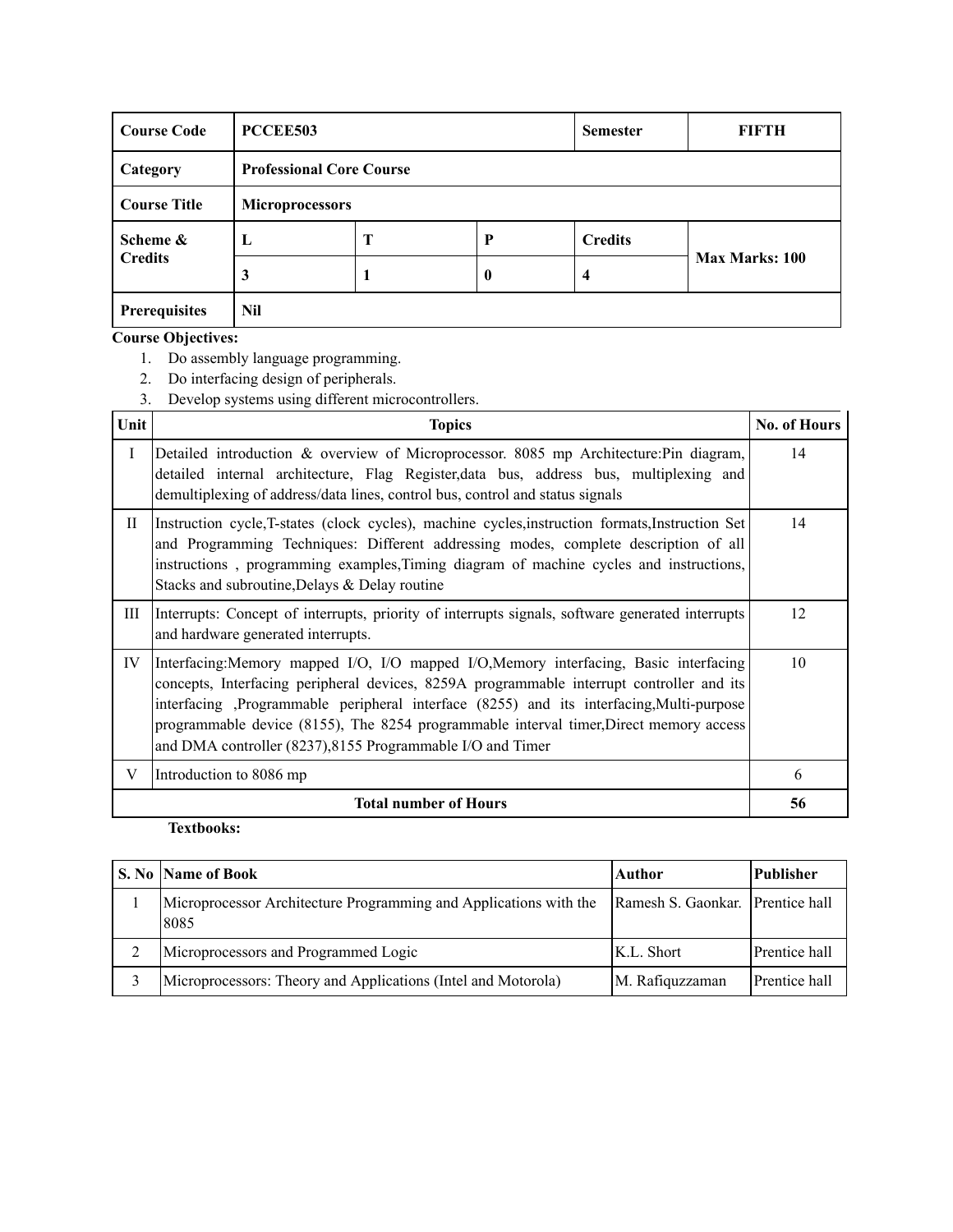| <b>Course Code</b>   | <b>OEC1EE504</b>             |   | <b>Semester</b> | FIFTH          |                       |
|----------------------|------------------------------|---|-----------------|----------------|-----------------------|
| Category             | <b>Open Elective Course</b>  |   |                 |                |                       |
| <b>Course Title</b>  | <b>Communication Systems</b> |   |                 |                |                       |
| Scheme &             | L                            | Т | P               | <b>Credits</b> |                       |
| <b>Credits</b>       |                              |   | $\bf{0}$        | 3              | <b>Max Marks: 100</b> |
| Nil<br>Prerequisites |                              |   |                 |                |                       |

- 1. Analyze and compare different analog modulation schemes for their efficiency and bandwidth.
- 2. Analyze the behavior of a communication system in presence of noise.
- 3. Investigate pulsed modulation systems and analyze their system performance.
- 4. Analyze different digital modulation schemes and can compute the bit error performance.

| Unit        | <b>Topic</b>                                                                                                                                                                                                                                                                                                                                                                      | No. of Hours |
|-------------|-----------------------------------------------------------------------------------------------------------------------------------------------------------------------------------------------------------------------------------------------------------------------------------------------------------------------------------------------------------------------------------|--------------|
| $\mathbf I$ | Introduction to Fourier series and Fourier transform, properties of Fourier Transform,<br>Modulation theorem, amplitude spectrum of special signals viz. Pulse train and pulse<br>waveform, etc. Introduction to Communication System, basic elements of Analog and<br>digital Communication system, Importance/Application of Communication System in<br>Electrical Engineering. | 6            |
| $\rm II$    | Modulation, Need of Modulation. AM, DSB/SC, SSB, VSB, etc : Introduction,<br>waveforms, mathematical expressions, Generation, Detection and Application.                                                                                                                                                                                                                          | 7            |
| Ш           | Angle modulation, types, NBFM, WBFM, PM: Introduction, waveforms, Mathematical<br>expressions, Generation and Detection and Application. Comparison of Different<br>Modulation Schemes.                                                                                                                                                                                           | 7            |
| IV          | AM and FM transmitters, Radio Receivers $-$ AM & FM, (Block diagram).<br>Noise Analysis: Noise, types, Performance of AM & FM Systems in presence of noise,<br>Threshold in AM & FM Demodulators, Pre-emphasis, and De-emphasis in FM Systems                                                                                                                                     | 10           |
| V           | Digital Communication: Sampling, Quantization, Quantization noise, Coding, Pulse code<br>Modulation; Differential PCM, ADPCM, Relative advantages and dis-advantages.Delta<br>modulation. PWM & PPM.<br>Digital Modulation Techniques: ASK, FSK, PSK, QPSK, DPSK, GPSK etc. QAM,<br>Constellation diagram                                                                         | 12           |
|             | <b>Total number of Hours</b>                                                                                                                                                                                                                                                                                                                                                      | 42           |

| <b>Textbooks:</b> |                                    |                   |                                   |
|-------------------|------------------------------------|-------------------|-----------------------------------|
| S. No             | <b>Name of Book</b>                | <b>Author</b>     | Publisher                         |
|                   | Electronics communication System   | G. Kennedy        | Megraw hill education (India) Ltd |
| $\mathcal{L}$     | Principles of Communication system | Taub and Shelling | Megraw hill education Pvt Ltd     |
|                   | Communication system               | S. Haykins        | Willey India Pvt Ltd              |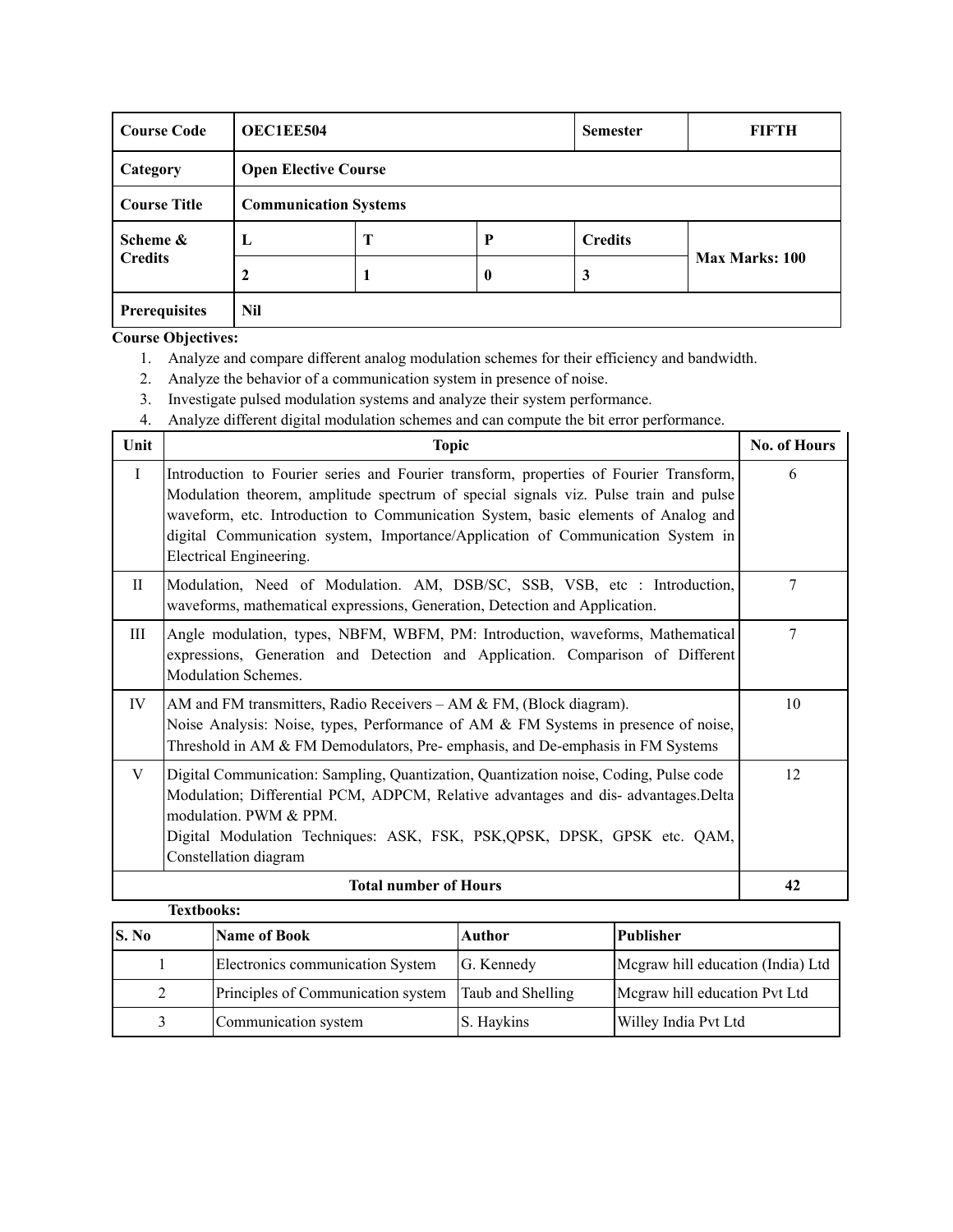| <b>Course Code</b>   |                             | <b>OEC2EE504</b>           |          |                | FIFTH          |  |
|----------------------|-----------------------------|----------------------------|----------|----------------|----------------|--|
| Category             | <b>Open Elective Course</b> |                            |          |                |                |  |
| <b>Course Title</b>  |                             | <b>Thermal Engineering</b> |          |                |                |  |
| Scheme &             | $\mathbf{L}$                | Т                          | P        | <b>Credits</b> |                |  |
| <b>Credits</b>       | 2                           |                            | $\bf{0}$ | 3              | Max Marks: 100 |  |
| <b>Prerequisites</b> | Nil                         |                            |          |                |                |  |

- 1. After completing this course, the students will get a good understanding of various practical power cycles and heat pump cycles.
- 2. They will be able to analyze energy conversion in various thermal devices such as combustors, air coolers, nozzles, diffusers, steam turbines and reciprocating compressors
- 3. To analyze the performance of steam turbines

| Unit        | <b>Topics</b>                                                                                                                                                                                                                                                                                                                                                             | <b>No. of Hours</b> |
|-------------|---------------------------------------------------------------------------------------------------------------------------------------------------------------------------------------------------------------------------------------------------------------------------------------------------------------------------------------------------------------------------|---------------------|
| $\mathbf I$ | THERMODYNAMICS: System and Surroundings, Zeroth Law, Temperature Scales, Equation<br>of the state, First law, Steady flow, Isochoric, Isobaric, isothermal, adiabatic and polytropic<br>processes. Properties of steam, Second law, Entropy change, Reversible Irreversible processes,<br>Carnot's Cycle, Rankine Cycle, Modified Rankine Cycle, and Flow through nozzle. | 14                  |
| $_{\rm II}$ | STEAM TURBINE: Impulse turbine, velocity and pressure compounding, work output,<br>Losses and efficiency, Reaction turbine, work output, losses and efficiency, degree of reaction,<br>Modern steam power cycles, Regenerative and Reheat cycles, Governing of steam Turbines,<br>Fields of Application.                                                                  | 10                  |
| Ш           | L.C. ENGINES: Otto, Diesel and Dual cycles, Magneto and battery ignition, detonation and<br>pre-ignition, Octane Number, Draught, Diesel knock, Cetane Number, various I.C engines<br>fuels, Carburetion and Injection, Lubrication, Cooling, Governing of I.C Engines, Fields of<br>Application.                                                                         | 10                  |
| IV          | GAS TURBINES: Present status and future trends, Basic types and Cycles, Thermal<br>refinements, jet propulsion, fields of Application.                                                                                                                                                                                                                                    | 8                   |
|             | <b>Total number of Hours</b>                                                                                                                                                                                                                                                                                                                                              | 42                  |

| <b>Textbooks:</b> |                                            |                 |                       |  |  |  |
|-------------------|--------------------------------------------|-----------------|-----------------------|--|--|--|
| S. No             | <b>Name of Book</b>                        | <b>Author</b>   | <b>Publisher</b>      |  |  |  |
|                   | Steam Turbine Performance and Economics    | <b>Bartlett</b> | McGraw Hill           |  |  |  |
| 2                 | Steam Turbine Theory and Practice          | Kearton Pitman  | <b>CBS</b> Publishers |  |  |  |
| 3                 | Theory and Design of steam and Gas turbine | Loe             | McGraw Hill           |  |  |  |
| 4                 | Gas Turbines Theory and Practice           | Cohn and Rogers | Pearson               |  |  |  |
|                   | Turbo machines                             | Yahya           | McGraw Hill           |  |  |  |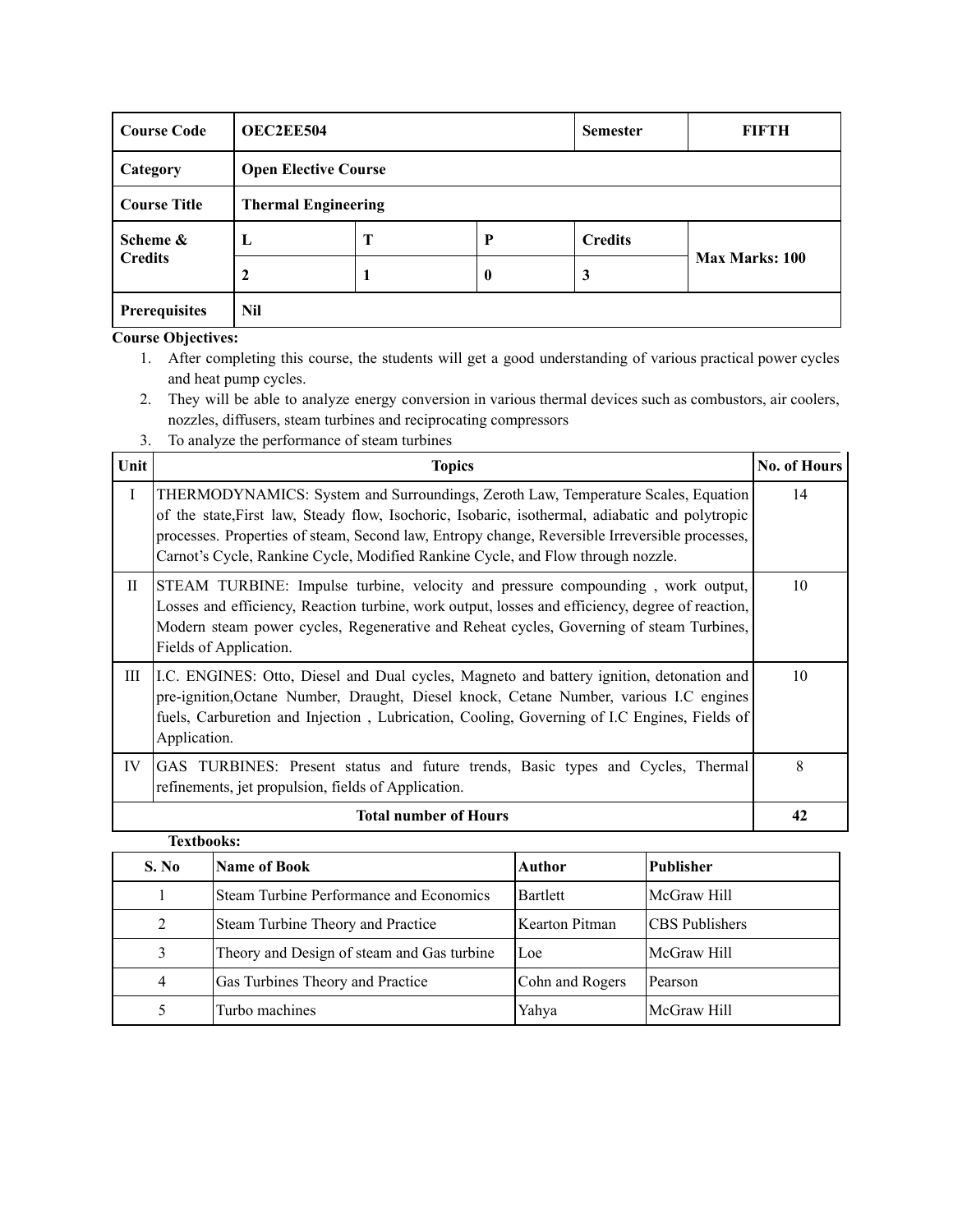| <b>Course Code</b>          | <b>OEC3EE504</b>                 |   | <b>Semester</b>  | FIFTH          |                       |  |
|-----------------------------|----------------------------------|---|------------------|----------------|-----------------------|--|
| Category                    | <b>Open Elective Course</b>      |   |                  |                |                       |  |
| <b>Course Title</b>         | <b>Digital Signal Processing</b> |   |                  |                |                       |  |
| Scheme &                    | L                                | Т | P                | <b>Credits</b> |                       |  |
| <b>Credits</b>              |                                  |   | $\boldsymbol{0}$ | 3              | <b>Max Marks: 100</b> |  |
| <b>Nil</b><br>Prerequisites |                                  |   |                  |                |                       |  |

- 1. To make students familiar with the most important methods in DSP, including digital filter design, transform-domain processing
- 2. To make students familiar with the importance of Signal Processing.
- 3. To make students aware about the meaning and implications of the properties of systems and signals.

| Unit      | <b>Topics</b>                                                                                                                                                                                                                                                                                                                 | <b>No. of Hours</b> |  |  |  |
|-----------|-------------------------------------------------------------------------------------------------------------------------------------------------------------------------------------------------------------------------------------------------------------------------------------------------------------------------------|---------------------|--|--|--|
| $\bf{I}$  | Discrete Time Signals & Systems: Sequences, & sequence operations, Discrete-time systems.<br>Linear Time - Invariant systems, impulse response, causality, stability. Frequency-Domain<br>Representation of Discrete-Time signals and systems, Fourier Transforms, properties, theorems.                                      | 7                   |  |  |  |
| $\rm{II}$ | Sampling of Continuous – Time Signals: Periodic sampling, frequency-domain representation<br>of sampling, reconstruction of signals, discrete-time processing of continuous -time signals,<br>continuous – time processing of Discrete-time signals, changing the sampling rate.                                              |                     |  |  |  |
| Ш         | Transform Analysis of Linear time Invariant Systems: Z- Transform, Region of Convergence,<br>properties, Inverse Z-Transform, Frequency Response of LTI systems, system functions, linear<br>constant coefficient, difference equations FIR and IIR systems, Frequency Response.                                              | 10                  |  |  |  |
| IV        | Structure of Discrete-Time Systems: Block Diagram Representation of linear constant-<br>coefficient Difference equations, signal flow graph representation. Basic structures for IIR<br>systems, Transposed forms, Basic network structures for FIR systems.                                                                  | 8                   |  |  |  |
| V         | Filter Design Techniques: Design of Discrete-Time IIR filters from continuous – Time filters.<br>Impulse invariance, bilinear transformation. Butterworth Chebyshev, Eliptic Approximation,<br>low pass, high pass, band-pass and Band-stop filters, design of FIR filters<br>by windowing. Kaiser, Hamming, Hamming windows. | 7                   |  |  |  |
|           | <b>Total number of Hours</b>                                                                                                                                                                                                                                                                                                  | 42                  |  |  |  |

|   | <b>S. No  Name of Book</b>                                            | Author                                        | <b>Publisher</b> |
|---|-----------------------------------------------------------------------|-----------------------------------------------|------------------|
|   | Discrete Time Signal Processing.                                      | A.V Oppenheim and R. W Schafer Prentice hall  |                  |
| 2 | Digital Signal Processing Principles, Algorithms and<br>Applications. | John G. Proakis & D.G Manolavis Prentice hall |                  |
|   | Introduction To Digital Signal Processing.                            | J.R Johnson                                   | Prentice hall    |
| 4 | Theory and Application of Digital Signal<br>Processing.               | L.R Rabinder and B. Gold                      | Prentice hall    |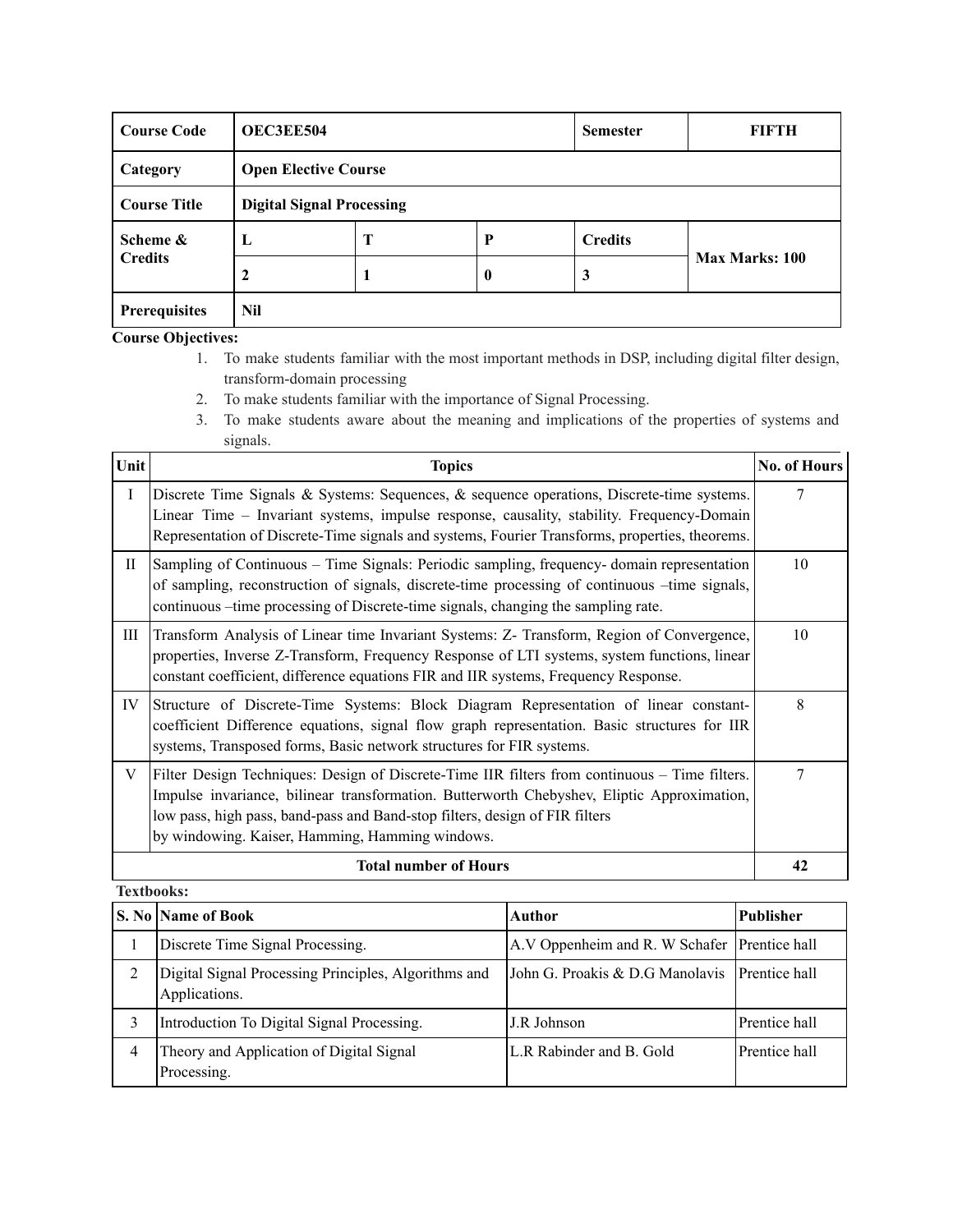| <b>Course Code</b>                                                                    | PCCEE505                        |   | <b>Semester</b> | FIFTH          |                |  |
|---------------------------------------------------------------------------------------|---------------------------------|---|-----------------|----------------|----------------|--|
| Category                                                                              | <b>Professional Core Course</b> |   |                 |                |                |  |
| <b>Course Title</b>                                                                   | <b>Power Electronics</b>        |   |                 |                |                |  |
| Scheme &                                                                              | L                               | T | P               | <b>Credits</b> |                |  |
| <b>Credits</b>                                                                        | 3                               |   | $\mathbf{0}$    | 4              | Max Marks: 100 |  |
| <b>Prerequisites</b><br>Solid State devices, Circuit Analysis and Electrical Machines |                                 |   |                 |                |                |  |

- 1. Understand the differences between signal level and power level devices.
- 2. Analyse the operation of controlled rectifier circuits, DC-DC choppers & voltage source inverters for different types of Loads.

| Unit    | <b>Topic</b>                                                                                                                                                                                                                                                                                                     | No. of Hours |
|---------|------------------------------------------------------------------------------------------------------------------------------------------------------------------------------------------------------------------------------------------------------------------------------------------------------------------|--------------|
| $\bf I$ | Review of power semiconductor switching devices, Diode, Thyristors, MOSFET, IGBT and<br>modern devices, characteristics and applications, Introduction to Turn-ON/Turn-OFF<br>mechanism of switching devices, Gate-drive circuits, Switching-aid circuits, protection, Heat<br>sink design.                      | 14           |
| П       | Single phase half wave and full wave rectifiers (uncontrolled, semi controlled, controlled) with<br>passive loads, performance analysis. Three-phase half wave and full wave rectifiers<br>(uncontrolled, semi controlled, controlled) with passive loads, performance analysis. effect of<br>source inductances | 16           |
| Ш       | Single -phase inverter : single phase half and full bridge inverter with passive loads,<br>performance analysis. Three-phase inverters: 180 degree conduction and 120 degree<br>conduction, introduction to voltage control and harmonic reduction methods in inverters.                                         | 14           |
| IV      | AC Voltage Controllers Introduction-Principle of AC voltage control (On-Off control, Phase<br>control) Single-Phase controllers (Analysis for different types of load)-evaluation of<br>performance parameters . Introduction to Cycloconverters                                                                 | 6            |
| V       | DC-DC converters; buck, boost and buck-boost converters                                                                                                                                                                                                                                                          | 6            |
|         | <b>Total No. of Hours</b>                                                                                                                                                                                                                                                                                        | 56           |
|         | <b>Textbooks:</b>                                                                                                                                                                                                                                                                                                |              |

|   | S. No Name of Book                                      | Author                                           | Publisher |
|---|---------------------------------------------------------|--------------------------------------------------|-----------|
|   | <b>Fundamental of Power Electronics</b>                 | Robert Erickson, D. Maksimovic                   | Springer  |
|   | Power Electronics, Circuits, Devices and Applications   | Muhammad H. Rashid                               | PEI       |
|   | <b>Power Electronics</b>                                | P. S. Bhimra                                     | Khanna    |
| 4 | Power Electronics - converters, Applications and Design | Ned Mohan, T. M.Undeland, W.P.<br><b>Robbins</b> | Wiley     |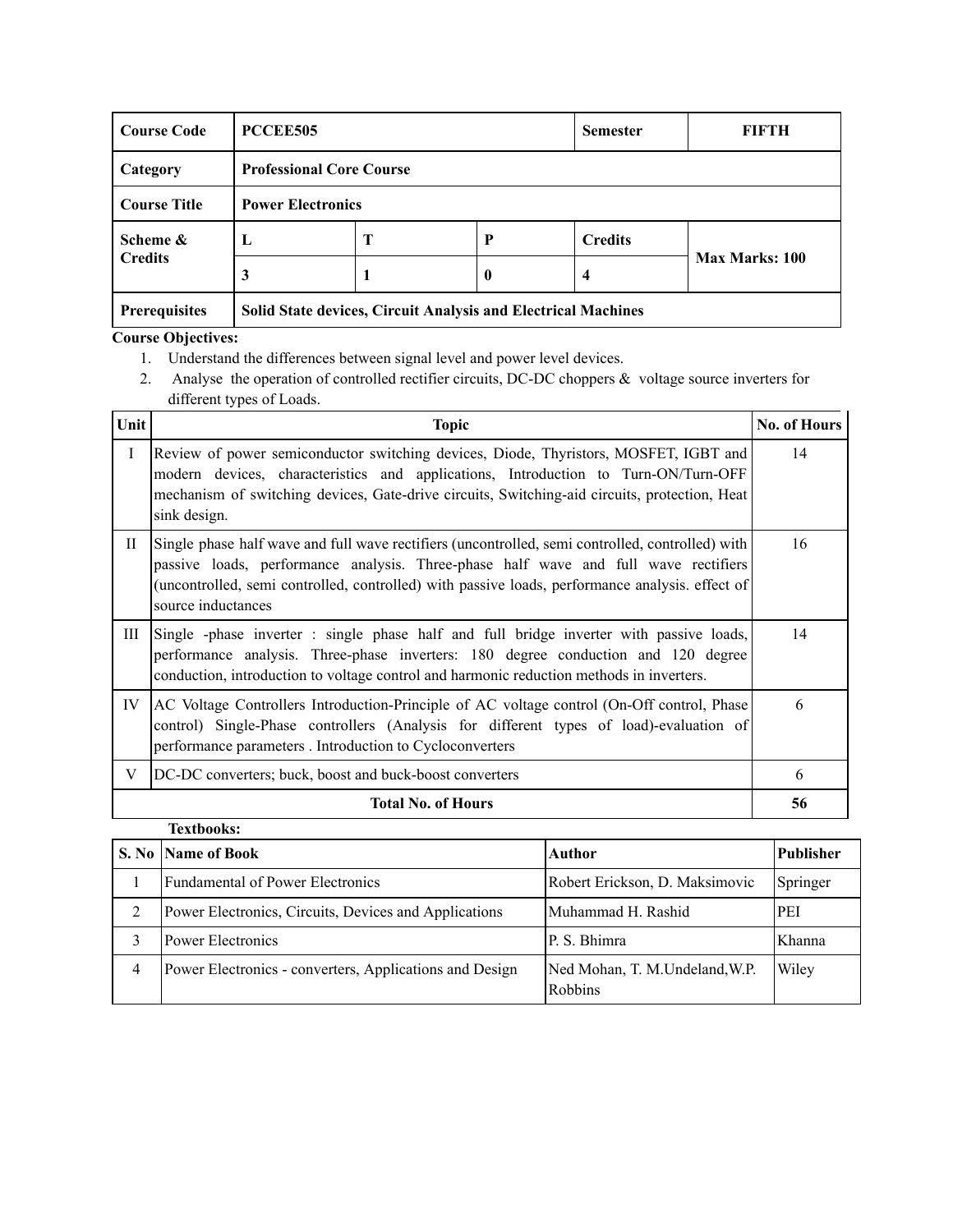| <b>Course Code</b>  | <b>PCCEE502L</b>                  |   |   | <b>Semester</b> | FIFTH                 |
|---------------------|-----------------------------------|---|---|-----------------|-----------------------|
| Category            | <b>Professional Core Course</b>   |   |   |                 |                       |
| <b>Course Title</b> | <b>Electrical Machines-II Lab</b> |   |   |                 |                       |
| Scheme &            | L                                 | Т | P | <b>Credits</b>  | <b>Max Marks: 100</b> |
| <b>Credits</b>      | 0                                 | 0 | 2 | п               |                       |
| Prerequisites       | Nil                               |   |   |                 |                       |

| S. No.         | <b>Experiment</b>                                                                                                           |
|----------------|-----------------------------------------------------------------------------------------------------------------------------|
| 1              | To study the different parts of an Induction motor.                                                                         |
| 2              | To determine the equivalent–circuit parameters of a 3 -f Induction motor by (i) No load test (ii) Blocked<br>rotor test     |
| 3              | To determine the Torque / speed characteristics of a 3-f Induction motor                                                    |
| $\overline{4}$ | To study the speed control of an Induction motor by pole-changing method                                                    |
| 5              | To study the speed control of an Induction motor by varying voltage                                                         |
| 6              | To study the speed control of an Induction motor by changing rotor resistance                                               |
| 7              | To Study of the construction of a synchronous machine                                                                       |
| 8              | To obtain the OCC and SCC of a synchronous machine by Synchronous impedance method                                          |
| 9              | To find voltage regulation of an alternator by actual loading                                                               |
| 10             | To obtain the V-curves and inverted V-curves of a synchronous motor                                                         |
| 11             | To conduct slip-test on a salient-pole synchronous machine and hence determine its direct and quadrature<br>axis reactances |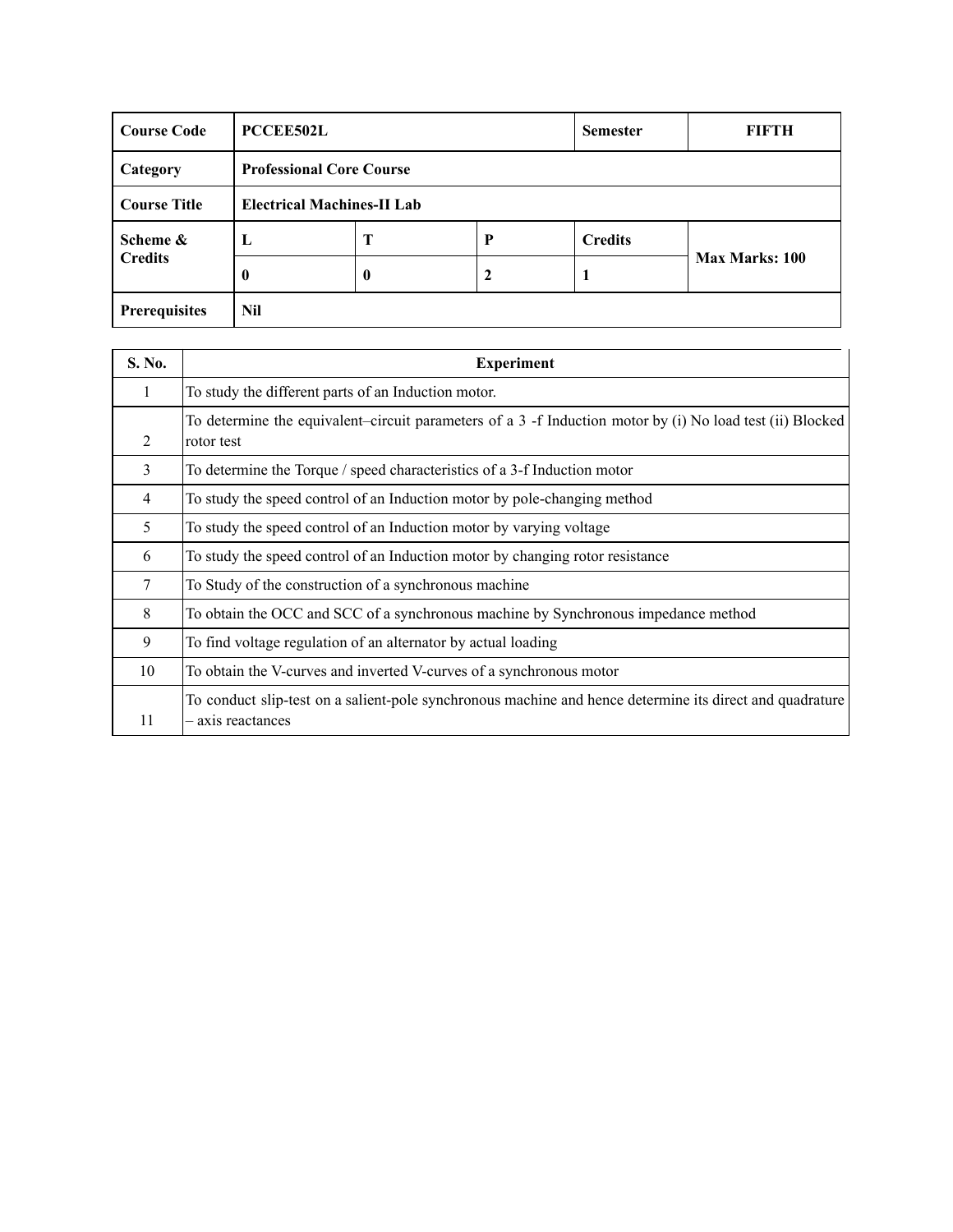| <b>Course Code</b>  | <b>PCCEE503L</b> |                                 |   | <b>Semester</b> | FIFTH          |
|---------------------|------------------|---------------------------------|---|-----------------|----------------|
| Category            |                  | <b>Professional Core Course</b> |   |                 |                |
| <b>Course Title</b> |                  | <b>Microprocessors Lab</b>      |   |                 |                |
| Scheme &            | L                | Т                               | P | <b>Credits</b>  | Max Marks: 100 |
| <b>Credits</b>      | 0                | 0                               | 2 |                 |                |
| Prerequisites       | Nil              |                                 |   |                 |                |

| S. No.         | <b>Experiment</b>                                                                                                                                                                         |
|----------------|-------------------------------------------------------------------------------------------------------------------------------------------------------------------------------------------|
| 1              | Microprocessors (8085) training kit and its working.                                                                                                                                      |
| $\overline{2}$ | Programs related to data transfer between registers, between registers and memory.                                                                                                        |
| $\overline{3}$ | Programs related to logic instructions.                                                                                                                                                   |
| $\overline{4}$ | Programming techniques with additional instructions, looping, counting and indexing.                                                                                                      |
| 5              | i) To develop a program to add two double byte numbers.<br>ii) To develop a subroutine to add two floating point quantities.                                                              |
| 6              | i) To develop program to multiply two single byte unsigned numbers, giving a 16 bit product<br>ii) To develop subroutine which will multiply two positive floating point numbers          |
| $\tau$         | To write program to evaluate $P^* Q^{*+} R^{*} \& S$ are 8 bit binary numbers.                                                                                                            |
| 8              | To write a program to divide a 4 byte number by another 4 byte number.                                                                                                                    |
| 9              | To write a program to divide an 8 bit number by another 8 bit number upto a fractional quotient of 16 bit.                                                                                |
| 10             | Write a program for adding first N natural numbers and store the results in memory location X.                                                                                            |
| 11             | Write a program which decrements a hex number stored in register C. The Program should half when the<br>program register reads zero.                                                      |
| 12             | Write a program to introduce a time delay of 100 ms using this program as a subroutine display numbers<br>from 01H to OAH with the above calculated time delay between every two numbers. |
| 13             | N hex numbers are stored at consecutive memory locations starting from X. Find the largest number and<br>store it at location Y.                                                          |
| 14             | Interfacing concepts. Switch and LED interfacing. Square wave generation.                                                                                                                 |
| 15             | ADC interfacing.                                                                                                                                                                          |
| 16             | Interface a display circuit with the microprocessor either directly with the bus or by using I/O ports.<br>Write a programme by which the data stored in a RAM table is displayed.        |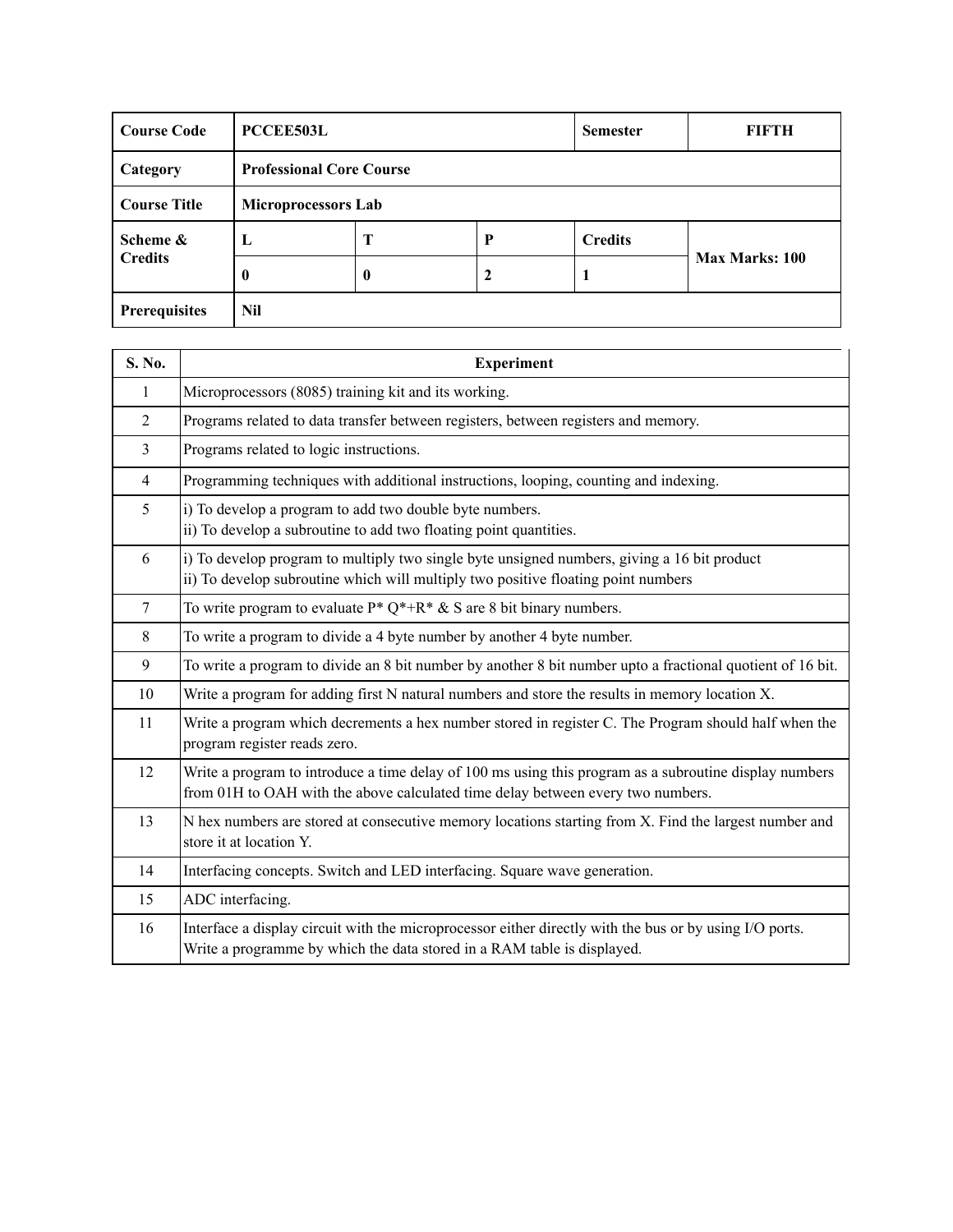| <b>Course Code</b>  | <b>PCCEE505L</b>                |                  |   | <b>Semester</b> | FIFTH                 |
|---------------------|---------------------------------|------------------|---|-----------------|-----------------------|
| Category            | <b>Professional Core Course</b> |                  |   |                 |                       |
| <b>Course Title</b> | <b>Power Electronics Lab</b>    |                  |   |                 |                       |
| Scheme &            | L                               | T                | P | <b>Credits</b>  | <b>Max Marks: 100</b> |
| <b>Credits</b>      | $\bf{0}$                        | $\boldsymbol{0}$ | 2 | 1               |                       |
| Prerequisites       | Nil                             |                  |   |                 |                       |

| S. No.         | <b>Experiment</b>                                                                           |
|----------------|---------------------------------------------------------------------------------------------|
| 1              | To obtain the VI characteristics of an i. SCR ii. Triac                                     |
| 2              | To study various triggering circuits                                                        |
| 3              | To obtain the UJT characteristics                                                           |
| $\overline{4}$ | To study the operation of a Line Synchronised UJT Relaxation Oscillator.                    |
| 5              | To study illumination control using SCR.                                                    |
| 6              | To study a half wave gate controlled rectifier using one SCR.                               |
| 7              | To study single phase half controlled, full wave rectifiers.                                |
| 8              | To study various techniques of forced commutation of an SCR.                                |
| 9              | To study the speed control of a DC shunt motor using a single phase bridge converter.       |
| 10             | To study generation of SPWM modulation                                                      |
| 11             | To study following choppers i. Buck converter ii. Boost converter iii. Buck-Boost converter |
| 12             | To simulate power electronic converters using MATLAB                                        |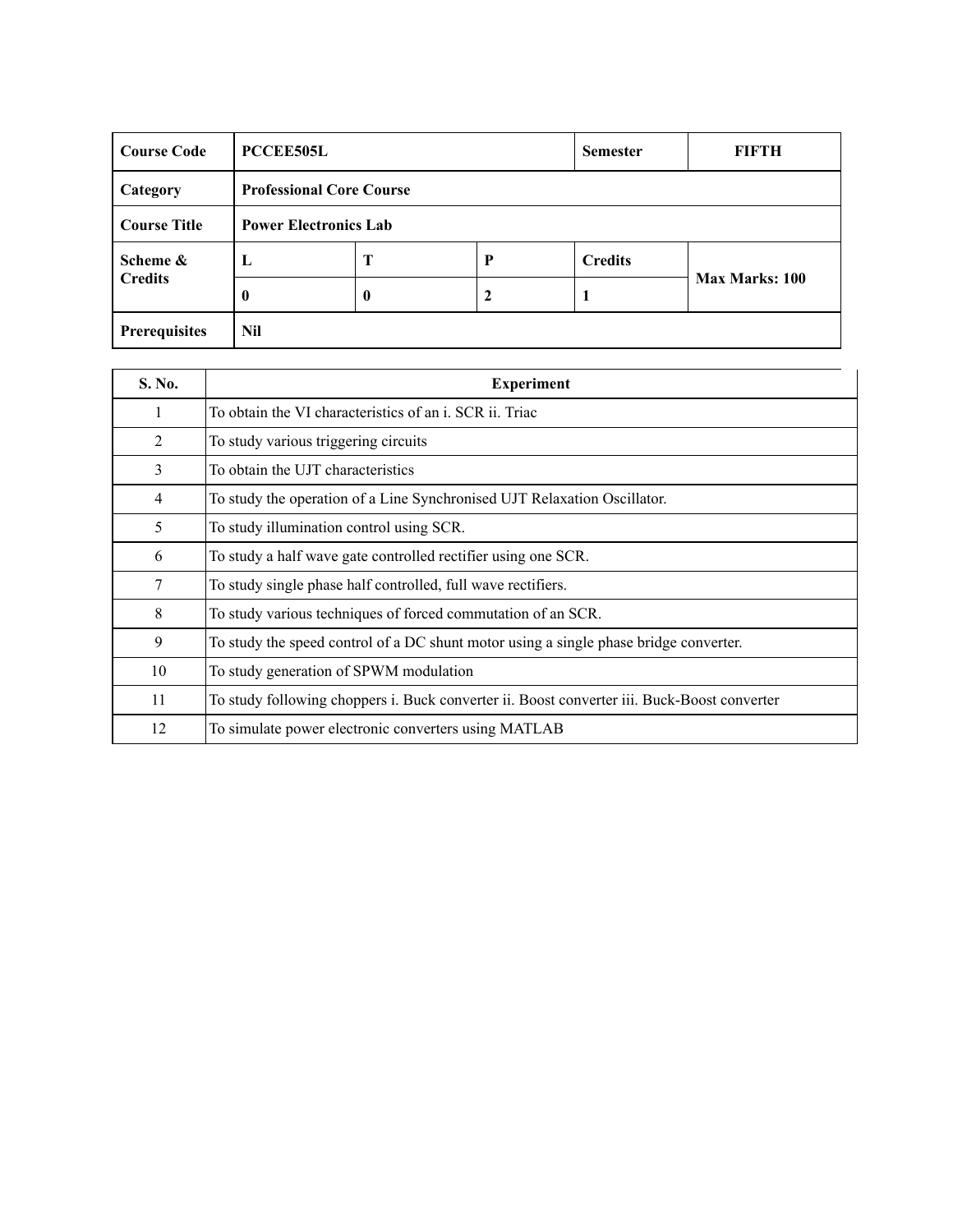# **SYLLABUS FOR SEMESTER SIXTH**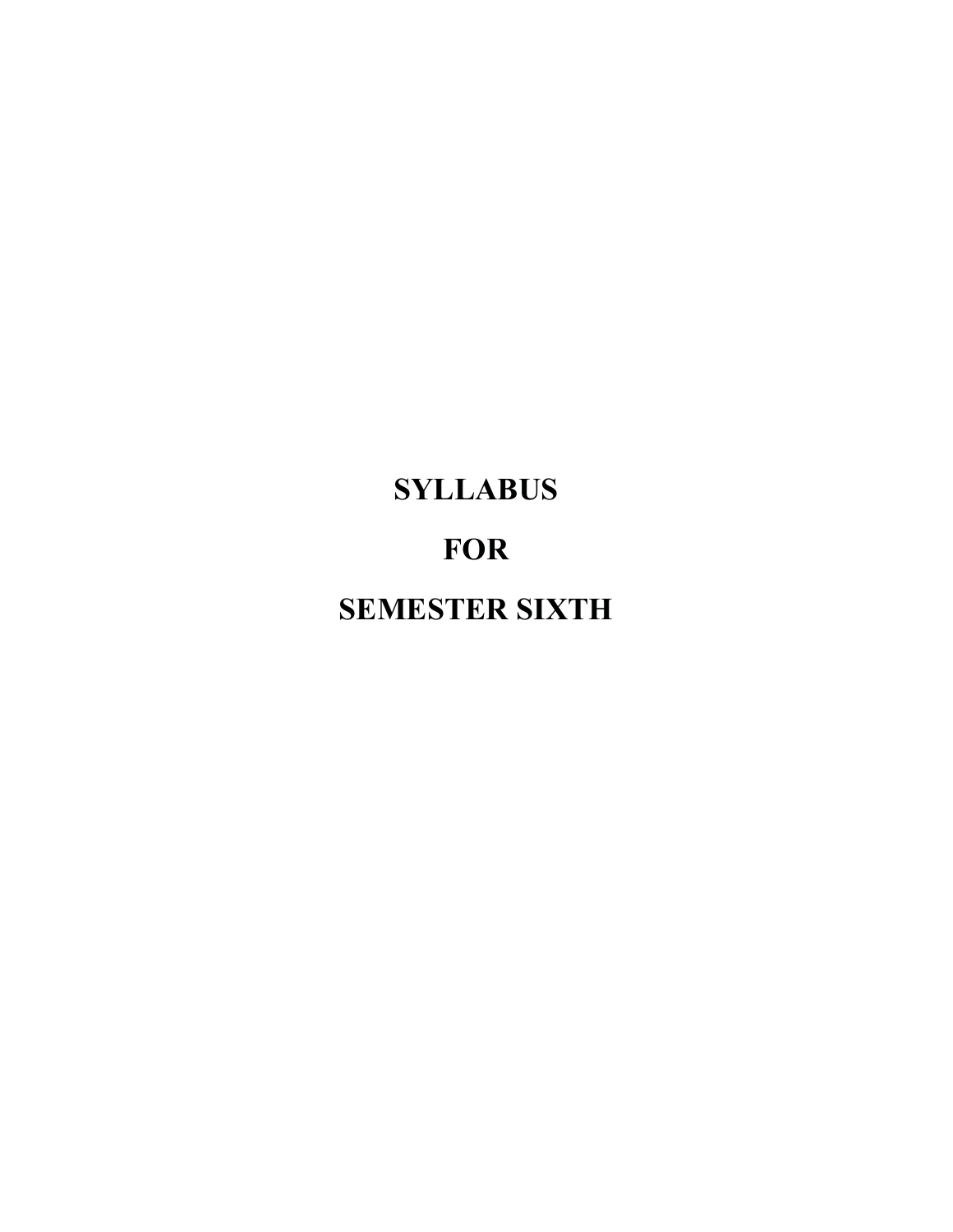| <b>Course Code</b>   | PCCEE601                |                                 |          | <b>Semester</b> | <b>SIXTH</b>   |  |
|----------------------|-------------------------|---------------------------------|----------|-----------------|----------------|--|
| Category             |                         | <b>Professional Core Course</b> |          |                 |                |  |
| <b>Course Title</b>  | <b>Power Systems-II</b> |                                 |          |                 |                |  |
| Scheme &             | L                       | Т                               | P        | <b>Credits</b>  |                |  |
| <b>Credits</b>       | 3                       |                                 | $\bf{0}$ | 4               | Max Marks: 100 |  |
| <b>Prerequisites</b> | Power System-I          |                                 |          |                 |                |  |

- 1. Use numerical methods to analyse a power system in steady state, stability constraints in a synchronous grid
- 2. Understand methods to control the voltage, frequency and power flow.
- 3. Understand the monitoring and control of a power system.

| Unit         | <b>Topic</b>                                                                                                                                                                                                                                                                                                                                                                                                                                                                                                                                          | No. of Hours |
|--------------|-------------------------------------------------------------------------------------------------------------------------------------------------------------------------------------------------------------------------------------------------------------------------------------------------------------------------------------------------------------------------------------------------------------------------------------------------------------------------------------------------------------------------------------------------------|--------------|
| $\mathbf{I}$ | Review of Per Unit Representation of Power Systems: Single line diagram, impedance and<br>reactance diagram of a system, per unit calculations, per unit representation of a power system.                                                                                                                                                                                                                                                                                                                                                            | 10           |
| $\rm{II}$    | Fault Analysis (Balanced Faults): Faults, types of faults, symmetrical 3-phase balanced faults -<br>calculation of fault currents, current limiting reactors.<br>Fault Analysis (Unsymmetrical Faults): Symmetrical components, sequence impedances,<br>sequence networks, unsymmetrical faults -single line to ground, line- to-line, double line to<br>ground faults on unloaded alternators and on power systems.                                                                                                                                  | 14           |
| Ш            | Insulation Coordination: Generation of overvoltages in a power system, lightning phenomena,<br>lightning surges, switching surges-interruption of short circuits and switching operations,<br>switching surges – interruption of capacitive circuits, resonance over voltages, protection of<br>power system components against over voltages – ground wires, lightning arrestors. Concept<br>of insulation coordination, Basic impulse insulation level, standard impulse test wave,<br>volt-time curve, location and rating of lightning arrestors. | 14           |
| IV           | Surge Performance of Transmission Lines: Traveling waves on transmission lines, open-end<br>line, short-circuited line, line terminated through a resistance, line connected to a cable,<br>reflection and refraction at a T-junction, line terminated through a capacitance, line terminated<br>through an inductance, Attenuation of traveling waves.                                                                                                                                                                                               | 12           |
| V            | Interference of Power Lines with communication Circuit Electrostatic and Electromagnetic<br>effects.                                                                                                                                                                                                                                                                                                                                                                                                                                                  | 6            |
|              | <b>Total No. of Hours</b>                                                                                                                                                                                                                                                                                                                                                                                                                                                                                                                             | 56           |

| <b>Textbooks:</b> |                           |                                 |                     |  |  |
|-------------------|---------------------------|---------------------------------|---------------------|--|--|
| S. No             | <b>Name of Book</b>       | Author                          | Publisher           |  |  |
|                   | Power System Analysis     | J.J. Grainger and W.D Stevenson | Tata McGraw Hill    |  |  |
|                   | Electrical Power Systems. | C.L. Wadhwa                     | New age Publication |  |  |
|                   | Power Systems Engineering | Nagrath and Kothari             | Tata McGraw hill    |  |  |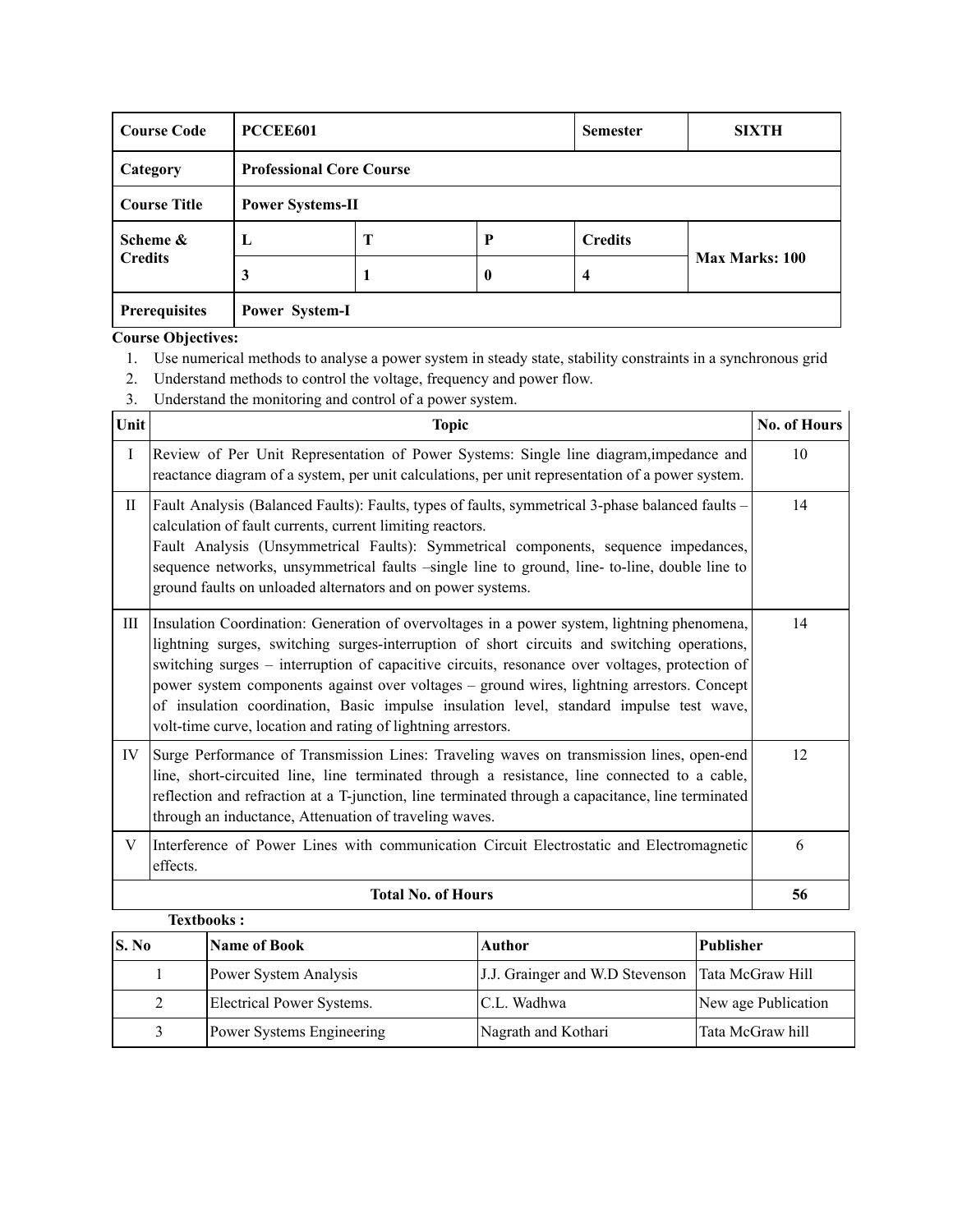| <b>Course Code</b>   | <b>ESCEE602</b>                        |                                   |          | <b>Semester</b> | <b>SIXTH</b>   |  |  |
|----------------------|----------------------------------------|-----------------------------------|----------|-----------------|----------------|--|--|
| Category             |                                        | <b>Engineering Science Course</b> |          |                 |                |  |  |
| <b>Course Title</b>  | <b>Non-Conventional Energy Sources</b> |                                   |          |                 |                |  |  |
| Scheme &             | ┻                                      | Т                                 | P        | <b>Credits</b>  |                |  |  |
| <b>Credits</b>       | 3                                      |                                   | $\bf{0}$ | 4               | Max Marks: 100 |  |  |
| <b>Prerequisites</b> | Nil                                    |                                   |          |                 |                |  |  |

- 1. Understand the energy scenario and the consequent growth of the power generation from renewable energy sources.
- 2. Understand the basic physics of wind and solar power generation.
- 3. Understand the power electronic interfaces for wind and solar generation.
- 4. Understand the issues related to the grid-integration of solar and wind energy systems.

| Unit        | <b>Topic</b>                                                                                                                                                                                                                                                                                                                                                           | <b>No. of Hours</b> |  |  |  |
|-------------|------------------------------------------------------------------------------------------------------------------------------------------------------------------------------------------------------------------------------------------------------------------------------------------------------------------------------------------------------------------------|---------------------|--|--|--|
| $\mathbf I$ | Classification of energy resources, Importance of non-conventional energy sources (NCES),<br>present status and growth of energy sector, Various aspects of energy conservation. Energy<br>Storage: Necessity and methods, Pumped storage, flywheel storage, Battery storage,<br>Superconducting magnetic energy storages, super/ultra-capacitor storage, applications |                     |  |  |  |
| $\rm{II}$   | Solar thermal systems: Introduction, Solar energy basics, classification, solar water heater,<br>solar refrigeration and air-conditioning systems, solar cookers, solar pond electric-power plant,<br>central receiver power plant                                                                                                                                     | 10                  |  |  |  |
| Ш           | Solar Photovoltaic (PV) systems: introduction, solar cell characteristics and equivalent circuit,<br>design of solar PV module and array in solar PV system, MPPT, standalone and grid<br>connected solar PV system, Other Applications                                                                                                                                | 12                  |  |  |  |
| IV          | Wind Energy: Introduction, Applications of wind power, power extraction from wind, torque<br>developed by the wind turbine, wind turbine classifications, wind generators, wind energy<br>conversion systems, Hybrid standalone and grid connected systems                                                                                                             | 10                  |  |  |  |
| V           | Other NCES (small hydro resources, biomass, ocean energy and geothermal energy):<br>introduction, classification, essential components and principle.                                                                                                                                                                                                                  | 13                  |  |  |  |
|             | <b>Total No. of Hours</b>                                                                                                                                                                                                                                                                                                                                              | 56                  |  |  |  |

|   | Unit Name of Book                                              | Author                   | <b>Publisher</b>         |
|---|----------------------------------------------------------------|--------------------------|--------------------------|
|   | Non-conventional energy resources                              | B. H. Khan               | McGraw Hill              |
| 2 | Renewable Energy Resources                                     | J. Twidell and T. Weir   | Taylor and Francis Group |
| 3 | Renewable Energy Resources Basic Principles<br>and Application | G.N.Tiwari and MK Ghosal | Narosa Publishing House  |
| 4 | Non-Conventional Energy Resources                              | R.K Singal               | Dhanpat Rai publication  |
| 5 | Energy Technology                                              | S. Rao, B.B Parlekar     | Khanna Publications      |
| 6 | Wind & Solar Power System                                      | M.Patel                  | <b>CRC</b> Press         |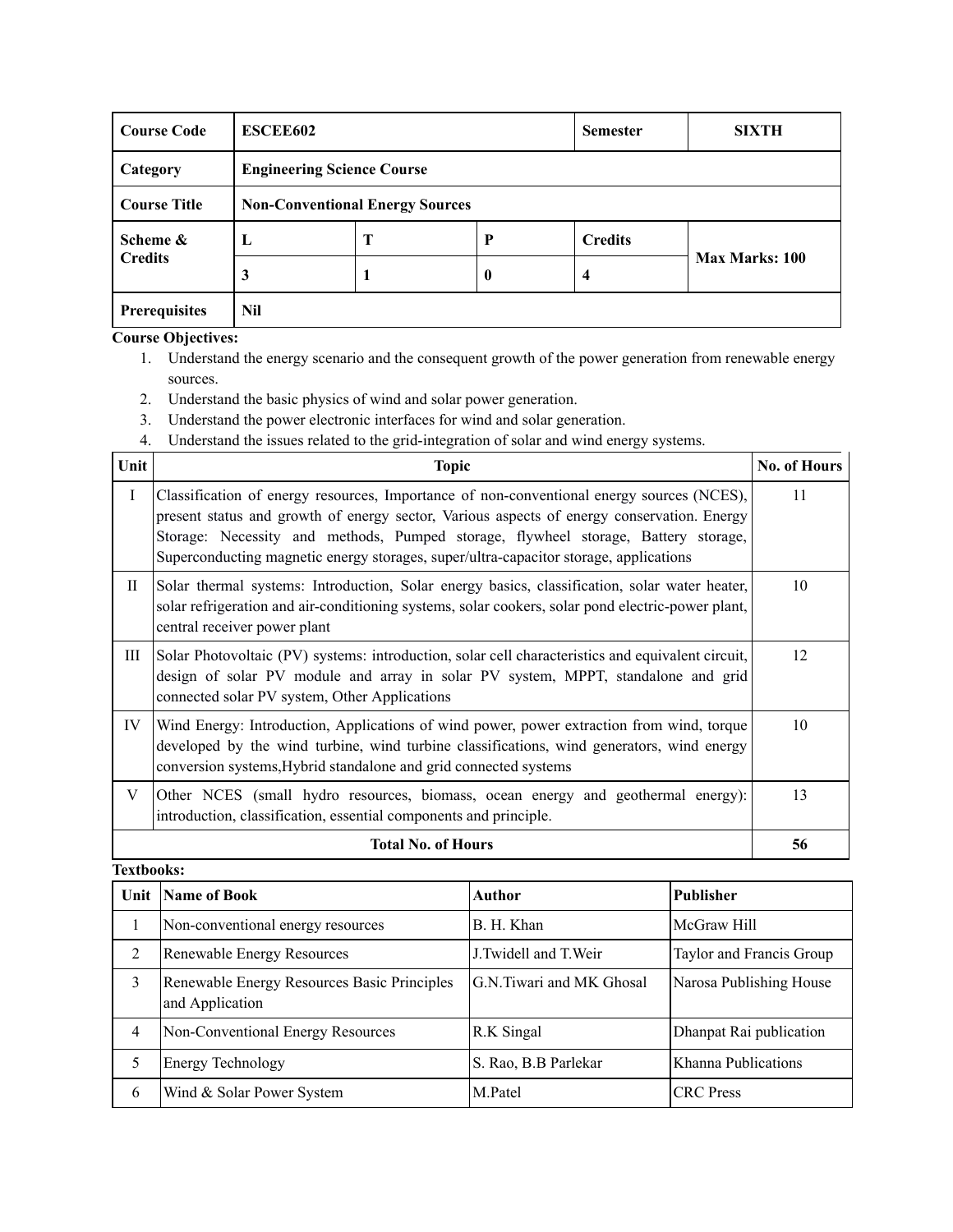| <b>Course Code</b>  | <b>PEC1EE603</b>                |                                     |                  | <b>Semester</b> | <b>SIXTH</b>          |  |
|---------------------|---------------------------------|-------------------------------------|------------------|-----------------|-----------------------|--|
| Category            |                                 | <b>Professional Elective Course</b> |                  |                 |                       |  |
| <b>Course Title</b> | <b>Advanced Control Systems</b> |                                     |                  |                 |                       |  |
| Scheme &            | L                               | Т                                   | P                | <b>Credits</b>  |                       |  |
| <b>Credits</b>      |                                 |                                     | $\boldsymbol{0}$ | 3               | <b>Max Marks: 100</b> |  |
| Prerequisites       | <b>Control System</b>           |                                     |                  |                 |                       |  |

- 1. Understanding State space Modelling
- 2. Design and analyse digital controllers.
- 3. Design state feedback and output feedback controllers.

| Unit        | Topics                                                                                                                                                                                                                                                                                                               | No. of Hours |
|-------------|----------------------------------------------------------------------------------------------------------------------------------------------------------------------------------------------------------------------------------------------------------------------------------------------------------------------|--------------|
| I           | State variable modeling: Block diagram, transfer function and signal flow graphs in state space                                                                                                                                                                                                                      | 7            |
| $_{\rm II}$ | State variable Analysis and design solution of state vector equations, design using state –<br>variable feedback.                                                                                                                                                                                                    | 10           |
| Ш           | Concepts of Controllability and Observability: state estimation, pole allocation, stability and<br>reproducibility, Design of full State Observers, Design by separation principle.                                                                                                                                  | 9            |
| IV          | Digital control system: Hardware elements of a digital control system, Advantages of Digital<br>control systems, Practical aspects of the choice of sampling rate and multirate sampling, Basic<br>discrete time signals, Quantization $&$ Sampling                                                                  | 7            |
| V           | Mathematical modeling, Data reconstruction and filtering of sampled signals, zero order hold.<br>Pulse transfer function. Difference equations, Design of Discrete Data System, Digital P, PI,<br>PID controller.Introduction to Advanced Controllers: Fuzzy logic control, Neural Network,<br>Predictive Controller | 9            |
|             | <b>Total number of Hours</b>                                                                                                                                                                                                                                                                                         | 42           |

|   | <b>Textbooks:</b>                          |                     |                       |
|---|--------------------------------------------|---------------------|-----------------------|
|   | S. No Name of Book                         | Author              | Publisher             |
|   | State variable methods and digital control | M. Gopal            | Tata Megraw Hill      |
| 2 | Control system engineering                 | Norman .S. Nise     | John Wiley            |
| 3 | Discrete Time Control Systems              | K Ogata             | Wesley longman        |
| 4 | Control systems                            | A. Anand Kumar      | PHI Learning Pvt. Ltd |
|   | Feedback control of dynamic systems        | Franklin and Powell | Prentice hall         |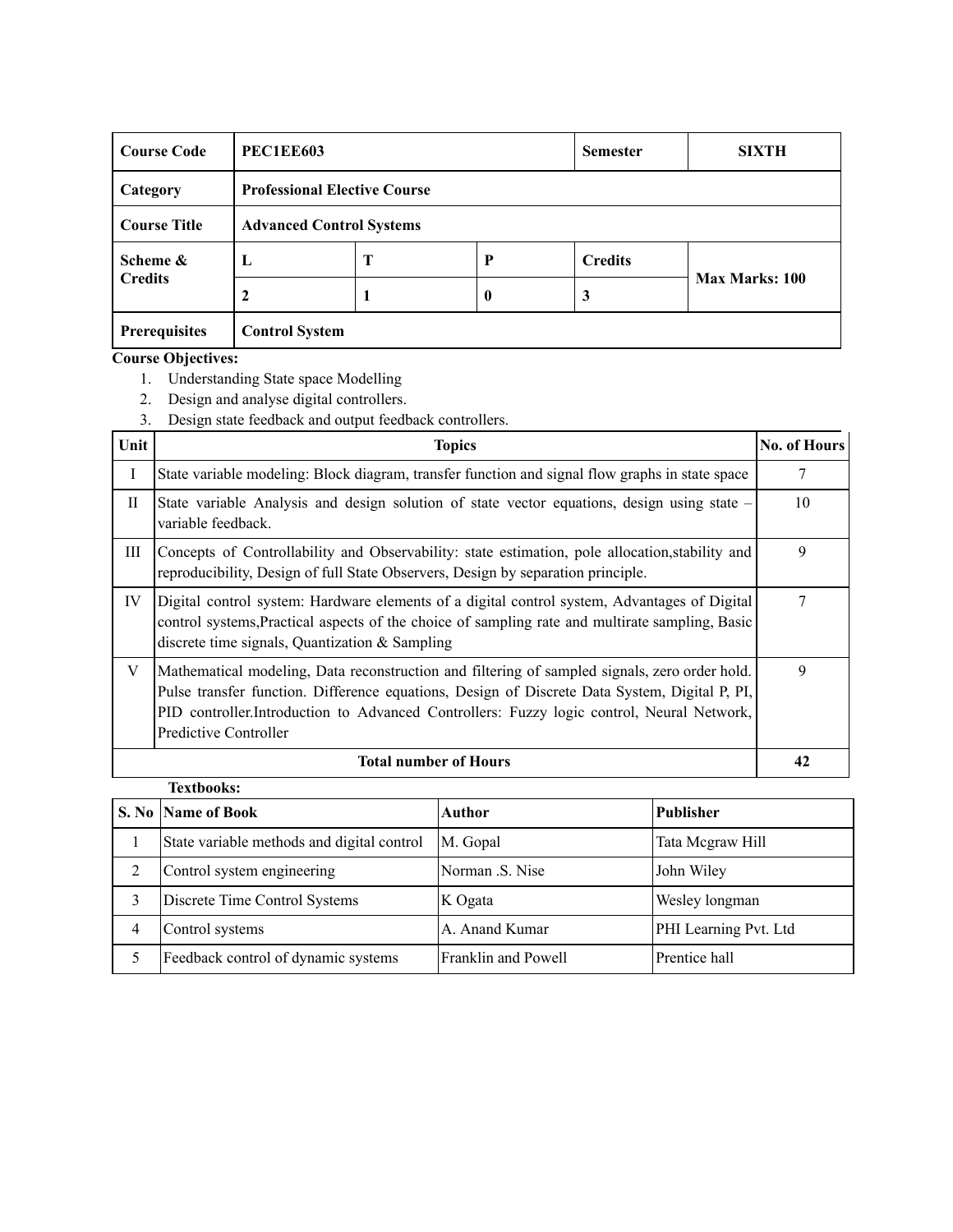| <b>Course Code</b>   | <b>PEC2EE603</b>                  |                                     |                  | <b>Semester</b> | <b>SIXTH</b>   |  |
|----------------------|-----------------------------------|-------------------------------------|------------------|-----------------|----------------|--|
| Category             |                                   | <b>Professional Elective Course</b> |                  |                 |                |  |
| <b>Course Title</b>  | <b>Utilisation &amp; Traction</b> |                                     |                  |                 |                |  |
| Scheme &             | L                                 | T                                   | P                | <b>Credits</b>  |                |  |
| <b>Credits</b>       |                                   |                                     | $\boldsymbol{0}$ | 3               | Max Marks: 100 |  |
| <b>Prerequisites</b> | <b>Electrical Machines</b>        |                                     |                  |                 |                |  |

- 1. To understand the concepts of various electrical drives employed in industrial processes
- 2. To understand the models to describe hybrid vehicles and their performance.
- 3. Learning electric traction.

| Unit         | <b>Topics</b>                                                                                                                                                                                                                                                                                                                                                                        | <b>No. of Hours</b> |
|--------------|--------------------------------------------------------------------------------------------------------------------------------------------------------------------------------------------------------------------------------------------------------------------------------------------------------------------------------------------------------------------------------------|---------------------|
| $\mathbf{I}$ | Electric Drive: Factors governing selection of Electric drive. Control devices for industrial<br>motors. Motors for particular services. Applications of Electric Drive.                                                                                                                                                                                                             | 8                   |
| П            | ELECTRIC TRACTION: Introduction, requirements of an ideal traction, systems of traction,<br>speed time curve, tractive effort, coefficient of adhesion, selection of traction motors, method<br>of speed control, energy saving by series parallel control, ac traction equipment. Breaking<br>methods used in Traction Motor, specific energy consumption and factors affecting it. | 11                  |
| Ш            | INTRODUCTION TO ELECTRIC AND HYBRID VEHICLES: Configuration and<br>performance of electrical vehicles, traction motor characteristics, tractive effort, transmission<br>requirement, vehicle performance and energy consumption.                                                                                                                                                     | 9                   |
| IV           | ILLUMINATION: Laws of illumination, lighting calculation, factory lighting, flood lighting,<br>street lighting, different types of lamps-incandescent, fluorescent, CFL and LED lamps and<br>their working, comparison, Glare and its remedy.                                                                                                                                        | 6                   |
| V            | HEATING AND WELDING: Advantages and methods of electric heating, resistance ovens,<br>induction heating, dielectric heating, the arc furnace, heating of buildings. Electric welding,<br>resistance and arc welding, control devices and welding equipment.                                                                                                                          | 8                   |
|              | <b>Total No. of Hours</b>                                                                                                                                                                                                                                                                                                                                                            | 42                  |

|   | S. No Name of Book                                          | Author                                                                  | <b>Publisher</b>                                    |
|---|-------------------------------------------------------------|-------------------------------------------------------------------------|-----------------------------------------------------|
|   | Utilization Of Electric Energy,                             | E Openshaw Taylor                                                       | 12th Impression, 2009,<br>Universities Press        |
|   | Modern Electric, Hybrid Electric and Fuel Cell<br>Vehicles, | E. Gay, Mehrdad, Ehsani, Ali Emadi- CRC Press.<br>Yimin Gao, Sabastien. |                                                     |
| 3 | Art & utilization of Electric Energy                        | H. Partab                                                               | Bhandari Benevolent &<br><b>Educational Society</b> |
| 4 | Utilization of Electric Power & Electric Traction           | J.B Gupta                                                               | S. K. Kataria & Sons                                |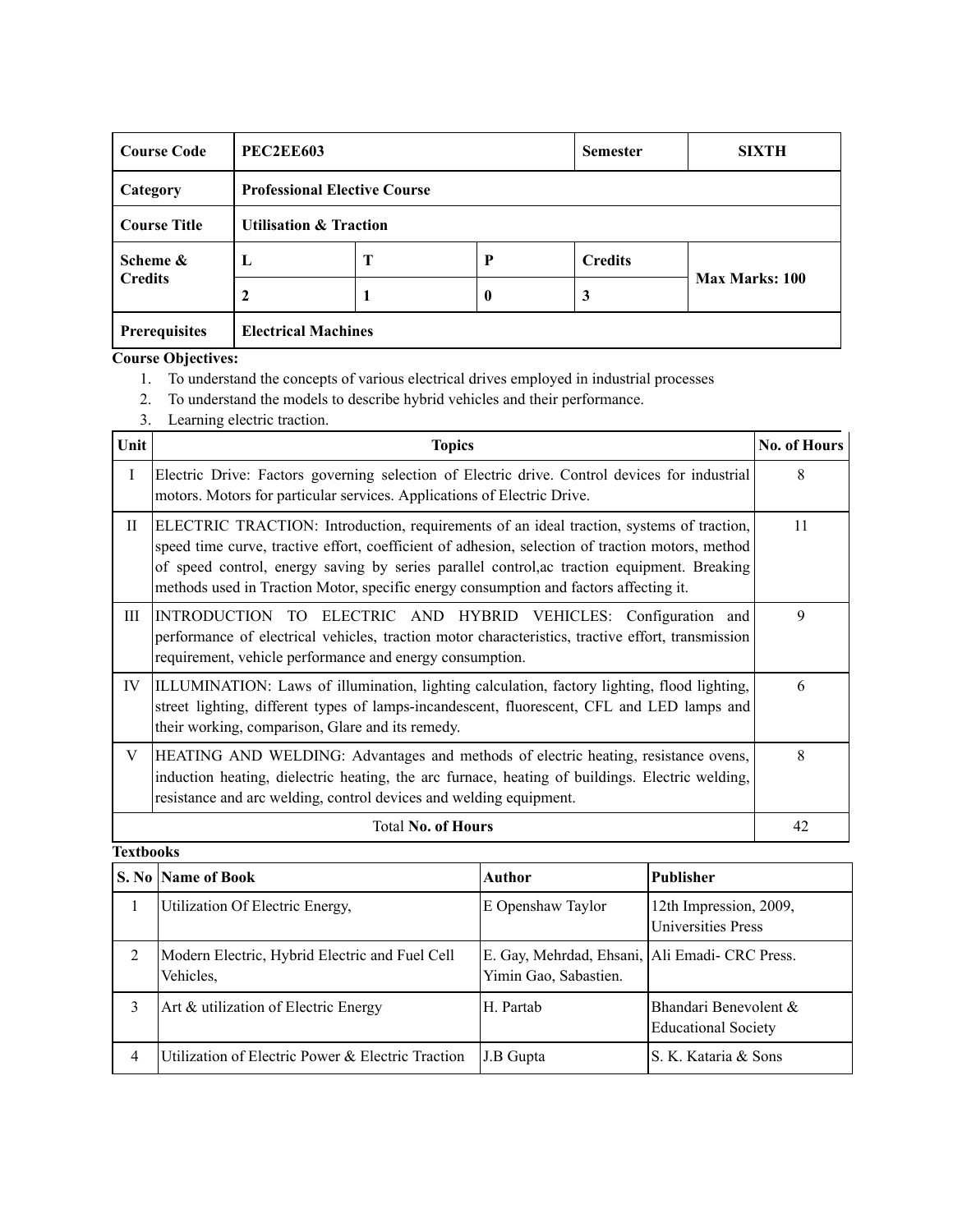| <b>Course Code</b>         |                            | <b>PEC3EE603</b><br><b>Semester</b> |          |                | <b>SIXTH</b>   |  |
|----------------------------|----------------------------|-------------------------------------|----------|----------------|----------------|--|
| Category                   |                            | <b>Professional Elective Course</b> |          |                |                |  |
| <b>Course Title</b>        |                            | <b>Electrical Machine Design</b>    |          |                |                |  |
| Scheme &<br><b>Credits</b> | ┻                          | Т                                   | P        | <b>Credits</b> |                |  |
|                            |                            |                                     | $\bf{0}$ | 3              | Max Marks: 100 |  |
| <b>Prerequisites</b>       | <b>Electrical Machines</b> |                                     |          |                |                |  |

- 1. Understand the construction and performance characteristics of electrical machines.
- 2. Understand the various factors which influence the design: electrical, magnetic and thermal loading of Transformer.
- 3. Understand the various factors which influence the design: electrical and magnetic loading of Induction motor and synchronous machine.
- 4. Understand the principles of electrical machine design and carry out a basic design of synchronous machines.

| Unit              | <b>Topics</b>                                                                                                                                                                                                                                                                                                                                                                                           | <b>No. of Hours</b> |
|-------------------|---------------------------------------------------------------------------------------------------------------------------------------------------------------------------------------------------------------------------------------------------------------------------------------------------------------------------------------------------------------------------------------------------------|---------------------|
| $\bf{I}$          | Introduction: Major considerations in electrical machine design, electrical engineering<br>materials, space factor, choice of specific electrical and magnetic loadings, thermal<br>considerations, heat flow, temperature rise, rating of machines                                                                                                                                                     | 10                  |
| $\mathbf{H}$      | Transformers: Sizing of a transformer, main dimensions, kVA output for single- and<br>transformers, window space factor, overall dimensions,<br>three-phase<br>operating<br>characteristics, regulation, no load current, temperature rise in transformers, design of<br>cooling tank, methods for cooling of transformers.                                                                             | 10program           |
| Ш                 | Induction Motors: Sizing of an induction motor, main dimensions, length of air gap, rules<br>for selecting rotor slots of squirrel cage machines, design of rotor bars $\&$ slots, design of end<br>rings, design of wound rotor, magnetic leakage calculations, leakage reactance of poly-phase<br>machines, magnetizing current, short circuit current, circle diagram, operating<br>characteristics. | 12                  |
| IV                | Synchronous Machines: Sizing of a synchronous machine, main dimensions, design of<br>salient pole machines, short circuit ratio, shape of pole face, armature design, armature<br>parameters, estimation of air gap length, design of rotor, design of damper winding,<br>determination of full load field mmf, design of field winding, design of turbo alternators,<br>rotor design.                  | 10                  |
|                   | <b>Total number of Hours</b>                                                                                                                                                                                                                                                                                                                                                                            | 42                  |
| <b>Textbooks:</b> |                                                                                                                                                                                                                                                                                                                                                                                                         |                     |

| <b>S. No Name of Book</b>                 | Author         | <b>Publisher</b>                    |
|-------------------------------------------|----------------|-------------------------------------|
| A Course in Electrical Machine Design     | A. K. Sawhney  | Dhanpat Rai Publication.            |
| Design of Electrical Machines             | V. N. Mittle   | Standard Publishers Distributors.   |
| Principles of Electrical Machine Designs. | R. K. Agarwal, | K. Kataria & Sons                   |
| Principles of Electrical machine Design   | S. K. Sen      | Oxford & Ibh Publishing Co. Pvt Ltd |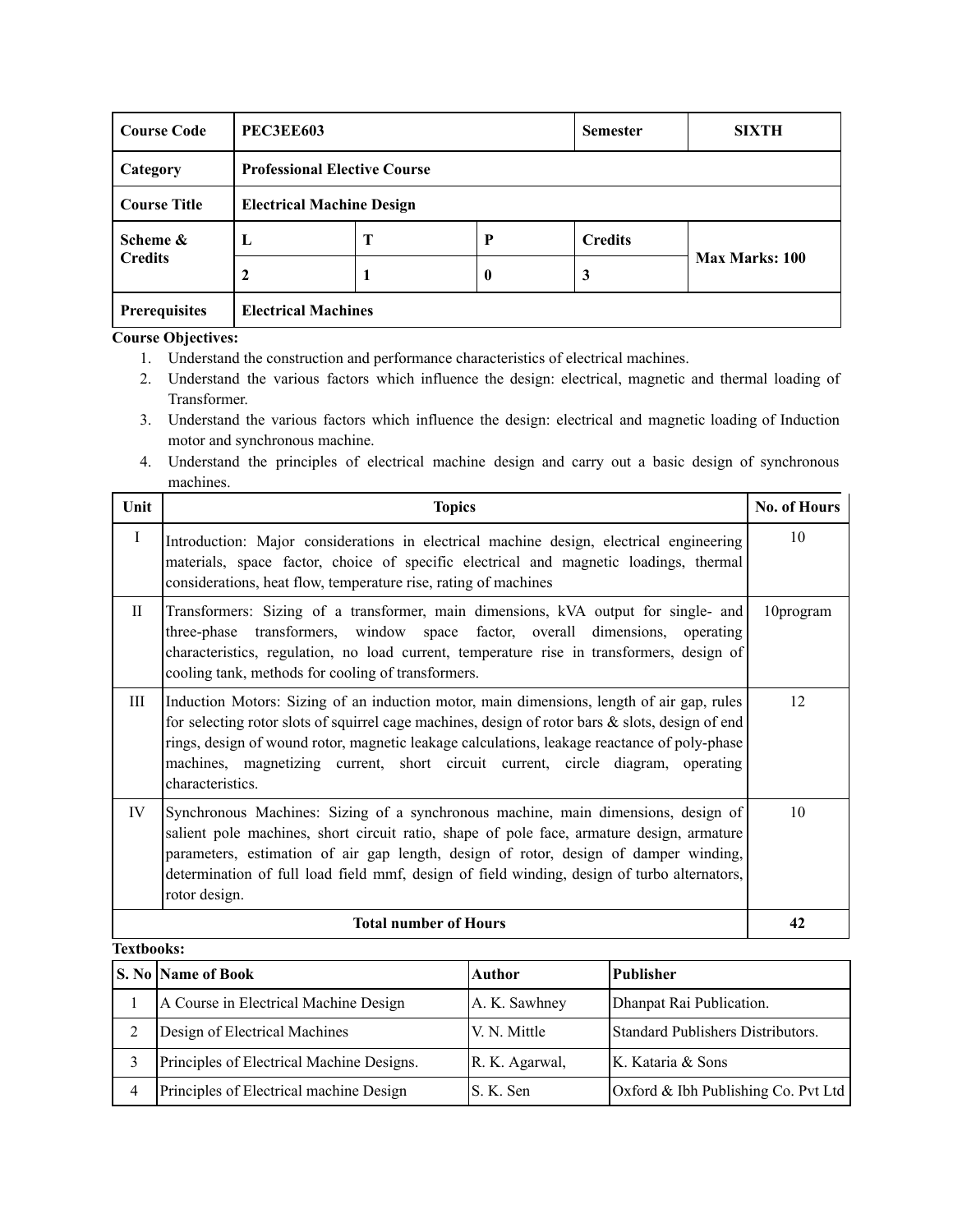| <b>Course Code</b>   |                          | <b>PEC1EE604</b><br><b>Semester</b> |          |                | <b>SIXTH</b>          |  |
|----------------------|--------------------------|-------------------------------------|----------|----------------|-----------------------|--|
| Category             |                          | professional Elective Course        |          |                |                       |  |
| <b>Course Title</b>  |                          | <b>Advanced Power Electronics</b>   |          |                |                       |  |
| Scheme &             | L                        | Т                                   | P        | <b>Credits</b> |                       |  |
| <b>Credits</b>       |                          |                                     | $\bf{0}$ | 3              | <b>Max Marks: 100</b> |  |
| <b>Prerequisites</b> | <b>Power Electronics</b> |                                     |          |                |                       |  |

- 1. Analyse the operation of multilevel inverters.
- 2. Analyse the operation of DC-DC Converters.
- 3. Analyse the operation of UPS.

| Unit         | <b>Topic</b>                                                                                                                                                                                                        | <b>No. of Hours</b> |
|--------------|---------------------------------------------------------------------------------------------------------------------------------------------------------------------------------------------------------------------|---------------------|
| $\mathbf{I}$ | DC-DC switched mode converters: introduction, control of dc-dc converters, Continuous and<br>discontinuous conditions of buck, boost and buck-boost converters, Cuk dc-dc converter, full<br>bridge dc-dc converter | 8                   |
| $_{\rm II}$  | Switched dc power supplies: Flyback converter, forward and push- pull converter                                                                                                                                     | 8                   |
| Ш            | Uninterruptible Power Supply (UPS): Off Line UPS, On- Line UPS, Rating of Battery Bank,<br>Calculation of Back-up-time.                                                                                             | 8                   |
| IV           | Cascaded H-Bridge Multilevel Inverters: Introduction, Bipolar and unipolar for H- Bridge<br>Inverter, Multilevel Inverter Topologies, Carrier-Based PWM Schemes, Staircase Modulation,<br>Applications              | 9                   |
| $\mathbf{V}$ | Diode-Clamped and Flying-Capacitor Multilevel Inverter: Introduction, Three-Level Inverter,<br>Neutral- Point Voltage Control, Carrier-Based PWM Scheme, other modulation schemes,<br>Applications                  | 9                   |
|              | Total                                                                                                                                                                                                               | 42                  |

| <b>S. No</b> | Name of Book                                             | <b>Author</b>                              | Publisher |
|--------------|----------------------------------------------------------|--------------------------------------------|-----------|
|              | High-Power Converters and AC Drives                      | Bin Wu                                     | Wiley     |
|              | Power Electronics - converters, Applications, and Design | Ned Mohan, T. M. Undeland,<br>W.P. Robbins | Wiley     |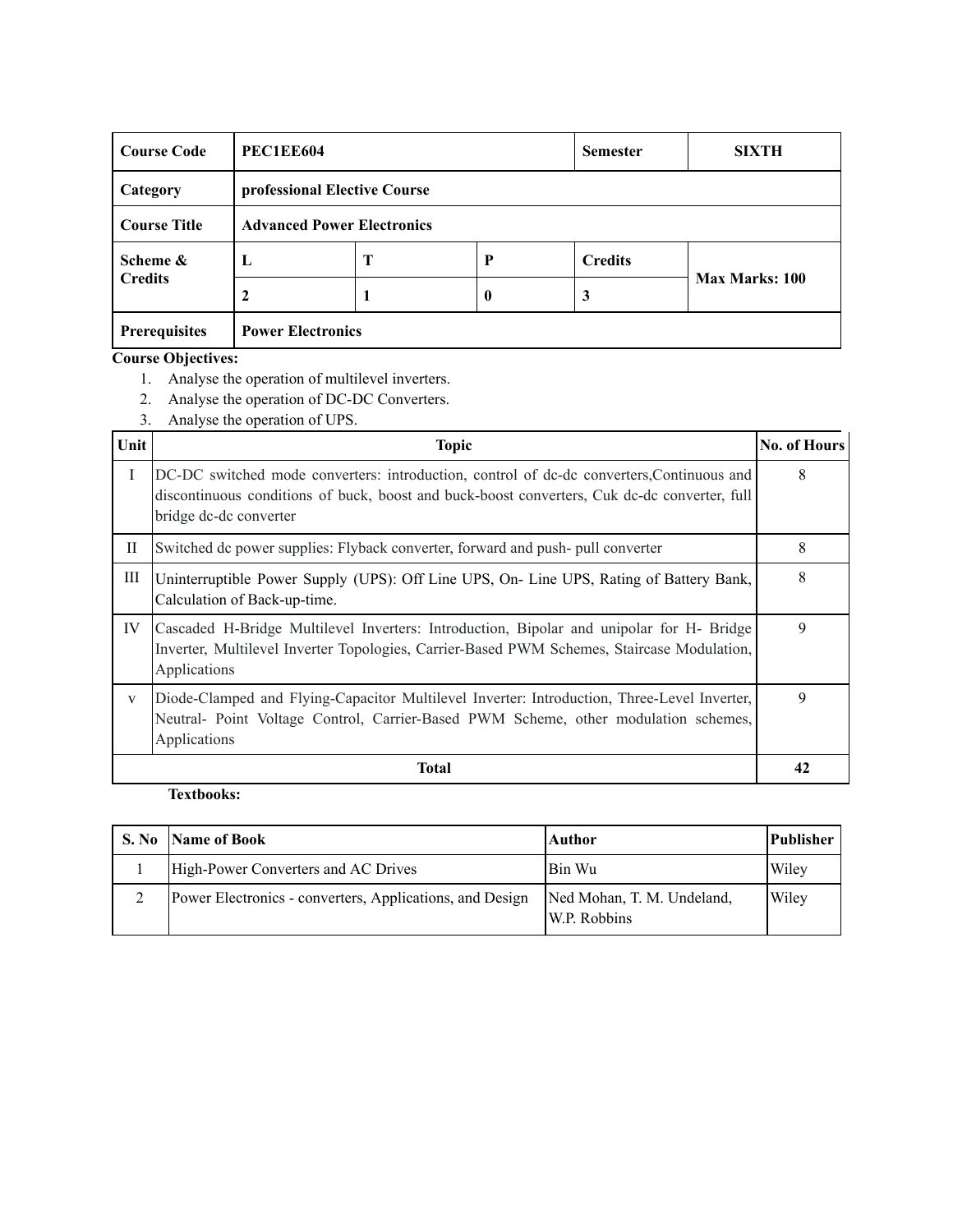| <b>Course Code</b>         |                     | <b>PEC2EE604</b><br><b>Semester</b> |          |                | <b>SIXTH</b>   |  |
|----------------------------|---------------------|-------------------------------------|----------|----------------|----------------|--|
| Category                   |                     | <b>Professional Elective Course</b> |          |                |                |  |
| <b>Course Title</b>        |                     | <b>Power Station Practice</b>       |          |                |                |  |
| Scheme &<br><b>Credits</b> | L                   | Т                                   | P        | <b>Credits</b> |                |  |
|                            |                     |                                     | $\bf{0}$ | 3              | Max Marks: 100 |  |
| <b>Prerequisites</b>       | <b>Power System</b> |                                     |          |                |                |  |

- 1. To introduce students to different aspects of power plant engineering.
- 2. To familiarize the students to the working of power plants based on different fuels.
- 3. Expose the students to the principles of safety and environmental issues.

| Unit         | <b>Topic</b>                                                                                                                                                                                                                                                                                                                                                                                                                                      | <b>No. of Hours</b> |
|--------------|---------------------------------------------------------------------------------------------------------------------------------------------------------------------------------------------------------------------------------------------------------------------------------------------------------------------------------------------------------------------------------------------------------------------------------------------------|---------------------|
| $\mathbf{I}$ | Economic Aspects and power factor improvement: Economics of generation, factors affecting<br>the cost of generation, reduction of costs by interconnection of stations, curves useful in system<br>operation, choice of size and number of generating units. Power factor, disadvantages of low<br>power factor, methods of improving power factor, location of power factor improvement<br>apparatus, and economics of power factor improvement. | 10                  |
| $_{\rm II}$  | Power Tariff: Cost of generating station, fixed capital, running capital, annual cost, running<br>charges, fixed charges, factors influencing the rate of tariff, designing tariff, different types of<br>tariff, flat rate tariff, block rate tariff, two part tariff, maximum demand tariff, power factor<br>tariff.                                                                                                                            | 10                  |
| Ш            | Neutral Grounding: Neutral grounding, solid grounding, resistance grounding, reactance<br>grounding, arc suppression coil grounding, earthing transformers, choice of methods of neutral<br>grounding equipment, grounding for safety.                                                                                                                                                                                                            | 8                   |
| IV           | Overview of different types of power stations and their auxiliaries: Thermal power plants,<br>hydroelectric stations, nuclear power stations, diesel power stations, gas turbine plants                                                                                                                                                                                                                                                           | 8                   |
| V            | Overview of substations and substation equipment                                                                                                                                                                                                                                                                                                                                                                                                  | 6                   |
|              | <b>Total</b>                                                                                                                                                                                                                                                                                                                                                                                                                                      | 42                  |

|   | <b>S. No  Name of Book</b>                            | Author    | <b>Publisher</b>                 |
|---|-------------------------------------------------------|-----------|----------------------------------|
|   | Elements of Electrical Power Station Design           | Deshpande | PHI learning                     |
|   | The Art and Science of Utilisation of Electric Energy | H. Pratab | Dhanpat Rai & Co                 |
|   | Substation Design and Equipment                       | Satnam    | Dhanpat Rai                      |
| 4 | A Course in Electrical Power                          | Batnagar  | Soni, Gupta and Dhanpat Rai & Co |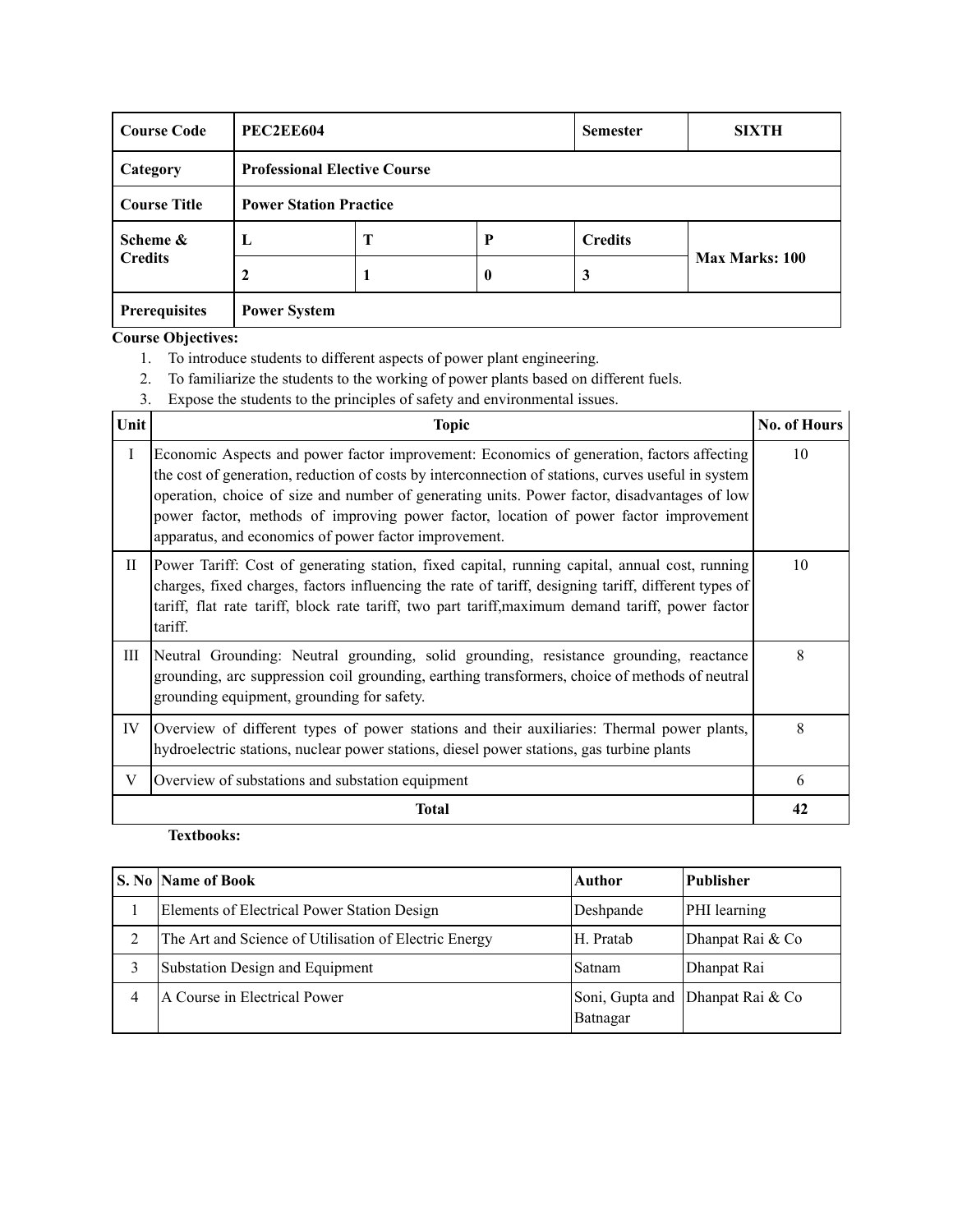| <b>Course Code</b>  | <b>PEC3EE604</b> |                                     |          | <b>Semester</b> | <b>SIXTH</b>   |  |
|---------------------|------------------|-------------------------------------|----------|-----------------|----------------|--|
| Category            |                  | <b>Professional Elective Course</b> |          |                 |                |  |
| <b>Course Title</b> |                  | <b>Electrical Materials</b>         |          |                 |                |  |
| Scheme &            | L                | Т                                   | P        | <b>Credits</b>  |                |  |
| <b>Credits</b>      |                  |                                     | $\bf{0}$ | 3               | Max Marks: 100 |  |
| Prerequisites       | Nil              |                                     |          |                 |                |  |

- 1. Given a type of material, the students will be able to qualitatively describe the bonding scheme and its general physical properties, as well as possible applications in electrical engineering.
- 2. Students will be able to do comparative analysis of magnetic materials based upon their properties.
- 3. Students will be able to differentiate among various materials such as conductor and semiconductor based upon the internal composition and

| Unit     | <b>Topic</b>                                                                                                                                                                                                                                                                                                                                                                                                       | <b>No. of Hours</b> |
|----------|--------------------------------------------------------------------------------------------------------------------------------------------------------------------------------------------------------------------------------------------------------------------------------------------------------------------------------------------------------------------------------------------------------------------|---------------------|
| $\bf{I}$ | Crystal Structure of Solids: Atomic packing, crystal lattice, Different type of crystal Bands,<br>structure of silicon & Germanium, Energy Bands in solids, one dimensional lattice, Electron<br>in periodic potential, concept of hole, Three dimensional Lattice and Brullioun Zones Elastic<br>Wave and Photons (Elementary Ideas).                                                                             | 12                  |
| П        | Insulating Materials: Introduction to Insulators, dielectric behavior, Properties of Insulating<br>Materials, Insulators in Static & Alternating fields, classification as per temperature rise,<br>Practical Dielectrics, Liquid: Solid and Gaseous and their applications.                                                                                                                                       | 10                  |
| Ш        | Dielectric Materials: Polarization, Quantitative and qualitative discussion of dielectric<br>constants of polyatomic molecules, Internal fields in solids and Liquids. Ferroelectrics $\&$<br>Piezoelectric Materials, spontaneous polarization, Frequency dependence of polarizabilities,<br>complex dielectric constant of non-dipolar solids, Dipolar relaxation, dielectric losses,<br>Dielectric Break downs. | 10                  |
| IV       | Magnetic Materials: Review of magnetic field concepts, Orbital dipole, and angular<br>momentum of simple atomic models, classification of magnetic materials, spontaneous<br>magnetism, Curie- Weiss Law, coercive forces; antiferromagnetic materials, ferromagnetic<br>materials, Properties $\&$ applications of ferrites.                                                                                      | 10                  |
|          | <b>Total</b>                                                                                                                                                                                                                                                                                                                                                                                                       | 42                  |

| S. No | <b>Name of Book</b>                            | <b>Author</b>              | <b>Publisher</b> |
|-------|------------------------------------------------|----------------------------|------------------|
|       | Electrical Engineering Materials.              | Dekker                     |                  |
| 2     | Materials & Electronics Engineering & Devices. | Allison                    |                  |
|       | Electrical Engineering Materials.              | Raghvan                    |                  |
| 4     | Electrical Engineering Materials.              | S.P. Seth and P. V. Gupta, |                  |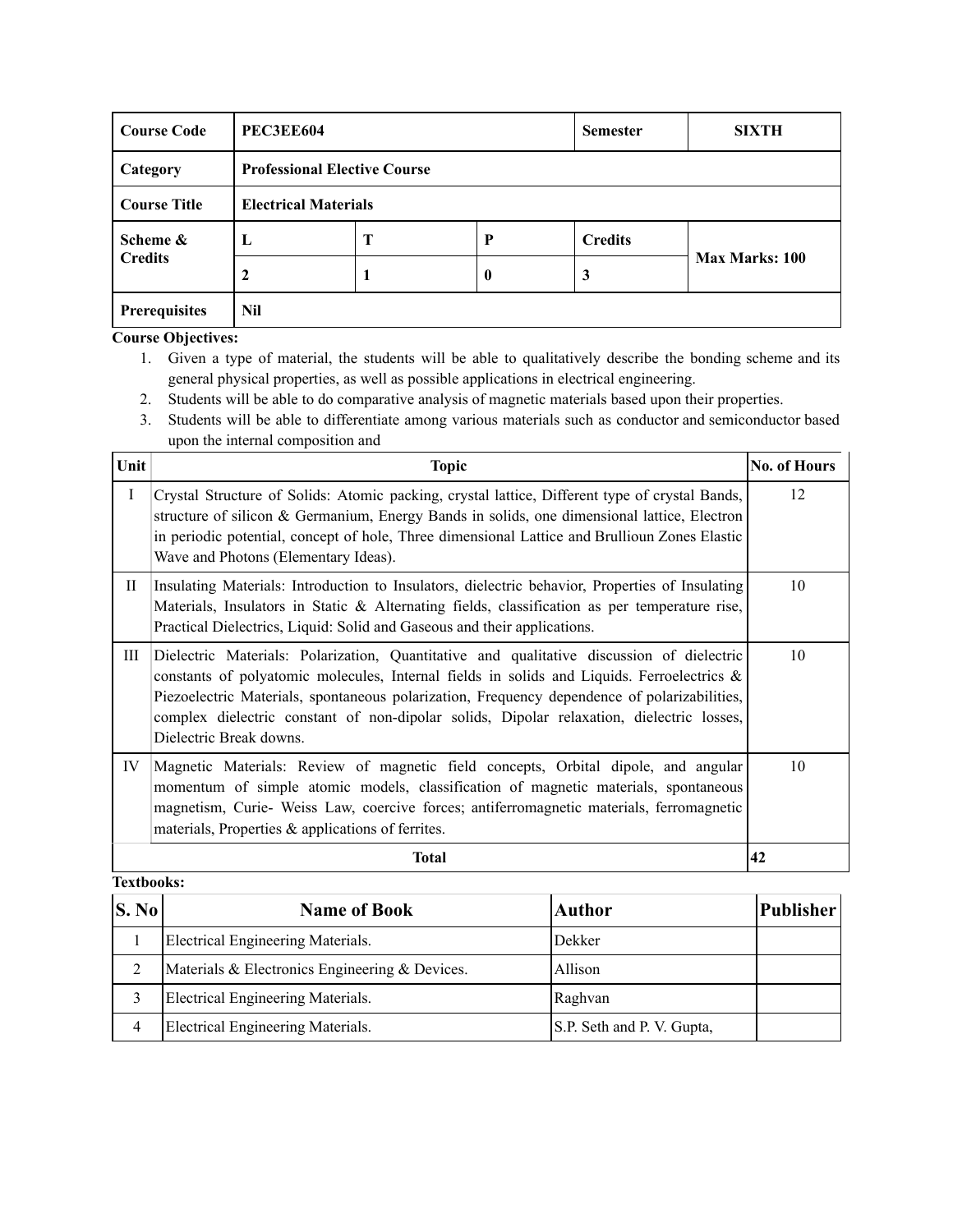| <b>Course Code</b>         |     | <b>OEC1EE605</b><br><b>Semester</b> |          |                | <b>SIXTH</b>          |
|----------------------------|-----|-------------------------------------|----------|----------------|-----------------------|
| Category                   |     | <b>Open Elective Course</b>         |          |                |                       |
| <b>Course Title</b>        |     | Microcontroller 8051 & interfacing  |          |                |                       |
| Scheme &<br><b>Credits</b> | L   | Т                                   | P        | <b>Credits</b> |                       |
|                            |     |                                     | $\bf{0}$ | 3              | <b>Max Marks: 100</b> |
| Prerequisites              | Nil |                                     |          |                |                       |

- 1. To develop background knowledge of Computers and its memory System.
- 2. To understand the architecture of 8051.
- 3. To write programs for 8051 microcontrollers.
- 4. To understand the design of Microcontroller Applications.

| Unit         | <b>Topic</b>                                                                                                                                                                                                                                                                                             | <b>No. of Hours</b> |
|--------------|----------------------------------------------------------------------------------------------------------------------------------------------------------------------------------------------------------------------------------------------------------------------------------------------------------|---------------------|
| $\mathbf{I}$ | Overview of microcomputer systems and their building blocks, Memory Interfacing, Steps<br>taken by the microprocessor to fetch and executes an instruction from the memory, Concepts<br>of Program counter register, Reset, Stack and stack pointer , Subroutine, Interrupts and<br>Direct Memory Access | 10                  |
| $_{\rm II}$  | Concept of RISC & CISC Architecture, Harvard & Von Neumann Architecture, Addressing<br>modes, Instruction set, Need of Assembler & Cross Assemble, Assembler Directives                                                                                                                                  | 10                  |
| III          | Programs related to: arithmetic, logical, delay subroutine, input, output, timer, counters,<br>port, serial communication, and interrupts                                                                                                                                                                | 12                  |
| IV           | 8051 interfacing with 4x4 Matrix keyboard, Interfacing 4 digit 7 segment Multiplexed LED<br>Display, Interfacing with ADC, interfacing LCD                                                                                                                                                               | 10                  |
|              | <b>Total No. of Hours</b>                                                                                                                                                                                                                                                                                | 42                  |

| <b>S. No Name of Book</b>                                                                                                    | Author                                                                 | Publisher           |
|------------------------------------------------------------------------------------------------------------------------------|------------------------------------------------------------------------|---------------------|
| Microprocessors & Interfacing                                                                                                | Douglas V Hall, SSSP Rao                                               | McGraw Hill         |
| The 8051 Microcontroller & Embedded<br>systems                                                                               | M. A. Mazidi, J. G. Mazidi and R. D. Pearson Publications,<br>Mckinlay | Second Edition 2006 |
| The 8051 Microcontroller & Embedded system $ C$ . Kenneth J. Ayala and D. V. Gadre Cengage Learning,<br>using assembly $& C$ |                                                                        | Edition 2010        |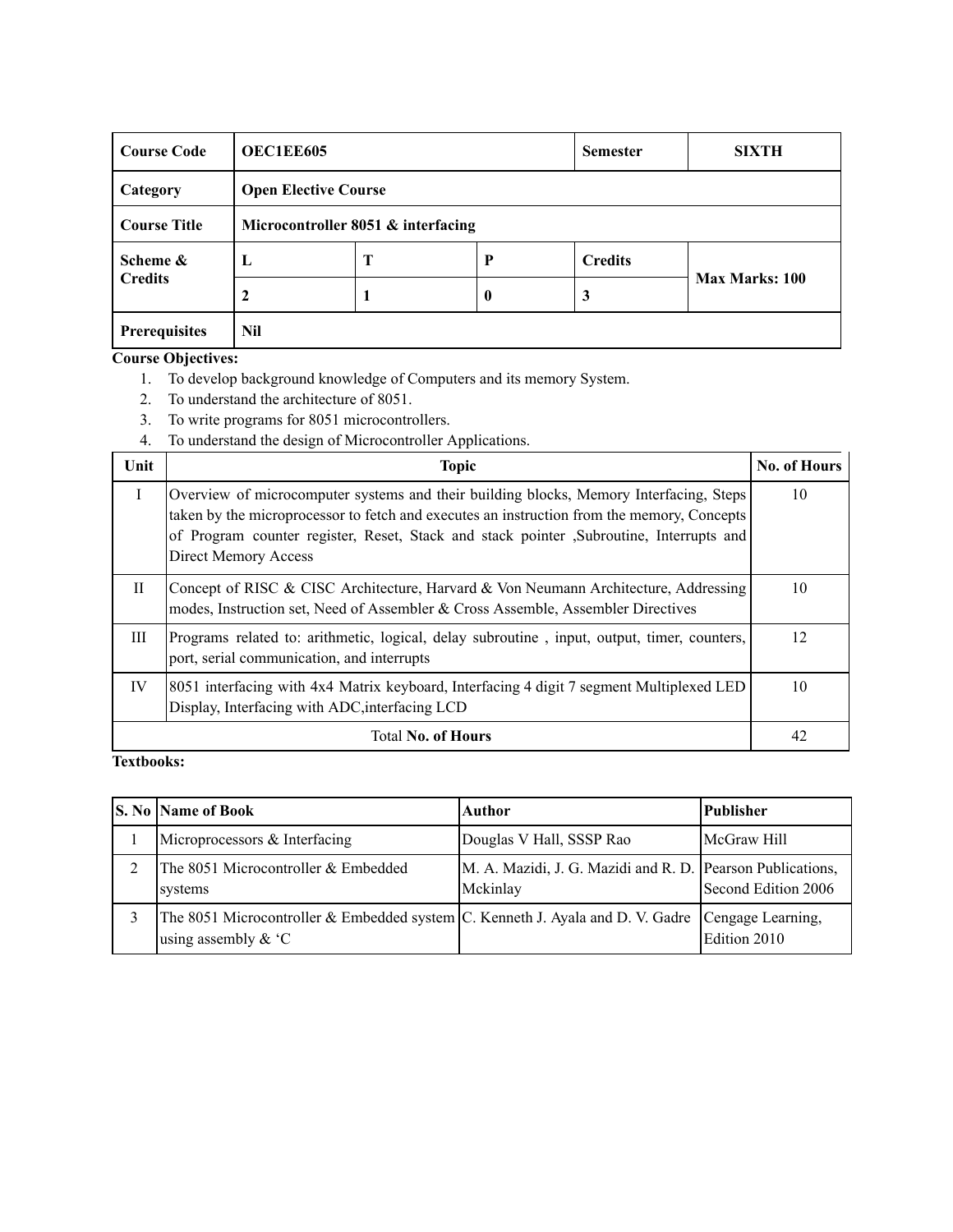| <b>Course Code</b>         |     | <b>OEC2EE605</b><br><b>Semester</b> |                  |                | <b>SIXTH</b>   |
|----------------------------|-----|-------------------------------------|------------------|----------------|----------------|
| Category                   |     | <b>Open Elective Course</b>         |                  |                |                |
| <b>Course Title</b>        |     | <b>Energy Audit and Management</b>  |                  |                |                |
| Scheme &<br><b>Credits</b> | L   | Т                                   | P                | <b>Credits</b> |                |
|                            | 2   |                                     | $\boldsymbol{0}$ | 3              | Max Marks: 100 |
| <b>Prerequisites</b>       | Nil |                                     |                  |                |                |

- 1. Understand the current energy scenario and importance of energy conservation.
- 2. Understand the concepts of energy management.
- 3. Understand the methods of improving energy efficiency in different electrical systems.
- 4. Understand the concepts of different energy efficient devices.

| Unit        | <b>Topic</b>                                                                                                                                                                                                                                                                                                                                                                                                                              | <b>No. of Hours</b> |
|-------------|-------------------------------------------------------------------------------------------------------------------------------------------------------------------------------------------------------------------------------------------------------------------------------------------------------------------------------------------------------------------------------------------------------------------------------------------|---------------------|
| $\mathbf I$ | ENERGY SCENARIO - Energy needs of growing economy, Long term energy scenario,<br>Energy pricing, Energy sector reforms, Energy and environment: Air pollution, Climate<br>change, Energy security, Energy conservation and its importance, Energy strategy for the<br>future, Energy conservation Act-2001 and its features.                                                                                                              | 11                  |
| $\rm{II}$   | ENERGY MANAGEMENT AND AUDIT - Definition, Energy audit- need, Types of energy<br>audit, Energy management (audit) approach-understanding energy costs, Benchmarking,<br>Energy performance, Matching energy use to requirement, Maximizing system efficiencies,<br>Optimizing the input energy requirements, Fuel and energy substitution, Energy audit<br>instruments, Facility as an energy system, Methods for preparing process flow, | 11                  |
| Ш           | FINANCIAL MANAGEMENT - Investment-need, Appraisal and criteria, Financial analysis<br>techniques- Simple payback period, Return on investment, Net present value, Internal rate of<br>return, Cash flows, Risk and sensitivity analysis, Financing options, Energy performance<br>contracts and role of ESCOs.                                                                                                                            | 10                  |
| IV          | ELECTRICAL SYSTEM - Electricity tariff, Load management and maximum demand<br>control, Power factor improvement, Distribution and transformer losses. Losses in induction<br>motors, Motor efficiency, Factors affecting motor performance, Rewinding and motor<br>replacement issues, energy efficient motors. Light source, Choice of lighting, Luminance<br>requirements, and Energy conservation avenues.                             | 10                  |
|             | Total                                                                                                                                                                                                                                                                                                                                                                                                                                     | 42                  |

|   | <b>S. No Name of Book</b>                                                                                                                  | Author         | Publisher         |  |
|---|--------------------------------------------------------------------------------------------------------------------------------------------|----------------|-------------------|--|
|   | Utilization of Electrical Energy and Conservation                                                                                          | S. C. Tripathy | McGraw Hill, 1991 |  |
| 2 | Success stories of Energy Conservation by BEE, New Delhi (www.bee-india.org)                                                               |                |                   |  |
|   | Guide books for National Certification Examination for Energy Manager / Energy Auditors Book-1, General<br>Aspects (available online)      |                |                   |  |
| 4 | Guide books for National Certification Examination for Energy Manager / Energy Auditors Book-3, Electrical<br>Utilities (available online) |                |                   |  |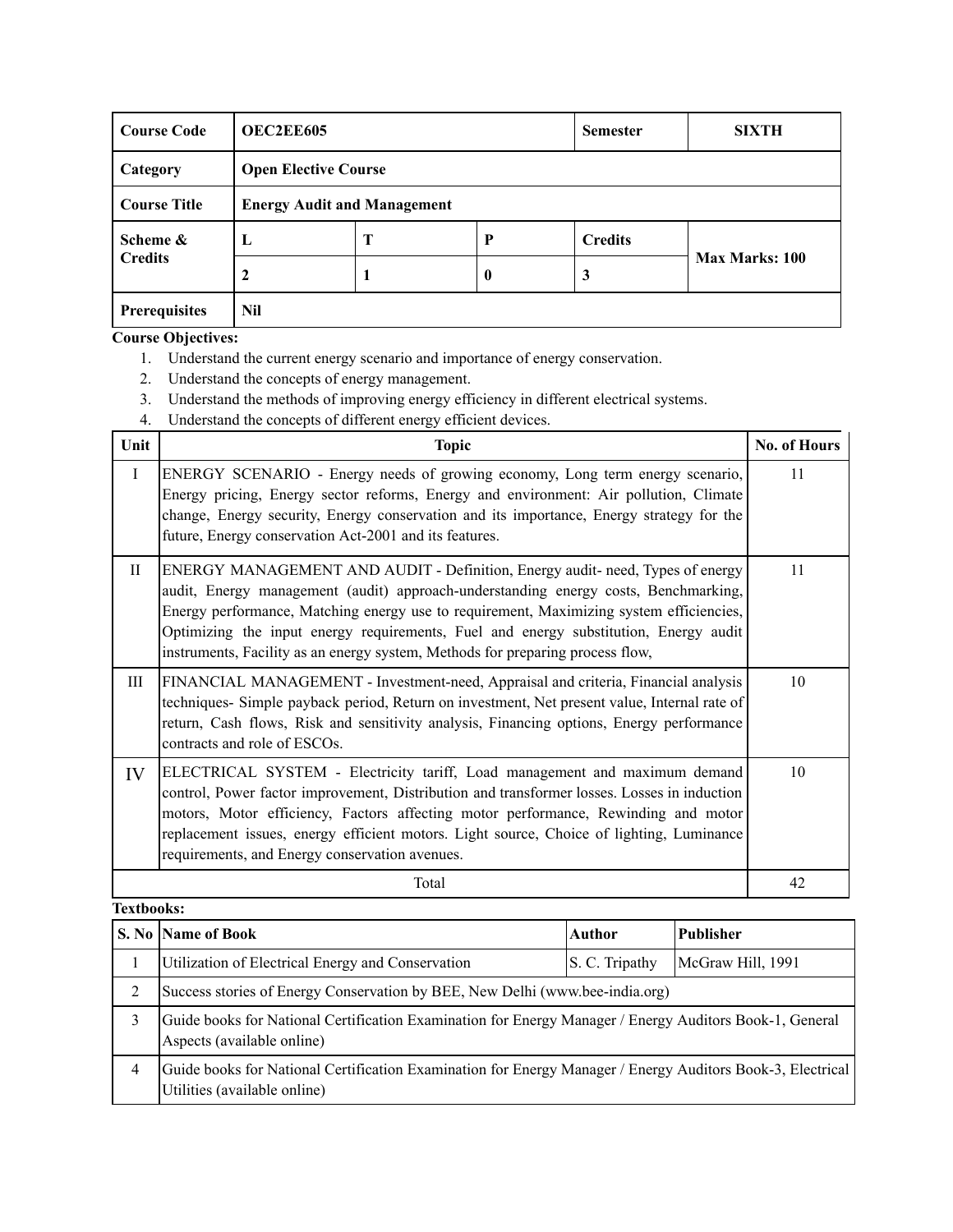| <b>Course Code</b>  | <b>OEC3EE605</b> |                              |   | <b>Semester</b> | <b>SIXTH</b>          |  |
|---------------------|------------------|------------------------------|---|-----------------|-----------------------|--|
| Category            |                  | <b>Open Elective Course</b>  |   |                 |                       |  |
| <b>Course Title</b> |                  | <b>Python Data Analytics</b> |   |                 |                       |  |
| Scheme &            | L                | Т                            | P | <b>Credits</b>  |                       |  |
| <b>Credits</b>      | 2                |                              | 0 | 3               | <b>Max Marks: 100</b> |  |
| Prerequisites       | Nil              |                              |   |                 |                       |  |

- 1. To understand the importance of data science
- 2. To experience and apply Python's diverse array of packages

| Unit | <b>Topics</b>                                                                                                                                                                                                                                                                                                                         | No. of Hours |
|------|---------------------------------------------------------------------------------------------------------------------------------------------------------------------------------------------------------------------------------------------------------------------------------------------------------------------------------------|--------------|
| I    | Introduction to data analytics, Python Fundamentals, Central Tendency and Dispersion,<br>Probability and Probability Distributions, Sampling and Sampling Distribution, Confidence<br>interval estimation Hypothesis Testing; Errors in Hypothesis Testing, ANOVA, Post Hoc<br>Analysis, Randomized block design (RBD), Two Way ANOVA | 10           |
| П    | Linear Regression, Estimation, Prediction of Regression Model Residual Analysis,<br>MULTIPLE REGRESSION MODEL; Categorical variable regression                                                                                                                                                                                        | 8            |
| Ш    | Maximum Likelihood Estimation, LOGISTIC REGRESSION, Linear Regression Model Vs<br>Logistic Regression Model                                                                                                                                                                                                                           | 8            |
| IV   | Confusion matrix and ROC, Performance of Logistic Model. Regression Analysis Model<br><b>Building</b>                                                                                                                                                                                                                                 | 6            |
| V    | Chi - Square Test of Independence, Chi-Square Goodness of Fit Test, Cluster analysis, Energy<br>banking, Industrial Cogeneration, K- Means Clustering, Hierarchical method of clustering,<br>Classification and Regression Trees, Measures of attribute selection                                                                     | 10           |
|      | Total number of Hours                                                                                                                                                                                                                                                                                                                 | 42           |

| S. No Name of Book                                                              | Author                                               | <b>Publisher</b>        |
|---------------------------------------------------------------------------------|------------------------------------------------------|-------------------------|
| Data Science from Scratch: First Principles with Python                         | Grus, Joel                                           | O'Reilly Media,<br>2019 |
| Python for Data Analysis.                                                       | Wes Kinney                                           | O'Reilly Media,<br>2018 |
| The Elements of Statistical Learning: Data Mining,<br>Inference, and Prediction | Trevor Hastie, Robert<br>Tibshirani, Jerome Friedman | Springer, 2013          |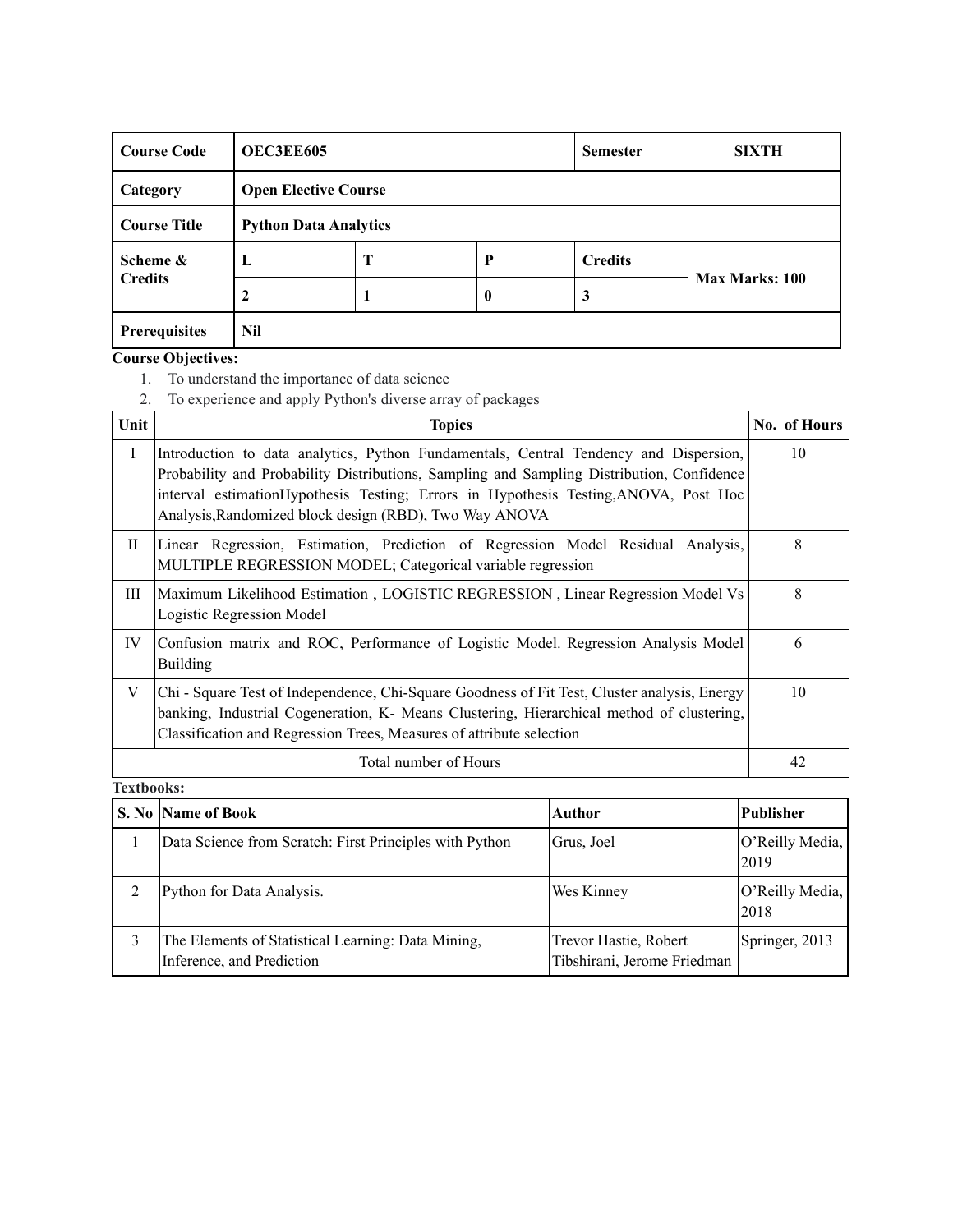| <b>Course Code</b>         | <b>PSIEE606</b> |                                 |                         |                | <b>SIXTH</b>   |  |
|----------------------------|-----------------|---------------------------------|-------------------------|----------------|----------------|--|
| Category                   |                 | Project, Seminar and Internship |                         |                |                |  |
| <b>Course Title</b>        | <b>Seminar</b>  |                                 |                         |                |                |  |
| Scheme &<br><b>Credits</b> | $\mathbf{L}$    | Т                               | P                       | <b>Credits</b> |                |  |
|                            | $\mathbf{0}$    | 0                               | $\overline{\mathbf{4}}$ | 2              | Max Marks: 100 |  |
| <b>Prerequisites</b>       | Nil             |                                 |                         |                |                |  |

The students are required to prepare a seminar report and presentation based on the latest trends and technologies in their respective fields of study. The work is to be carried out in the 6th semester of their course individually. Each student will have to select a topic of study duly approved by the faculty incharge of conducting the seminar. The student will have to prepare a seminar report and deliver a presentation before a panel of experts based on the seminar work carried by him/her.

| <b>Course Code</b>  | PCC-EE601L     |                                 |                  | <b>Semester</b> | <b>Six</b>            |
|---------------------|----------------|---------------------------------|------------------|-----------------|-----------------------|
| Category            |                | <b>Professional Core Course</b> |                  |                 |                       |
| <b>Course Title</b> | <b>Seminar</b> |                                 |                  |                 |                       |
| Scheme &            | L              | T                               | P                | <b>Credits</b>  |                       |
| <b>Credits</b>      | $\mathbf{0}$   | $\boldsymbol{0}$                | $\boldsymbol{2}$ |                 | <b>Max Marks: 100</b> |
| Prerequisites       | Nil            |                                 |                  |                 |                       |

| S. No.         | <b>Experiment</b>                                                           |
|----------------|-----------------------------------------------------------------------------|
| 1              | A.C distribution                                                            |
| 2              | D.C. distribution                                                           |
| 3              | Efficiency, Regulation & ABCD parameters of Transmission line               |
| $\overline{4}$ | Study of cables & find charging current                                     |
| 5              | Study of different types of insulators                                      |
| 6              | Per unit representation of a power system.                                  |
| 7              | Measurement of positive, negative and zero sequence impedance and currents. |
| 8              | Measurement of earth resistance.                                            |
| 9              | Measurement of insulation resistance of insulators                          |
| 10             | Transmission line fault analysis                                            |
| 11             | Computer Simulation of Power System                                         |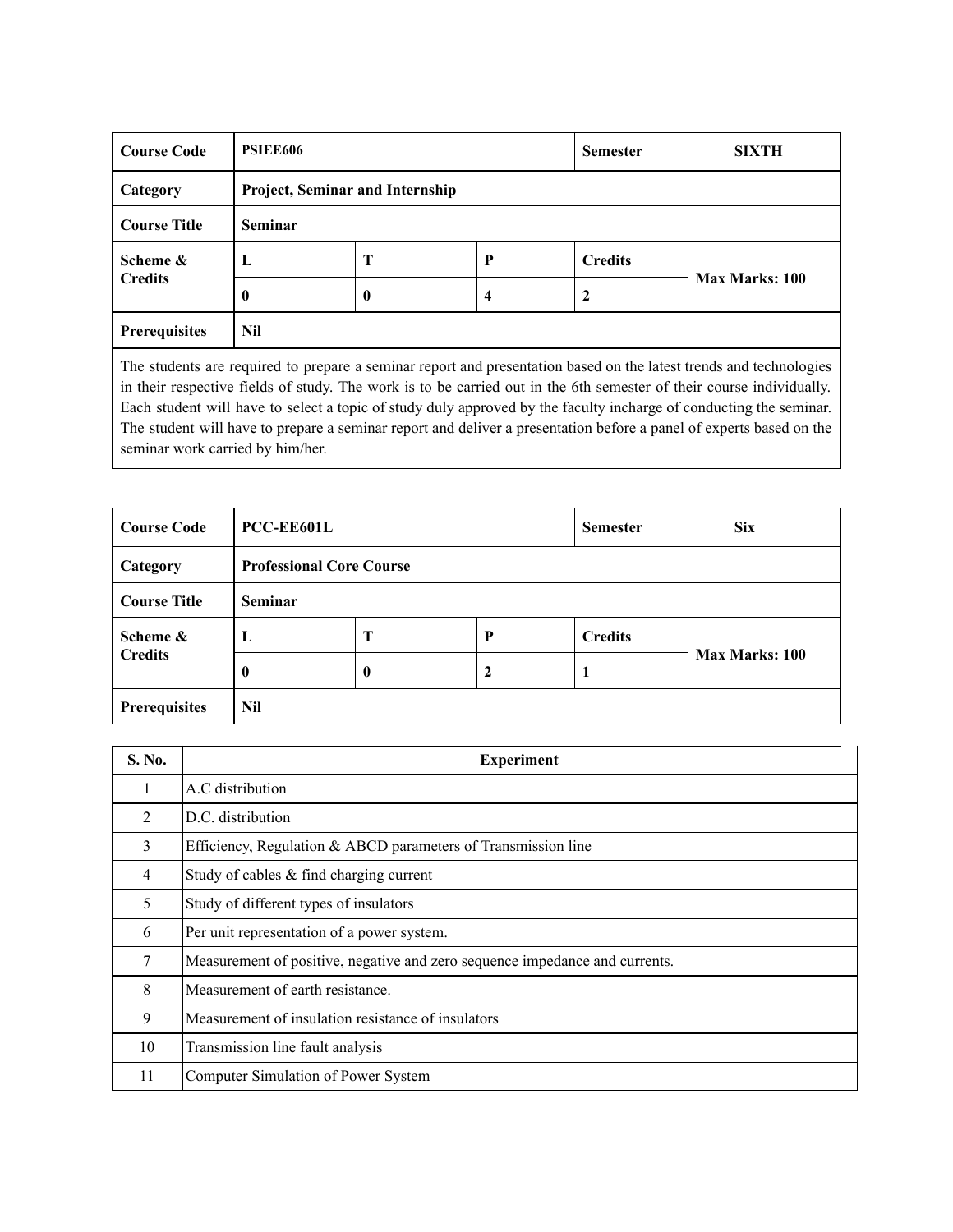# **SYLLABUS**

# **FOR**

**SEMESTER SEVENTH**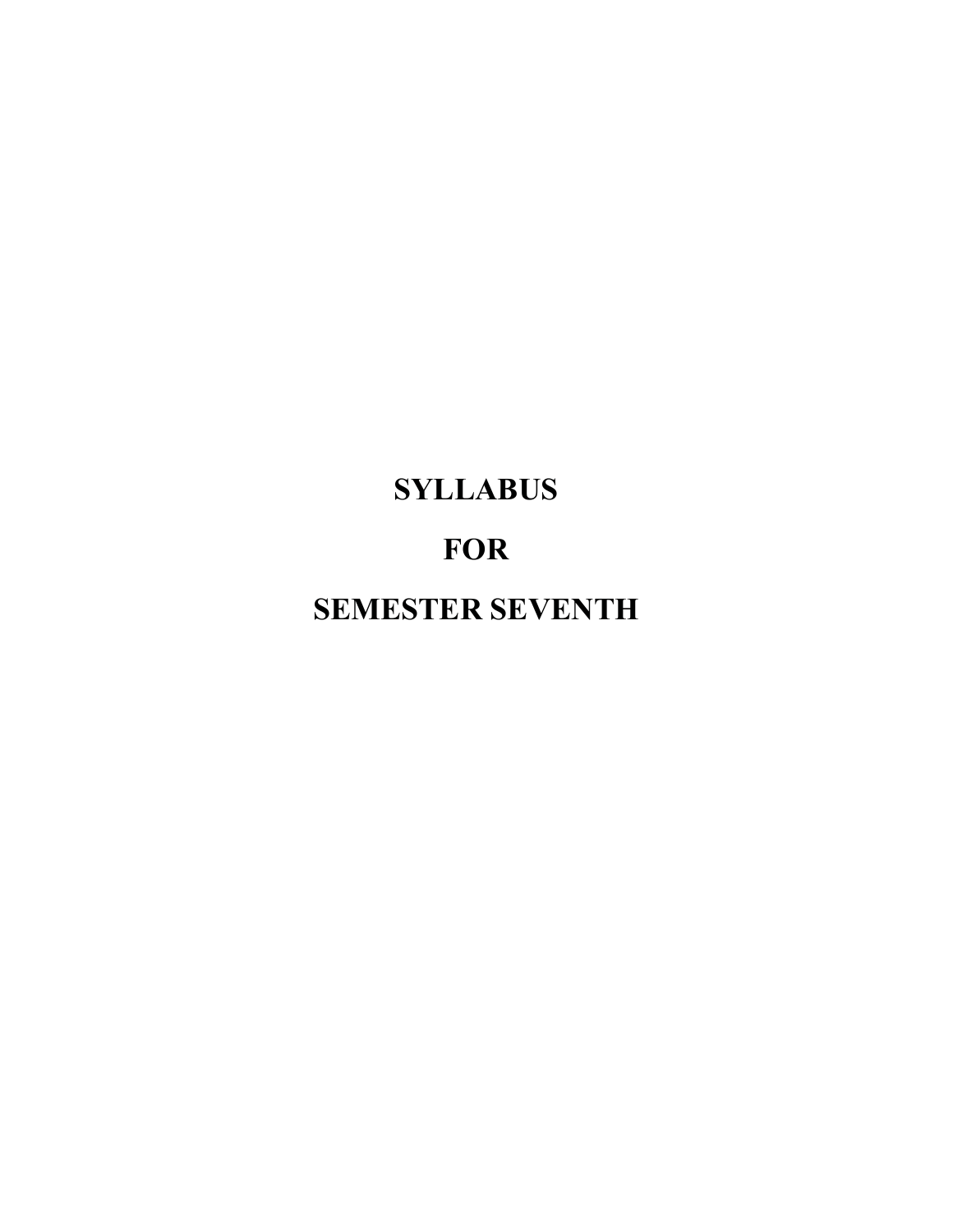| <b>Course Code</b>   | PCCEE701                                        |   |              | <b>Semester</b> | <b>SEVENTH</b> |
|----------------------|-------------------------------------------------|---|--------------|-----------------|----------------|
| Category             | <b>Professional Core Course</b>                 |   |              |                 |                |
| <b>Course Title</b>  | <b>Power System Protection &amp; Switchgear</b> |   |              |                 |                |
| Scheme &             | L                                               | Т | P            | <b>Credits</b>  |                |
| <b>Credits</b>       | 3                                               |   | $\mathbf{0}$ | 4               | Max Marks: 100 |
| <b>Prerequisites</b> | <b>Power System</b>                             |   |              |                 |                |

- 1. Understand the different components of a protection system.
- 2. Evaluate fault current due to different types of fault in a network.
- 3. Understand the protection schemes for different power system components.

| Unit      | <b>Topic</b>                                                                                                                                                                                                                                                                                                                                                                                                                                                                                                                                                                                                                                                         | <b>No. of Hours</b> |
|-----------|----------------------------------------------------------------------------------------------------------------------------------------------------------------------------------------------------------------------------------------------------------------------------------------------------------------------------------------------------------------------------------------------------------------------------------------------------------------------------------------------------------------------------------------------------------------------------------------------------------------------------------------------------------------------|---------------------|
| $\rm I$   | PROTECTIVE RELAYING: Function, fundamental principle, primary and backup relaying,<br>characteristics. CLASSIFICATION OF RELAYS: Operating principles and characteristics of<br>the following electromechanical relays: Current, voltage, directional, current balance, voltage<br>balance, differential relays, and distance relays.                                                                                                                                                                                                                                                                                                                                | 13                  |
| $\rm{II}$ | PROTECTION OF GENERATORS: Short- circuit protection of stator windings, protection<br>against turn-to-turn fault, stator ground-fault protection, stator open circuit protection.                                                                                                                                                                                                                                                                                                                                                                                                                                                                                    | 10                  |
| Ш         | TRANSFORMER PROTECTION: Short circuit protection, over current and earth-fault<br>protection differential protection. Use of biased relay for differential protection, Buchholz<br>relay, protection of parallel transformer banks                                                                                                                                                                                                                                                                                                                                                                                                                                   | 8                   |
| IV        | PROTECTION OF FEEDERS, BUSBARS AND TRANSMISSION LINES: Protection of<br>feeders, time limit fuse, overcurrent protection for radial feeders, protection of parallel feeders,<br>differential protection for parallel feeders, protection of ring mains, differential pilot wire<br>protection, Circulating current protection, protection for bus-bars, frame leakage protection,<br>differential protection, for bus bars, protection for double bus-bar system, transmission line<br>protection, using over- current relays, using distance relays. Setting of overcurrent and distance<br>relays, coordination of relays. Phase fault and earth fault protection. | 10                  |
| V         | FUSES: Fusing element, classification of fuses, current carrying capacity of fuses, high<br>rupturing capacity, characteristics of H.R.C. fuses, selection of HRC fuses. CIRCUIT<br>BREAKERS: Types of circuit breakers, basic principle of operation, phenomena of arc,<br>initiation, maintenance & arc extinction, d. c. circuit breaking, a.c. circuit breaking, arc voltage<br>and current waveforms in a.c. circuit breaking, restriking and recovery voltages, deionization<br>and current chopping, ratings of circuit breakers, oil circuit breakers, air blast circuit breakers,<br>SF6 Circuit breakers, Vacuum breakers.                                 | 15                  |
|           | <b>Total</b>                                                                                                                                                                                                                                                                                                                                                                                                                                                                                                                                                                                                                                                         | 56                  |
|           | <b>Textbooks:</b>                                                                                                                                                                                                                                                                                                                                                                                                                                                                                                                                                                                                                                                    |                     |

| S. No | <b>Name of Book</b>                                              | <b>Author</b> | Publisher         |
|-------|------------------------------------------------------------------|---------------|-------------------|
|       | Art and Science of Protective Relaying                           | Mason         | John Wiley & Sons |
|       | Protective relaying, Principles and Applications J. L Black Burn |               | <b>CRC</b> Press  |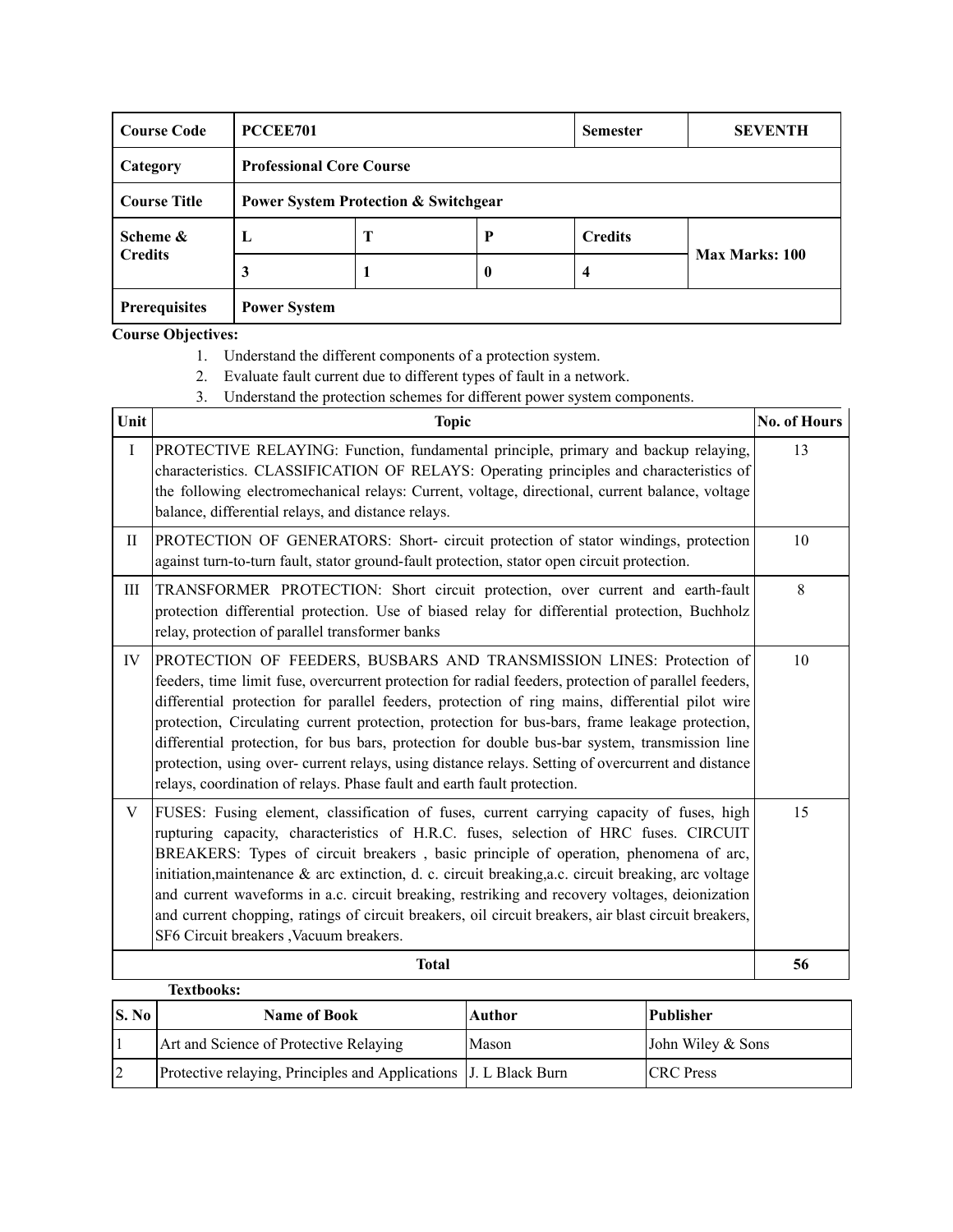| <b>Course Code</b>   | PCCEE702                 |                                 |          | <b>Semester</b> | <b>SEVENTH</b>        |  |
|----------------------|--------------------------|---------------------------------|----------|-----------------|-----------------------|--|
| Category             |                          | <b>Professional Core Course</b> |          |                 |                       |  |
| <b>Course Title</b>  | <b>Power Systems-III</b> |                                 |          |                 |                       |  |
| Scheme &             | L                        | Т                               | P        | <b>Credits</b>  |                       |  |
| <b>Credits</b>       | 3                        |                                 | $\bf{0}$ | 4               | <b>Max Marks: 100</b> |  |
| <b>Prerequisites</b> | <b>Power System</b>      |                                 |          |                 |                       |  |

- 1. Use numerical methods to analyse a power system in steady state
- 2. Understand the problem of power system stability and its impact on the system.
- 3. Model different power system components for the study of stability.
- 4. Understand the methods to improve stability.

| Unit         | <b>Topic</b><br><b>No. of Hours</b>                                                                                                                                                                                                                                                                                                                                                                                                                                                                                                                                                                          |    |  |  |
|--------------|--------------------------------------------------------------------------------------------------------------------------------------------------------------------------------------------------------------------------------------------------------------------------------------------------------------------------------------------------------------------------------------------------------------------------------------------------------------------------------------------------------------------------------------------------------------------------------------------------------------|----|--|--|
| $\rm I$      | Load Flows: Nature and importance of the problem, Network model formulation, algorithm<br>for the formulation of Y-bus matrix, formulation of Y-bus by singular transformation,<br>primitive network, Bus incidence matrix; sparsity fundamentals. Flow problem, load flow<br>equations, bus classification – List of variables in load flow equations, Load Flow Solution<br>Techniques:-Gauss - Seidel & Newton-Raphson method for solving load flow problem,<br>comparison of performance load flow methods: De-coupled, Fast decoupled, DC power flow;<br>programming issues and scripting fundamentals. | 20 |  |  |
| $\mathbf{H}$ | Optimal operation of power systems: Introduction to nonlinear optimization. Constrained and<br>unconstrained optimal thermal dispatch; effect of losses. Basic idea of unit-commitment                                                                                                                                                                                                                                                                                                                                                                                                                       | 8  |  |  |
| Ш            | Power System Stability: The stability problem, steady state, dynamic and transient stability,<br>rotor dynamics and swing equation, power- angle curve, equal-area criterion of stability,<br>Numerical solution of swing equation, Factors affecting transient stability. Multi-machine<br>transient stability (programming and models).                                                                                                                                                                                                                                                                    | 12 |  |  |
| IV           | Power system control: Generator control loops; Load frequency control: generator, load,<br>prime-mover, and governor models. Automatic Generation Control: single-area and multi-area<br>systems; tie-line bias control; AGC with optimal dispatch. Reactive power and voltage<br>control: models of amplifiers, exciters, generators, sensors; excitation system stabilizers. AGC<br>includes an excitation system. Basic idea of modern control applications: pole-placement and<br>optimal control design.                                                                                                | 16 |  |  |
|              | <b>Total</b>                                                                                                                                                                                                                                                                                                                                                                                                                                                                                                                                                                                                 | 56 |  |  |

|                | <b>Textbooks:</b>               |                                 |                       |
|----------------|---------------------------------|---------------------------------|-----------------------|
| S. No          | Name of Book                    | Author                          | <b>Publisher</b>      |
|                | Power System Analysis           | J.J. Grainger and W.D Stevenson | Tata McGraw-Hill      |
| $\overline{2}$ | <b>Electrical Power Systems</b> | B.M. Weedy and Cory             | John Wiley & sons.    |
| 13             | Power Systems Engineering       | Nagrath and Kothari             | McGraw-Hill Education |
| 4              | <b>Electric Power Systems</b>   | C.L. Wadlhwa                    | New Age Publications  |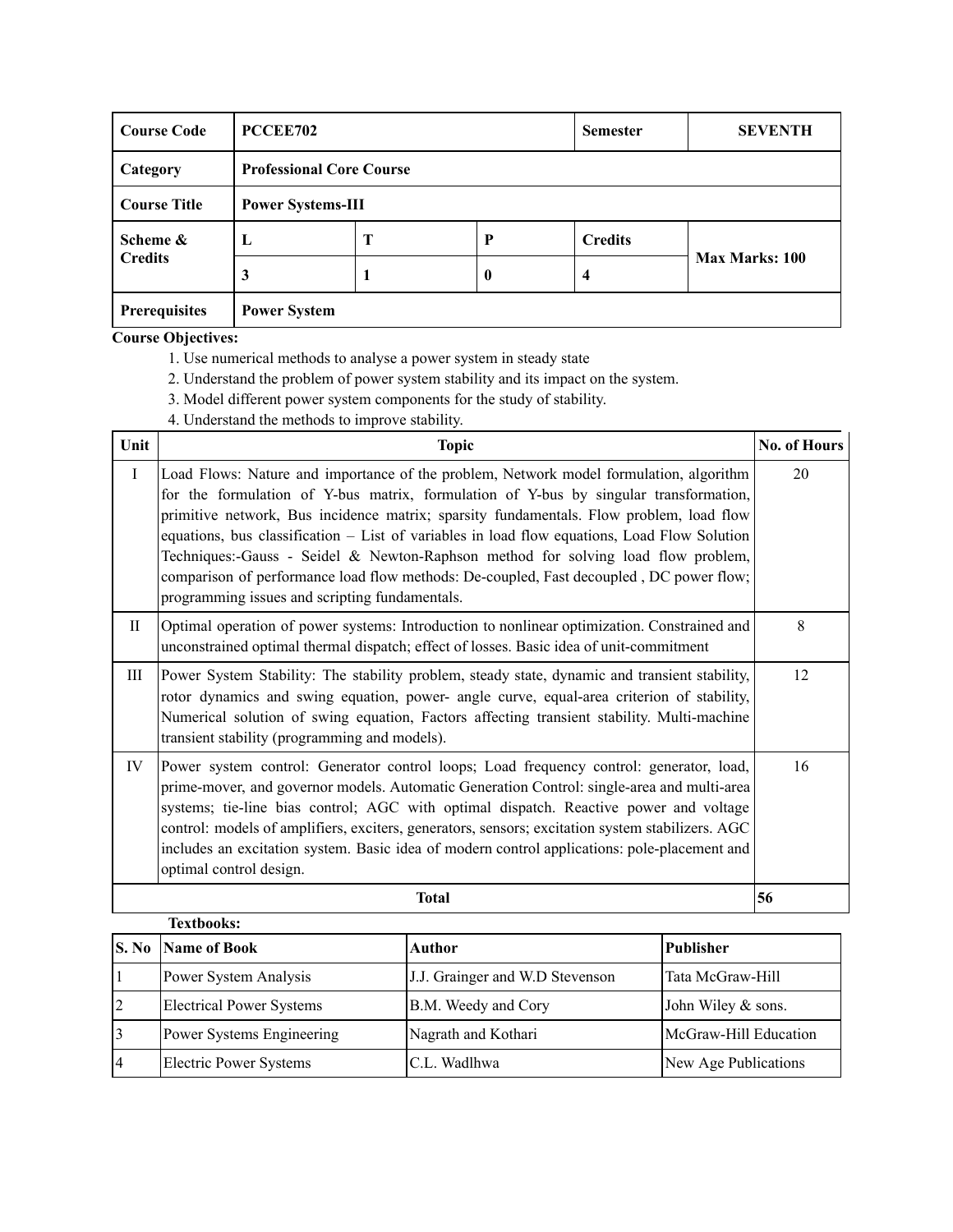| <b>Course Code</b>   | <b>OEC1EE703</b>                          |                             |                  | <b>Semester</b> | <b>SEVENTH</b> |  |
|----------------------|-------------------------------------------|-----------------------------|------------------|-----------------|----------------|--|
| Category             |                                           | <b>Open Elective Course</b> |                  |                 |                |  |
| <b>Course Title</b>  | <b>SCADA</b>                              |                             |                  |                 |                |  |
| Scheme &             | L                                         | T                           | P                | <b>Credits</b>  |                |  |
| <b>Credits</b>       | 2                                         |                             | $\boldsymbol{0}$ | 3               | Max Marks: 100 |  |
| <b>Prerequisites</b> | <b>Basic Programming &amp; Automation</b> |                             |                  |                 |                |  |

- 1. To understand what is meant by SCADA and its functions
- 2. To know SCADA communication
- 3. To get an insight into its application.

| Unit        | <b>Topic</b>                                                                                                                                                                                                                                                                                                                                                                                                                                                                                                    | No. of Hours |
|-------------|-----------------------------------------------------------------------------------------------------------------------------------------------------------------------------------------------------------------------------------------------------------------------------------------------------------------------------------------------------------------------------------------------------------------------------------------------------------------------------------------------------------------|--------------|
| $\bf{I}$    | Introduction to SCADA:-SCADA in power systems, advantages, general structure,<br>Architecture, Classification of SCADA systems                                                                                                                                                                                                                                                                                                                                                                                  | 6            |
| $_{\rm II}$ | Components of SCADA Systems. Remote terminal unit (RTU), Communication subsystem,<br>Protocols, Logic subsystem, termination subsystem, test and power supply subsystem, Master<br>Station(MTU), Human machine interface, data concentrators, IED.                                                                                                                                                                                                                                                              | 10           |
| Ш           | Supervisory and Control Functions: Overview of the methods of data acquisition systems,<br>commonly acquired data, status indications, majored values, energy values, monitoring alarm<br>and event application processing. Functions of SCADA:-Human-machine interface (HMI),<br>Electrical communication ,Data acquisition (DAQ) and Transmission, Monitoring, Control,<br>Data collection, storage and retrieval, Calculation and Report generation, Set points and<br>feedback loops, time tagged data. etc | 8            |
| IV          | SCADA Software, Communication and Protocols: ISO's OSI 7 layers Reference Model,<br>TCP/IP Model, SCADA communication requirements, SCADA communication systems<br>topologies, data communication techniques-Master-Slave, peer-to-peer, broadcast and multicast,<br>Introduction to<br>SCADA and Smart Grid communication protocols- Modbus,<br>IEC61850-5-101/103/194, DNP. Various types of Communication Media (Guided and<br>Unguided)                                                                     | 10           |
| V           | Energy Management System: Introduction to EMS, Architecture and working of EMS<br>Operation states of a power system, Power system security, production control and load<br>management, economic dispatch                                                                                                                                                                                                                                                                                                       | 8            |
|             | <b>Total</b>                                                                                                                                                                                                                                                                                                                                                                                                                                                                                                    | 42           |

| <b>Textbooks:</b>                                  |                                                     |                  |
|----------------------------------------------------|-----------------------------------------------------|------------------|
| <b>S. No  Name of Book</b>                         | Author                                              | Publisher        |
| <b>Electric Power Substation Engineering</b>       | John D Mc Donald                                    | <b>CRC</b> Press |
| Power Generation Operation and Control             | Wood, A. J and Wollenberg, B. F John Wiley and Sons |                  |
| SCADA-Supervisory<br>And<br>Control<br>Acquisition | Data Stuart A. Boyer                                | ISA              |
| Practical SCADA for industry                       | David Bailey and Edwin Wright- Elsevier             |                  |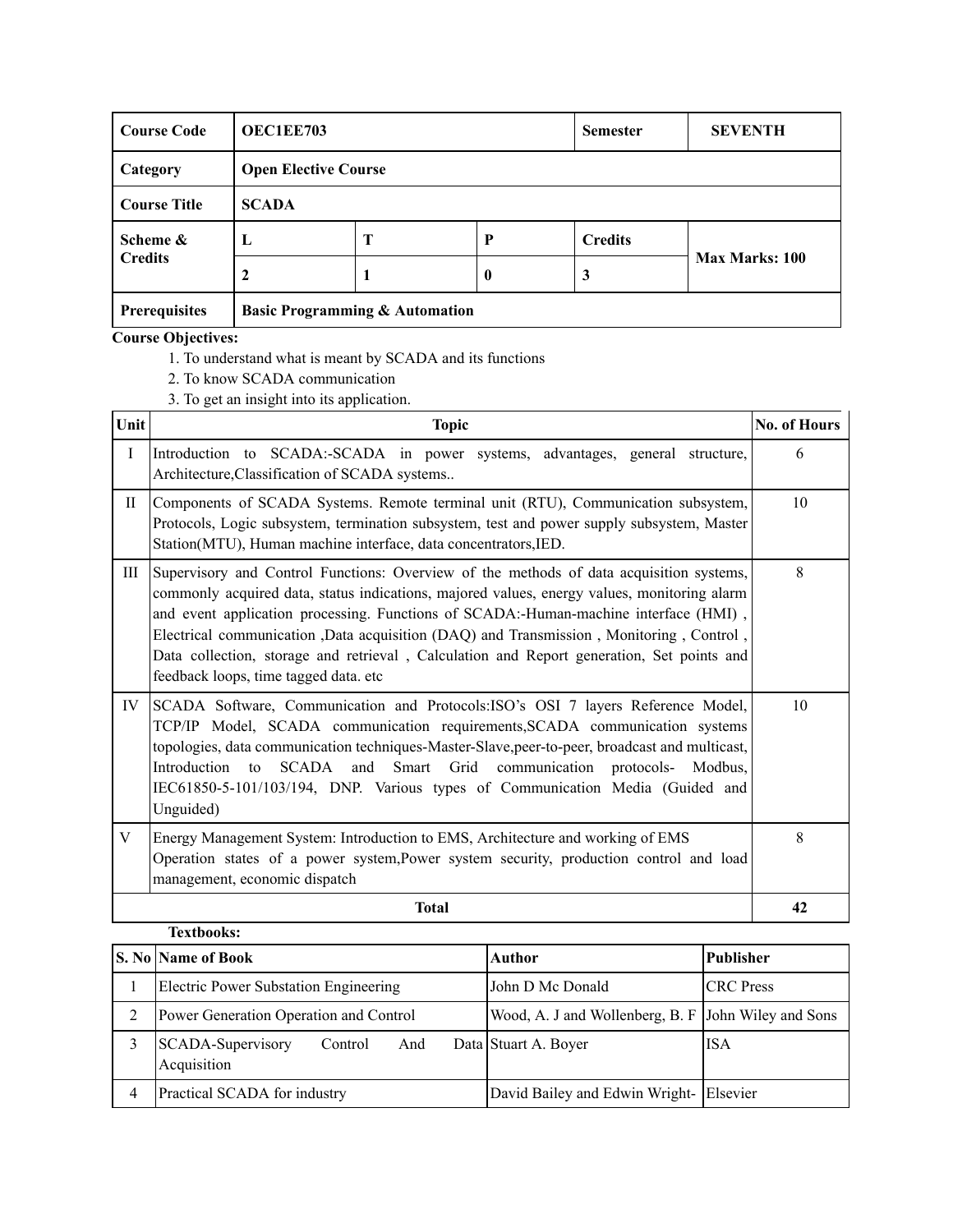| <b>Course Code</b>   |                                        | <b>OEC2EE703</b>            |                  |                | <b>SEVENTH</b> |  |
|----------------------|----------------------------------------|-----------------------------|------------------|----------------|----------------|--|
| Category             |                                        | <b>Open Elective Course</b> |                  |                |                |  |
| <b>Course Title</b>  | <b>Fuzzy Logic and Neural Networks</b> |                             |                  |                |                |  |
| Scheme &             | L                                      | Т                           | P                | <b>Credits</b> |                |  |
| <b>Credits</b>       |                                        |                             | $\boldsymbol{0}$ | 3              | Max Marks: 100 |  |
| <b>Prerequisites</b> | <b>Digital Logic</b>                   |                             |                  |                |                |  |

1. Introduction to Neural networks and various neural network models

- 2. Various important concepts related with neural networks
- 3. Various learning paradigms in artificial neural networks
- 4. How fuzzy systems are used to solve problems of uncertainties.
- 5. How various artificial intelligence methods are clubbed to introduce hybrid systems.

| Unit         | <b>Topics</b>                                                                                                                                                                                                                                                                                                                            | <b>No. of Hours</b> |
|--------------|------------------------------------------------------------------------------------------------------------------------------------------------------------------------------------------------------------------------------------------------------------------------------------------------------------------------------------------|---------------------|
| $\bf{I}$     | Introduction to neural networks: Introduction, Humans and Computers, Organization of the<br>Brain, Biological Neuron, Biological and Artificial Neuron Models, Characteristics of ANN,<br>McCulloch-Pitts Model, Historical Developments, Potential Applications of ANN.                                                                 | 9                   |
| $\mathbf{I}$ | Essentials of artificial neural networks: Operations of Artificial Neuron, Types of Neuron<br>Activation Function, ANN Architectures, Classification Taxonomy of ANN – Connectivity,<br>Neural Dynamics (Activation and Synaptic), Learning Strategy (Supervised, Unsupervised,<br>Reinforcement), Learning Rules.                       | 9                   |
| Ш            | Learning Paradigms: Introduction to various learning algorithms, back propagation algorithm,<br>pattern classification, clustering, Kohonen self-organizing feature map, radial basis function<br>network, support vector machines, Hopfield network, Associative memory and BAM,<br>Applications of ANN models to engineering problems. | 9                   |
| IV           | Fuzzy systems: Fuzzy sets, Membership, Uncertainty, Operations, properties, fuzzy relations,<br>cardinalities, membership functions and its types. Fuzzification, defuzzification. Methods of<br>defuzzification. Fuzzy inference systems.                                                                                               | 9                   |
| V            | Hybrid Intelligent Systems: Genetic algorithms, neuro-fuzzy systems, adaptive neuro-fuzzy<br>inference system, evolutionary neural networks, fuzzy evolutionary systems. Illustration of<br>these systems with examples from power systems etc.                                                                                          | 6                   |
|              | <b>Total number of Hours</b>                                                                                                                                                                                                                                                                                                             | 42                  |

|                | <b>Textbooks:</b>                               |                   |                                |
|----------------|-------------------------------------------------|-------------------|--------------------------------|
| S. No          | <b>Name of Book</b>                             | Author            | <b>Publisher</b>               |
| 1              | Introduction to Artificial Neural Systems       | Jacek M. Zurada   | PWS Publishing Company         |
| $\overline{2}$ | Neural Networks: A Comprehensive Foundation,    | S. S Haykin,      | Pearson Education.             |
| $\overline{3}$ | C++ Neural Networks and Fuzzy Logic,            | ValluruRao,       | Honary Holt & Co (1998)        |
| $\overline{4}$ | Neural Networks,                                | Freeman           | Pearson Publication (2003).    |
| 5              | Genetic Algorithms; Synthesis and applications, | Rajasekaran & Pai | Prentice Hall of India (2004). |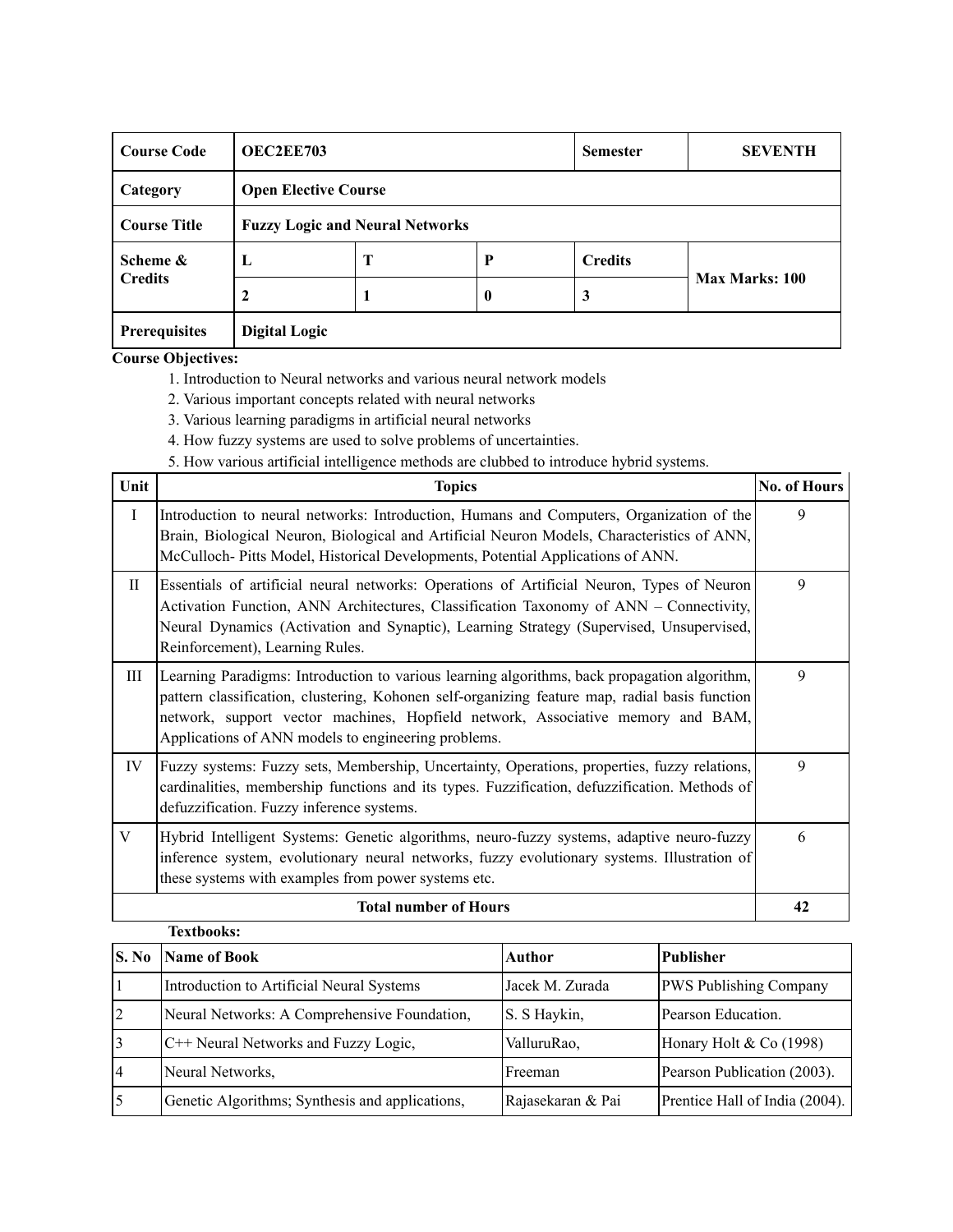| <b>Course Code</b>   | <b>OEC3EE703</b>                       |                                       |                  | <b>Semester</b> | <b>SEVENTH</b> |  |
|----------------------|----------------------------------------|---------------------------------------|------------------|-----------------|----------------|--|
| Category             |                                        | <b>Open Elective Course</b>           |                  |                 |                |  |
| <b>Course Title</b>  |                                        | <b>Energy Management in Buildings</b> |                  |                 |                |  |
| Scheme &             | L                                      | Т                                     | P                | <b>Credits</b>  |                |  |
| <b>Credits</b>       |                                        |                                       | $\boldsymbol{0}$ | 3               | Max Marks: 100 |  |
| <b>Prerequisites</b> | Risk management, Energy sustainability |                                       |                  |                 |                |  |

1. To understand the energy use and conservation options in buildings.

2. To understand the concepts of heat transmission in building

3. To learn the lightning fundamentals and day lightning use and estimation.

4. To understand the ASHRAE Methods and standards for estimates of Heating, cooling and Ventilation.

| Unit         | <b>Topics</b>                                                                                                                                                                                                                                                                                                                                                      | <b>No. of Hours</b> |
|--------------|--------------------------------------------------------------------------------------------------------------------------------------------------------------------------------------------------------------------------------------------------------------------------------------------------------------------------------------------------------------------|---------------------|
| $\mathbf I$  | Energy use in Buildings: Factors affecting Energy use, Energy Conservation options. External<br>Factors – Climate, Climatic Zone, Building Orientation, Shading, Sizing of Shading Devices.<br>Thermal Comfort: Criteria and various Parameters, Psychrometric Chart, Indoor air quality;<br>Requirements in residential, Commercial, Hospital Buildings.          | 14                  |
| $\mathbf{I}$ | Heat Transmission in Buildings: Heat Transmission in Buildings: Surface Coefficient, Air<br>cavity, Internal and External Surface, Overall Thermal Transmittance Walls and Windows, and<br>Packed Roof, Heat Transfer due to ventilation/ infiltration, Internal Heat gains, Solar<br>Temperature, Steady State Method (for Trombe Wall, Water wall and Solarium), | 10                  |
| Ш            | Lighting Fundamentals & Day Lighting use: Lighting Fundamentals, Visual Performance,<br>Calculations of Lighting Levels, Energy Efficient Lighting. Day Lighting Use: Estimation of<br>available Daylight, Day lighting Systems, Advantages and Limitations of Daylight Use.                                                                                       | 8                   |
| IV           | ASHRAE Methods and standards for estimates of Heating and cooling and Ventilation,<br>Requirements of Different use Buildings, Air Quality control Equipments, Distribution<br>Systems for Conditioned Air, Typical Designs of Selected Buildings in various Climatic<br>Zones, Thumb Rules for Design of Building systems; Building Codes.                        | 10                  |
|              | <b>Total number of Hours</b>                                                                                                                                                                                                                                                                                                                                       | 42                  |

|                | S. No Name of Book                   | Author                                                                                                                      | <b>Publisher</b>                                             |
|----------------|--------------------------------------|-----------------------------------------------------------------------------------------------------------------------------|--------------------------------------------------------------|
| 1              | Design                               | Solar Passive: Building Science and M S Sodha, N.K. Banaal, P.K.Bansal, Pergamon Press (1986).<br>A.Rumaar and M.A.S. Malik |                                                              |
| 2              | Building, Climate and Energy         | T.A. Markus and R.N. Morris,                                                                                                | Ballantyne<br>Spottiswoode<br>Ltd-, London U.K. (1980)       |
| 3              | Environmental Studies, DAVV, Indore. | Energy storage technologies", a reading material prepared by Dr. D. Buddhi, School Of Energy And                            |                                                              |
| $\overline{4}$ | Thermal Environment Engineering,     | Jamee; L. Threlked                                                                                                          | $INC-,$<br>Prentice<br>Hall,<br>Raglevood Cliffs, New Jersey |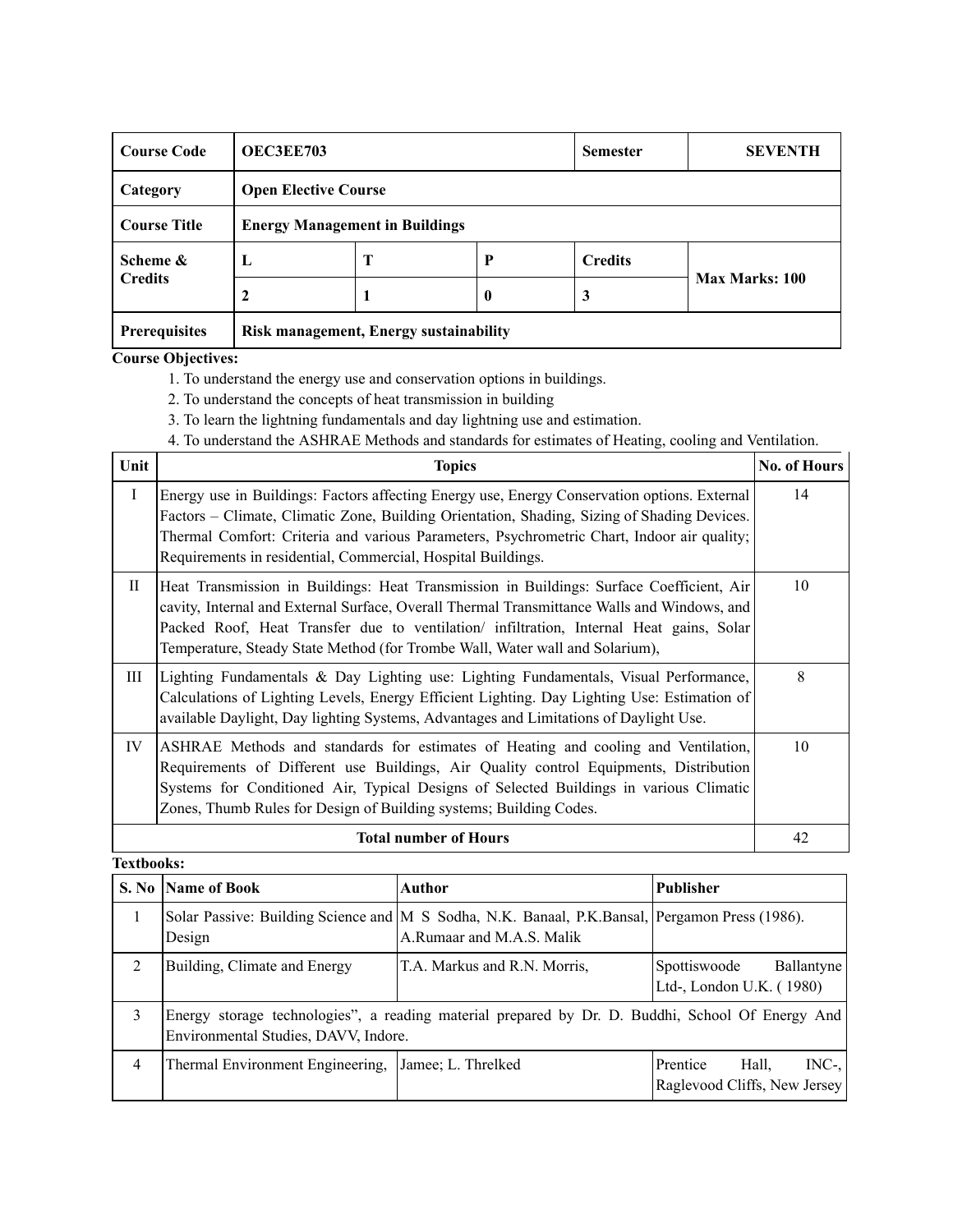| <b>Course Code</b>   | PEC1EE704                                                           |                                     | <b>Semester</b>  | <b>SEVENTH</b> |                |  |  |
|----------------------|---------------------------------------------------------------------|-------------------------------------|------------------|----------------|----------------|--|--|
| Category             |                                                                     | <b>Professional Elective Course</b> |                  |                |                |  |  |
| <b>Course Title</b>  | <b>Power Quality</b>                                                |                                     |                  |                |                |  |  |
| Scheme &             | L                                                                   | Т                                   | P                | <b>Credits</b> |                |  |  |
| <b>Credits</b>       | 2                                                                   |                                     | $\boldsymbol{0}$ | 3              | Max Marks: 100 |  |  |
| <b>Prerequisites</b> | <b>Basic Electrical Circuits, Power Electronics, Control System</b> |                                     |                  |                |                |  |  |

- 1. Understand the different power quality issues to be addressed
- 2. Understand the recommended practices by various standard bodies on voltage & frequency, harmonics
- 3. Understand about compensation and compensators

| Unit | <b>Topic</b>                                                                                                                                                                                                                                                      | <b>No. of Hours</b> |
|------|-------------------------------------------------------------------------------------------------------------------------------------------------------------------------------------------------------------------------------------------------------------------|---------------------|
| Ι    | Introduction to Power Quality- Definition, Power Quality Problems, Causes and<br>Consequences, voltage sags, swells, interruptions, flicker, reactive power and harmonics. Load<br>Current Compensation, Reactive power compensation and zero voltage regulation. | 10                  |
| П    | Passive Compensation, Active load compensation- D-STATCOM- Design, Control and<br>Phasor Analysis.                                                                                                                                                                | 12                  |
| Ш    | Source Voltage Compensation, Dynamics of sags and swells, Passive Series Compensation,<br>Active Series Compensation- Dynamic Voltage Restorer (DVR) with and without energy<br>support- Design, Control and Phasor Analysis.                                     | 10                  |
| IV   | Combined Compensation- Unified Power Quality Conditioner (UPQC), Right Shunt and<br>Left Shunt Topologies                                                                                                                                                         | 10                  |
|      | <b>Total</b>                                                                                                                                                                                                                                                      | 42                  |

| <b>S. No Name of Book</b>                                                              | Author                  | Publisher |
|----------------------------------------------------------------------------------------|-------------------------|-----------|
| Power Quality Problems and Mitigation Techniques                                       | B. Singh and A. Chandra | Wiley     |
| Understanding Power Quality Problems: Voltage Sags<br>and<br>Interruptions.            | Math H. Bollen          | Wiley     |
| Power Quality Enhancement using Custom Power Devices, Springer.   A. Ghosh, G. Ledwich |                         | Springer  |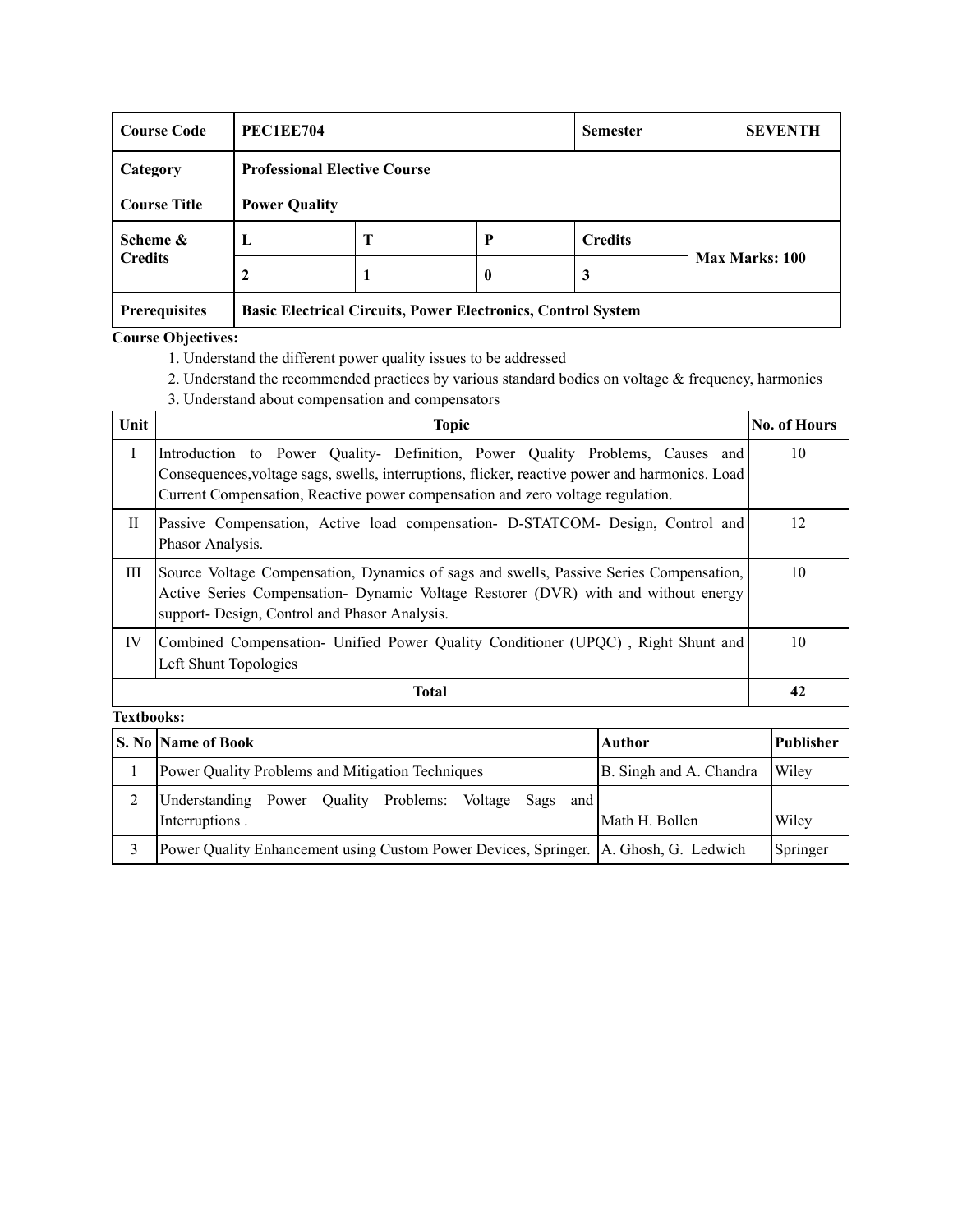| <b>Course Code</b>   |                                        | <b>PEC2EE704</b>                    |                  |                | <b>SEVENTH</b> |  |  |
|----------------------|----------------------------------------|-------------------------------------|------------------|----------------|----------------|--|--|
| Category             |                                        | <b>Professional Elective Course</b> |                  |                |                |  |  |
| <b>Course Title</b>  | <b>FACTS</b>                           |                                     |                  |                |                |  |  |
| Scheme &             | L                                      | T                                   | $\mathbf{P}$     | <b>Credits</b> |                |  |  |
| <b>Credits</b>       | 2                                      |                                     | $\boldsymbol{0}$ | 3              | Max Marks: 100 |  |  |
| <b>Prerequisites</b> | <b>Power Electronics, Power System</b> |                                     |                  |                |                |  |  |

Students will be able to

1. Understand the characteristics of ac transmission and the effect of shunt and series reactive compensation.

2. Understand the working principles of FACTS devices and their operating characteristics.

| Unit              | <b>Topic</b>                                                                                                                                                                                                                                                                                                                                                | <b>No. of Hours</b> |
|-------------------|-------------------------------------------------------------------------------------------------------------------------------------------------------------------------------------------------------------------------------------------------------------------------------------------------------------------------------------------------------------|---------------------|
| $\mathbf{I}$      | Introduction to FACTS Technology, Types of FACTS controllers, FACTS vs. HVDC,<br>Benefits of FACTS Technology, Performance Equations and Parameters of Transmission<br>Lines, Transfer of Active and Reactive Power over a Transmission Line, Uncompensated<br>Transmission, Need for Compensation, Definition and Functions of compensation.               | 10                  |
| $\rm{II}$         | Compensation Techniques: Ideal Shunt compensation, Ideal Series compensation,<br>Phase-Angle control (Regulator), Advantages of Series compensation (voltage support,<br>Transient stability improvement, Power oscillation damping), Advantages of shunt<br>compensation, Thyristor Controlled Reactor (TCR), Thyristor-Switched Capacitor (TSC).          | 10                  |
| Ш                 | Analysis of various types of Static Var compensators (SVC), Static Synchronous<br>Compensator (STATCOM): Analysis and comparison with SVC, Series compensators:<br>GTO-Controlled Series Capacitor (GCSC), Thyristor-Switched Series Capacitor (TSSC),<br>Thyristor-Controlled Series Capacitor (TCSC), Static Synchronous Series Compensator<br>$(SSSC)$ . | 10                  |
| IV                | Voltage & Phase-Angle Regulation, Thyristor-Controlled Voltage Regulator (TCVR),<br>Thyristor Controlled Phase-Angle Regulator (TCPAR), Introduction to Series-Shunt<br>compensator & Series-Series compensator, Thyristor Controlled Braking Resistor (TCBR)                                                                                               | 12                  |
|                   | <b>Total</b>                                                                                                                                                                                                                                                                                                                                                | 42                  |
| <b>Textbooks:</b> |                                                                                                                                                                                                                                                                                                                                                             |                     |

| <b>S. No Name of Book</b>                                                   | <b>Author</b>                         | <b>Publisher</b>                   |
|-----------------------------------------------------------------------------|---------------------------------------|------------------------------------|
| <b>Understanding FACTS</b>                                                  | N. G. Hingorani, Laszlo Gyugyi, Wiley |                                    |
| <b>FACTS</b> Controllers In Power Transmission and Distribution K R Padiyar |                                       | New<br>Age<br><i>International</i> |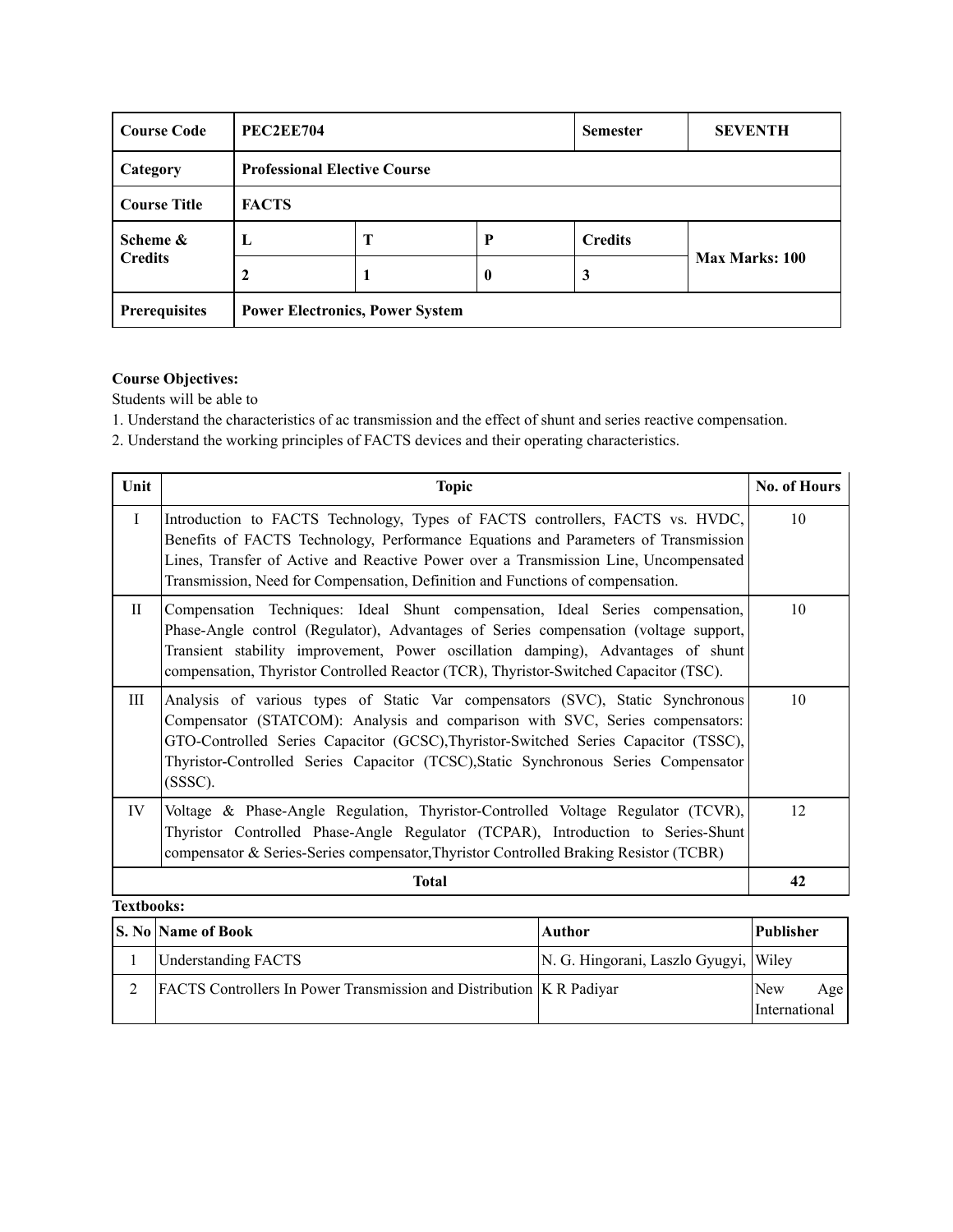| <b>Course Code</b>   | <b>PEC3EE704</b>               |                                     |          | <b>Semester</b> | <b>SEVENTH</b> |  |  |
|----------------------|--------------------------------|-------------------------------------|----------|-----------------|----------------|--|--|
| Category             |                                | <b>Professional Elective Course</b> |          |                 |                |  |  |
| <b>Course Title</b>  | <b>Power Plant Engineering</b> |                                     |          |                 |                |  |  |
| Scheme &             | L                              | Т                                   | P        | <b>Credits</b>  |                |  |  |
| <b>Credits</b>       |                                |                                     | $\bf{0}$ | 3               | Max Marks: 100 |  |  |
| <b>Prerequisites</b> | Nil                            |                                     |          |                 |                |  |  |

**Objectives:**

- 1. Understand the layout, construction and working of the components inside a thermal power plant.
- 2. Understand the layout, construction and working of the components Diesel, Gas and Combined cycle power plants.
- 3. Understand the layout, construction and working of the components inside nuclear power plants.
- 4. Understand the layout, construction and working of the components inside Renewable energy power plants.

| Unit         | Topic                                                                                                                                                                                                                                                                                                                                | <b>No. of Hours</b> |
|--------------|--------------------------------------------------------------------------------------------------------------------------------------------------------------------------------------------------------------------------------------------------------------------------------------------------------------------------------------|---------------------|
| I            | COAL BASED THERMAL POWER PLANTS: Rankine cycle - improvisations, Layout of<br>modern coal power plant, Super Critical Boilers, FBC Boilers, Turbines, Condensers, Steam<br>& Heat rate, Subsystems of thermal power plants – Fuel and ash handling, Draught system,<br>Feed water treatment. Binary Cycles and Cogeneration systems. | 15                  |
| $\mathbf{H}$ | DIESEL, GAS TURBINE AND COMBINED CYCLE POWER PLANTS: Otto, Diesel, Dual<br>& Brayton Cycle – Analysis & Optimisation. Components of Diesel and Gas Turbine power<br>plants. Combined Cycle Power Plants. Integrated Gasifier based Combined Cycle systems.                                                                           | 10                  |
| Ш            | Basics of Nuclear Engineering, Layout and subsystems of Nuclear Power Plants, Working of<br>Nuclear Reactors : Boiling Water Reactor (BWR), Pressurized Water Reactor (PWR),<br>CANada Deuterium- Uranium reactor (CANDU), Breeder, Gas Cooled and Liquid Metal<br>Cooled Reactors. Safety measures for Nuclear Power plants.        | 10                  |
| IV           | HydroElectric Power Plants – Classification, Typical Layout and associated components<br>including Turbines and Principle of operation                                                                                                                                                                                               | 7                   |
|              | Total                                                                                                                                                                                                                                                                                                                                | 42                  |

| S. No | <b>Name of Book</b>                            | Author | <b>Publisher</b>            |
|-------|------------------------------------------------|--------|-----------------------------|
|       | Power Plant Engineering, Third edition Nag.P.K |        | Tata McGraw Hill Publishing |
|       |                                                |        | Company Ltd., 2008.         |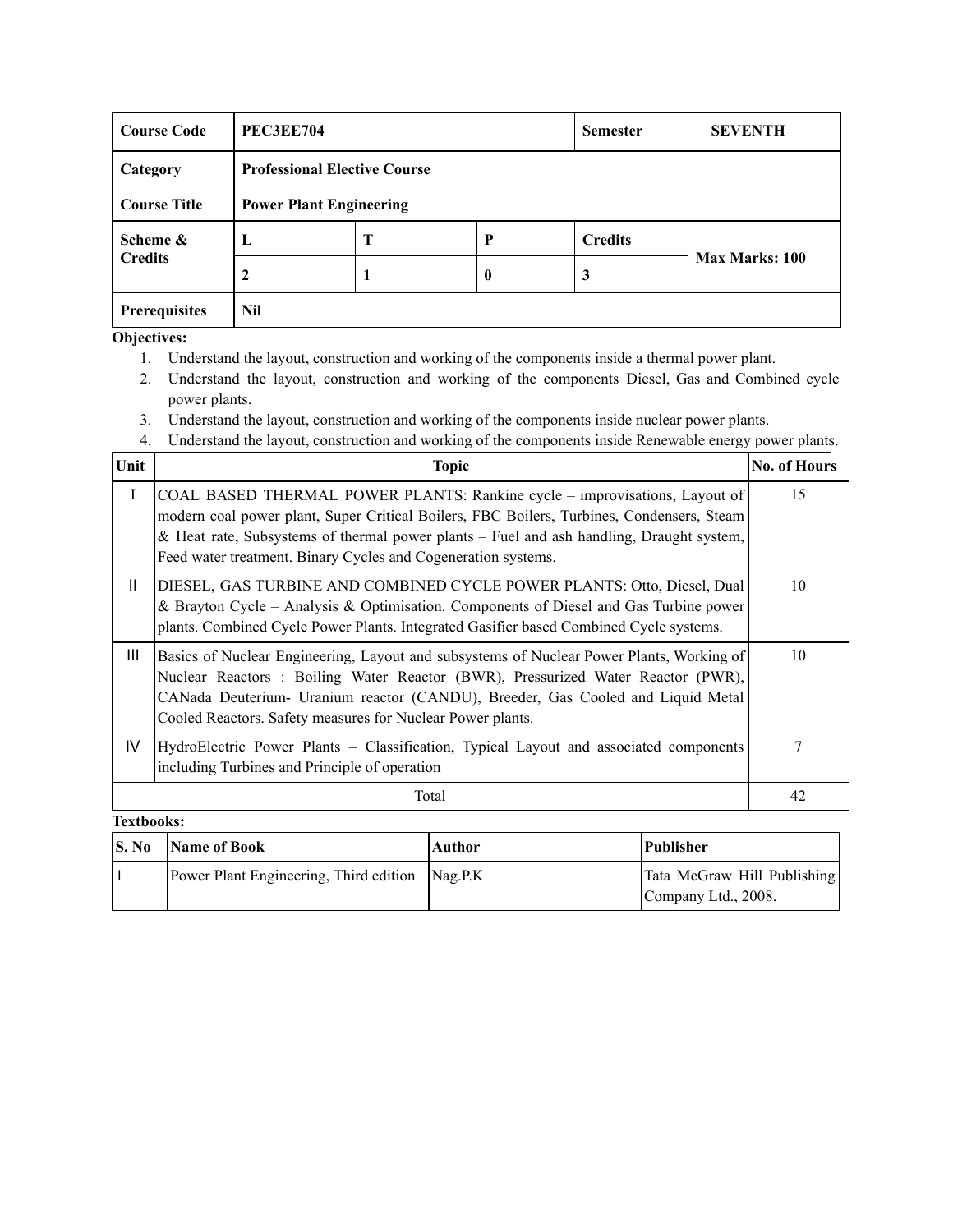| <b>Course Code</b>   | <b>PEC1EE705</b> |                                       |          | <b>Semester</b> | <b>SEVENTH</b>        |  |
|----------------------|------------------|---------------------------------------|----------|-----------------|-----------------------|--|
| Category             |                  | <b>Professional Elective Course</b>   |          |                 |                       |  |
| <b>Course Title</b>  |                  | <b>Electric Drives</b>                |          |                 |                       |  |
| Scheme &             | L                | T                                     | P        | <b>Credits</b>  |                       |  |
| <b>Credits</b>       |                  |                                       | $\bf{0}$ | 3               | <b>Max Marks: 100</b> |  |
| <b>Prerequisites</b> |                  | <b>Machines and Power Electronics</b> |          |                 |                       |  |

- 1. Understand the characteristics of dc motors and induction motors.
- 2. Understand the principles of speed-control of dc motors and induction motors.
- 3. Understand the power electronic converters used for dc motor and induction motor speed control.

| <b>Units</b>      | <b>Topic</b>                                                                                                                                                                                                                                                                                                                                                                                | No. of Hours |
|-------------------|---------------------------------------------------------------------------------------------------------------------------------------------------------------------------------------------------------------------------------------------------------------------------------------------------------------------------------------------------------------------------------------------|--------------|
| $\mathbf I$       | Types of Drives and Load: Introduction, advantages of electric drives, components of electric<br>drives, modes of operation, characteristic of different types of mechanical load, steady state<br>stability of motor load system, fluctuating loads and load equalization, thermal loading of<br>motor, estimation of motor rating for continuous, intermittent and short time duty loads. | 8            |
| $\mathbf{H}$      | DC Drives I: Characteristics of DC motors. Conventional methods of speed control:<br>rheostatic, field and armature control. Electric braking of DC drives: Regenerative braking,<br>Plugging and dynamic braking. Phase control of fully controlled DC drives, continuous and<br>discontinuous conduction modes of operation                                                               | 9            |
| Ш                 | DC Drives II: Chopper controlled drives. Comparison of phase and chopper controlled drives.<br>Review of feedback control, closed loop configurations in electric drives: current limit<br>control, torque control, speed control of multi-motor drives and position control. Closed loop<br>control of phase and chopper controlled dc drives.                                             | 9            |
| IV                | AC Drives I: Review of three phase induction motor characteristics. Electric braking of<br>induction motor drives: Regenerative, Plugging, AC and DC dynamic braking. Methods of<br>speed control of induction motors: stator voltage control, variable frequency control, and pole<br>changing and pole amplitude modulation.                                                              | 8            |
| $\vee$            | Speed control of wound rotor induction motor: Rotor resistance control (conventional and<br>static), slip power recovery schemes. Closed loop control of induction motor drives: VSI<br>control, static rotor resistance control, static Scherbius and Kramer drives, current regulated<br>VSI drives. Introduction to vector control.                                                      | 8            |
|                   | <b>Total</b>                                                                                                                                                                                                                                                                                                                                                                                | 42           |
| <b>Textbooks:</b> |                                                                                                                                                                                                                                                                                                                                                                                             |              |

| S. No          | Name of Book                                                | Author      | <b>Publisher</b>                 |
|----------------|-------------------------------------------------------------|-------------|----------------------------------|
|                | <b>Fundamentals of Electric Drives</b>                      | G. K. Dubey | Narosa Publications              |
| $\overline{2}$ | Modern Power Electronics and AC Drives                      |             | Bimal. K. Bose Prentice Hall PTR |
|                | Electric Motor Drives: Modeling, Analysis and Control       | R. Krishnan | Pearson                          |
| <sup>4</sup>   | High Performance AC Drives: Modelling, Analysis and Control | M. Ahmad    | Springer.                        |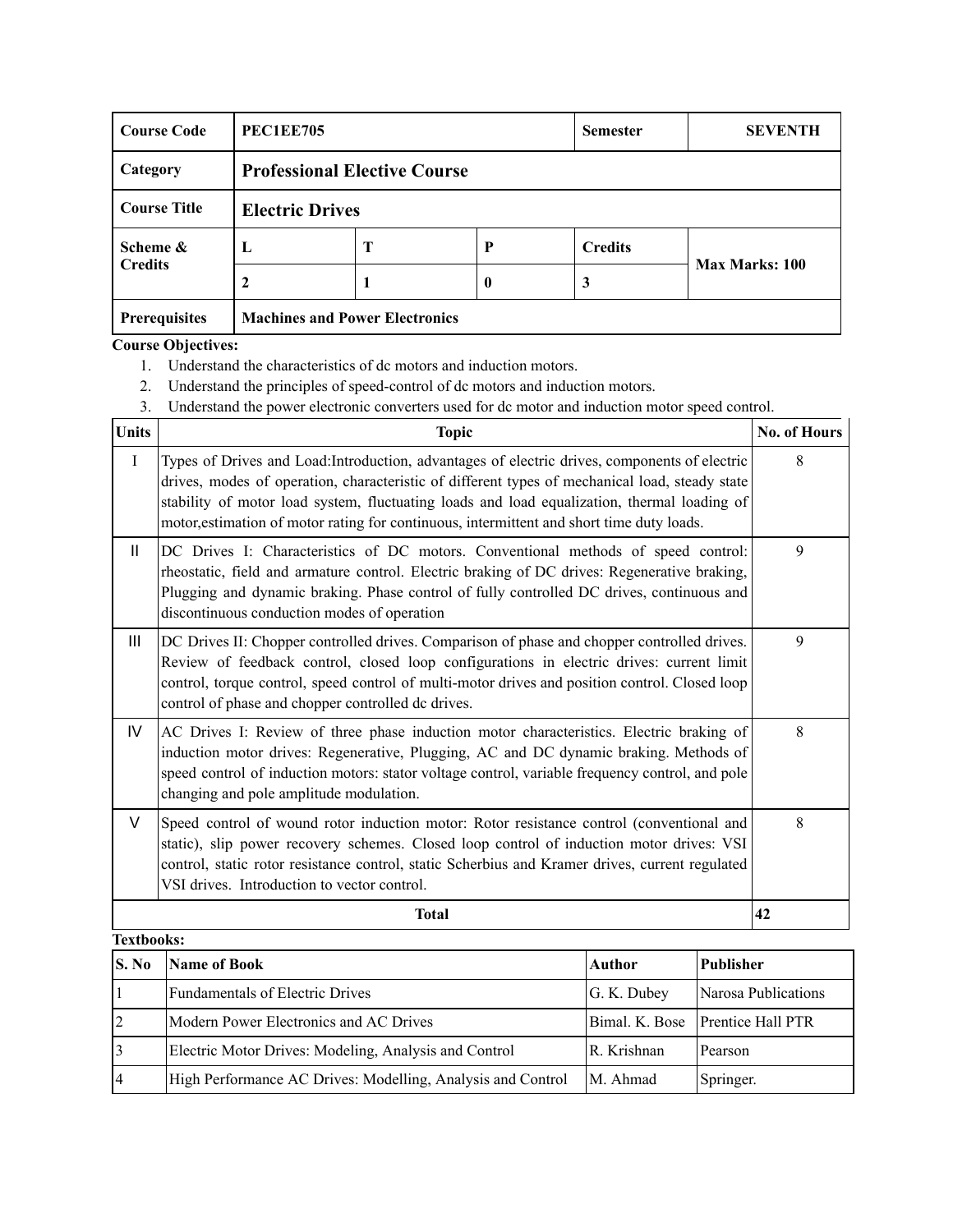| <b>Course Code</b>   | <b>PEC2EE705</b>                      |                                     |          | <b>Semester</b> | <b>SEVENTH</b> |  |
|----------------------|---------------------------------------|-------------------------------------|----------|-----------------|----------------|--|
| Category             |                                       | <b>Professional Elective Course</b> |          |                 |                |  |
| <b>Course Title</b>  | <b>Design of Photovoltaic Systems</b> |                                     |          |                 |                |  |
| Scheme &             | L                                     | Т                                   | P        | <b>Credits</b>  |                |  |
| <b>Credits</b>       |                                       |                                     | $\bf{0}$ | 3               | Max Marks: 100 |  |
| <b>Prerequisites</b> | <b>Power Electronics</b>              |                                     |          |                 |                |  |

1. Understand the basics of Solar PV System

2. Understand the working principles of standalone and grid connected PV systems.

| <b>Units</b> | <b>Topic</b>                                                                                                                                                                                                                                                                                                                                                                                                                                                         | No. of Hours |
|--------------|----------------------------------------------------------------------------------------------------------------------------------------------------------------------------------------------------------------------------------------------------------------------------------------------------------------------------------------------------------------------------------------------------------------------------------------------------------------------|--------------|
| $\rm I$      | A historical perspective, PV cell characteristics and equivalent circuit, Model of PV cell,<br>Short Circuit, Open Circuit and peak power parameters, Datasheet study, Cell efficiency,<br>Effect of temperature, Fill factor, PV cell simulation                                                                                                                                                                                                                    | 3            |
| $\Pi$        | Series & Parallel interconnection: Identical cells in series, Load line, Non-identical cells in<br>series, Protecting cells in series, Interconnecting modules in series, Simulation of cells in<br>series, Identical cells in parallel, Non-Identical cells in parallel, Protecting cells in parallel,<br>Interconnecting modules, Simulation of cells in parallel, Practicals - Measuring i-v<br>characteristics                                                   | 9            |
| Ш            | Energy from Sun: Introduction, insolation $\&$ irradiance, Insolation variation with time of<br>day, Earth centric viewpoint and declination, Solar geometry, Insolation on a horizontal flat<br>plate, Energy on a horizontal flat plate, Sunrise and sunset hour angles<br>Incident energy estimation: Energy on a tilted flat plate, Energy plots in octave, Atmospheric<br>effect, Energy with atmospheric effects, Clearness index and energy scripts in Octave | 7            |
| IV           | Sizing PV: Sizing PV for applications without batteries, Battery capacity, C-rate,<br>efficiency, energy & power density, comparison, battery selection, Sizing PV for applications<br>without batteries, Other energy storage methods, PV system design- Load profile, Days of<br>autonomy and recharge, Battery size, PV array size. MPPT concept, Input impedance of<br>DC-DC converters - Boost converter, Buck Converter & Buck Boost converter                 | 8            |
| V            | MPPT Algorithms, PV battery interface, Peltier cooling, Pv & water pumping, Pv & Grid<br>Interface and life cycle costing                                                                                                                                                                                                                                                                                                                                            | 15           |
|              | <b>Total</b>                                                                                                                                                                                                                                                                                                                                                                                                                                                         | 42           |
| Toythoolze:  |                                                                                                                                                                                                                                                                                                                                                                                                                                                                      |              |

|                | Textdooks:                                                                             |                      |                        |  |  |  |  |  |
|----------------|----------------------------------------------------------------------------------------|----------------------|------------------------|--|--|--|--|--|
|                | <b>S. No</b> Name of Book                                                              | <b>Author</b>        | <b>Publisher</b>       |  |  |  |  |  |
|                | Solar Photovoltaic Technology and Systems                                              | Chetan Singh Solanki | Prentice Hall<br>India |  |  |  |  |  |
| $\overline{2}$ | Solar Photovoltaics - Fundamentals, Technologies and Applications Chetan Singh Solanki |                      | Prentice Hall<br>India |  |  |  |  |  |
| $\overline{3}$ | Design of Photovoltaic Systems                                                         | L Umanand            | <b>NPTEL</b>           |  |  |  |  |  |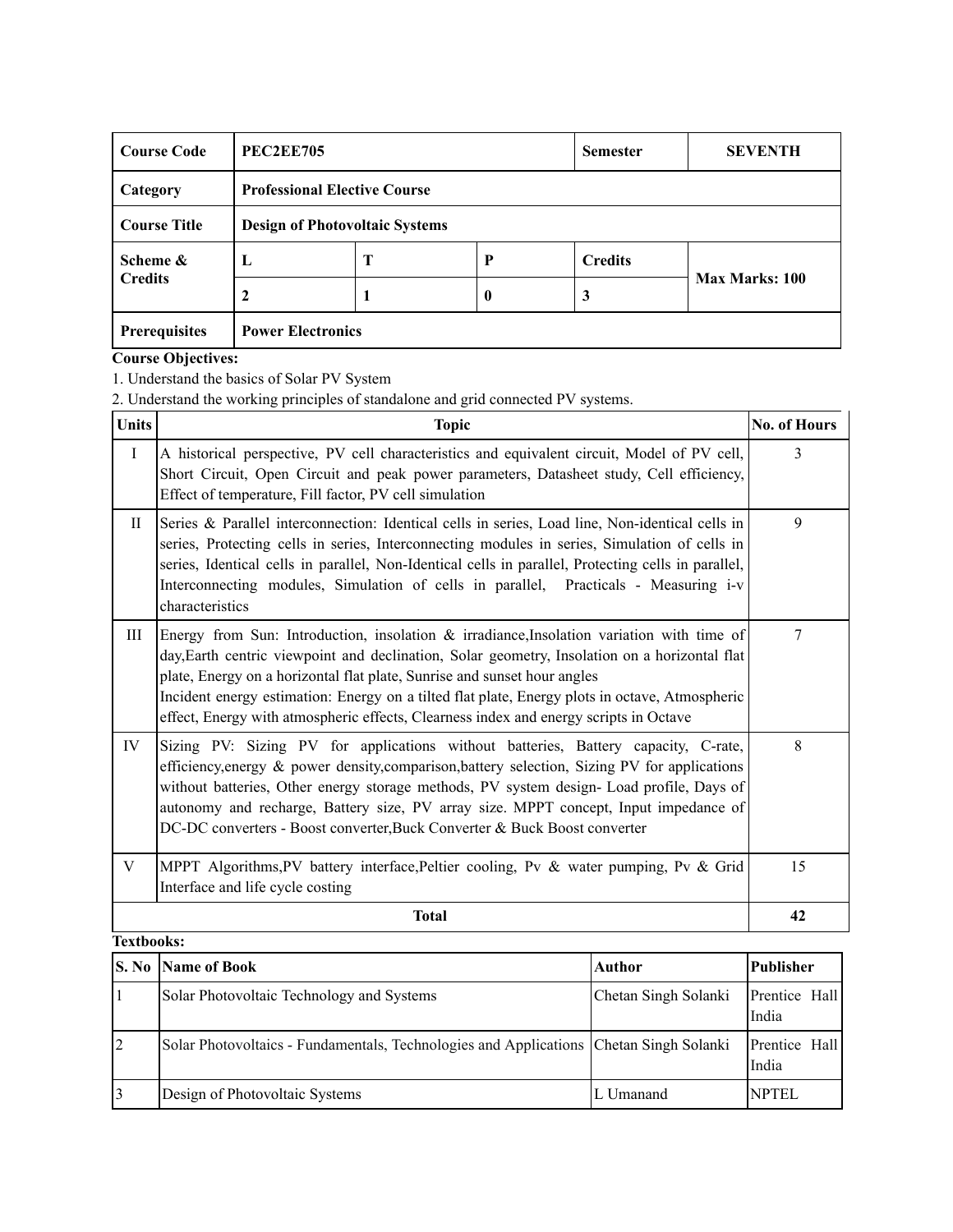| <b>Course Code</b>         | <b>PEC3EE705</b>                 |                                     |                  | <b>Semester</b> | <b>SEVENTH</b>        |  |
|----------------------------|----------------------------------|-------------------------------------|------------------|-----------------|-----------------------|--|
| Category                   |                                  | <b>Professional Elective Course</b> |                  |                 |                       |  |
| <b>Course Title</b>        | <b>Special Electric Machines</b> |                                     |                  |                 |                       |  |
| Scheme &<br><b>Credits</b> | L                                | T                                   | P                | <b>Credits</b>  |                       |  |
|                            | 2                                |                                     | $\boldsymbol{0}$ | 3               | <b>Max Marks: 100</b> |  |
| <b>Prerequisites</b>       | <b>Electrical Machines</b>       |                                     |                  |                 |                       |  |

- 1. Familiarize with Construction features of various special electric machines, their mode of excitation and characteristics
- 2. Familiarize with control of special electric machines

| <b>Units</b> | <b>Topic</b>                                                                                                                                                                                                                                                                                                                                                                         | <b>No. of Hours</b> |
|--------------|--------------------------------------------------------------------------------------------------------------------------------------------------------------------------------------------------------------------------------------------------------------------------------------------------------------------------------------------------------------------------------------|---------------------|
| $\mathbf{I}$ | SYNCHRONOUS RELUCTANCE MOTORS: Constructional features – Types – Axial and<br>Radial flux motors - Operating principles - Variable Reluctance Motors- Voltage and<br>Torque Equations - Phasor diagram - performance characteristics - Applications                                                                                                                                  | 10                  |
| $\mathbf{I}$ | STEPPER MOTORS: Constructional features – Principle of operation – Variable reluctance<br>motor – Hybrid motor – Single and multi-stack configurations – Torque equations – Modes<br>of excitation – Characteristics – Drive circuits – Microprocessor control of stepper motors –<br>Closed loop control-Concept of lead angle – Applications                                       | 10                  |
| Ш            | PERMANENT MAGNET BRUSHLESS D.C. MOTORS: Permanent Magnet materials -<br>Minor hysteresis loop and recoil line-Magnetic Characteristics – Permeance coefficient<br>-Principle of operation $-$ Types $-$ Magnetic circuit analysis $-$ EMF and torque equations<br>-Commutation - Power Converter Circuits and their controllers – Motor characteristics and<br>control-Applications. | 11                  |
| IV           | PERMANENT MAGNET SYNCHRONOUS MOTORS (PMSM): Principle of operation -<br>Ideal PMSM – EMF and Torque equations – Armature MMF – Synchronous Reactance –<br>Sine wave motor with practical windings - Phasor diagram – Torque/speed characteristics -<br>Power controllers - Converter Volt-ampere requirements- Applications.                                                         | 11                  |
| Total        |                                                                                                                                                                                                                                                                                                                                                                                      | 42                  |

| <b>Textbooks:</b> |                                 |                             |                              |  |  |  |  |
|-------------------|---------------------------------|-----------------------------|------------------------------|--|--|--|--|
|                   | <b>S. No Name of Book</b>       | Author                      | Publisher                    |  |  |  |  |
|                   | Electric Machinery              | Fitzgerald, Kingslay, Umans | Tata McGraw-Hill             |  |  |  |  |
|                   | Electric Machinery Fundamentals | Chapman                     | McGraw-Hill Higher Education |  |  |  |  |
|                   | Electric Machines               | Nagrath and Kothari         | Tata McGraw-Hill             |  |  |  |  |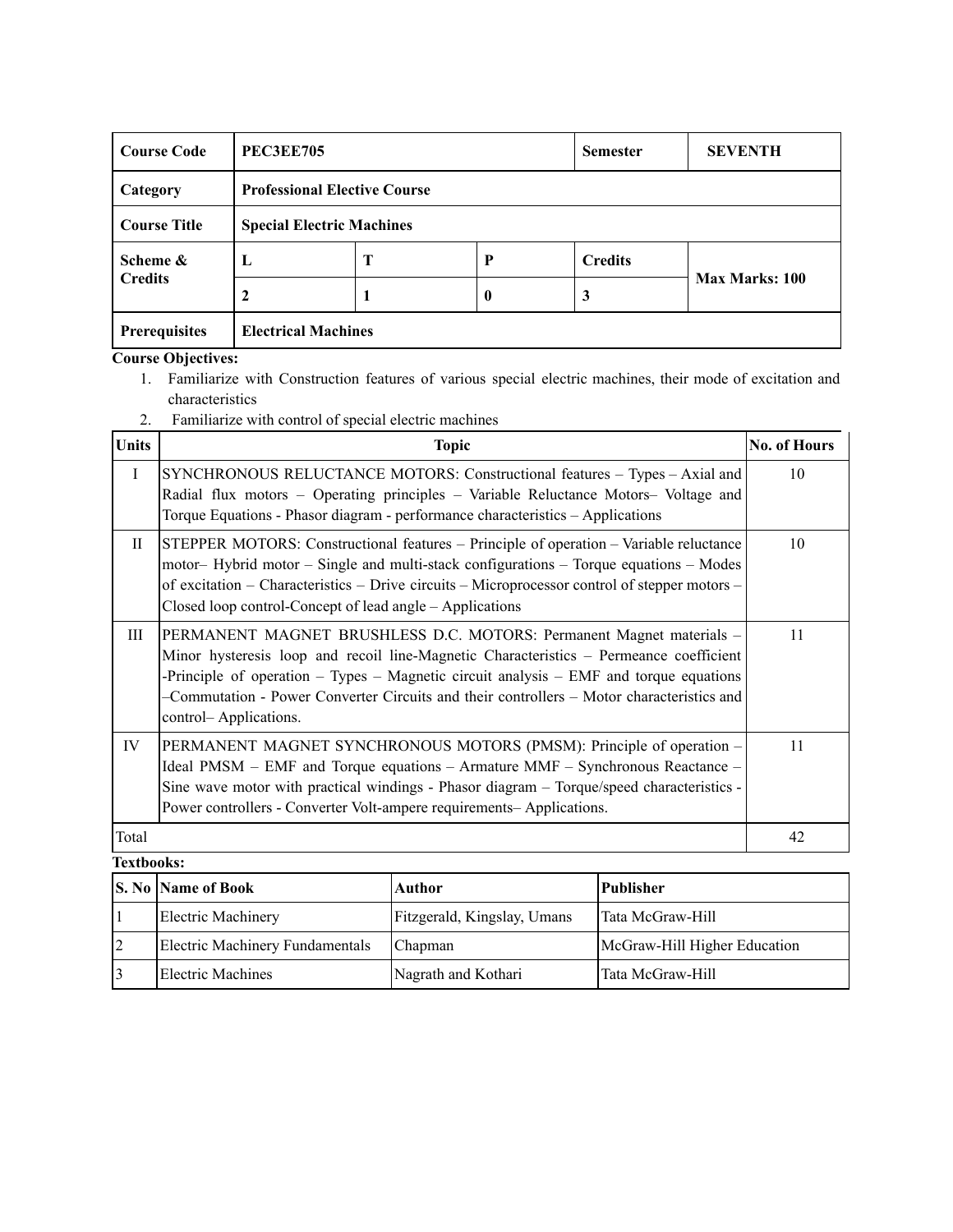| <b>Course Code</b>  | <b>PEC4EE705</b>                                          |                                     |   | <b>Semester</b> | <b>SEVENTH</b> |
|---------------------|-----------------------------------------------------------|-------------------------------------|---|-----------------|----------------|
| Category            |                                                           | <b>Professional Elective Course</b> |   |                 |                |
| <b>Course Title</b> | <b>Industrial Drives &amp; Control</b>                    |                                     |   |                 |                |
| Scheme &            | L                                                         | Т                                   | P | <b>Credits</b>  |                |
| <b>Credits</b>      |                                                           |                                     | 0 | 3               | Max Marks: 100 |
| Prerequisites       | <b>Electrical Machines, Control and Power Electronics</b> |                                     |   |                 |                |

- 1. Understand the principles of open loop & closed loop speed control of dc motors and Ac motors.
- 2. Simplification of Analysis by use of transformations from one reference frame to another in AC drives
- 3. Understand vector control & sensorless control.

| Units             | <b>Topic</b>                                                                                                                                                                                                                                                                    | <b>No. of Hours</b> |
|-------------------|---------------------------------------------------------------------------------------------------------------------------------------------------------------------------------------------------------------------------------------------------------------------------------|---------------------|
| $\mathbf{I}$      | Electrical Drives: Introduction, AC & DC Drives, Advantages, components, General<br>applications, Modelling of DC Machines: Theory of operation, Torque-speed characteristics<br>revision, State-Space Modelling, Block Diagram & Transfer Function                             | 11                  |
| $\mathbf{H}$      | Control of DC Drives: Revision of speed control methods of DC motors, Controlled rectifier<br>based drives, Modes of operation, Speed control & Drive classification, Closed Loop speed<br>control of Drives                                                                    | 7                   |
| Ш                 | Chopper Controlled DC Motor Drive: Introduction, Principle of operation of the Chopper,<br>Four-quadrant Chopper Circuit, and Closed Loop Operation.                                                                                                                            | 6                   |
| IV                | Modelling of Induction Motor: Introduction, Park's transformation, stator, rotor and<br>synchronously rotating reference frame models, State Space Equations                                                                                                                    | 9                   |
| V                 | Induction motor drive control: Introduction to scalar and vector control, direct and indirect<br>vector control , principle of operation and control strategy (VSI, VSI fed drive, block diagram,<br>controllers, etc.), Direct torque control, Sensorless control of AC drives | 9                   |
|                   | Total                                                                                                                                                                                                                                                                           | 42                  |
| <b>Textbooks:</b> |                                                                                                                                                                                                                                                                                 |                     |

|                | <b>S. No Name of Book</b>                             | Author         | <b>Publisher</b>            |
|----------------|-------------------------------------------------------|----------------|-----------------------------|
|                | Fundamentals of Electric Drives                       | G. K. Dubey    | Narosa publications         |
| 2              | Modern Power Electronics and AC Drives                | Bimal. K. Bose | Prentice Hall PTR           |
| 3              | Electric Motor Drives: Modeling, Analysis and Control | R. Krishnan    | Pearson                     |
| $\overline{4}$ | Sensorless Vector and Direct Torque Control           | Peter Vas      | Oxford science publications |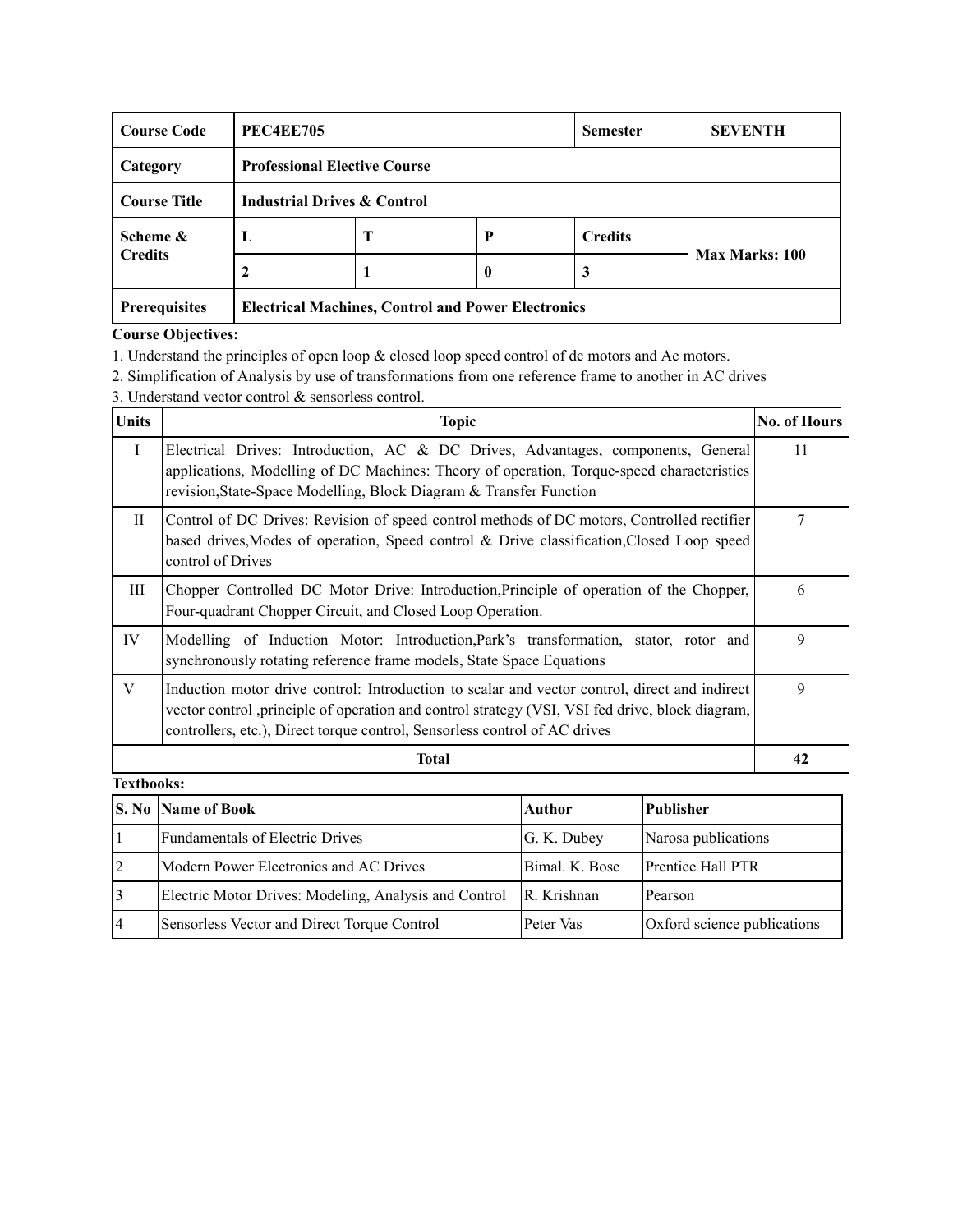| <b>Course Code</b>  | PSIEE706         |                                 |    |                | <b>SEVENTH</b> |  |  |
|---------------------|------------------|---------------------------------|----|----------------|----------------|--|--|
| Category            |                  | Project, Seminar and Internship |    |                |                |  |  |
| <b>Course Title</b> |                  | Pre-project                     |    |                |                |  |  |
| Scheme &            | L                | Т                               | P  | <b>Credits</b> |                |  |  |
| <b>Credits</b>      | 0                | 0                               | -6 | 3              | Max Marks: 100 |  |  |
| Prerequisites       | All core courses |                                 |    |                |                |  |  |

The pre-project work is carried out by students in a group. The group comprises a minimum of three and a maximum of five students. The number of students in a group depends on the type and scale of the project being undertaken. In the pre project work students shall choose a specific topic/area for the project. The selected areas shall encompass recent and emerging trends in technologies that prove beneficial for society in general and humanity in particular. Supervisors will be assigned to each group in the beginning of the 7th semester of their course. Each student at the end of the course will submit a Project report and a working prototype or simulation regarding the project and the same will be evaluated for final award of the course. The pre-project can be a full-fledged project or a part of a major project.

| <b>Course Code</b>  | <b>PCCEE701L</b> |                                 |             | <b>Semester</b> | <b>Seventh</b> |  |  |
|---------------------|------------------|---------------------------------|-------------|-----------------|----------------|--|--|
| Category            |                  | <b>Professional Core Course</b> |             |                 |                |  |  |
| <b>Course Title</b> | Pre-project      |                                 |             |                 |                |  |  |
| Scheme &            | L                | Т                               | P           | <b>Credits</b>  |                |  |  |
| <b>Credits</b>      | $\mathbf{0}$     | $\bf{0}$                        | $\mathbf 2$ | 1               | Max Marks: 100 |  |  |
| Prerequisites       | <b>Nil</b>       |                                 |             |                 |                |  |  |

| S. No.                      | <b>Experiment</b>                                   |
|-----------------------------|-----------------------------------------------------|
|                             | Study of various types of relays.                   |
| $\mathcal{D}_{\mathcal{L}}$ | Characteristics of fuses.                           |
| 3                           | Characteristics of inverse time over current relays |
| 4                           | Time graded protection using inverse time O/C relay |
|                             | Study of circuit breakers.                          |
| 6                           | Study of differential protection schemes.           |
|                             | Study of an oil circuit breaker.                    |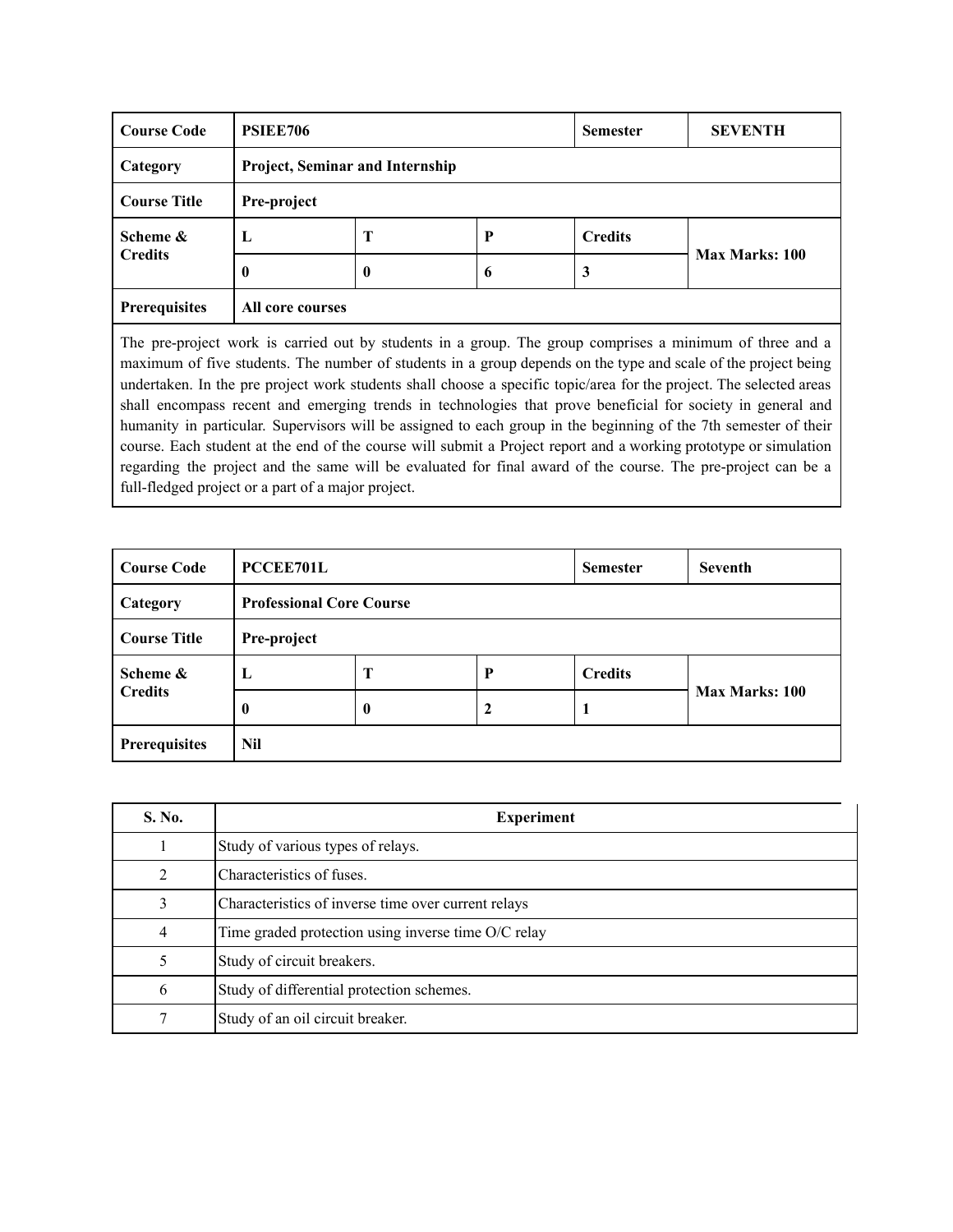# **SYLLABUS FOR SEMESTER EIGHTH**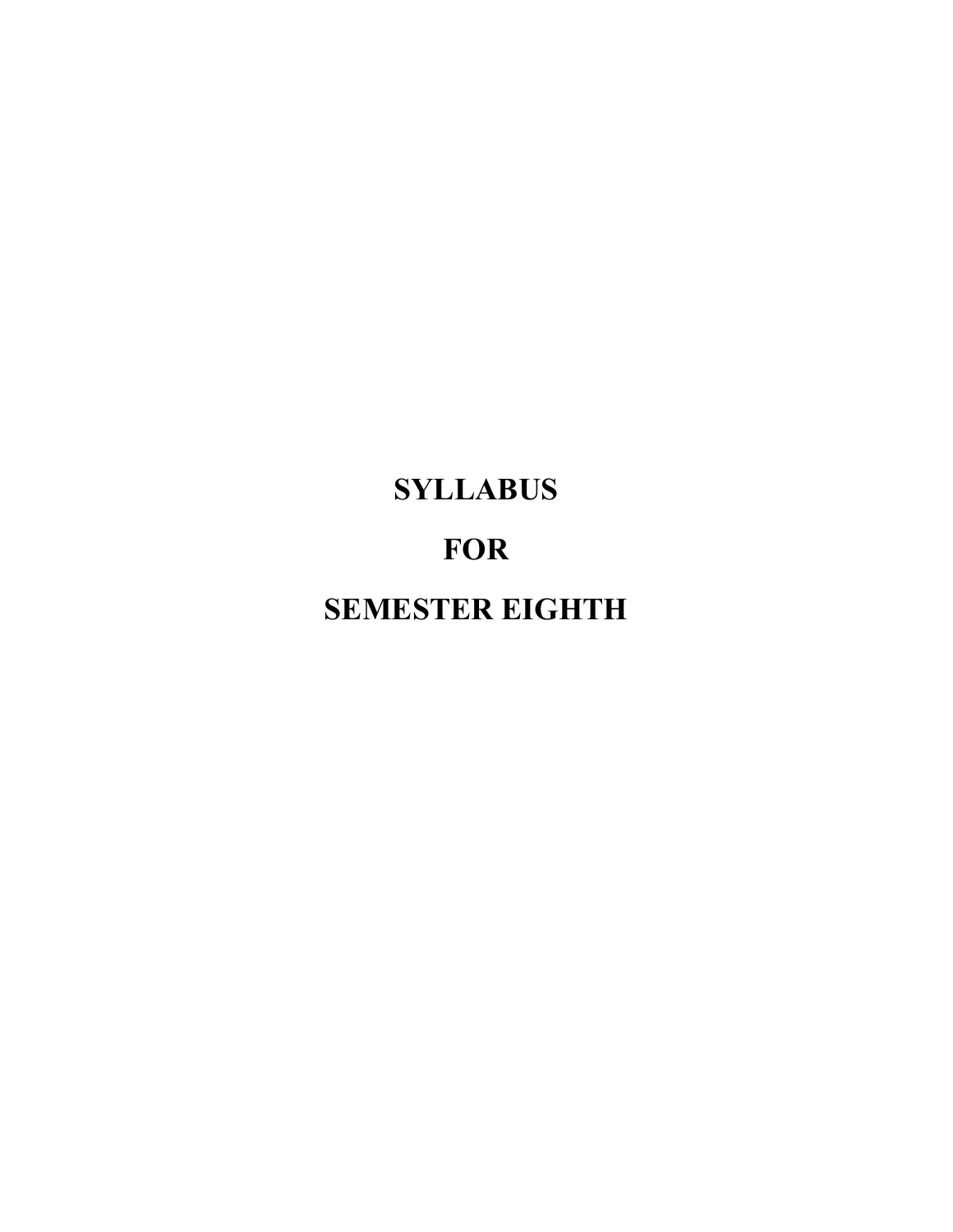| <b>Course Code</b>   | HSMC-EE801                                                                    |                                                                   |                  | <b>Semester</b> | <b>EIGHTH</b>  |  |  |  |
|----------------------|-------------------------------------------------------------------------------|-------------------------------------------------------------------|------------------|-----------------|----------------|--|--|--|
| Category             |                                                                               | <b>Humanities and Social Sciences including Management Course</b> |                  |                 |                |  |  |  |
| <b>Course Title</b>  | <b>Organisation of Engineering Systems and Human Resources and Management</b> |                                                                   |                  |                 |                |  |  |  |
| Scheme &             | Ъ.                                                                            | Т                                                                 | P                | <b>Credits</b>  |                |  |  |  |
| <b>Credits</b>       | 3                                                                             | 0                                                                 | $\boldsymbol{0}$ | 3               | Max Marks: 100 |  |  |  |
| <b>Prerequisites</b> | Nil                                                                           |                                                                   |                  |                 |                |  |  |  |

- 1. An understanding of the principles of Organisation of engineering systems & HR Management
- 2. The ability to perceive issues from an overall management perspective.
- 3. The means to analyse developments in an organisation's systems, functioning and capabilities
- 4. The means to effectively understand organizational functioning and its human elements
- 5. The ability to become a performance-oriented manager of systems

| Unit        | <b>Topic</b>                                                                                                                                                                                                                                                                                                                                   | No. of Hours |
|-------------|------------------------------------------------------------------------------------------------------------------------------------------------------------------------------------------------------------------------------------------------------------------------------------------------------------------------------------------------|--------------|
|             | Introduction to Organisation of Engineering Systems and Human Resources(HR) Management                                                                                                                                                                                                                                                         | 3            |
| $_{\rm II}$ | Basics of organizations and HR management: Understanding organizations: nature and<br>functions, Concerns of organising engineering business and systems, Concerns of organising<br>engineering business and systems, Structure and process issues in running organisations,<br>Design issues in running organisations Operating organizations | 12           |
| Ш           | Effectiveness and performance: Cybernetics and systems framework, Socio-technical systems,<br>Dealing with efficiency and excellence, Man-machine relationship, Longitudinal Thinking.                                                                                                                                                         | 13           |
| IV          | Human elements of functioning organizations: Concerns of recruitment, selection, skill<br>formation and redeployment, Developing teams and leadership, Understanding motivation,<br>Elements of HR planning, Indian Industrial Law and managing industrial relations                                                                           | 14           |
|             | Total                                                                                                                                                                                                                                                                                                                                          |              |

|                | S. No   Name of Book                                                                       | Author                                         | Publisher                               |
|----------------|--------------------------------------------------------------------------------------------|------------------------------------------------|-----------------------------------------|
| $\perp$        | The Heart of Enterprise                                                                    | Beer, Stafford (1975)                          | Preguin Press, London                   |
| 2              | The Future of Organisation: Achieving Excellence through<br><b>Business Transformation</b> | Coulson-Thomas Colin                           | Kogen Page                              |
| 3              | Cybernetics and Applied Systems                                                            | Constantin Virgil Negoita                      | CRS Press, USA                          |
| 4              | Business, Marketing, and Management Principles for IT and<br>Engineering                   | Dimitris N. Chorafas                           | Taylor and<br>Francis, USA              |
| 5              | Comparative Manpower Planning Practices-Select Indian<br>Experiences                       | Gautam Vinayshil                               | National Publishing<br>House, New Delhi |
| 6              | Organisation Development Systems                                                           | G. Vinayshil and S. K Batra                    | Concept Publishing                      |
| $\overline{7}$ | Engineering a High Tech Business: Entrepreneurial<br>Experiences and Insights              | Jose Miguel Lopez-Higuera and<br>Brian Culshaw | SPIE, Washington                        |
| 8              | Managing Human Resource and Industrial Relations                                           | Tapomoy Deb (2009).                            | Excel Books, India                      |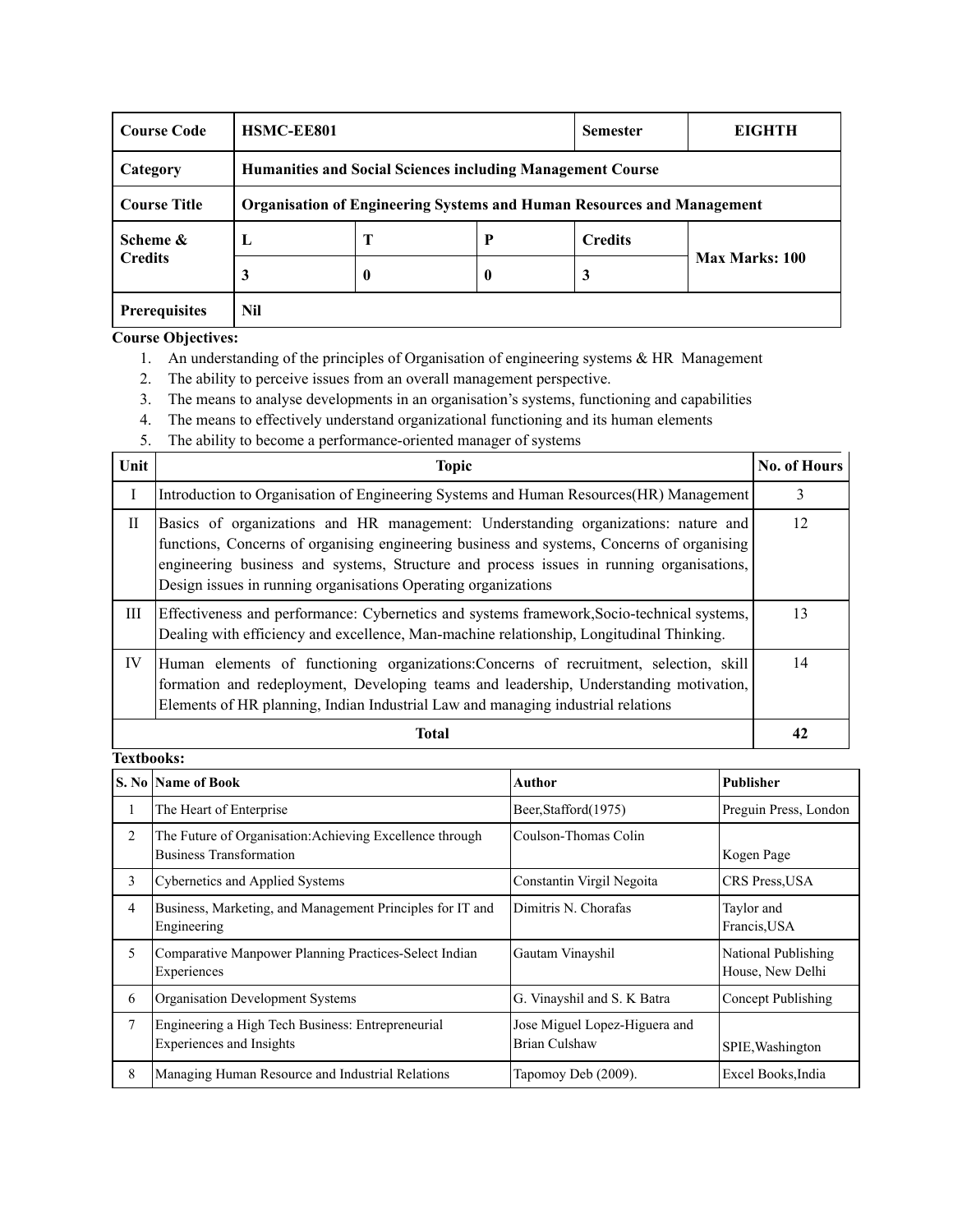| <b>Course Code</b>         | <b>PEC1EE802</b> |                                     |          |                | <b>EIGHTH</b>         |  |  |
|----------------------------|------------------|-------------------------------------|----------|----------------|-----------------------|--|--|
| Category                   |                  | <b>Professional Elective Course</b> |          |                |                       |  |  |
| <b>Course Title</b>        | <b>HVDC</b>      |                                     |          |                |                       |  |  |
| Scheme &<br><b>Credits</b> | L                | Т                                   | P        | <b>Credits</b> |                       |  |  |
|                            |                  |                                     | $\bf{0}$ | 3              | <b>Max Marks: 100</b> |  |  |
| <b>Prerequisites</b>       | Nil              |                                     |          |                |                       |  |  |

- 1. Understand the advantages of dc transmission over ac transmission.
- 2. Understand the operation of Line Commutated Converters and Voltage Source Converters.
- 3. Understand the control strategies used in HVDC transmission systems.
- 4. Understand the improvement of power system stability using an HVDC system.

| Unit         | <b>Topic</b>                                                                                                                                                                                                                          | <b>No. of Hours</b> |
|--------------|---------------------------------------------------------------------------------------------------------------------------------------------------------------------------------------------------------------------------------------|---------------------|
|              | Introduction to HVDC and comparison with AC transmission, HVDC Operation-Converters<br>and Inverters                                                                                                                                  |                     |
| $\mathbf{H}$ | Motor drive technologies, Energy Source Technologies, Battery Charging Technologies,<br>Vehicle to Grid, Electric Vehicle Subsystems & configurations, Hybrid Electric Vehicle<br>Subsystems, Hybrid Subsystems & modes of operations | 10                  |
| Ш            | Introduction to vehicle dynamics and Tractive effort, Vehicle dynamics & dynamic equation,<br>dynamic equation variable Fte                                                                                                           | 9                   |
| IV           | Storage for EVs, Fundamentals of EV Battery Pack design and battery management system,                                                                                                                                                | 8                   |
| V            | EV Motors and Controllers: Fundamentals and Design, Vehicle Accessories                                                                                                                                                               | 8                   |
|              | <b>Total No. of Hours</b>                                                                                                                                                                                                             | 42                  |

| <b>S.</b> No | <b>Name of Book</b>                     | Author        | Publisher             |
|--------------|-----------------------------------------|---------------|-----------------------|
|              | <b>HVDC</b> Power Transmission Systems, | K.R. Padiyar  | New Age International |
|              | Power System Stability and control      | Prabha Kundur | Tata McGraw-Hill      |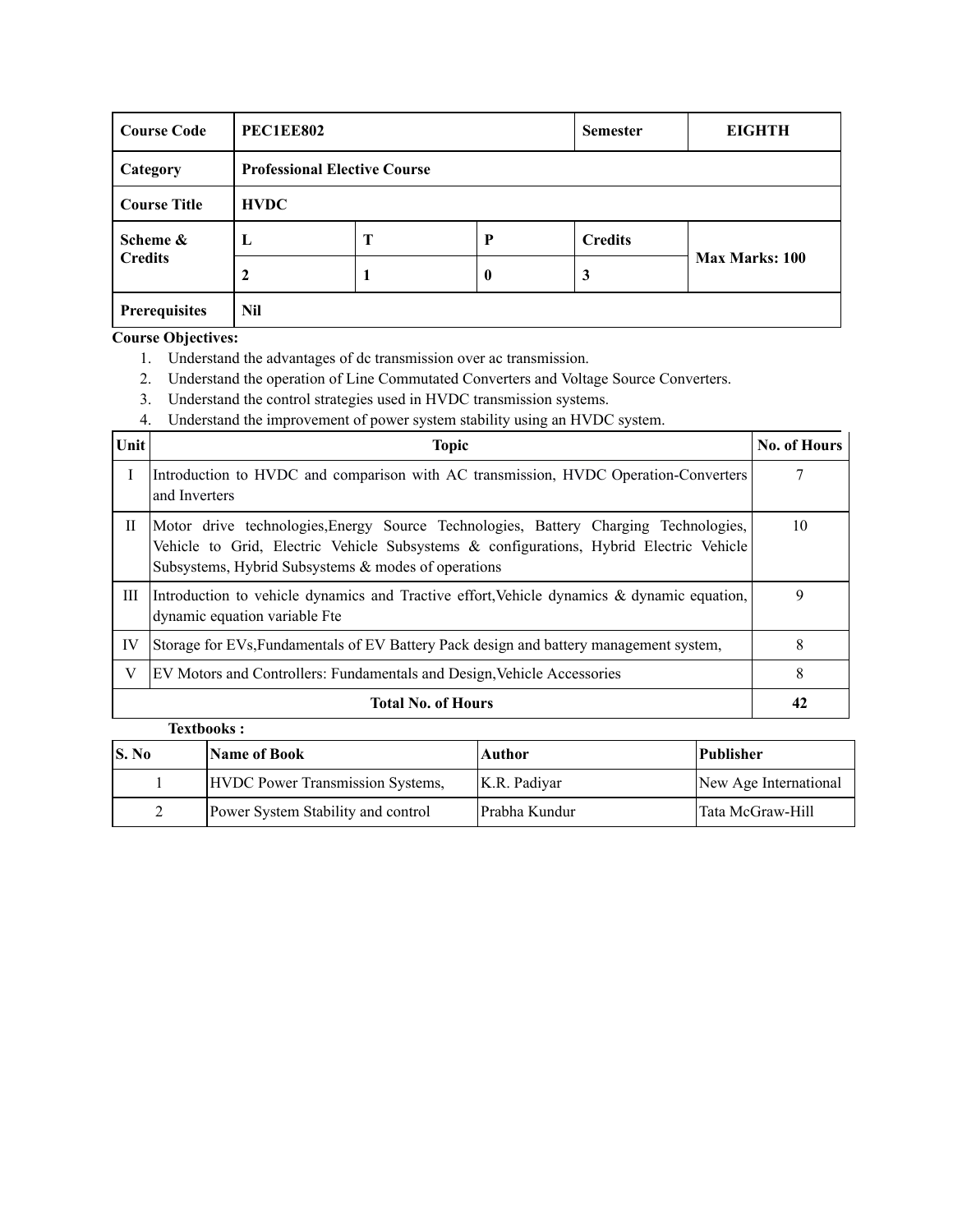| <b>Course Code</b>  | <b>PEC2EE802</b> |                                     |                  | <b>Semester</b> | <b>EIGHTH</b>         |  |  |
|---------------------|------------------|-------------------------------------|------------------|-----------------|-----------------------|--|--|
| Category            |                  | <b>Professional Elective Course</b> |                  |                 |                       |  |  |
| <b>Course Title</b> |                  | <b>Electric Vehicles</b>            |                  |                 |                       |  |  |
| Scheme &            | L                | Т                                   | P                | <b>Credits</b>  |                       |  |  |
| <b>Credits</b>      |                  |                                     | $\boldsymbol{0}$ | 3               | <b>Max Marks: 100</b> |  |  |
| Prerequisites       | Nil              |                                     |                  |                 |                       |  |  |

- 1. To understand upcoming technology of hybrid system
- 2. To understand different aspects of drives application
- 3. Learning the electric Traction

| Unit         | <b>Topic</b>                                                                                                                                                                                                                             | No. of Hours |
|--------------|------------------------------------------------------------------------------------------------------------------------------------------------------------------------------------------------------------------------------------------|--------------|
| $\mathbf{I}$ | Introduction to Electrical Vehicles, Historical background, benefits of using Electric Vehicles,<br>overview of types of Electric vehicles & its challenges,                                                                             |              |
| П            | Motor drive technologies, Energy Source Technologies, Battery Charging Technologies,<br>Vehicle to Grid, Electric Vehicle Subsystems $\&$ configurations, Hybrid Electric Vehicle<br>Subsystems, Hybrid Subsystems & modes of operations | 10           |
| Ш            | Introduction to vehicle dynamics and Tractive effort, Vehicle dynamics & dynamic equation,<br>dynamic equation variable Fte                                                                                                              | 9            |
| IV           | Storage for EVs, Fundamentals of EV Battery Pack design and battery management system,                                                                                                                                                   | 8            |
| V            | EV Motors and Controllers: Fundamentals and Design, Vehicle Accessories                                                                                                                                                                  | 8            |
|              | <b>Total No. of Hours</b>                                                                                                                                                                                                                | 42           |

| <b>S. No Name of Book</b>                                                                                           | Author                        | <b>Publisher</b>  |
|---------------------------------------------------------------------------------------------------------------------|-------------------------------|-------------------|
| Modern Electric, Hybrid Electric, and Fuel Cell Ehsani Mehrdad, Yimin Gao, Ali Emadi CRC press<br>Vehicles          |                               |                   |
| Electric Powertrain: Energy Systems, Power<br>Electronics and Drives for Hybrid, Electric and<br>fuel cell vehicles | John G. Hayes and A. Goodarzi | Wiley Publication |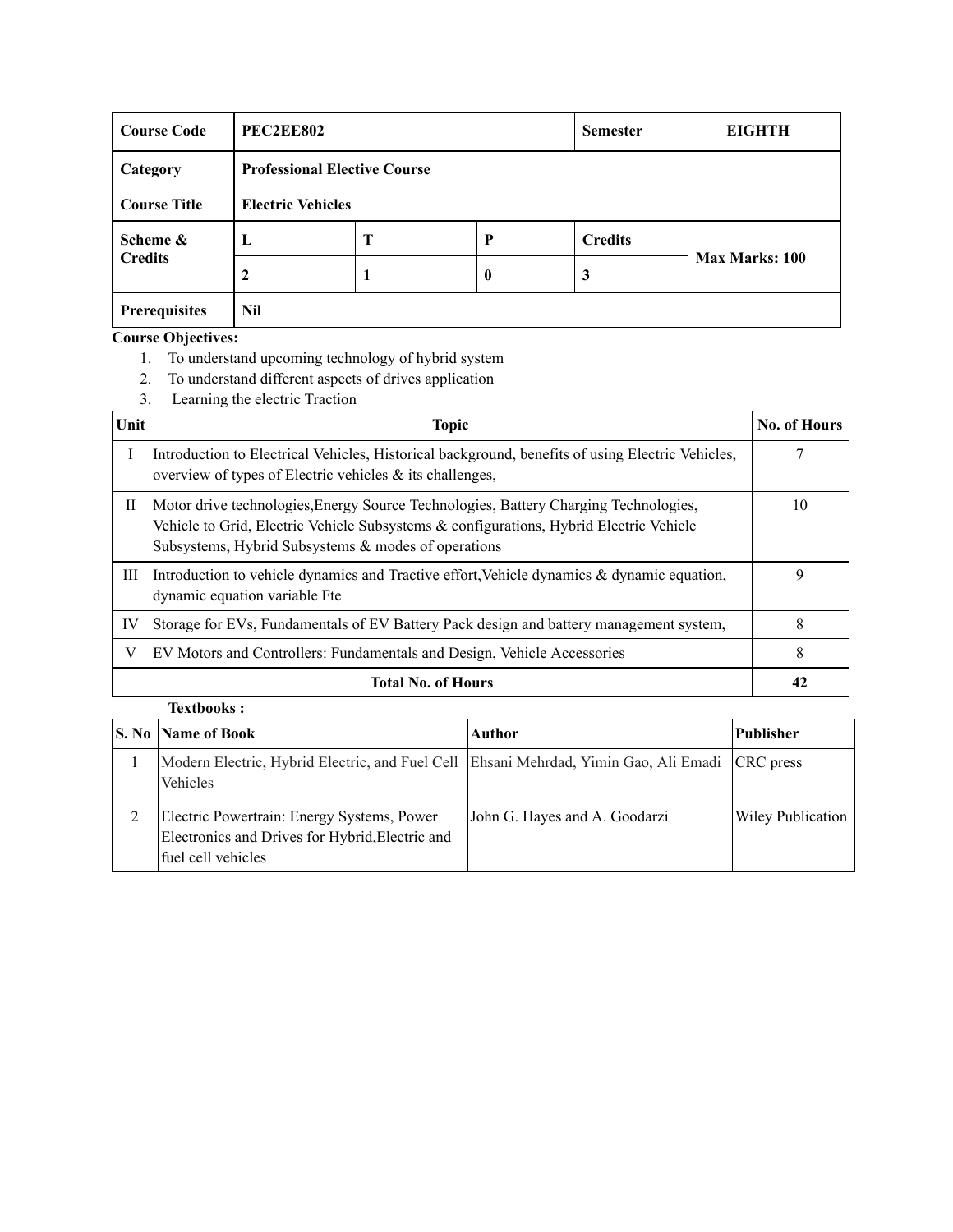| <b>Course Code</b>   | <b>PEC3EE802</b>    |                                     |          | <b>Semester</b> | <b>EIGHTH</b>         |  |  |
|----------------------|---------------------|-------------------------------------|----------|-----------------|-----------------------|--|--|
| Category             |                     | <b>Professional Elective Course</b> |          |                 |                       |  |  |
| <b>Course Title</b>  | <b>Smart Grids</b>  |                                     |          |                 |                       |  |  |
| Scheme &             | $\mathbf{L}$        | Т                                   | P        | <b>Credits</b>  |                       |  |  |
| <b>Credits</b>       |                     |                                     | $\bf{0}$ | 3               | <b>Max Marks: 100</b> |  |  |
| <b>Prerequisites</b> | <b>Power System</b> |                                     |          |                 |                       |  |  |

- 1. Understand concept of smart grid and its advantages over conventional grid
- 2. Know smart metering techniques
- 3. Learn wide area measurement techniques
- 4. Understand the problems associated with integration of distributed generation & its solution through smart grid.

| Unit         | <b>Topic</b>                                                                                                                                                   | <b>No. of Hours</b> |
|--------------|----------------------------------------------------------------------------------------------------------------------------------------------------------------|---------------------|
|              | Introduction to Smart Grid, Architecture of Smart Grid System, Standards for Smart Grid<br>System, Elements and Technologies of Smart Grid System              | 9                   |
| $\mathbf{H}$ | Distributed generation resources, wide area monitoring system, Phasor estimation, Digital relays<br>for smart grid protection                                  | 9                   |
| Ш            | Islanding Detection Techniques, Smart Grid Protection, Modelling of Storage Devices,<br>Modelling of DC Smart Grid components                                  |                     |
| IV           | Operation and control of AC Microgrid, Operation and control of DC Microgrid, Operation and<br>control of AC-DC hybrid Microgrid                               | 8                   |
| V            | Demand side management. of Smart Grid, Demand response analysis of Smart Grid, Energy<br>Management, Design of Smart grid, System Analysis of AC/DC Smart Grid | 9                   |
|              | <b>Total No. of Hours</b>                                                                                                                                      | 42                  |

| S. No          | <b>Name of Book</b>                 | Author                | Publisher |
|----------------|-------------------------------------|-----------------------|-----------|
|                | Smart power grids                   | A Keyhani, M Marwali  |           |
| 2              | Computer Relaying for Power Systems | ArunPhadke            |           |
|                | Microgrids Architecture and control | Nikos Hatziargyriou   |           |
| $\overline{4}$ | Renewable Energy Systems            | Fang Lin Luo, Hong Ye |           |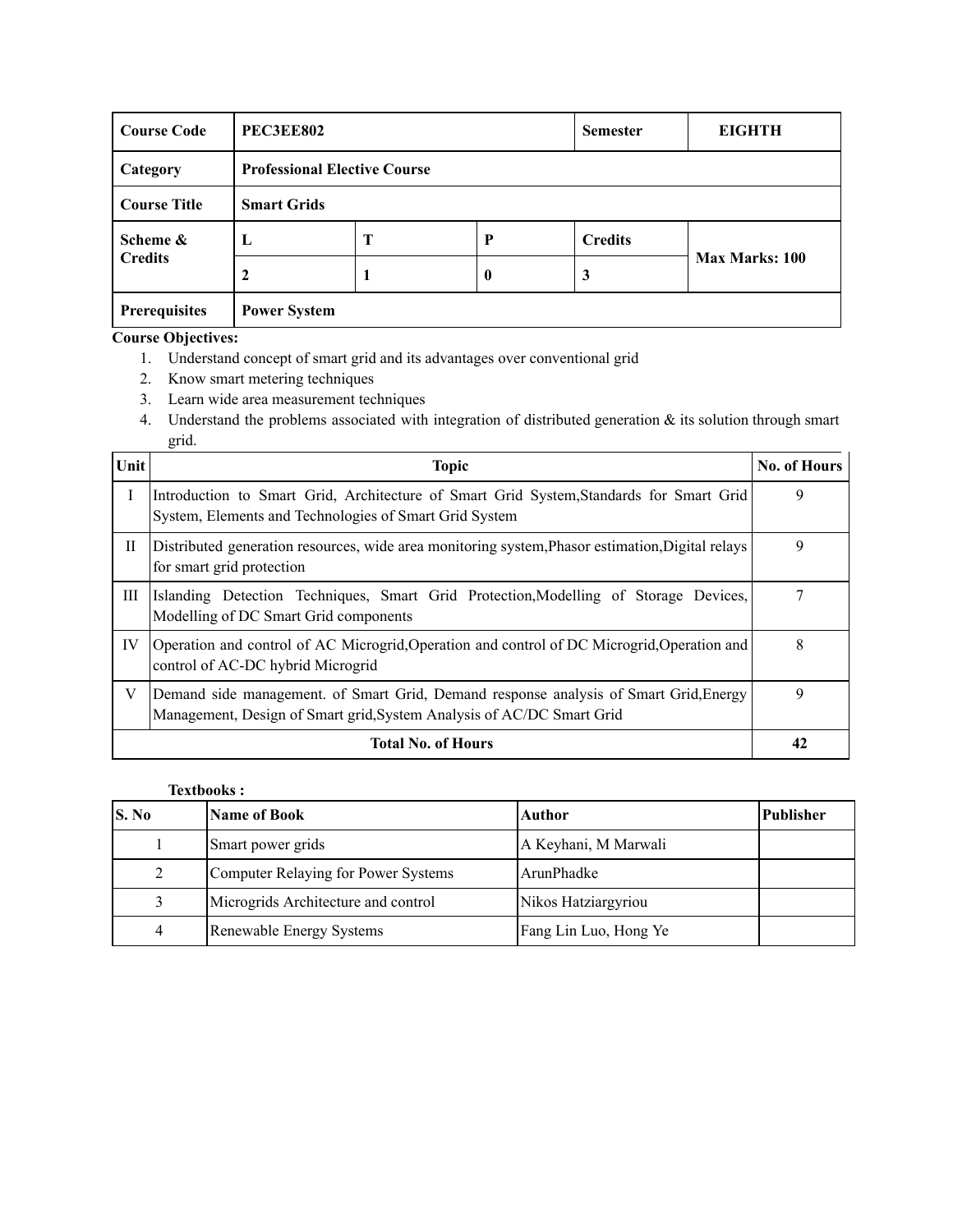| <b>Course Code</b>  | <b>PEC1EE803</b> |                                     |          | <b>Semester</b> | <b>EIGHTH</b>  |  |  |
|---------------------|------------------|-------------------------------------|----------|-----------------|----------------|--|--|
| Category            |                  | <b>Professional Elective Course</b> |          |                 |                |  |  |
| <b>Course Title</b> |                  | <b>High Voltage Engineering</b>     |          |                 |                |  |  |
| Scheme &            | Ъ.               | Т                                   | P        | <b>Credits</b>  |                |  |  |
| <b>Credits</b>      |                  |                                     | $\bf{0}$ | 3               | Max Marks: 100 |  |  |
| Prerequisites       | Nil              |                                     |          |                 |                |  |  |

- 1. To get introduced to high voltage engineering
- 2. To understand different high voltage measurements and the necessary instruments

| Unit        | <b>Topic</b>                                                                                                                                                                                                                                                                                                         | No. of Hours             |
|-------------|----------------------------------------------------------------------------------------------------------------------------------------------------------------------------------------------------------------------------------------------------------------------------------------------------------------------|--------------------------|
| $\mathbf I$ | CONDUCTION AND BREAKDOWN IN GASES: Gases as insulators, ionization, current<br>growth, Townsend's criterion for breakdown, electro-negative gases, Paschen's Law, Streamer<br>breakdown mechanism, corona discharges, post breakdown phenomena, practical<br>considerations in using gases for insulating materials. | 8                        |
| П           | CONDUCTION AND BREAKDOWN IN LIQUID DIELECTRICS: Classification<br>of liquid dielectrics, conduction and breakdown in pure liquids and in commercial liquids.                                                                                                                                                         | $\overline{4}$           |
| Ш           | BREAKDOWN IN SOLID DIELECTRICS: Intrinsic breakdown, electromechanical<br>breakdown, thermal breakdown, breakdown of solid dielectrics in practice, breakdown of<br>composite insulation, solid dielectric used in practice.                                                                                         | 5                        |
| IV          | APPLICATIONS OF INSULATING MATERIALS IN DIFFERENT ELECTRICAL<br>APPARATUS: Applications in power transformers, rotating machines, circuit breakers, cables,<br>power capacitors, electronic equipment.                                                                                                               | 3                        |
| V           | GENERATION OF HIGH VOLTAGES AND CURRENTS: Generation of high d.c. and a.c.<br>voltages, generation of impulse voltages and currents.                                                                                                                                                                                 | 7                        |
| VI          | MEASUREMENT OF HIGH VOLTAGES AND CURRENTS: Measurement of high d.c., a c.<br>and impulse voltages, Measurement of high d.c., a.c and impulse currents.                                                                                                                                                               | $\overline{5}$           |
|             | VII NON DESTRUCTIVE TESTING: Measurement of d.c. resistivity, dielectric constant and loss<br>factor, partial discharge measurement.                                                                                                                                                                                 | $\overline{\mathcal{A}}$ |
|             | VIII TESTING OF ELECTRICAL APPARATUS: Testing of insulators, bushings, isolators, circuit<br>breakers, cables, transformers and surge diverters.                                                                                                                                                                     | 3                        |
|             | <b>Total No. of Hours</b>                                                                                                                                                                                                                                                                                            | 39                       |

|   | <b>Textbooks:</b>                           |                          |                        |  |  |
|---|---------------------------------------------|--------------------------|------------------------|--|--|
|   | <b>S. No Name of Book</b>                   | Author                   | <b>Publisher</b>       |  |  |
|   | High Voltage Engineering<br>Fundamentals    | E. Kuffel, W.S Zaengl    | <b>Newnes</b>          |  |  |
|   | High Voltage Engineering                    | M.S. Naidu, V. Karamraju | Tata McGraw-Hill       |  |  |
| 3 | High voltage test techniques                | Dieter kind, Kurt Feser. | <b>Newnes</b>          |  |  |
| 4 | An Introduction to High Voltage Engineering | Subir Ray                | Prentice Hall of India |  |  |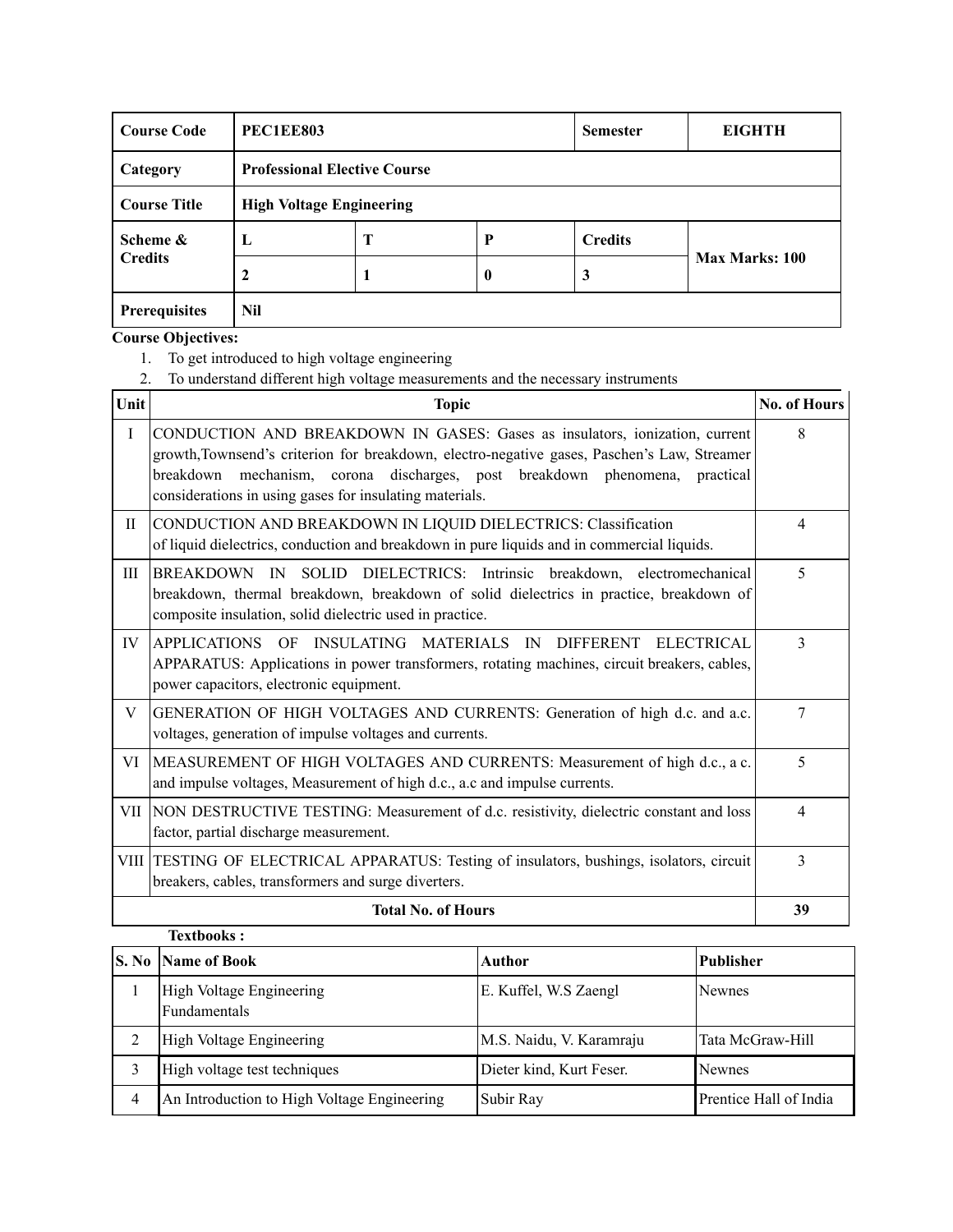| <b>Course Code</b>   | <b>PEC2EE803</b> |                                       |                  | <b>Semester</b> | <b>EIGHTH</b>         |  |  |
|----------------------|------------------|---------------------------------------|------------------|-----------------|-----------------------|--|--|
| Category             |                  | <b>Professional Elective Course</b>   |                  |                 |                       |  |  |
| <b>Course Title</b>  |                  | <b>Restructuring of Power Systems</b> |                  |                 |                       |  |  |
| Scheme &             | L                | T                                     | P                | <b>Credits</b>  |                       |  |  |
| <b>Credits</b>       | $\mathbf{2}$     |                                       | $\boldsymbol{0}$ | 3               | <b>Max Marks: 100</b> |  |  |
| <b>Prerequisites</b> | Nil              |                                       |                  |                 |                       |  |  |

- 1. Understand what is meant by restructuring of the electricity market
- 2. Understand the need behind requirement for deregulation of the electricity market
- 3. Understand the money, power & information flow in a deregulated power system

| Unit         | <b>Topic</b>                                                                                               | <b>No. of Hours</b> |
|--------------|------------------------------------------------------------------------------------------------------------|---------------------|
| I            | Introduction to restructuring of the power industry. Fundamentals of Economics.                            |                     |
| $\mathbf{I}$ | The Philosophy of Market Models. Transmission Congestion Management.                                       | 10                  |
| Ш            | Locational Marginal Prices (LMP) and Financial Transmission Rights (FTR). Ancillary Service<br>Management. | 11                  |
| IV           | Pricing of transmission network usage and loss allocation. Market power and generators<br>bidding.         | 10                  |
| V            | Reforms in the Indian power sector.                                                                        | 9                   |
|              | <b>Total No. of Hours</b>                                                                                  | 42                  |

| <b>Textbooks:</b> |  |
|-------------------|--|
|                   |  |

| S. No Name of Book                      | Author                                                           | Publisher     |
|-----------------------------------------|------------------------------------------------------------------|---------------|
| Fundamentals of Power System economics  | Daniel Kirschen and Goran Strbac John Wiley & Sons               |               |
| Operation of restructured power systems | Kankar Bhattacharya, Jaap E.<br>Daadler, Math H.J Bollen, Kluwer | Academic Pub. |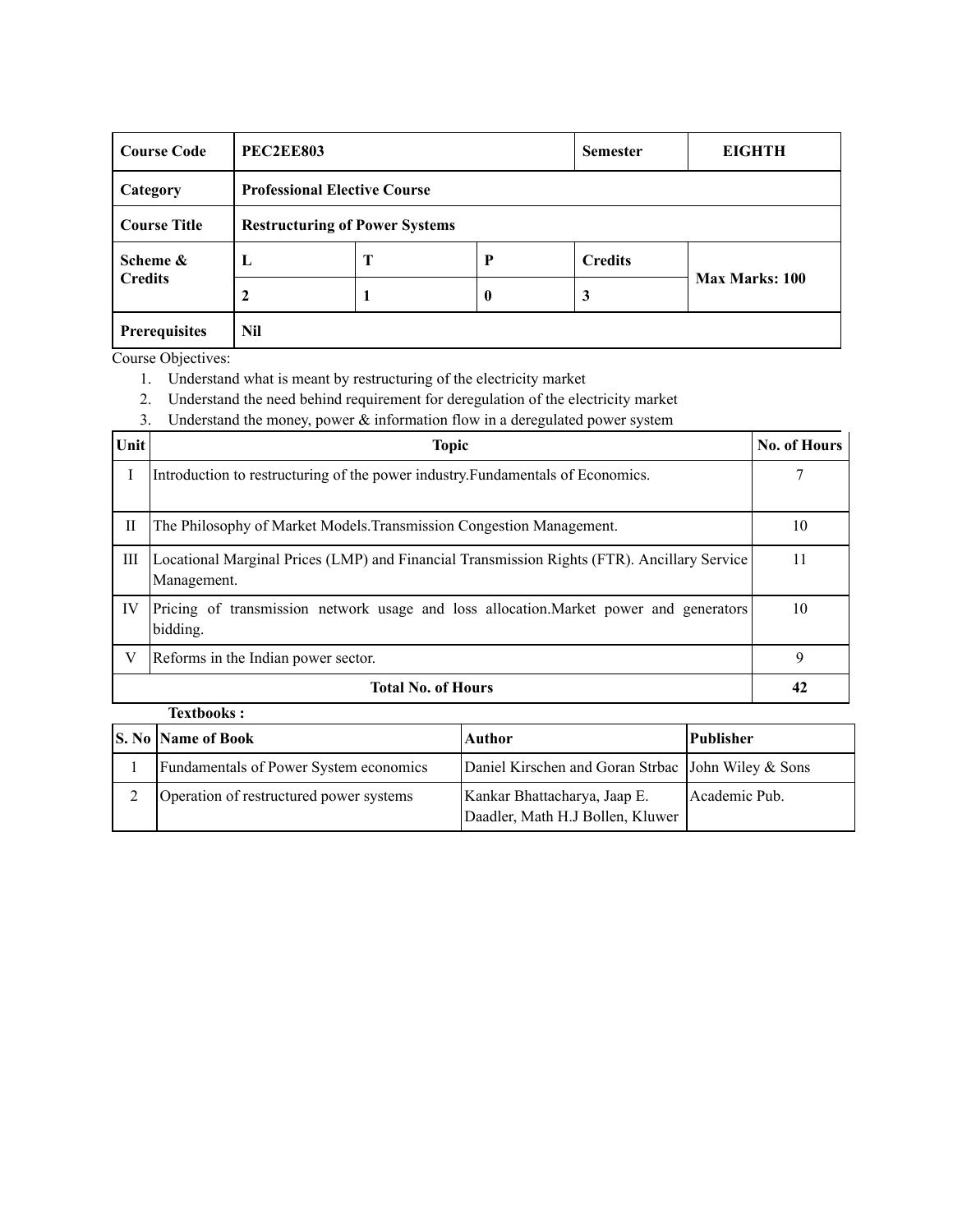| <b>Course Code</b>   | <b>PEC3EE803</b>    |                                              |          |                | <b>EIGHTH</b>  |  |  |
|----------------------|---------------------|----------------------------------------------|----------|----------------|----------------|--|--|
| Category             |                     | <b>Professional Elective Course</b>          |          |                |                |  |  |
| <b>Course Title</b>  |                     | <b>Power System Dynamics &amp; Stability</b> |          |                |                |  |  |
| Scheme &             | L                   | Т                                            | P        | <b>Credits</b> |                |  |  |
| <b>Credits</b>       |                     |                                              | $\bf{0}$ | 3              | Max Marks: 100 |  |  |
| <b>Prerequisites</b> | <b>Power System</b> |                                              |          |                |                |  |  |

- 1. Understand the problem of power system stability and its impact on the system.
- 2. Analyse linear dynamical systems and use of numerical integration methods.
- 3. Model different power system components for the study of stability.
- 4. Understand the methods to improve stability.

| Unit | <b>Topic</b>                                                                            | <b>No. of Hours</b> |
|------|-----------------------------------------------------------------------------------------|---------------------|
|      | Introduction to Power System Stability, Analysis of Dynamical Systems                   | 10                  |
| П    | Modeling of a Synchronous Machine, Modeling of Excitation and Prime Mover Systems       | 12                  |
| Ш    | Modeling of Transmission Lines and Loads                                                | x                   |
| IV   | Stability Issues in Interconnected Power Systems, Power System Stability Analysis Tools | 12                  |
| V    | Enhancing System Stability                                                              |                     |
|      | <b>Total No. of Hours</b>                                                               |                     |

| <b>S. No Name of Book</b>                     | Author            | <b>Publisher</b>     |
|-----------------------------------------------|-------------------|----------------------|
| Power System Stability and Control,           | P.Kundur          | McGraw Hill Inc      |
| Power System Dynamics & Stability             | P.Sauer & M.A.Pai | <b>Prentice Hall</b> |
| Power System Dynamics, Stability &<br>Control | K.R.Padiyar       | B.S. Publications,   |
|                                               |                   |                      |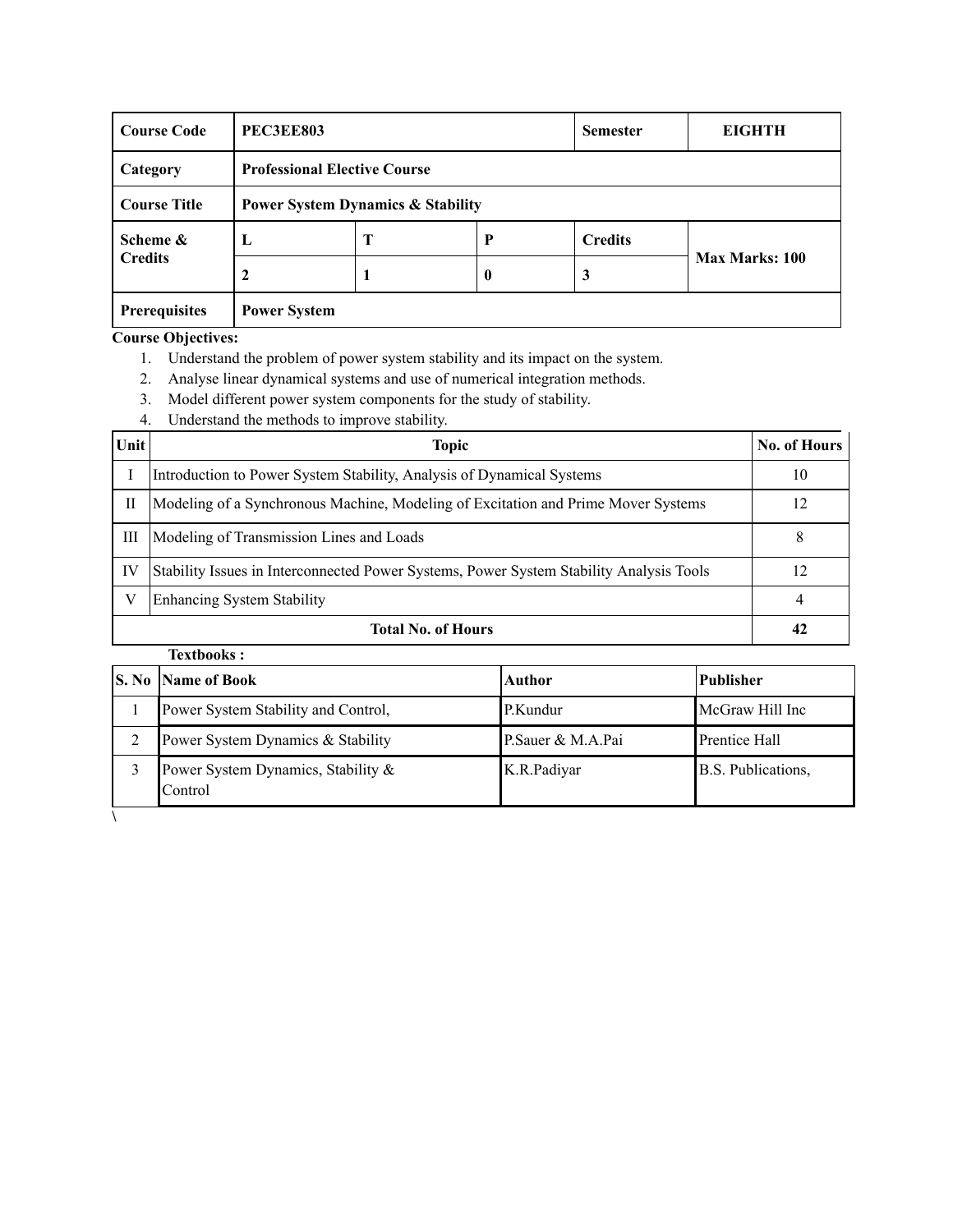| <b>Course Code</b>   | <b>PEC4EE803</b>                      |   |                  | <b>Semester</b> | <b>EIGHTH</b>  |
|----------------------|---------------------------------------|---|------------------|-----------------|----------------|
| Category             | <b>Professional Elective Course</b>   |   |                  |                 |                |
| <b>Course Title</b>  | <b>Advanced Power System Analysis</b> |   |                  |                 |                |
| Scheme &             | L                                     | Т | P                | <b>Credits</b>  | Max Marks: 100 |
| <b>Credits</b>       |                                       |   | $\boldsymbol{0}$ | 3               |                |
| <b>Prerequisites</b> | Nil                                   |   |                  |                 |                |

- 1. Study various methods of load flow and their advantages and disadvantages
- 2. Understand how to analyze various types of faults in power system
- 3. Understand power system security concepts and study the methods to rank the contingencies

| Unit      | <b>Topic</b>                                                                                                                                                                                                                                 |    |  |  |
|-----------|----------------------------------------------------------------------------------------------------------------------------------------------------------------------------------------------------------------------------------------------|----|--|--|
| Ι         | Revision of Newton Raphson, Gauss Siedel method, Fast decoupled load flow.                                                                                                                                                                   | 6  |  |  |
| $\rm{II}$ | DC power flow: Single phase and three phase, AC-DC load flow, DC system model,<br>Sequential Solution Techniques, Extension to Multiple and Multi-terminal DC systems, DC<br>convergence tolerance, Test System and results.                 | 10 |  |  |
| Ш         | Fault Studies, Analysis of balanced and unbalanced three phase faults, fault calculations.                                                                                                                                                   | 8  |  |  |
| IV        | System optimization, strategy for two generator systems, generalized strategies, effect of<br>transmission losses, Sensitivity of the objective function, Formulation of optimal power flow,<br>solution by Gradient method-Newton's method. | 9  |  |  |
| V         | State Estimation, method of least squares, statistics, errors, estimates, test for bad data,<br>structure and formation of Hessian matrix, power system state estimation.                                                                    | 9  |  |  |
|           | <b>Total No. of Hours</b>                                                                                                                                                                                                                    |    |  |  |

|       | <b>Textbooks:</b>                               |                                    |                     |  |
|-------|-------------------------------------------------|------------------------------------|---------------------|--|
| S. No | Name of Book                                    | Author                             | Publisher           |  |
|       | Power System Analysis                           | Grainger, J.J. and Stevenson, W.D. | Tata McGraw hill    |  |
|       | Computer analysis of power systems              | Arrillaga, J and Arnold, C.P.      | John Wiley and Sons |  |
|       | Computer Techniques in Power System<br>Analysis | Pai, M.A.                          | Tata McGraw hill    |  |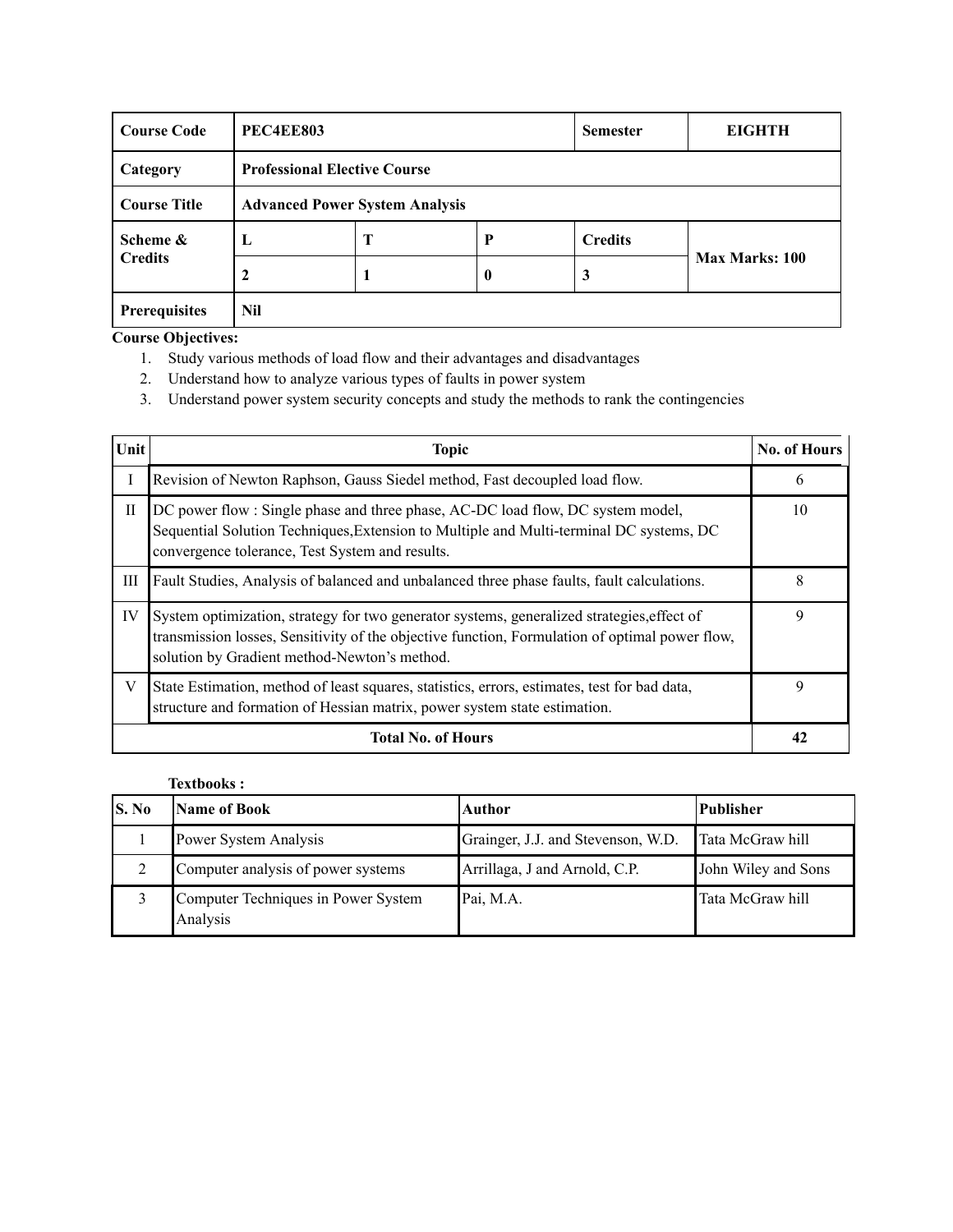| <b>Course Code</b>                                                               | PCC-EE804L                      |   |   | <b>Semester</b> | <b>EIGHTH</b>  |
|----------------------------------------------------------------------------------|---------------------------------|---|---|-----------------|----------------|
| Category                                                                         | <b>Professional Core Course</b> |   |   |                 |                |
| <b>Course Title</b><br><b>Advanced Power System Simulation and Scripting Lab</b> |                                 |   |   |                 |                |
| Scheme &                                                                         | ┺                               | Т | P | <b>Credits</b>  |                |
| <b>Credits</b>                                                                   | 0                               | 0 | 4 | 2               | Max Marks: 100 |
| <b>Prerequisites</b>                                                             | Nil                             |   |   |                 |                |

| S.No.          | <b>Experiment</b>                                                                               |
|----------------|-------------------------------------------------------------------------------------------------|
| 1              | Power Simulation and Scripting; SimPowerSystems™Models                                          |
| 2              | Models of Power Circuit Devices in SimPowerSystems <sup>TM</sup> ; Measuring and Control Blocks |
| 3              | SimPowerSystems <sup>TM</sup> Simulation of Power Electronics Devices                           |
| $\overline{4}$ | SimPowerSystems <sup>™</sup> Simulation of Electric Machine and Electric Drive Simulation       |
| 5              | SimPowerSystems™ Simulation of Electric Power Production and Transmission Simulation            |
| 6              | SimPowerSystems <sup>™</sup> Simulation of the Renewable Electrical Sources and Wind Generators |
| 7              | Power System Scripting in Python/MATLAB                                                         |
| 8              | Power Flow Analysis                                                                             |
| 9              | <b>Optimal Power Flow Analysis</b>                                                              |
| 10             | Time Domain Analysis: Numerical Integration and Transient Computation                           |
| 11             | Challenges of Scripting for Power System Education                                              |